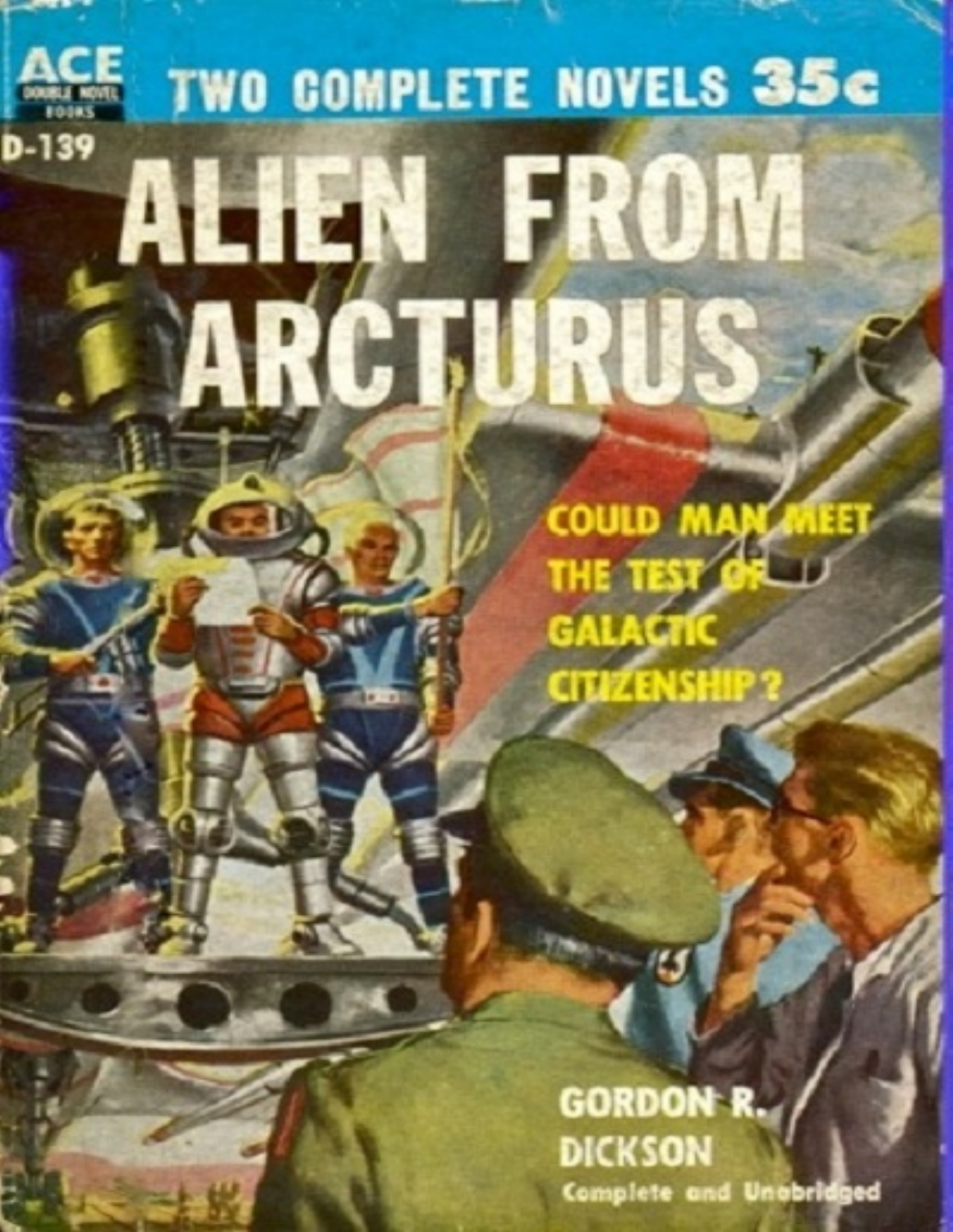# **Alien from Arcturus**

**by Gordon R. Dickson**

> ACE BOOKS, INC. 1120 Avenue of the Americas New York, N.Y. 10036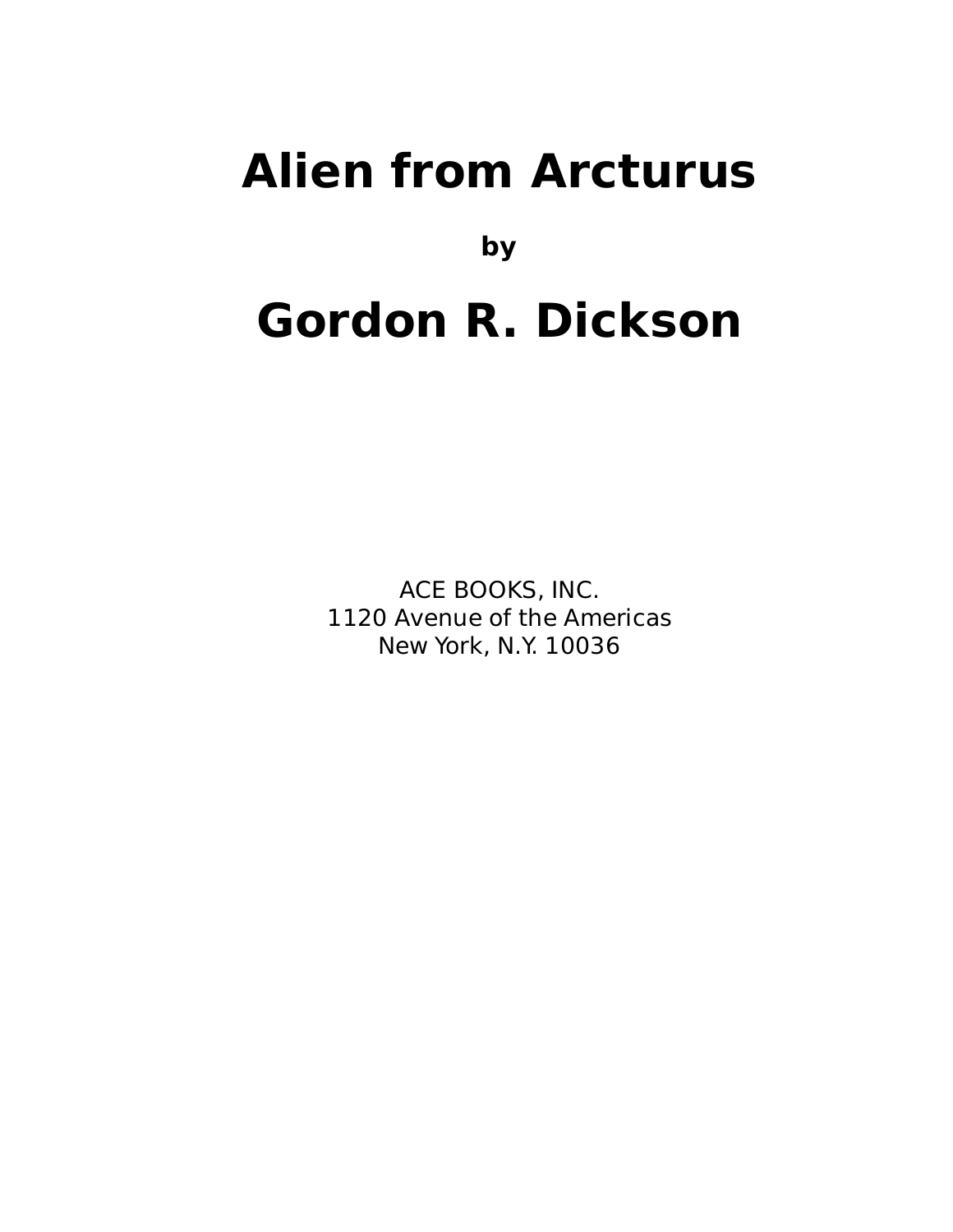#### **CHAPTER ONE**

The first unusual thing to happen that day—and maybe it was an accident, and maybe not—was that someone had switched belts with Malcolm Fletcher, where they hung on hooks along the wall of the Company's downtown penthouse lunchroom. Mal put on the strange belt without noticing it and when he stepped off the edge of the rooftop to fly to Warehouse and Supply—some thirty miles away at White Bear—the power pack in the belt gave him one kick into space and quit dead, leaving him falling through thin air toward the rose-colored pavement nineteen stories below.

Luckily, the safety force shield around the building at the lower levels caught him, slowed him down and stopped him before he hit, but it gave Mal the cold shivers to think what might have happened it he hadn't discovered his mistake before stepping off some unshielded building—say, like Laboratory Annex itself—where he had been working these past few months. Five feet eleven inches of sandyhaired young physicist would have been spread out over considerable area.

As it was, he suffered nothing worse than embarrassment. An Archaist, riding by on a white horse and in a full suit of chain mail, stopped and guffawed at the sight of a man in sedate kilt and tunic of scientist green tumbling head over heels on the resilient pavement. And even a few Neo-Taylorites, holding an impromptu prayer-discussion on the corner of the street, tittered appreciatively as Mal, scowling, got up and brushed himself off. They would have done better to keep quiet, for their giggles drew the attention of the Archaist, and he wheeled his horse toward them with ominous ponderousness, causing them to scurry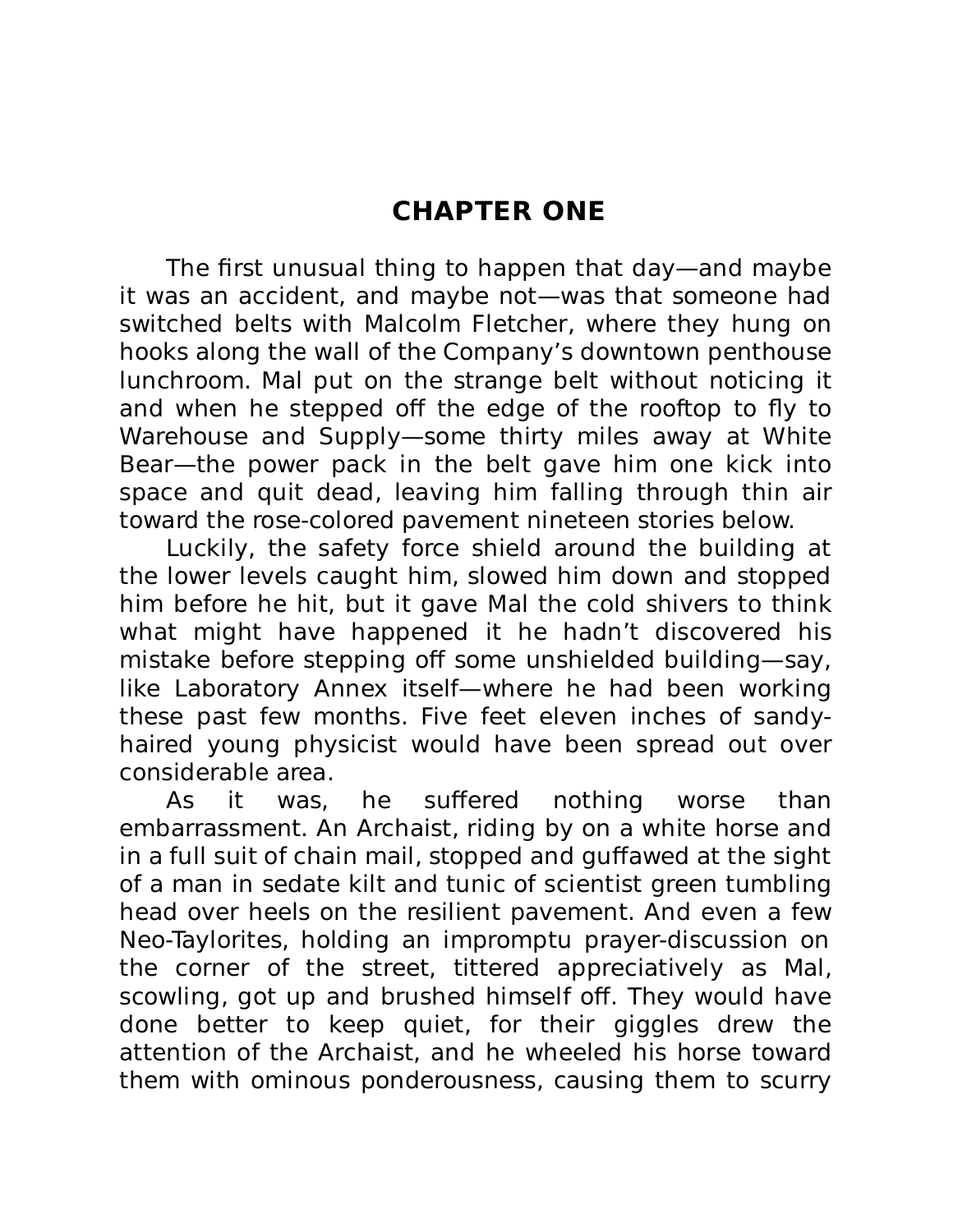for sanctuary in the Company building, their ornate yellow robes flapping like the gowns of frightened dowagers.

Seeing he had missed them, the Archaist reined up and turned to Mal.

"Down with the Aliens!" he said formally.

"Go drown yourself!" growled Mal, brushing himself off. He was in a bad humor at the thought of what the result might have been had the power-belt switch remained uncovered, or the building behind him had its shield turned off.

The Archaist's face darkened and he reached for a mace hanging at his saddlebow. Mal put a hand on his own holstered side arm and the Archaist changed his mind. "Not my weapon," he said, reining his horse around. "Some other time, bud."

"Go pick on a Neo," snapped Mal—but the Archaist, riding off down the street, his plume aflaunt from his helmet, professed not to hear him.

After a few seconds of time had allowed him to cool down, Mal found cause to be rather glad of this. He carried the gun because you had to carry something nowadays to protect you from the crackpots. But he had never actually used it on anybody and didn't particularly want to begin now. He had reached for it in a reflex of anger, and that was all. Nor was there anything really surprising about the Archaist's reaction either. A lot of them were a good deal less rough and tough than they professed to be—just as a lot of Neo-Taylorites occasionally slipped from being as sweet and kind as their vows of Non-Violence were supposed to make them. Not but what there weren't plenty of fanatics in either camp. Mal felt he had got off luckily.

He stepped into a supply shop along the way and showed his power pack to the man behind the counter.

"Fused," said the other, prying off the back lid and examining the interior. "What'd you do, take a hammer to it? Nothing left here but scrap. You'll need a new one."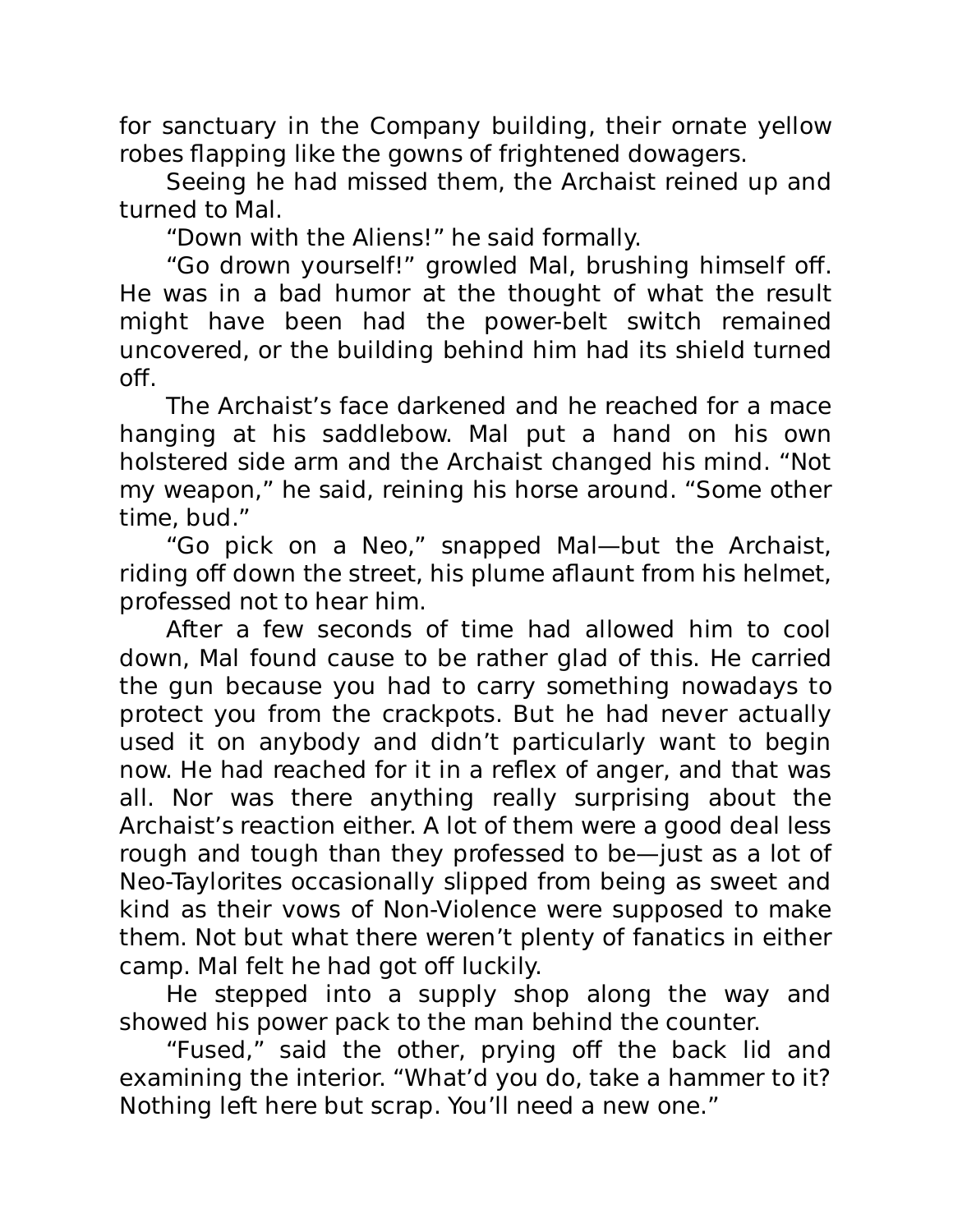"All right," said Mal.

He paid for a new power pack, socked it in his belt and took off. His route led him over the hotels and downtown office buildings of Greater St. Paul. As he drifted along through the air, some eight hundred feet up, the ill humor engendered by the power-pack failure began to fade. It was a magnificent day, summery but cool, with a few stray clouds and no more, the sort of day that could make a man want to turn his power belt away from the cities and go birdchasing over the treetops of the few forest areas that still existed on the north part of the continent. Below him the buildings were large, but toylike, somehow unreal. And the bright garments of the other power belt flyers, flitting along below him on the regular commuters' level some two hundred feet underneath, looked like thronging scraps of bright paper eddying in some slow, invisible stream. For half a second, he was tempted to take the day off and either spend it floating around the city or actually shooting north and spending a few hours sightseeing around the lakes and forests.

He shook himself out of the mood. You're thinking like a Neo-Taylorite, he admonished himself sternly. Sit and daydream while the world staggers by. And he grinned wryly. Whom was he kidding with thoughts of a vacation? Two hours of killing time and he'd be champing at the bit to get back to his lab. The equipment for the final work on his test drive was waiting for him at Warehouse and Supply right now, and on it hinged not only his own dreams, but the seventy-three years' standing Company reward for whomever would be the first to come up with a faster-thanlight drive. To say nothing of the hopes of the human race. No time for time off for Malcolm Fletcher.

The young man shook his head, touched the button that snapped a force bubble around him, and clicked the power belt up for speed. The city slid by at an accelerated pace below him, as he altered course slightly to head north and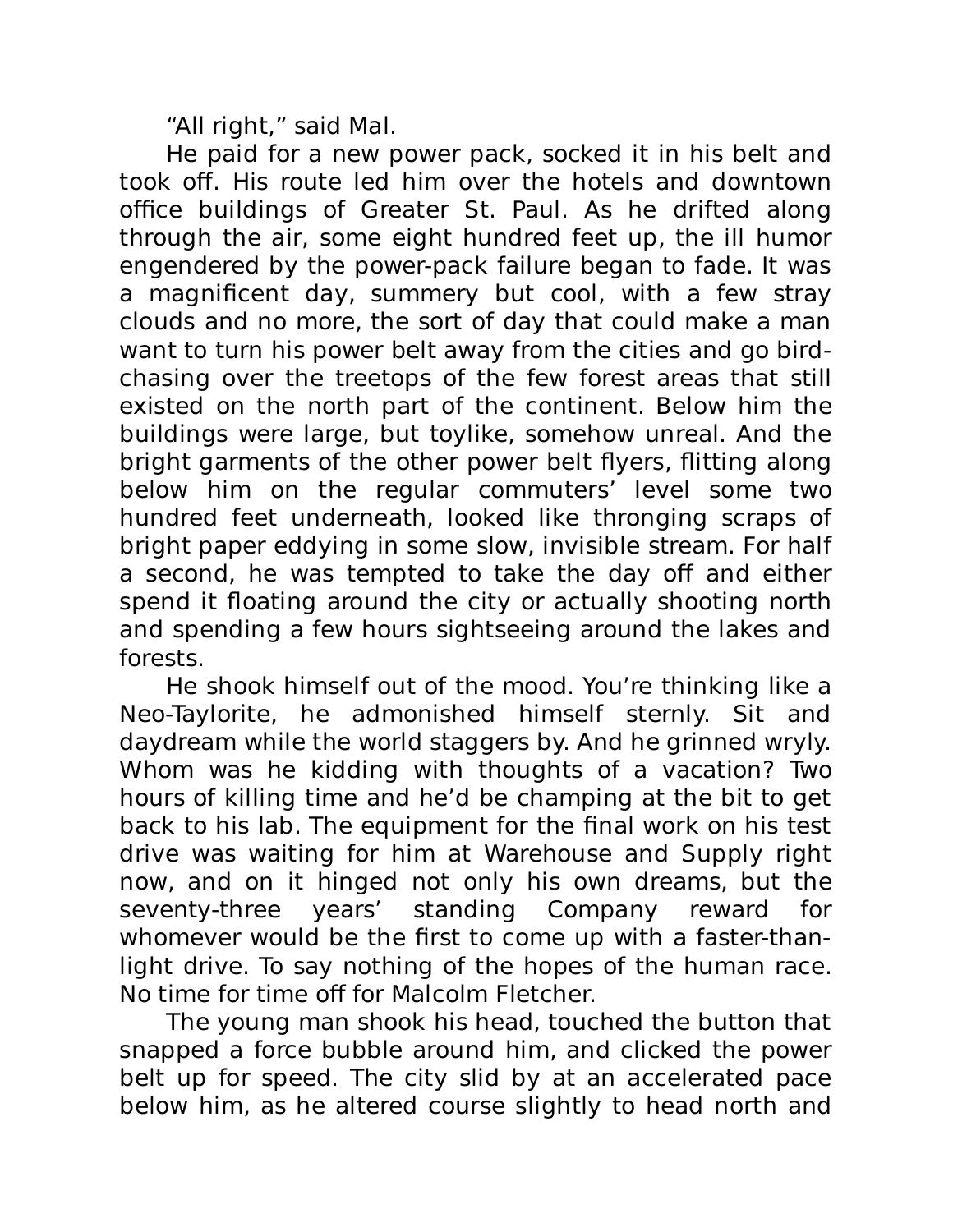east toward White Bear. Beneath, the large buildings of the business sections gave way to the fantastic plastic architecture of the suburbs; the suburbs thinned out and were replaced by the garden-like tree clumps and rolling parklands of the larger estates: and Mal found himself sharing the air with nothing but clouds and an occasional distant, silent flyer.

The peace and beauty of the scene below him struck Mal very forcibly; and almost against his will reminded him of all that Alien technologies had done for the human race since the first experimental star ship, headed for Arcturus with its three generations inside, had been politely intercepted half a light-year out from the solar system and sent home again, shocking the brave young egotist that was the human race with the knowledge that it was actually very small and very weak and its future among the stars very much dependent on the good will of older, wiser neighbors who had walked the same path before it.

For the first ship to be sent outside the limits of the solar system—product of fifty years and the best in human brains and research—had been picked up and carried home, like a lost puppy wandered from its mother's breeding box, by a titanic creation of metal, an unknowable warden of the skies who brought the explorers back and disgorged a delegation of strange beings to inform stunned humans that their time was not yet—that they were under Quarantine and would stay so until their infant science could conquer the problem of a drive unlimited by the speed of light.

Result—resentment. Born into a world aware of Alien culture for nearly a hundred years, educated in schools that taught a wider view of the universe than any human had conceived before, Mal still felt the gnawing anger, the clutching complex of inferiority that had resulted from that strange homecoming. A belief in its own superiority was bred into the very bones of the human race. And wasn't it just that which had driven Mal into the task and work and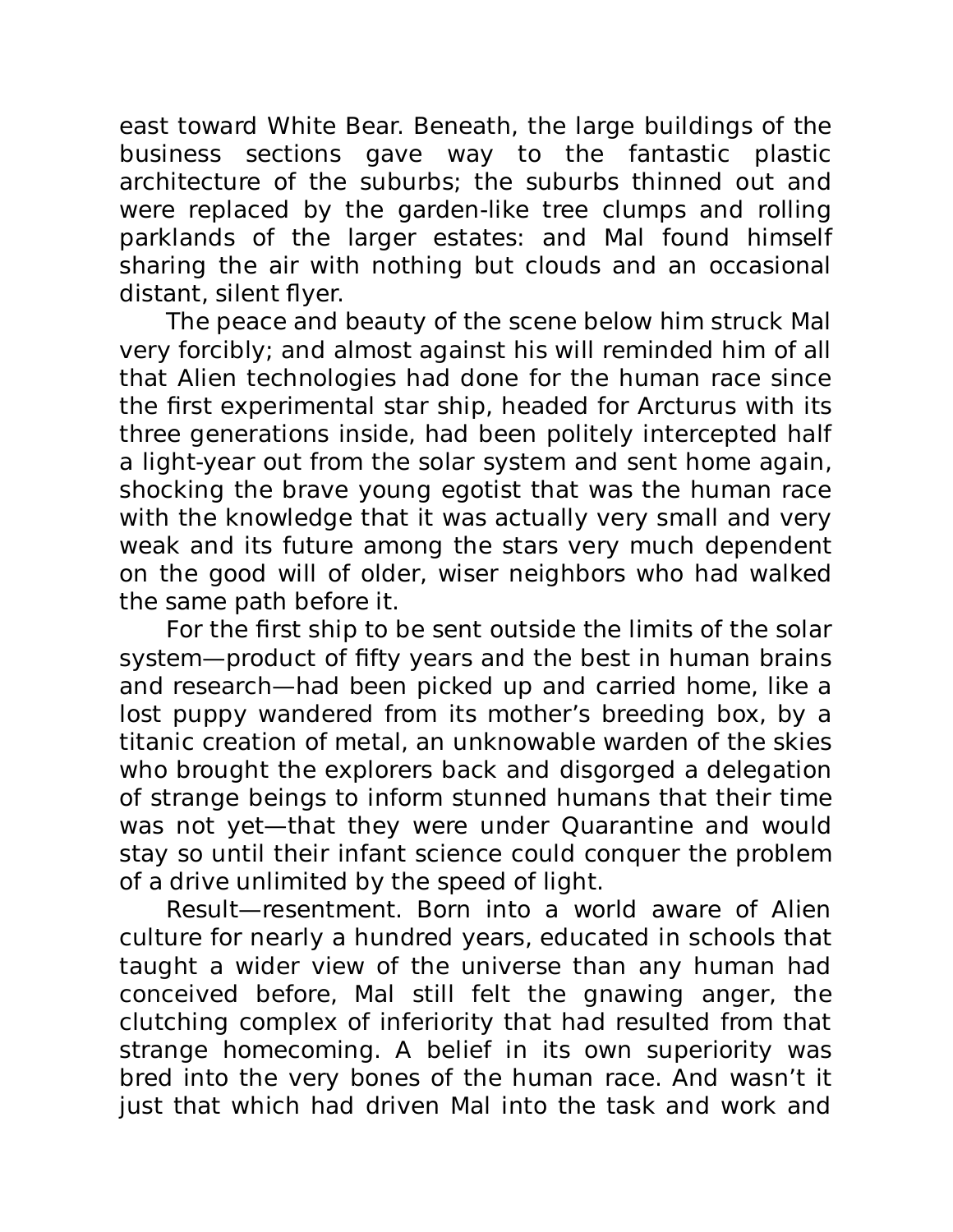research that was leading now to the drive solution he thought he had?

And yet … the cool limits of his upper mind struggled to fight down the emotional reaction and take a fair view. The facts showed nothing that was not good. One Alien technology had designed the power belt that lofted him now through the high air. Another, from a different race, had taught Earth the building or altering of homes via a simple, easy blown plastic process. To make possible the terraforming of Venus other alien biological technologies had been supplied, and these were still at work to transform that planet. Land, sky and sea throughout the solar system were being tamed and brought to order by the knowledge of far-flung, star-born cultures.

But—and yet—it was all a prison. For it is what the mind considers, rather than the walls which enclose, which incarcerates the spirit. A wide and beautiful prison from Mercury to Pluto in a system touched with Alien skills. But prison still, beyond the point of denial. No wonder the Neo-Taylorite philosophers withdrew into their fragile artistic shells of the intellect. No wonder the Archaists wore antique clothing of leather and cloth and talked of a past golden age when everyone knew that former history had been full of blood and pain and sorrow. No wonder the high executives of the company warred and intrigued with each other.

Prison it was, and prison still.

With an effort, Mal shook these thoughts from his mind. When he thought about such things occasionally, he went in deep—too deep. He was a physicist, not a philosopher; and there was work to be done.

He looked ahead. White Bear was coming in below him a resort hamlet of brilliant bubble homes around a lake and the large white buildings of Warehouse and Supply. Mal notched back the belt, snapped off the force shield and went down in a slow glide. He landed outside the low,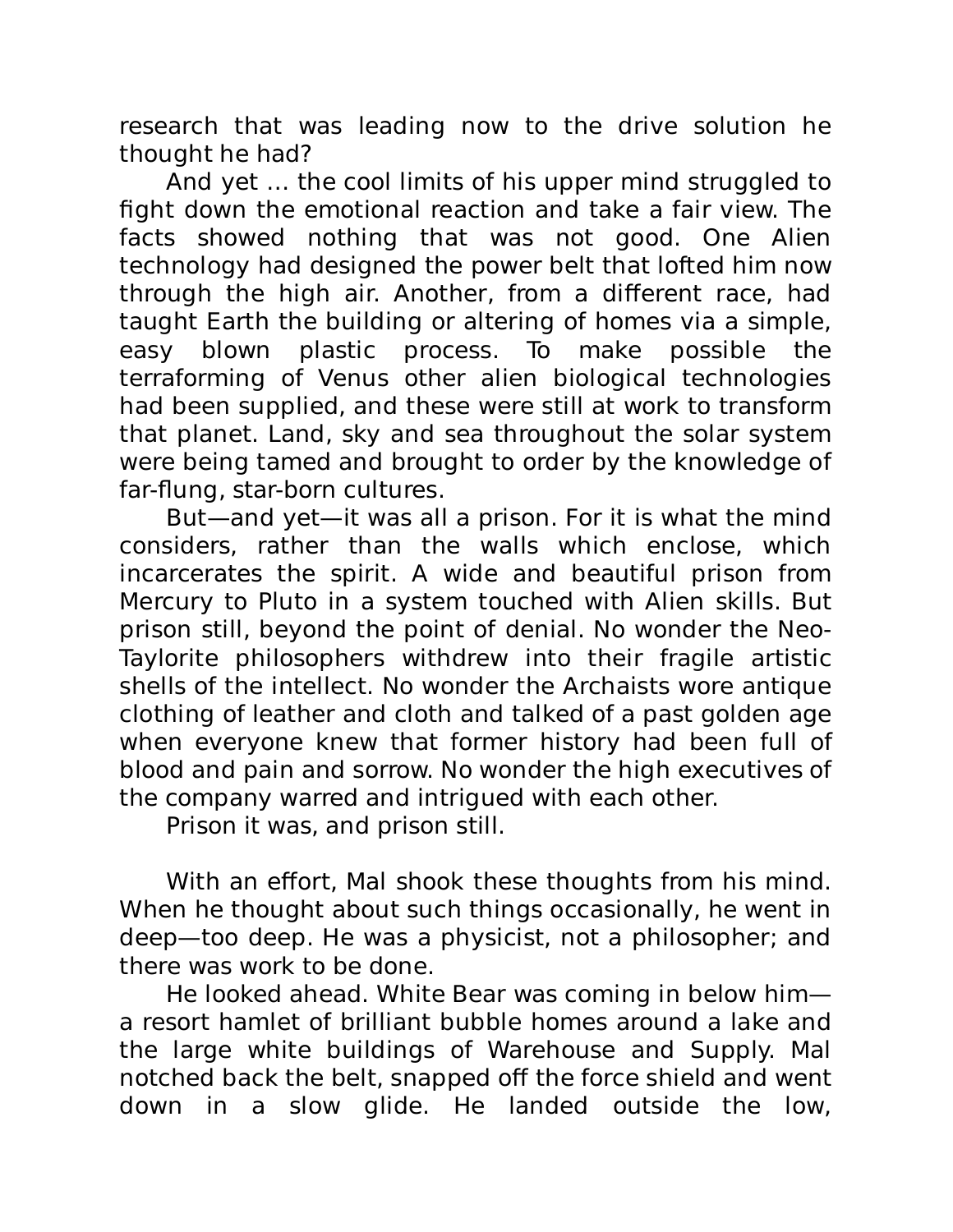transparent-sided building that housed the offices for this division of the Company, and went inside.

"Hello there, Mal," said a voice, as he stepped into the shipment receiving office. He turned his head to see lounging against the counter a tall, black-haired, knife-thin man whom he recognized as Ron Thayer—a cyberneticist on some project of his own, whose working quarters were down the hall from Mal's, back at Laboratory Annex. They hardly knew each other in spite of this closeness, and Thayer's easy familiarity annoyed Mal.

"Hi," he growled.

"How's the hush-hush project coming?"

"It wouldn't be hush-hush if I could tell you," said Mal. He was turning toward the brown-eyed, blonde, young woman in green coveralls, behind the counter, with the intention of ending the conversation fairly before it was begun, when he noticed the belt around Ron's waist.

"Hey—" he said. "That's my belt you've got on.

"Is it?" said Ron, with nothing more than mild surprise showing on his face. "I knew I'd got somebody else's by mistake at the lunchroom. But I didn't know whose."

Mal stripped off his belt and held it out.

"Trade," he said, a trifle grimly. "And you owe me for a new power pack. Yours was smashed inside."

"Is that a fact?" said Ron, trading. "I'll leave you a new pack back at the lab. Lucky you found out."

"You can say that," said Mal. He looked at Thayer penetratingly, but the thin man's face was bland. Mal turned away, toward the waiting attendants.

"Hi, Lucy," said Mal. "Got that stuff for me on Order J37991?"

Lucy bit her lower lip, looking flustered.

"No—" she began.

"No?" echoed Mal, staring at her.

"It isn't here," she said. "I don't know just what the trouble is, Mal. But Mr. Caswell told me to cancel it out of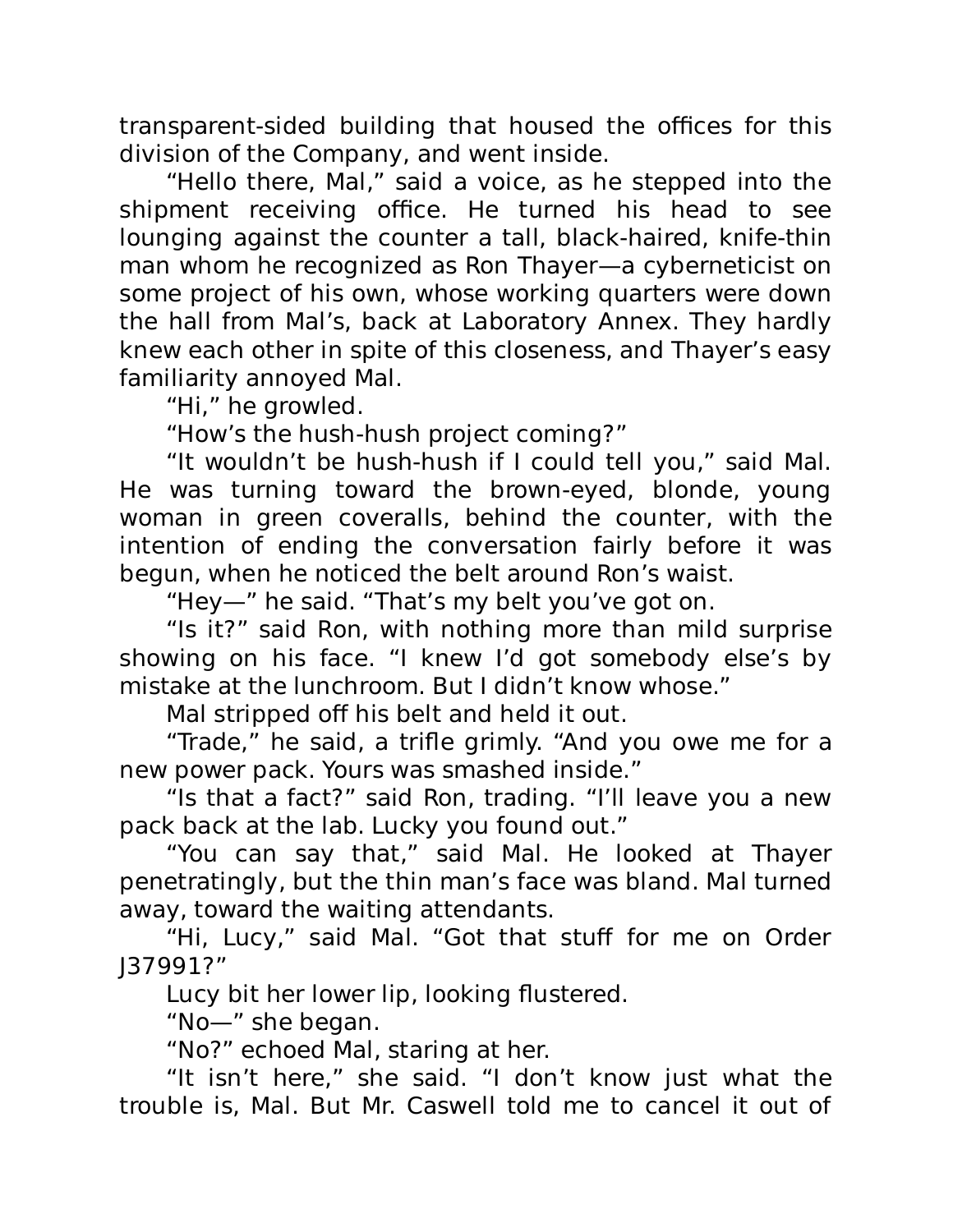Philadelphia. He's waiting to see you about it. You better go in and see him."

With a frown on his forehead, forgetting all about his recent passage with Thayer, Mal went around the counter, pushed through the swinging gate, and went on through a further door. It opened before him politely, into an inner office, where a stocky gray-haired man sitting behind a large desk looked up nervously as he came in.

"What's up, Joe?" asked Mal, coming up to the desk. "Lucy says my order's been canceled." Joe Caswell got up jerkily and came around his desk.

"Sorry, Med," he said. "The order was canceled from the Eastern Office; and your Chiefs been trying to get you ever since you left Lab Annex. You're to go east and report to Vander-loon, himself."

Mal stared. "I don't get it," he said.

"Don't ask me, Mal." Caswell shrugged.

"But why would the Chairman of the Board want to see me?"

"Mal, look—" began Caswell and hesitated, "why don't you just go east and find out? I've got a flyer waiting for you since it's a long way by belt." Mal looked closely at the older man.

"What is it, Joe?" he asked. "What's it got to do with you? Why're you so bothered?"

"Far as I know," said Caswell, "nothing, Mal. It's just that when things happen suddenly like that there's usually something happening on the upper levels. And I don't want to get caught between." Mal laughed.

"All right," he said. "Where's your flyer?"

"Hangar nineteen," said Caswell.

"See you," said Mal, and left. He did not see, as he went out, the Warehouse and Supply manager reach for a private line on his desk phone that had been open all this time.

"He's on the way," said Caswell into the phone.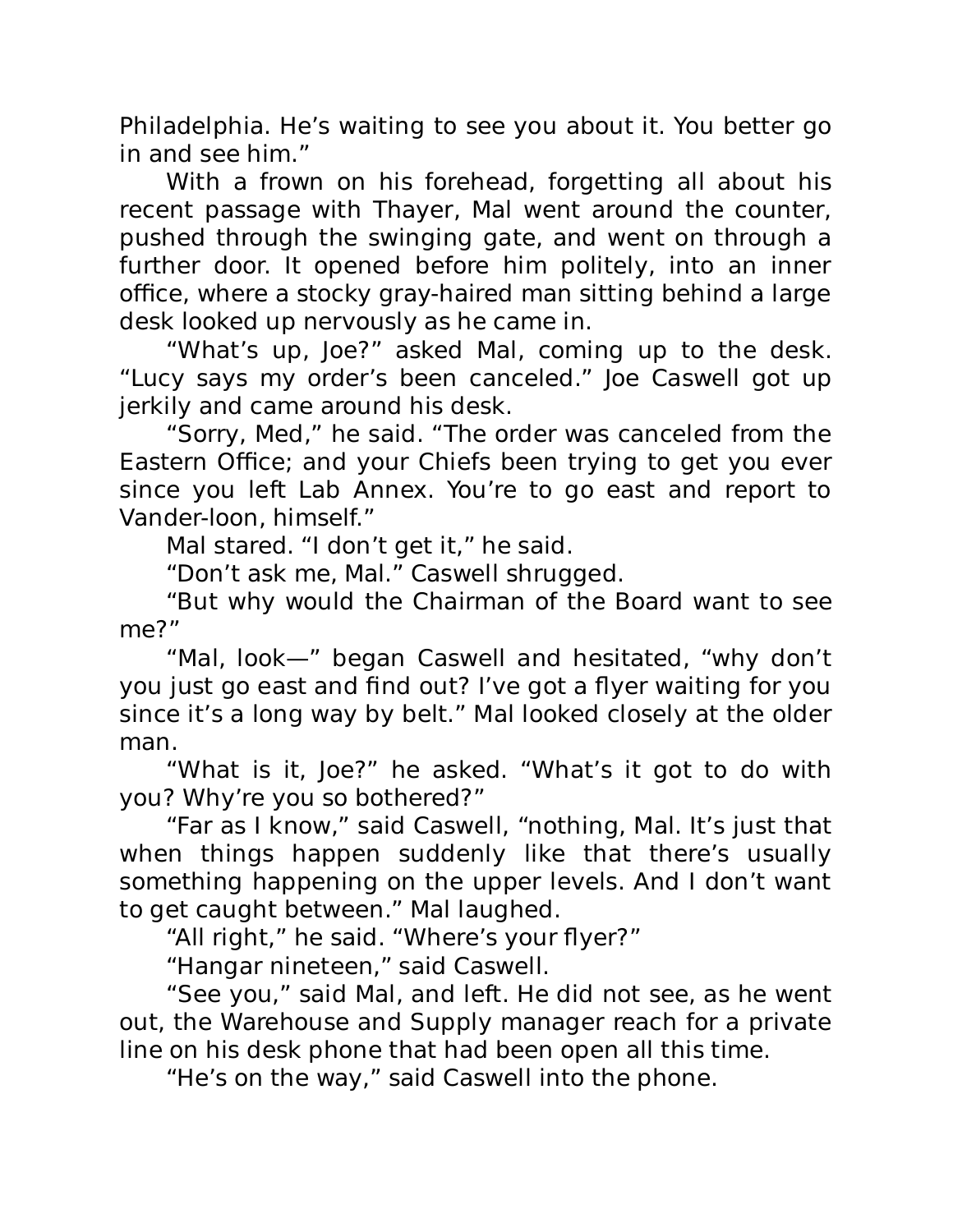## **CHAPTER TWO**

Scudding east through the sky at a hundred and thirty thousand feet with the torn thunder of his passage lost behind him, Mal puzzled over his summons. It was not merely the fact that the Chairman of the Board, an almost astronomically remote figure, should require a personal interview with such an underling as himself. It was the mode of the requiring.

Alone in the three-place cockpit with nothing but the empty sky to keep him company, he let his mind slide back and forth over the Company (as it was commonly called)— Interstellar Trading Company according to the records.

Interstellar was its official present flame. Very few people used it. Originally, back around the middle of the twentieth century, it had been the Seaways Export and Import Company, a middleman trading outfit in the days when a good share of the world's commerce was carried over oceans. From then until the present it had had many names. Certainly too many to remember. The important thing was that in a world from which the family unit had almost disappeared, it had remained, staunchly and jealously, a family concern.

This was not to say that the original family still owned all the stock of the Company, or even a majority of it. The Company was too large nowadays to be controlled by any single individual or any group. But the family did own considerable shares, and working in and with the Company had become a family tradition, so that one of them was sure to be either the President of the Board or something close to it.

The family itself was a New York Dutch one; and its beginnings were lost in a maze of old records. The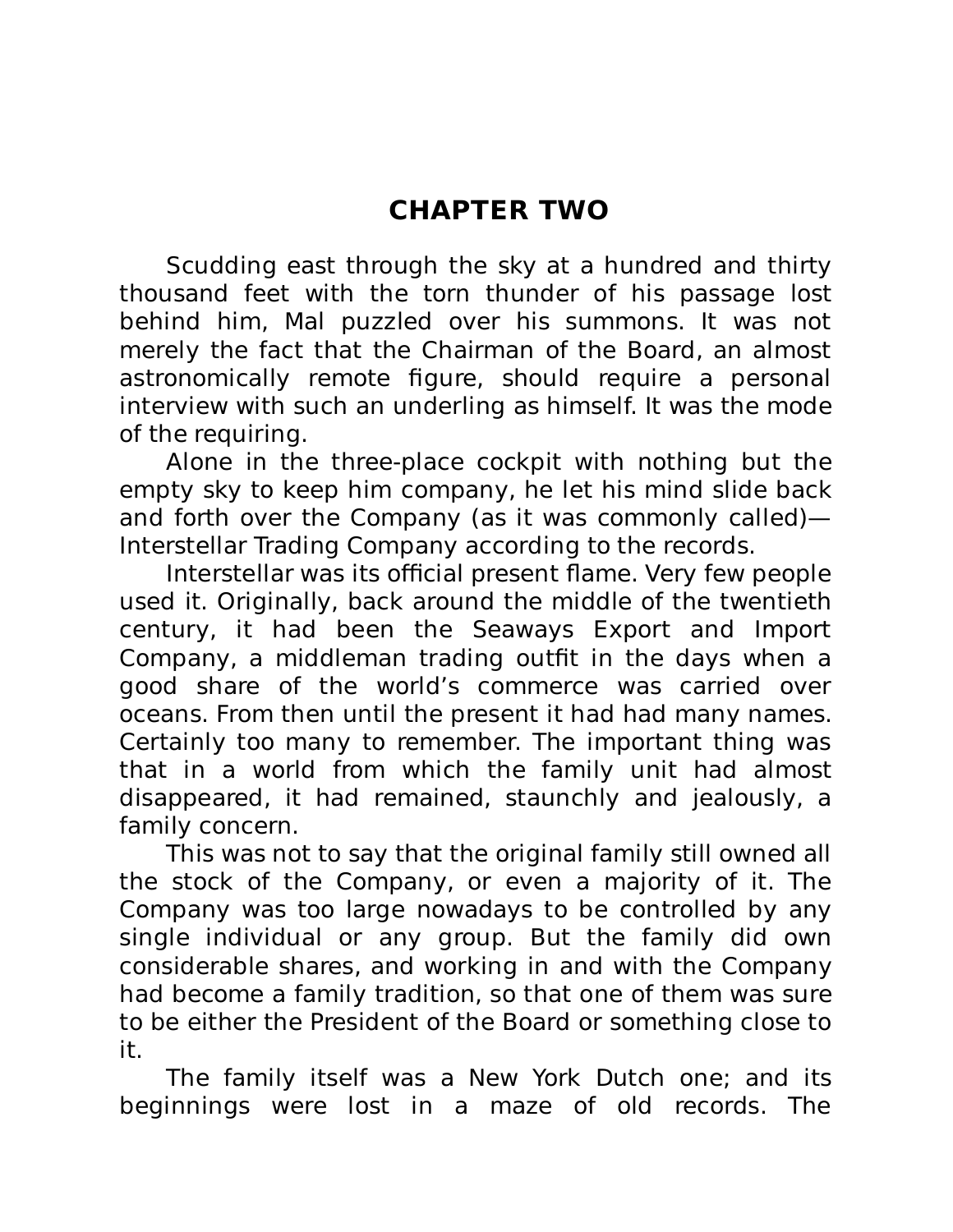Company's history became important with Walter Ten Drocke, who as a young man saw his opportunity in the export franchise to be awarded by the new Inner Planets government to a single exporter furnishing the troubled asteroids with freight service. By the medium of what amounted to bare-faced bribery, he had secured the franchise and the future rise of the Company had been assured. Within fifty years it had crowded out its competitors in the field of interplanetary trading. And when Alien contact opened up trade with the rest of the Galaxy, the Company had found itself the only concern with the warehouse and equipment to handle the two-way flow of goods.

So the Company had grown, strongly and steadily. Until, in the relatively short period of years since Alien contact had been made, it had come to handle the major part of the solar system's output, where that output was for export, to the myriad of extra-solar system markets. In the exact meaning of the word, it became a monopoly. But in the process it had at the same time become so widespread and basic, so intertwined with the lives of everyone in the solar system, that it had almost lost its character as a business and become an institution, a part of the culture.

This, to be sure, was a situation brought about not merely by Company expansion, but by the influx of—by human standards—luxuries which trade with the outer stars developed. The resultant rise in the living standard in the end made it unnecessary in a strict sense for anyone to work unless he really wanted to. And then only four or five hours a day, three days a week. The fact that most people wanted to work, and ended by chafing not at the length but the shortness of their hours, was something that came into the public awareness only slowly and belatedly. So it happened that many people found themselves searching for an occupation that would satisfy their need to be engaged in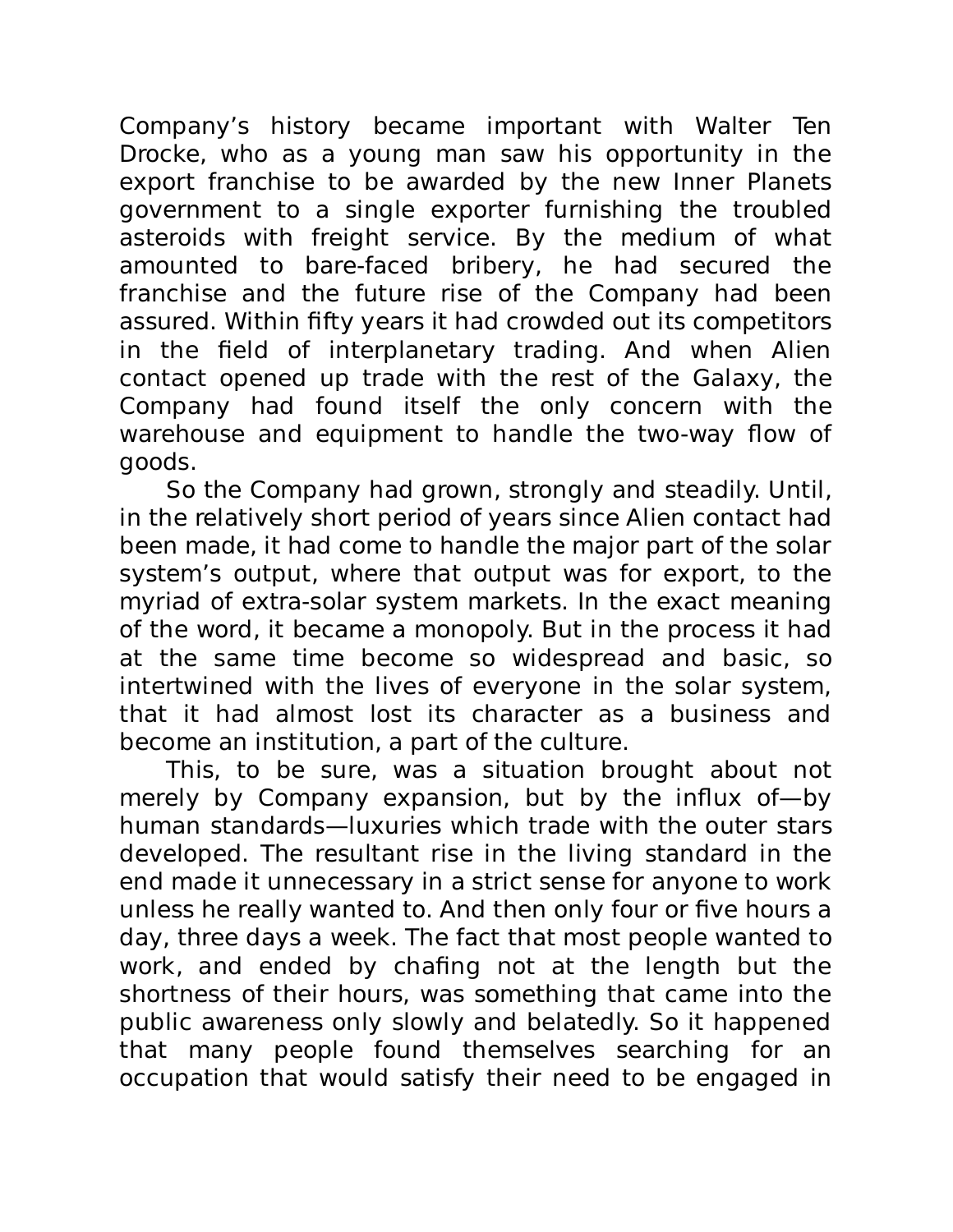useful activity—and to many of these, the Company offered a solution.

The flyer had been making good time. By the time Mal had come out of these thoughts, he was almost at his destination. He cut power and dropped down to a thousand feet of altitude, to come out through a low-lying bank of clouds and find the estate of Peer Vanderloon lying below him, cupped like some brilliant plastic gem in the palm of a gentle valley. Abruptly his controls went dead, and a mechanical voice sounded over the flyer's speaker.

"Automatics have taken over. You will be landed under remote control. Automatics have taken over, you will be landed under remote control—"

Mal grinned. Evidently Vanderloon was just as leery of Archaist crackpots as any of the other high Company officials. He settled back to wait while the automatics took him down and landed him. As the flyer settled to a stop, he stepped out. A polite guard in Company Police uniform of black and white was waiting for him.

"Malcolm Kenneth Fletcher?" asked the guard.

"Yes," said Mal.

"This way, please."

The guard led him across a soft green lawn and up a moving ramp into the interior of the building, after first relieving him of his side arm. They progressed along moving corridors to a spacious, large-windowed room something like a library. And here the guard left him. Mal looked about him somewhat cautiously. The only other occupant of the room was a tiny, red-headed young woman with gray eyes, wearing a short one-piece dress of gold and dark blue, who had been perched on the arm of one of the chairs, looking out through a window aperture; but who now turned and came toward him.

"Who are you looking for?" she asked. "Dirk? Or Mr. Vanderloon?"

Mal looked at her in some puzzlement.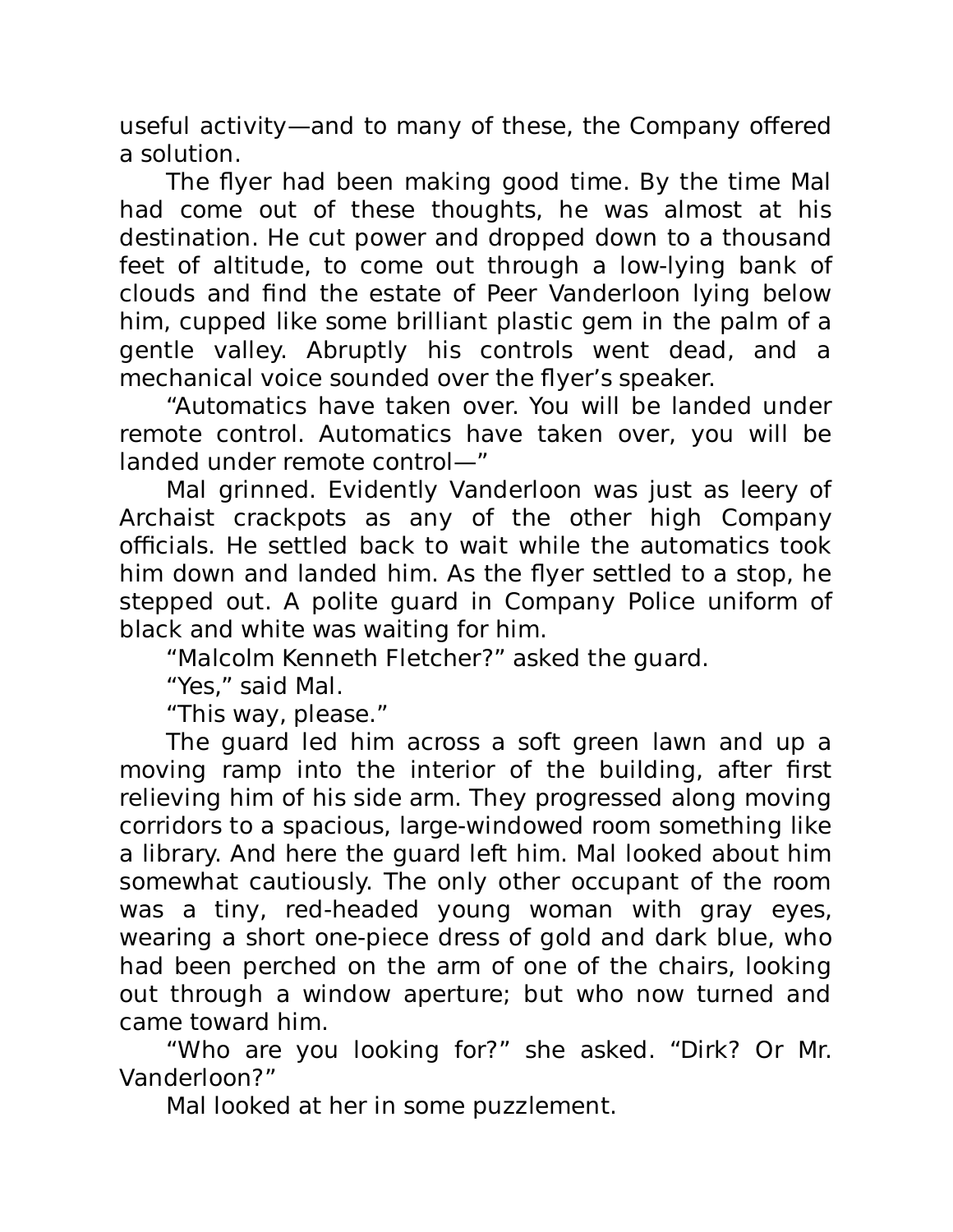"Mr. Vanderloon, I thought…" he said. "Oh, well it's none of my business, then," she replied. She turned and wandered back toward the window. Somewhat unsettled and unsure, Mal followed her.

"That is—" he said, "unless I'm supposed to see Mr. Dirk first?"

She turned and looked up at him. The gray eyes were large and serious, but with a pinpoint of bright humor in their smoky depths.

"Not Mr. Dirk," she said. "Dirk Ten Drocke, Vanderloon's nephew. I'm Margie Stevenson, his personal secretary."

"Oh?" replied Mal, still more or less at a loss. "Then this is Mr. Ten Drocke's office?"

Margie Stevenson threw back her red head and laughed.

"Does it look like an office?" she asked. "No, this is just the anteroom for one of Mr. Vanderloon's offices—if you can even call them offices. Lounging rooms with a desk in them is a better way of putting it. Dirk, now—Dirk doesn't have an office. All he has is a personal secretary to keep him from forgetting things." She looked at Mal searchingly. "Who are you, anyway? Haven't you ever heard of Dirk Ten Drocke?"

Belatedly, recognition of the name came to Mal.

He had seen it not once but a fair number of times in the newsfax. According to what he had seen, Dirk was the lineal descendant of old Walter Ten Drocke- An enormously wealthy young man whose estate was being managed by his Uncle Vanderloon, an Archaist and a general wildhair.

"I didn't know he had a secretary," was all he could think of to say. Hastily, he remembered his manners. "Pardon me. I'm Malcolm Fletcher."

"Fletcher?" she looked at him sharply, as if his name had just now penetrated. "You're the one who's working on the drive?"

"You know about the drive?" he demanded. "That and other things," she replied, unperturbed.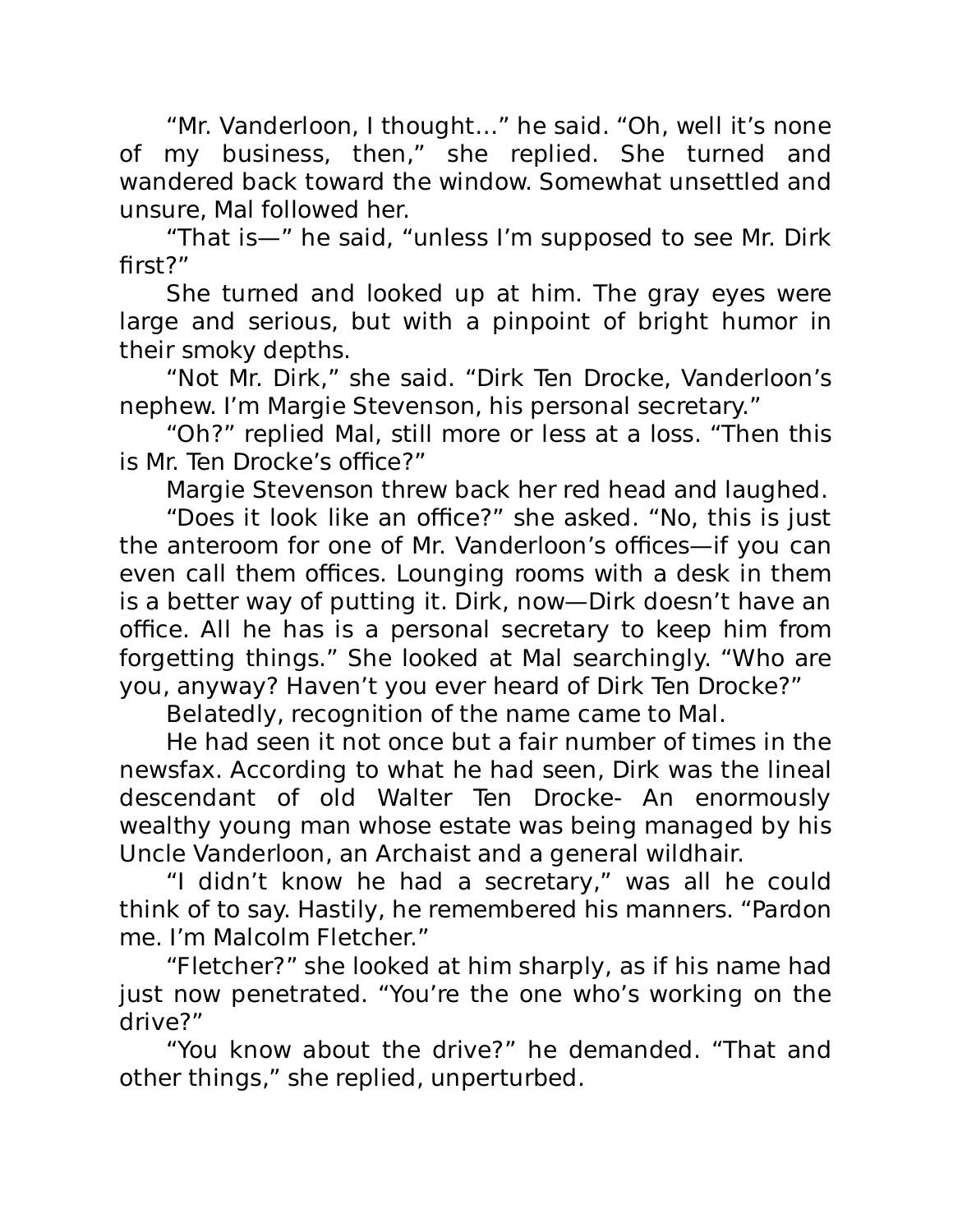"Then maybe," said Mal, "you know why Mr. Vanderloon has sent for me."

"I might guess." she said. "But privately."

"I see," Mal answered. He was about to say something more, but just then another door in the room swung open and the tallest, thinnest young man that Mal had ever seen came striding through with his face twisted in angry lines.

"—And that's it!" he shouted over his shoulder, slamming—or rather trying to slam, for it was built so as not to be capable of being closed in that manner—the door behind him. He took a long stride inward to the room, saw the two other people waiting there, and checked himself.

"You here, Margie?" he said, with a note of surprise in his voice.

"Where did you expect me to be?" she demanded a little tartly.

"I thought I left you in Mexico."

"You did leave me in Mexico. In fact I had to fill out an emergency travel voucher to get back here."

"Oh," said Dirk. He looked around the room as if searching for a change of subject and his eyes lighted on Mal. "Hello?" he said uncertainly.

"This is Malcolm Fletcher, Dirk," said Margie. "He's working on the faster-than-light drive." Mal jumped. "I—" he began, then hesitated. "That information isn't supposed to be—"

"Have you forgotten?" asked Margie. "Dirk is the Company's largest stockholder."

"Yes," said Mal, "but—" He checked himself just in time. He had been about to say that, stockholder or not, Dirk did not look like the kind of person to be trusted with restricted information. Nor was this an illogical attitude. From the soles of his soft leather boots to the feather in his cap, this youngest son of the Ten Drocke line had clothed his six-foot, ten-inch body completely in seventeenth-century cavalier costume, complete with four-and-a-half-foot sword. He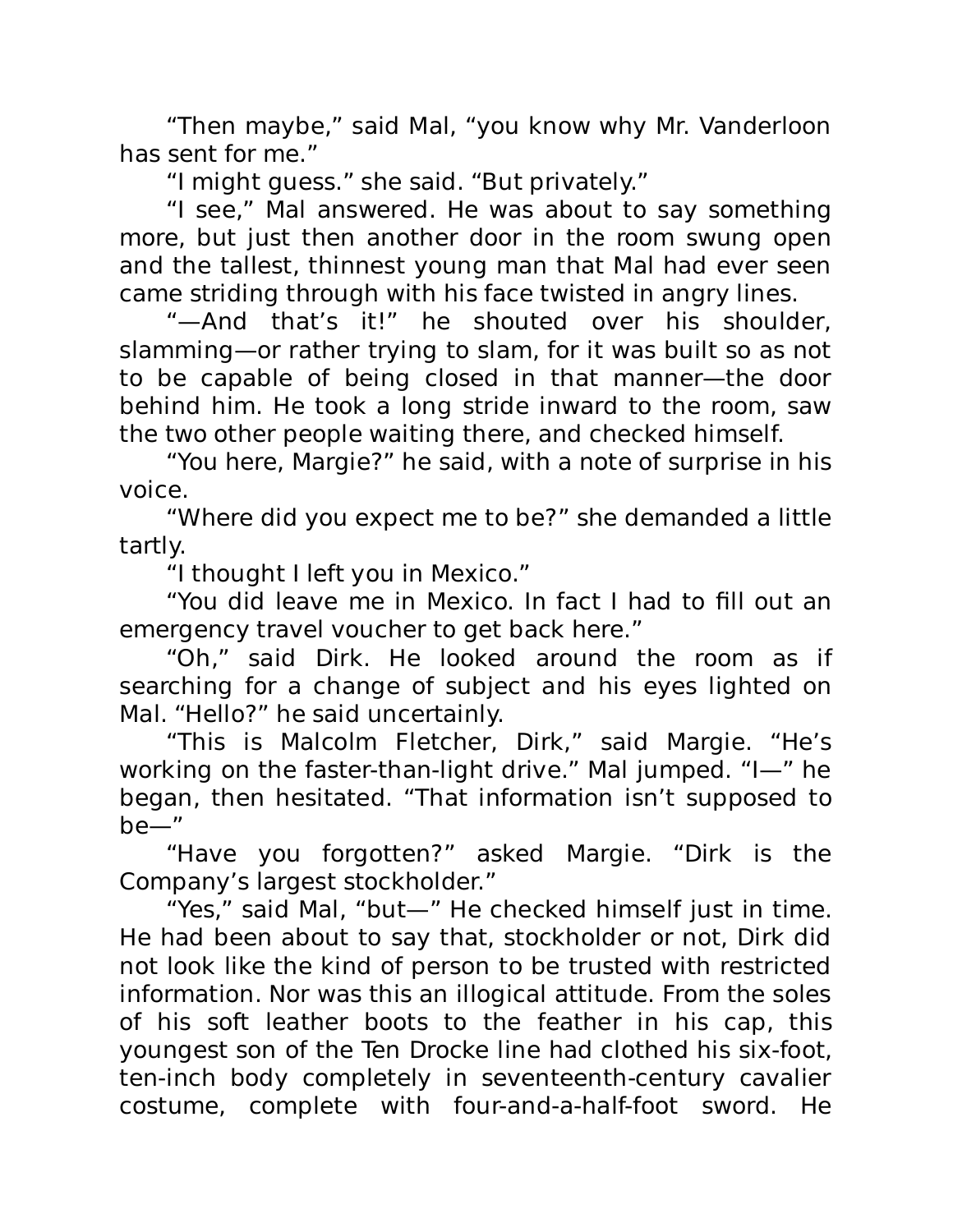looked like a character actor stretched to the proportions of caricature. Not that the costume did not become him. It did. Dirk was undeniably eye-catching. The soft, hip-length leather boots, the fawn-colored breeches, the wine-red doublet, the scarlet cloak, all fit him to perfection. The only thing was that they were too perfect. Dirk and his costume were too much of a good thing. So that instead of being impressed, Mal was tempted to grin.

"Down with the Aliens!" said Dirk automatically. "So you're the man on the drive. How's it going?"

Mal was tom between the knowledge of the secrecy surrounding his work and the information he had just received concerning Dirk's name and position with regard to the Company.

"Well, of course it's too early to say anything definitely —" he began. But to his relief Dirk took him up without further explanation.

"Fine. Fine. Lick the Aliens on their own ground… . Margie—"

"Right here," said Margie.

"I've got a terrific idea. You know how I can't get any lawyer to take my case against Uncle Peer. Well, we'll hire some private detectives and set them to running down the background of some— hum," Dirk broke off, eying Mal. "Excuse me," he said. "No offense to you, Mr.—er, Fletcher, but I think we'll step outside."

He drew Margie out.

Mal sat down on one of the chairs to wait. But he had barely seated himself before an annunciator hidden somewhere in the wall told him to come into the interior office from which Dirk had just come out.

Going on into the next room, Mal found himself face to face with a large bland man in late middle age who was rising from a desk to greet him. His appearance was mild and rather harassed; and Mal caught himself for a minute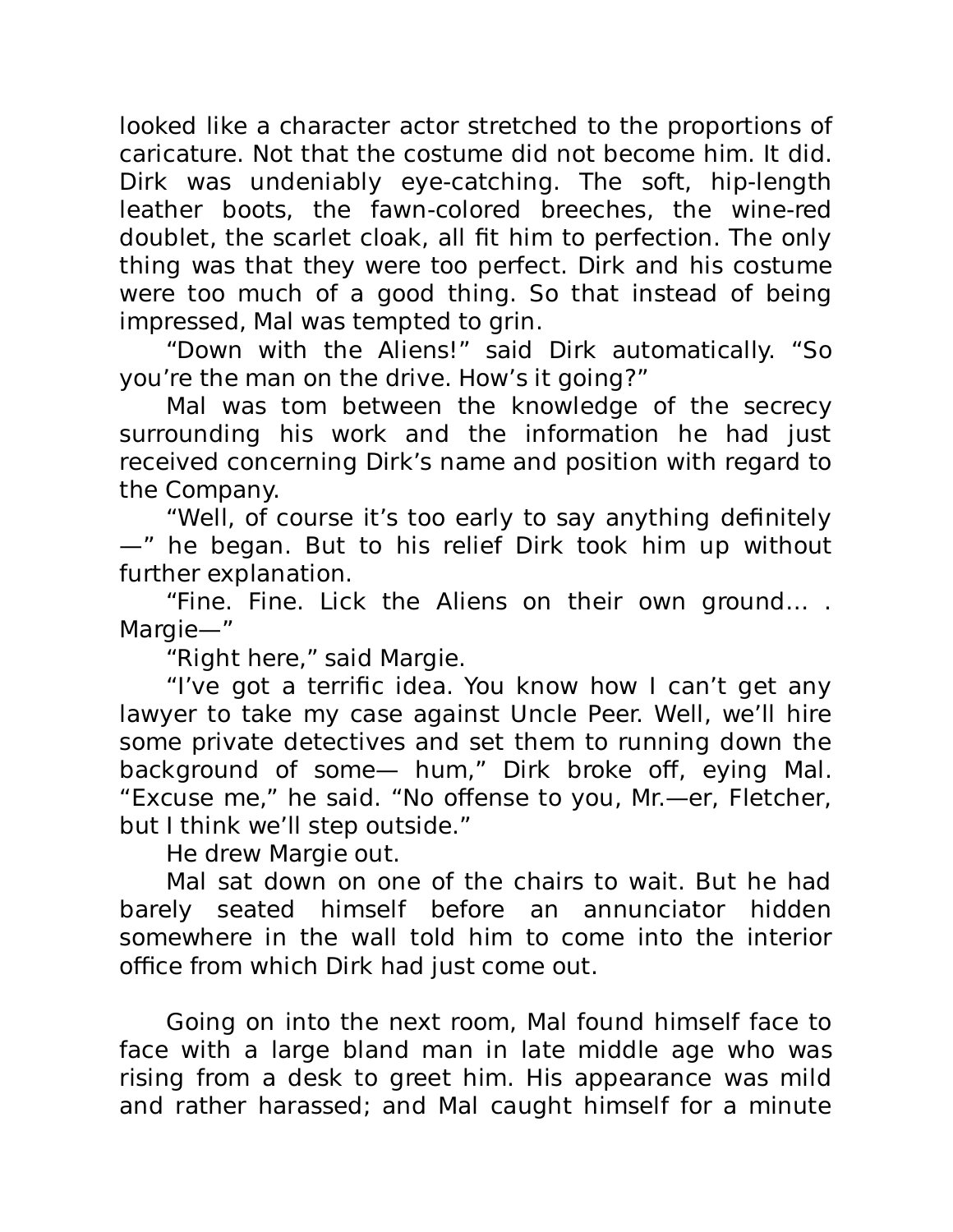doubting if this was really Vanderloon, President of the Board.

"Ah, Mal," said this man—and with the sound of his voice all doubts vanished. Mal had heard him speak not once but several times in recorded messages from the Board to Company branches. "Glad to meet you at last."

Taken a little aback by the warmth of the welcome and the familiarity of the greeting, Mal fumbled his way through the social amenities and did not fully recover possession of himself until Vanderloon had them both seated and the conversation brought around to the matter of the drive.

"Now, I don't want any technical details," said Peer Vanderloon, sitting back in his chair. "But how does it look, Mal? Like success?"

"Well—" said Mal cautiously. "I don't want to sound too optimistic; but if I can follow out my present line of work on an out-and-out experimental basis, I've got high hopes of running into a solution."

"Mmmm … hmm," said Vanderloon, pinching his lips together. "That close, eh?"

"Well, I wouldn't exactly describe it as close—" said Mal.

"I see," said Vanderloon. "Now, tell me," he turned to look directly into Mal's face, "is any part of this experimental business you propose liable to be dangerous—to you, or anyone else?"

"Dangerous?"

"Yes," said Vanderloon.

"Why—" stammered Mal, "of course not. Why—it's impossible. I use force fields of very minor strength—not anywhere near enough to do any damage, no matter what."

"But you *do* use force fields?" said the older man.

"Well, yes, but—"

"I see. Yes. I see," said Vanderloon, nodding his head as if in agreement with some inner thought. He came back to Mal. "No doubt," he said, "you wondered why I canceled your order for supplies?"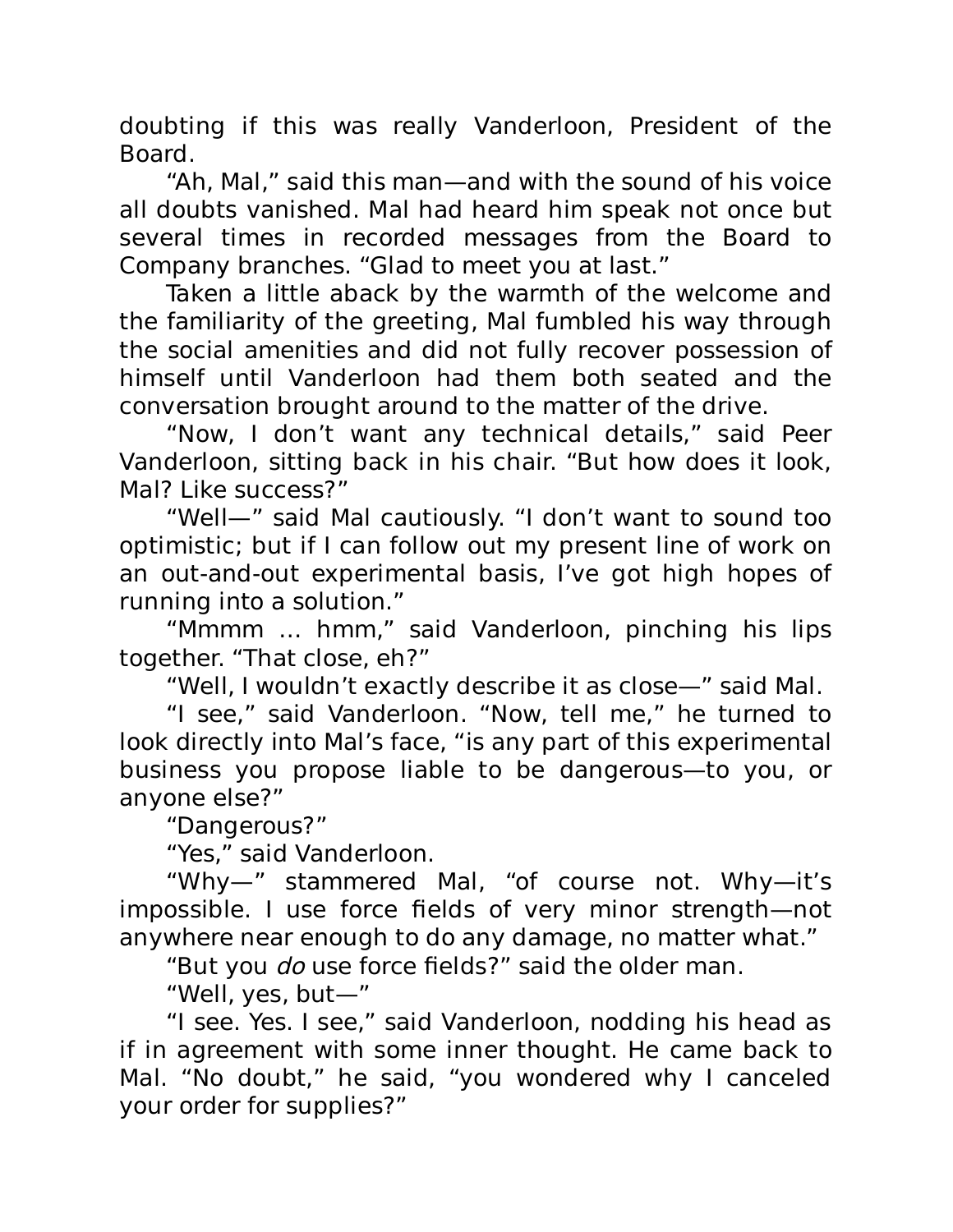"Yes, I do," answered Mal.

"Well, I'll tell you," said Vanderloon. "I was told to. Tell me, Mal, did you ever hear of a race of Aliens called Sparrians?"

"No," answered Mal blankly. "Should I?"

"I don't believe you should," went on the older man. "The point is—and this is very secret, Mal—they seem to be something on the order of our guardians. We've had one riding herd on us ever since we started research on the possibility of a faster-than-light drive."

"Guardians?" echoed Mal bewildered.

"That's as good a word as any."

"But," said Mal, "I thought the idea was that the Aliens wanted us to develop the drive on our own."

"It was," nodded Vanderloon. "But on several occasions now they've stepped in, with a word of advice—or warning."

"But I don't understand," repeated Mal. "It still doesn't make sense."

Vanderloon shrugged. "I'll let you find out for yourself," he said. "The Sparrian has asked to see you. I don't know what he wants to talk to you about, but this is so similar to other occasions I can't help guessing. And I've told you this so that you'll be at least partially prepared." Mal sat with his head spinning, trying to sort out his thoughts. "Now?" was all he could say.

"If you're ready," said Vanderloon. He stood up. In a daze, Mal followed suit. Looking back over his shoulder to make sure the younger man was following, Vanderloon led the way out through a large dissolving force screen window and across a small, terraced lawn hidden in the mansion's interior, and to the door of an apartment on its far side. Here he halted.

"Inside," Vanderloon said.

Mal hesitated. Then, feeling embarrassed over his obvious qualmishness about the meeting, he put his finger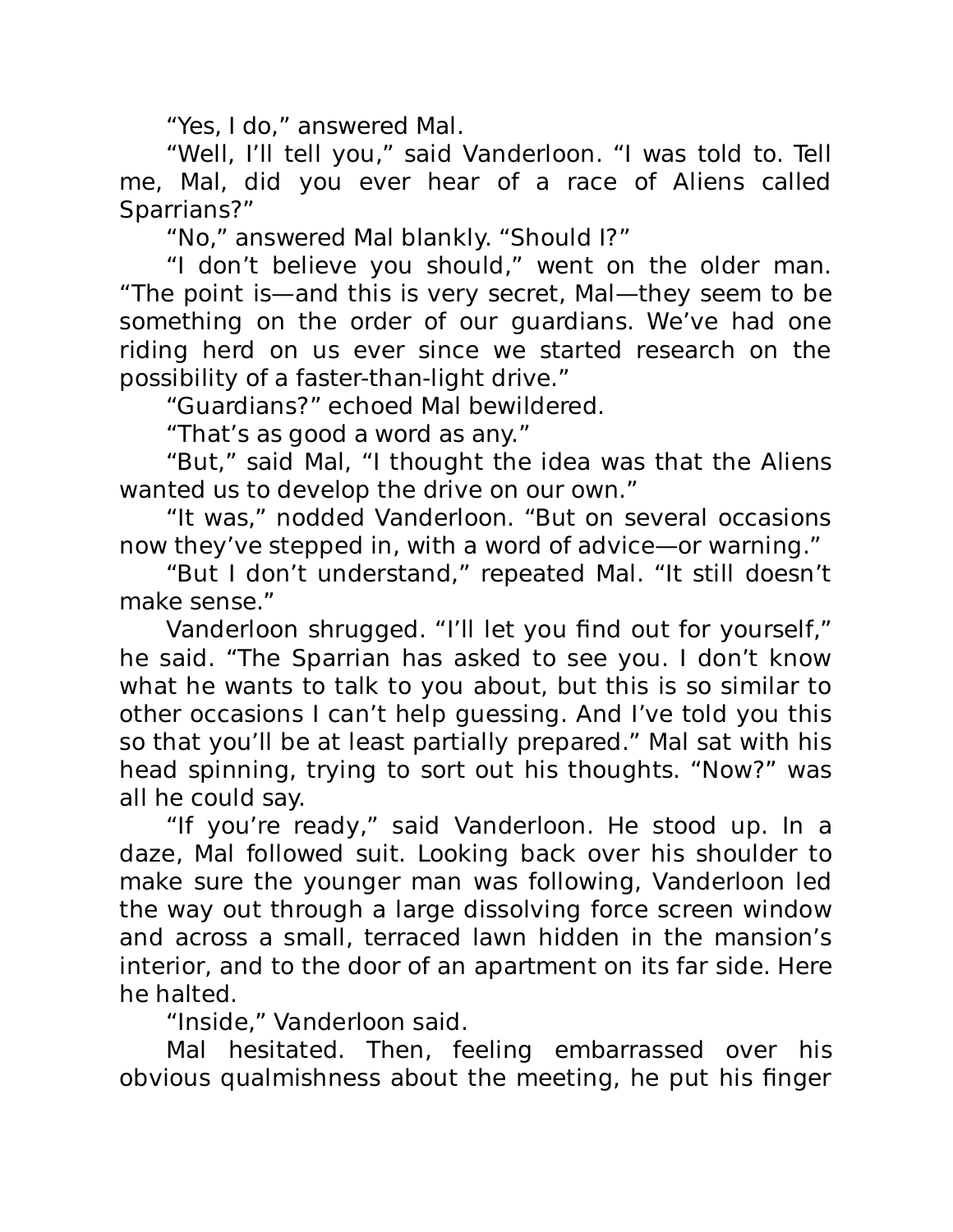on the latch button of the door, opened it and stepped inside.

He stepped into a deep gloom only barely short of total darkness. The room seemed small and bare of furniture. Little flickers of light seemed to come and go in the darkness, having the effect not so much of lighting up the room as of dazzling the eyeballs for a split second, so that Mal was blinder than before.

"Malcolm Fletcher," said a flat, mechanical voice unexpectedly.

Mal blinked in the gloom, looked about him, and made out a dim heavy shape close to the floor at the far end of the room. He moved toward it.

"For your own safety," it told him, when he was about half a dozen steps still distant, "do not come too close."

Mal stopped. Peering forward, he could still see next to nothing of the Sparrian. It seemed, if any thing, to have a sort of large, sluglike shape with something very like feelers or antennae sprouting from one end.

"I understand," said Mal, "you want to talk to me."

"I want," said the Sparrian, "to caution you."

"Caution me?" Mal felt a sudden coldness gathering in his middle.

"Caution you," repeated the other. "Your present line of research has dangerous implications."

"But—how could it be dangerous? It's impossible. Where would the danger come in?"

"I am sorry," said the Sparrian. "I am not permitted to tell you that."

"But the force fields I'm using are too weak—"

"I am sorry."

Mal took a protesting step forward.

"Stay back," warned the voice. "I must warn you that to approach me too closely is dangerous."

"Why can't you tell me what about the drive'd be dangerous?"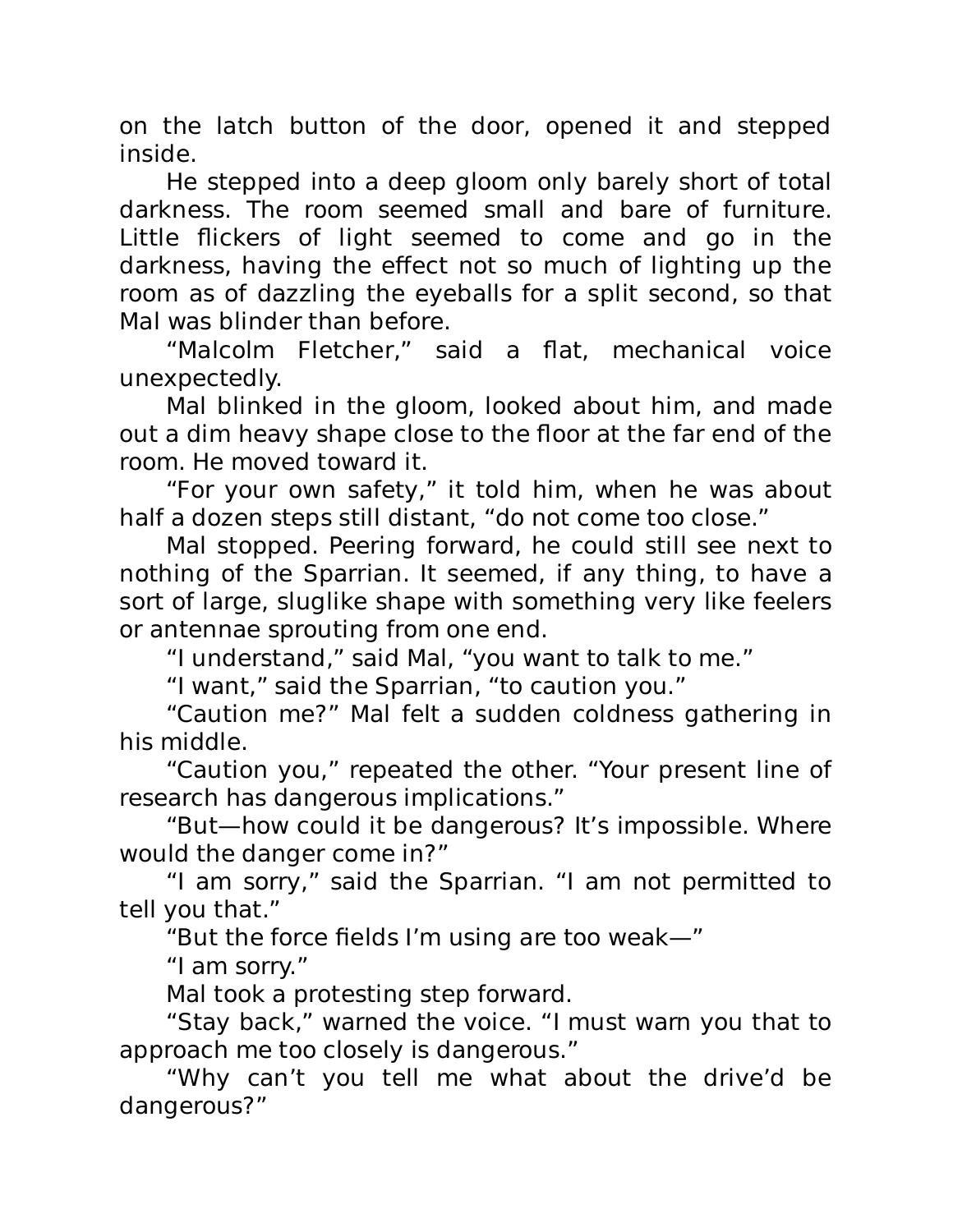"It is not permitted."

"But—"

"That is all."

"If you won't give me anything but your unsupported word, I'll have to disregard it," said Mal. He found himself becoming furious. There was a smugness, an assumption of authority about this alien that grated on him.

This time there was no answer. The Sparrian seemed to have closed up permanently as far as this particular conversation was concerned. After waiting a long moment more, Mal gave an angry exclamation and turned on his heel. He went out of the door, fuming.

Outside, the terraced lawn was deserted. Mal crossed it and went slowly back through the window and into the office. Vanderloon was waiting for him in a chair.

"What was it?" asked the Chairman of the Board, getting up as Mal entered.

Mal scowled. "This is ridiculous," he said. "The wildest thing I ever heard from anybody. Dangerous!"

"Then," said the older man, "I was right?"

"Yes," growled Mal. "But he's wrong!" he added swiftly. "There's no danger. There's no possible danger—"

"Mal, listen to me," interrupted Vanderloon quietly. "Sit down."

Mal sat down, scowling. Vanderloon seated himself behind the desk.

"This is going to be a blow to you, I know," he said. "But the Federation knows what it's doing and if it says further work along the line you're following would be dangerous, we've got no choice but to scrap it and start fresh."

"But—"

"Now, wait a minute, Mal," said Vanderloon. "Tell me. Did you ever hear of Cary Menton?" Mal shook his head.

"Brilliant man. Brilliant. A little erratic, which was why he was never named to head the Project. He worked under Tom Pacune. You recognize that name?"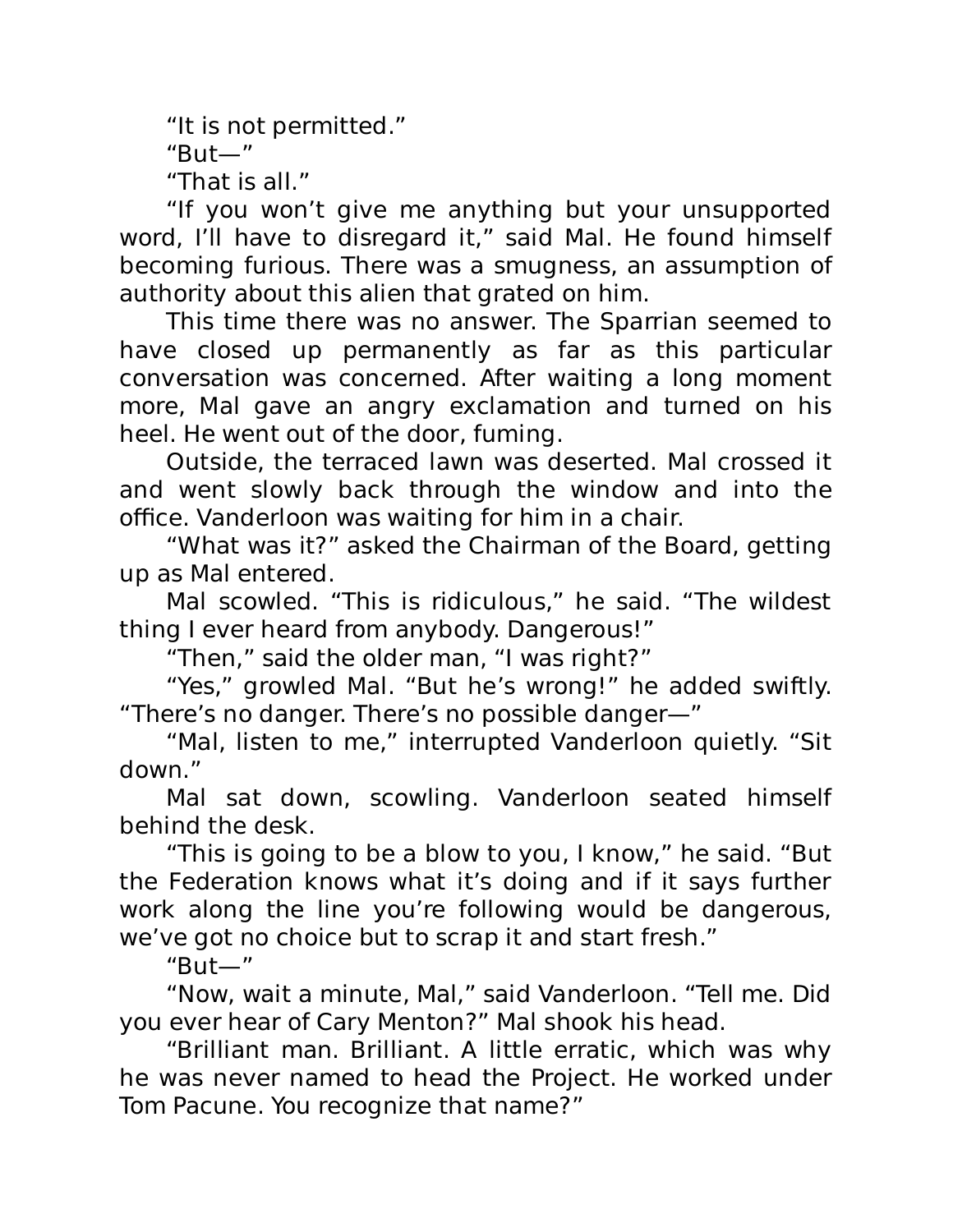Mal nodded.

"Pacune was the first Chief Scientist on the Project, wasn't he?" he asked.

"That's right," answered Vanderloon. He took a deep breath. "Well, Cary got an idea. Pacune liked it recommended it to me. I liked it. But before we could set the wheels in motion to begin research on it, that fellow you just talked to, or one almost exactly like him, showed up from nowhere and introduced himself as an adviser from the Federation."

Mal stared at the older man. Vanderloon went on.

"This Alien—the Sparrian, as he called himself—told me that it was his duty to warn us that the idea Cary had just produced not only would not work, but was dangerous in its implications. Well, I made some kind of answer and officially scrapped the projected research—I was a young man then," said Vanderloon, a slightly wistful note in his voice. "At any rate, I cooperated officially, but on the side I set Cary to work on the idea after all in a secret laboratory of his own." Vanderloon paused and looked at Mal.

"What happened?" asked Mal.

"The force fields Cary was experimenting with got out of hand," answered the Chairman. "Maybe you can imagine it. We came out one day to find the lab building, Cary, and all the men who had been working with him, folded into a neat little lump of condensed matter about twenty feet on a side. They must have died instantly."

"But the force fields I'd be working with would be far too weak—"

"Now," said Vanderloon, "now, Mal, be reasonable. That wasn't the only time I went against the Sparrian's advice. Every time he was right; and I lost more good men than I care to think of. I finally found myself forced to the conclusion that he knew what he was talking about."

"Look," said Mal, "I'll bring my calculations. You can have them checked by any man in the system. It's not a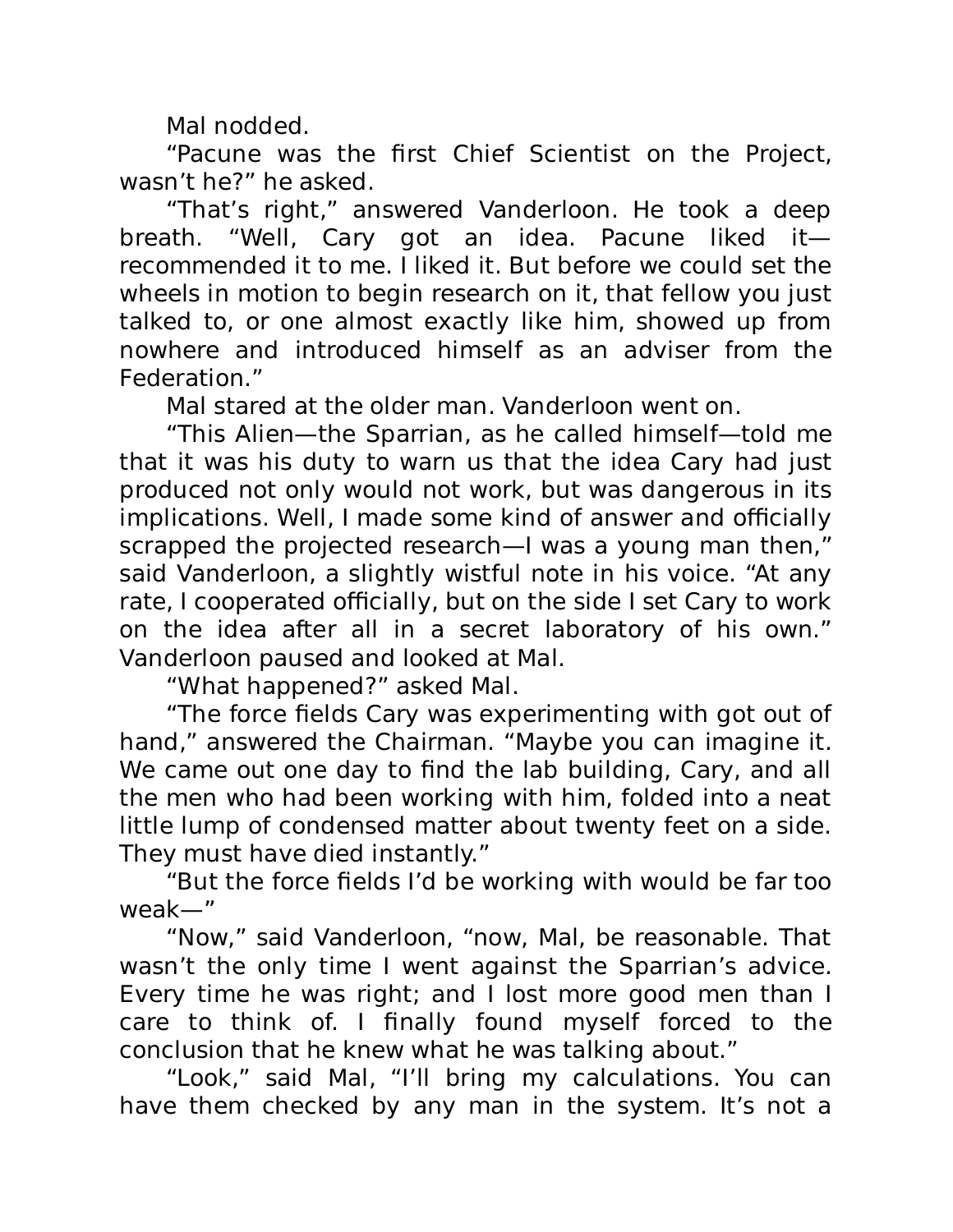complicated theory, it's just a matter of hitting the right combinations. You'll see—"

"No!" said Vanderloon decisively. "If I've got to make it an order, I'll make it an order. There will be no more work done by you or anybody else on this line of work you've started." He looked across the desk. "Don't be insubordinate, Mal." Mal stood up. He was almost too full of emotion for words, but he would have tried to speak once more if Vanderloon had not forestalled him.

"Better luck next time, then," said the Chairman of the Board. "And now, I've got some things to do here—" He let the words trail off.

The dismissal was obvious. Looking into the older man's eyes, Mal felt the fury rising inside him to the point where it threatened to break through all his control.

"Good-by," he said. Turning sharply, he strode out of the room, so stunned and at the same time so angry that he walked blindly and automatically, following the luminous arrows that pointed his way back to the flyer awaiting him outside at the landing.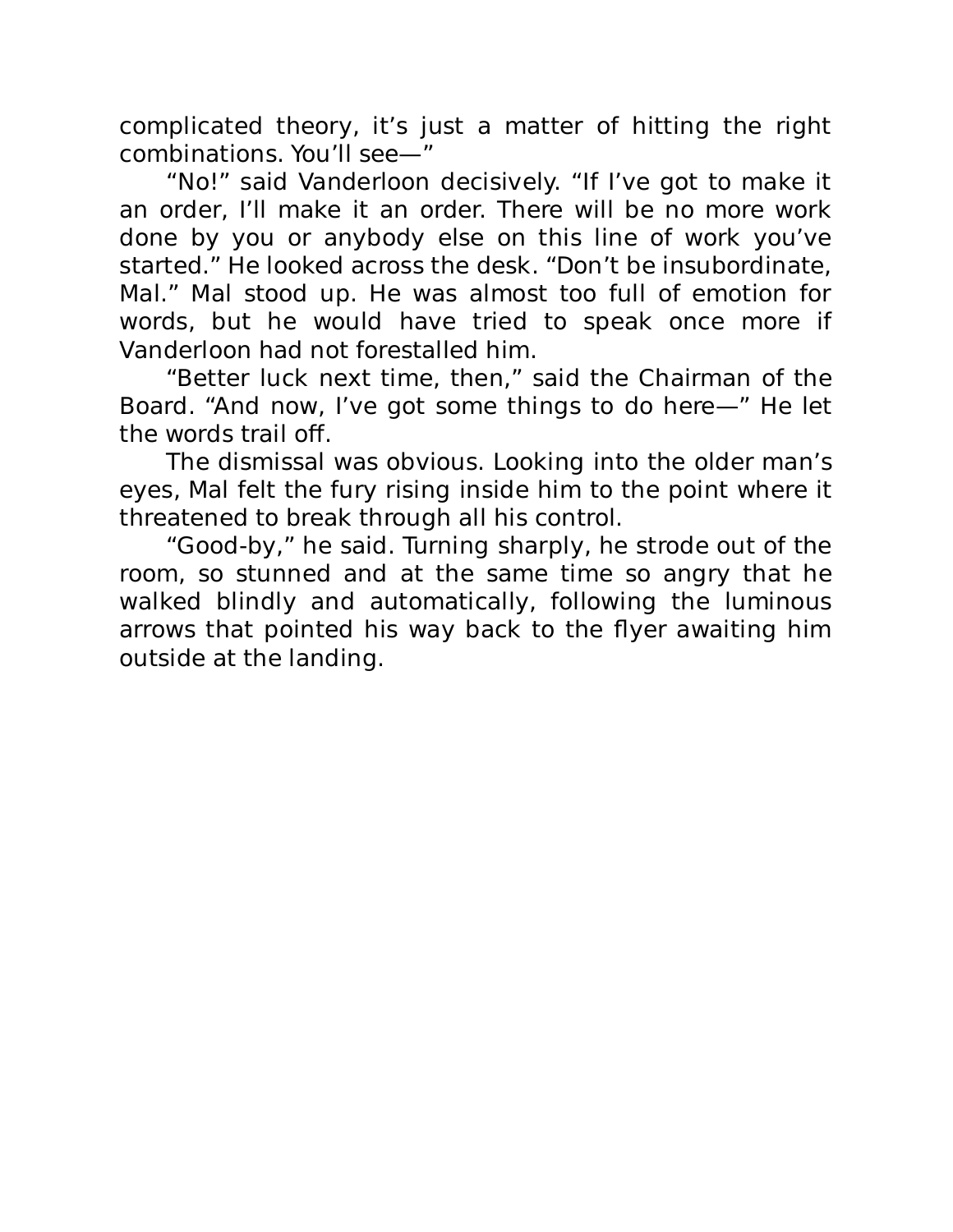#### **CHAPTER THREE**

The mansion was enormous, almost a city in itself, so that discreet signs in pale white glowed on the various corners of the motorized halls and rampways, directing those unfamiliar with the establishment to their destination. Mal switched from one moving strip of bright color to another— it seemed—without end.

He went up hallways and down rampways. Also up rampways. The signs were most explicit, or seemed to be; but it struck Mal after he had been traveling for some twenty minutes that it was taking him a lot longer to exit than it had to enter. Puzzled, he watched closely for the sign at the next corner. There it was, a softly gleaming arrow and the legend—TO LANDING FIELD—but it indicated another turn up a long ramp that led in a curve into the upper levels of the house. Mal hesitated, but the gentle glow of the white arrow left him no choice. Once he left the marked route he would be lost in the many acres of the building. He put his foot on the smoothly upward-flowing ramp and let it carry him up and around the corner.

Hardly had he turned the corner, however, when the lights went out; and he was plunged immediately into total darkness. Out of this a hand reached forth, grabbed his arm and dragged him sideways. Caught unaware, he stumbled several steps to the right, feeling beneath his feet the moving surface of the ramp give way to stationary flooring. Then the lights went on again.

He found himself in an apartment which—by mansion standards—was a small one and unostentatiously furnished. It was evidently high in one of the towers, for two large force screen windows overlooked the landing field. Mal caught a glimpse of his flyer far below and felt a sudden flash of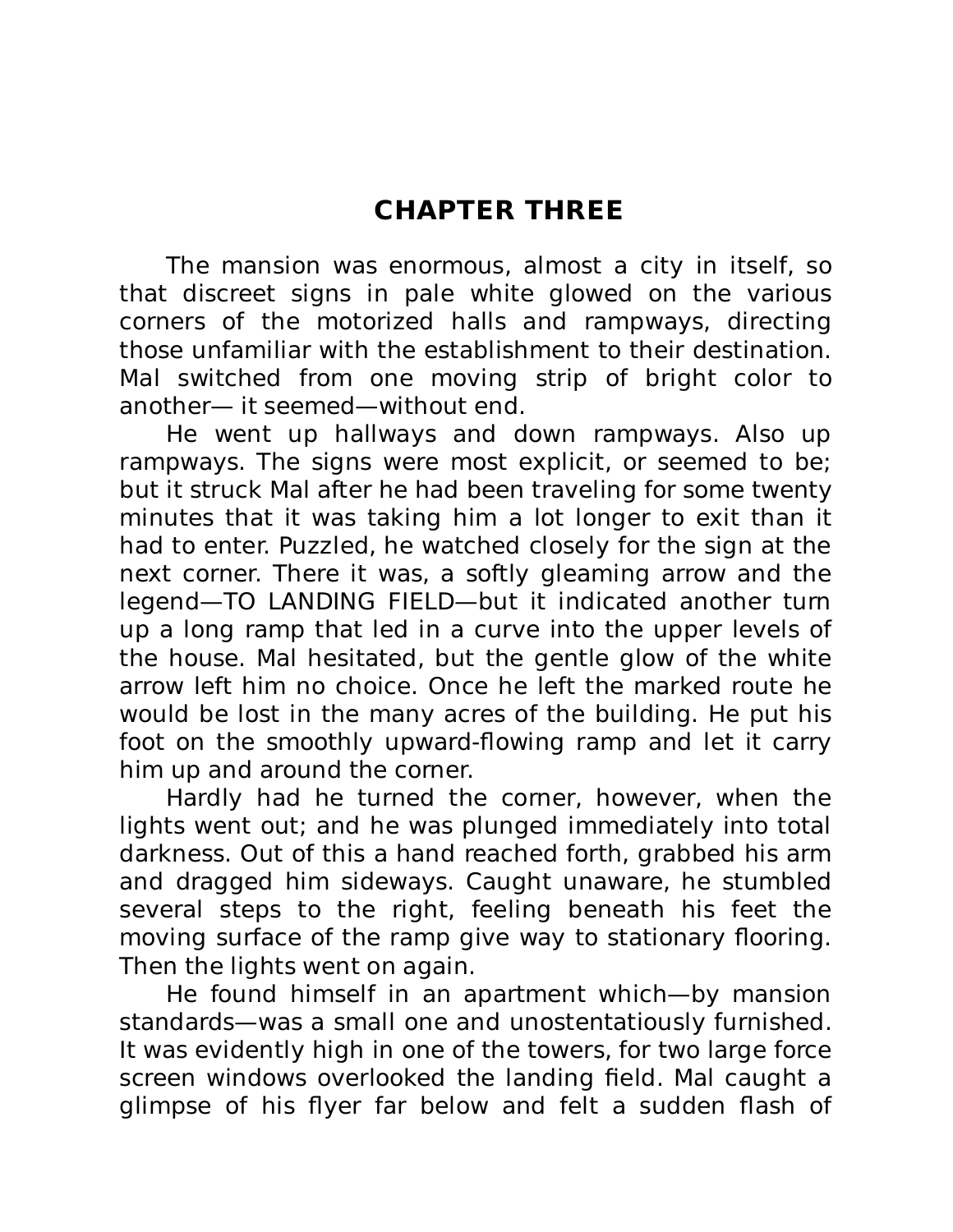longing for the power belt he had left inside it. Then he recognized the two occupants of the room, and together, power belt and flyer, vanished from his mind.

The two in question were Dirk Ten Drocke and his little secretary, Margie. Dirk's long hand still held Mal's arm. He shook it off and reached instinctively for his gun before remembering that the guard had taken it from him.

"Hold it," said Dirk hastily. "I'd like to talk to you, Fletcher." Mal relaxed slightly, stepping back. He looked at both of them.

"What is this?" he demanded. "How'd I get here anyway? And if it comes to that, just where am I?"

"In the North Tower," answered Margie. "Dirk used to live here when he was a boy and he rigged up a few small gimmicks to plague people. One of them was a gadget to alter the directional signs. He had the controls in here. This was his room."

"You still didn't tell me why I'm here."

"I'll tell you," said Dirk. "You've been had, Fletcher. That uncle of mine has led you around with a ring through your nose."

Mal looked at him narrowly.

"What are you talking about?" he asked.

Dirk stepped over to one of the walls, pressed a button and a panel slid back revealing an assortment of switches, speakers and screens.

"I listened to your conversations," he said. "Both of them." He pressed two buttons and the screens above each lit up, one showing the interior of Vanderloon's office, the other the Alien Mal had seen earlier represented on the screen. It was still so dark he could barely make the Sparrian out. Mal turned back to Dirk.

"Well?" he said. "What of it? Aside from the fact you've been prying into something that isn't strictly your business?"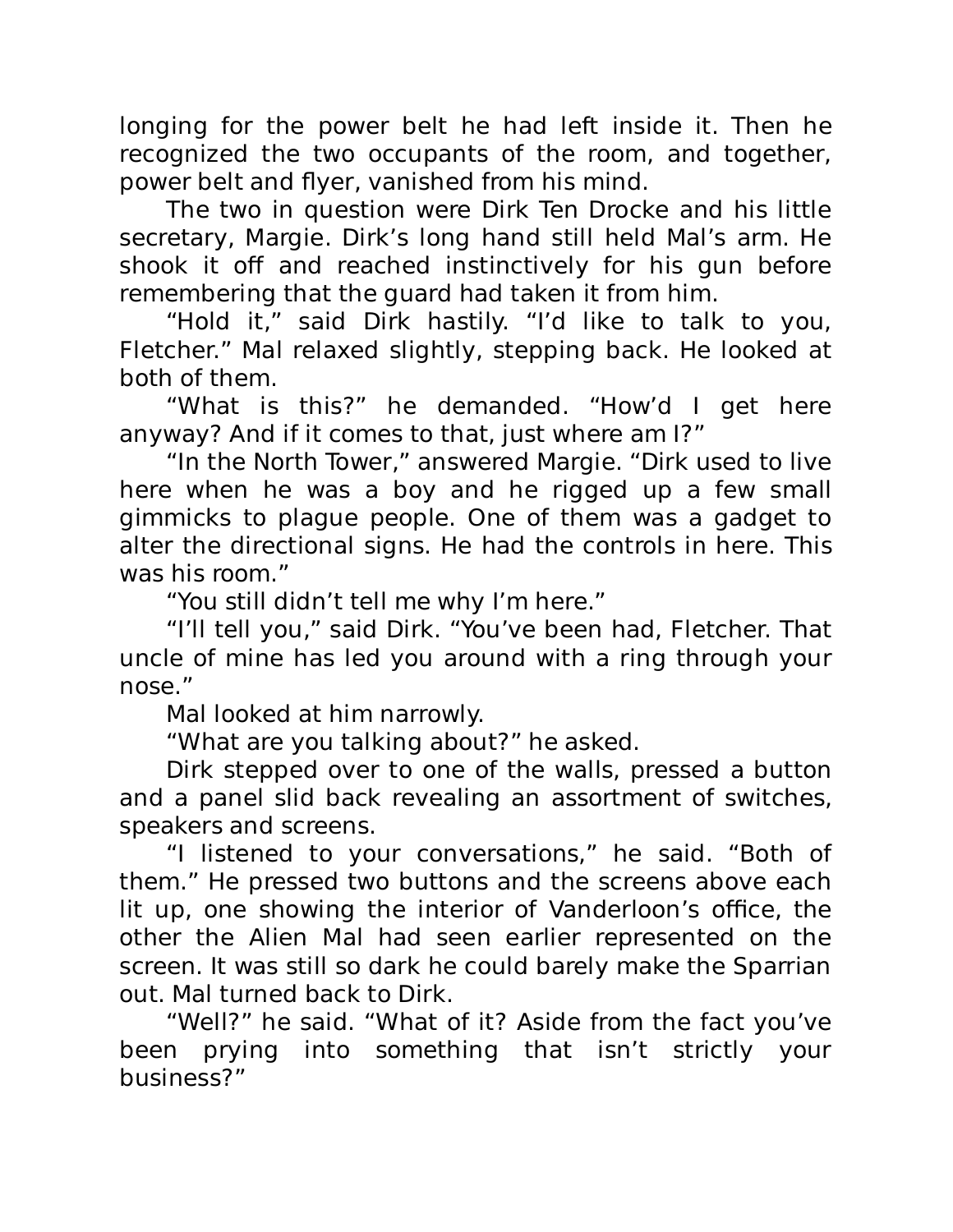"My business? It is my business!" said Dirk. "You're blind like most of the rest of the world. The Aliens are out to take us over; and my uncle's working hand in glove with them."

"Archaist nonsense," snorted Mal.

"Nonsense!" echoed Dirk vehemently. "Do you believe what you heard from my uncle and that?" He pointed to the second screen.

"I'm a scientist," replied Mal a little stiffly. "If the evidence warrants it, I'll believe it."

"I'll give you evidence," said Dirk. "How'd you like to have another talk with that so-called Alien?"

Mal stared at him. "What do you mean?" he asked. Dirk turned to his secretary.

"Take him down, Margie," he said.

"Down where?" demanded Mal. Dirk indicated the Alien's room on the screen.

"There," he said succinctly.

Amused, Mal let himself be led by the hand through another panel in the wall and down the stationary steps of an archaic stairway. The light in this narrow passage was so dim as to be practically nonexistent; but Margie's small fingers in his own led him surely on. He followed her down the stairway, along a narrow winding passage and out through another panel into a hallway. The hallway had a dissolving window opening on the little lawn Mal had crossed previously on his way to the Alien's apartment. With Margie he crossed it again and entered, and found himself once more facing the Sparrian. •

"Now what?" he demanded of Margie, lowering his voice in spite of himself to a whisper, for the dim shape at the far end of the dark room was still impressive.

"Now, what do you think?" demanded the

Sparrian, suddenly, in its flat mechanical tones. "Turn on the light."

Mal jumped.

"You turn on the light, Margie," directed the voice.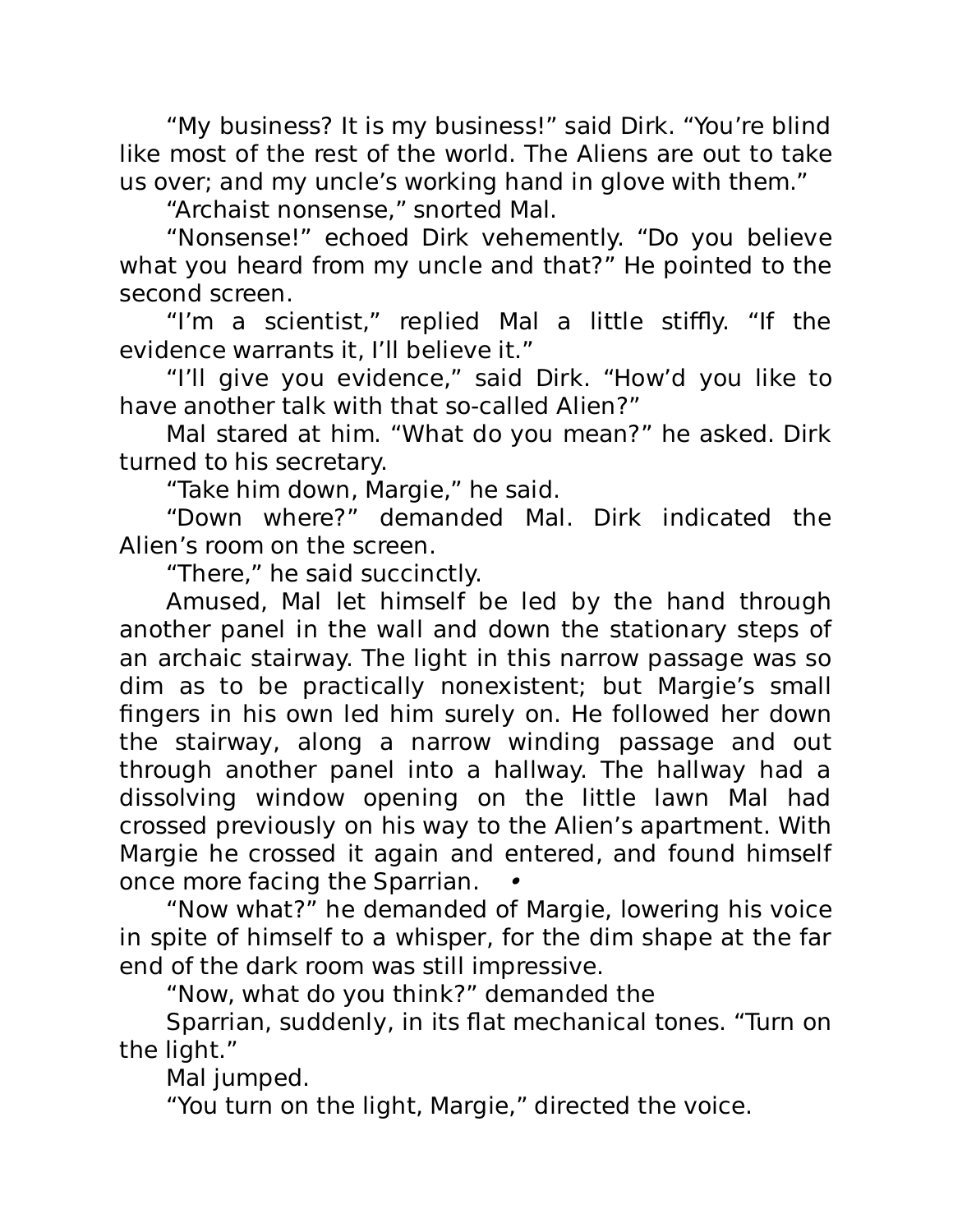Behind him Mal heard a muted click and the room stood out suddenly in bright illumination. Blinking his eyes against the sudden glare, Mal made out the Sparrian, a green-colored sausage shape with—he had been right—two antennae sprouting from one end.

"Is that you, Ten Drocke?" he asked incredulously. For having once made up his mind that the Sparrian was a living creature, he found giving up the idea was hard.

"It sure is," replied the Sparrian. "Now, do you start to believe me?"

Mal strode over and stretched out his hand to explore the green skin. It was leathery to the touch and cold.

"Give him the knife, Margie."

Mal looked up as Margie pressed the hilt of a small, sharp blade into his hand. Cautiously he slid it edgewise over the skin until a flap fell back, to reveal a maze of metal rods and wires, the interior supports for the so-called Sparrian.

"Good job, huh?" said Dirk, still speaking from the voicebox in the dummy's head.

Mal's lips thinned to a hard line. He straightened up and stepped back, letting the hand holding the knife fall to his side.

Margie produced a little instrument that she ran over the edges of the cut pseudo-skin, flowing them back together once more. Then she took the knife from Mal, and led him again out and back to the tower apartment.

"Satisfied?" inquired Dirk, as the two of them re-entered.

"Not by a lot," said Mal. "What's your angle in all this?"

The tall young man took him feverishly by the arm and led him over to a window.

"Do you see that?" said Dirk, indicating the estate spread out below. "This was waste land before the Federation stopped that ship headed for Arcturus. Skills taken from Alien botanists replaced the top soil. Alien science dreamed up the materials for the buildings. Alien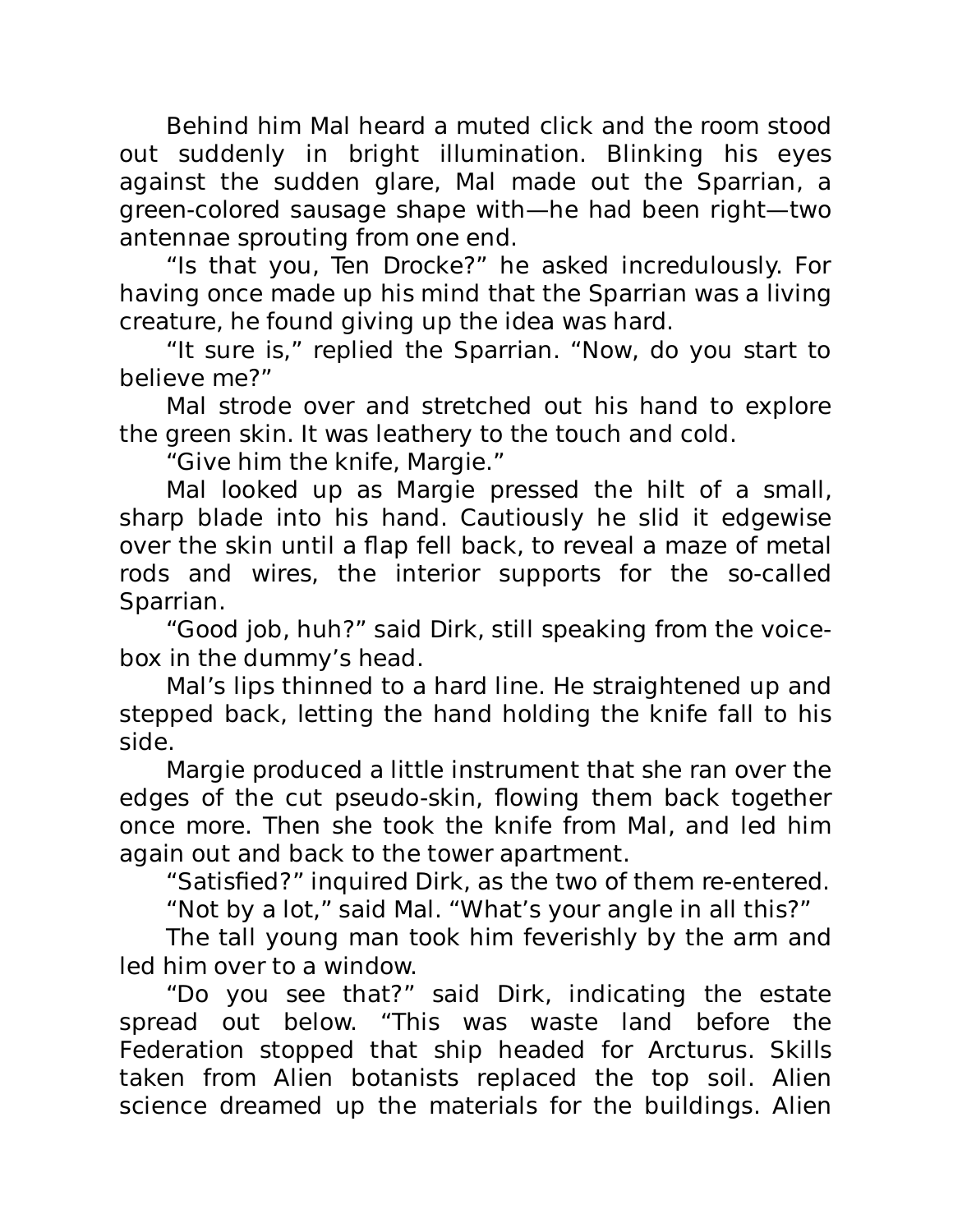technology constructed them. Money from Alien trade keeps it going. You can't point to one human item in this whole structure. Can anyone look at that and say the solar system still belongs to humanity?"

Mal gently freed his arm from the other's grasp.

"I've heard all this before," he said. "From other Archaists."

"But you don't believe it," said Dirk. "Not even now when I've pointed out how it concerns you yourself!"

"Can't you see what Dirk is saying?" said Margie. "He's pointing out to you that the Company is deliberately killing the faster-than-light drive research."

Mal snapped his head around to stare at her.

"That's crazy," he said. "Why would they do that?"

"Because the Company stands to benefit from things as they are," said Dirk. "And because there's a small group in it, with my uncle at the head, who see their chance to take over—not only the Company, but the whole system, if they can be given a few more years to get themselves dug in. That's the trouble with people nowadays—they don't care any more. My uncle is out to take over. And the Aliens are behind him."

"Why?"

"Because they can't take us over openly without open war. But they could through a puppet leader like my uncle."

Mal snorted noncommittally.

"Doesn't make sense," he said. "When they could blow us to bits before breakfast and never notice the effort.."

"Maybe they can't blow us to bits—ever think of that?" said Dirk. "What do we know about them, except that they've got a faster-than-light drive and bigger ships than we have?"

Mal snorted again. But in spite of himself he was stirred. Fantastic as it seemed, Vanderloon had actually lied to him in an attempt to stop work on his drive—his theory—and the theory was Mal's obsession, the one big work-to-be of his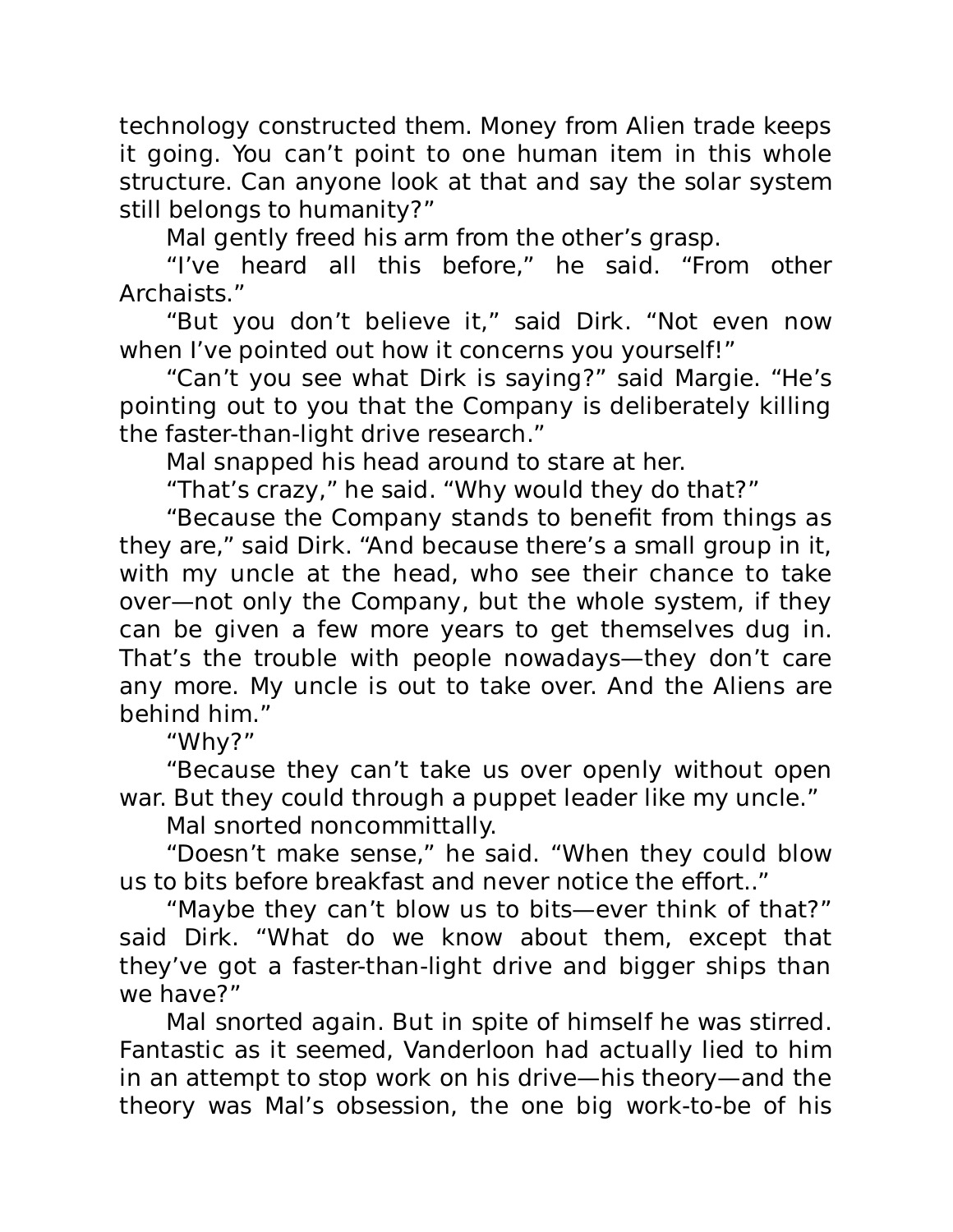life. He wandered away from the other two and stood looking out the window, thinking.

Dirk looked at him, his lean face searching. "Do you want to do something about the situation?" he asked.

"I'll resign and build it myself!" said Mal. "How?" demanded Dirk. "Even if my uncle would let you get away with it—which he won't—where would you get the money to do it?" Dirk's speech sobered Mal. The principle of his drive was what might happen if weak force fields were used to align and synchronize the basic wave components of the object to be moved. A simple-sounding job, but not one that was undertaken with what every man has lying around the house. Mal himself had a few thousand saved; but these were about as adequate as the contents of a child's piggy bank. He turned back to Dirk and Margie.

"I don't know," he said heavily. "What sort of idea have you got?"

"It's Dirk's idea," said Margie.

"It all hinges on my gaining control of my Company stock," said Dirk. "It's that stock that gives uncle Peer his authority in the Company. He doesn't own much in his own right. But he's been administering the estate since I was fifteen. My age of discretion was left up to him, and he keeps delaying the time when he'll have to hand the stock over."

"Well, how are you going to get it?" asked Mal. "That's the thing. It'll take a court battle to end all court battles. And that'll take a young fortune in cash, which I haven't got now. But the point is, there's a way to get it. I grew up in this house for fifteen years before Uncle Peer moved in. There's a time-lock safe in one of the ground-floor rooms keyed to the personal vibrations of all living family members. In it there's ten million in cash that my father kept on hand for emergencies. If I can get my hands on that—"

"Why haven't you done it before?" asked Mal.

"It's walled up," said Dirk. "My uncle didn't know it was there so he had it built over when he added on a new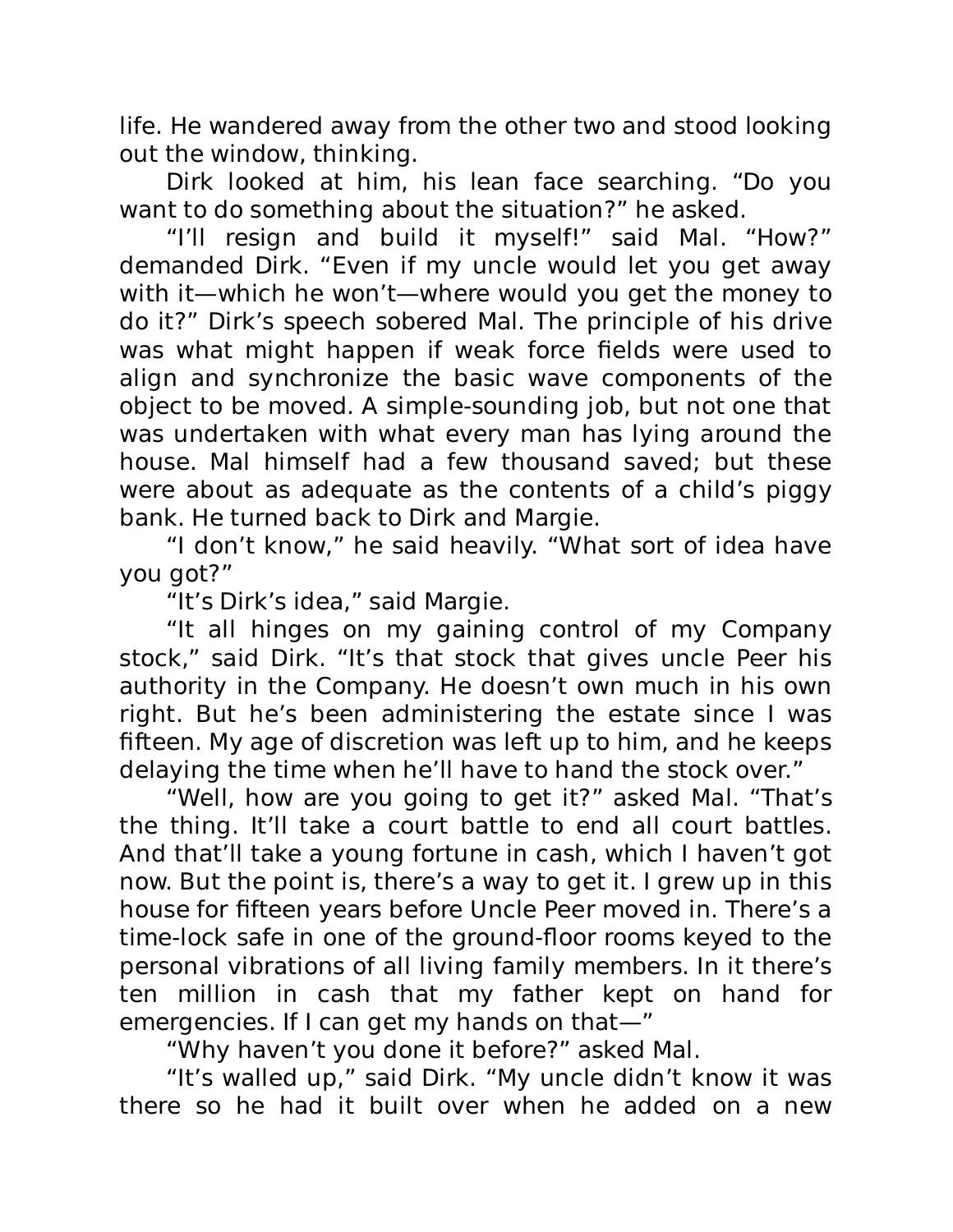section about six years back. There's Company Police making regular rounds of this place. The most you can count on is half an hour's free time to tear down the wall and open the safe. And one man can't do it in that length of time. On the other hand, with ten million, cash, I couldn't just hire the first person I met to help me."

Mal hesitated. The whole business had a fantastic flavor to it. Unconsciously, he turned to Margie for confirmation of this wild tale. She nodded seriously.

"You've got no idea how efficient Vanderloon's spy system is," she said. She hesitated, as if gathering courage, then went on. "For instance, I'm supposed to be informing on Dirk."

Mal stared at her in amazement. Then, wrenching his thoughts back to the matter at hand, he turned back to the tall man.

"What happens if I help you?" he asked.

"We take the money and hide out somewhere," answered Dirk. "I get my court fight under way—and you go ahead with the drive, financed by me."

"But look here—" Mal said. "They'll be looking for me now—"

"No, they won't," answered Dirk. "The attendant at the landing field's a friend of mind. He won't be reporting that you haven't left yet; and with all the other flitters and flyers out there, nobody'll notice that yours is still on the ground."

Mal sighed. He did not like Dirk's ideas; but they seemed at the moment the only alternative to giving up the drive altogether.

"It's a deal," he said.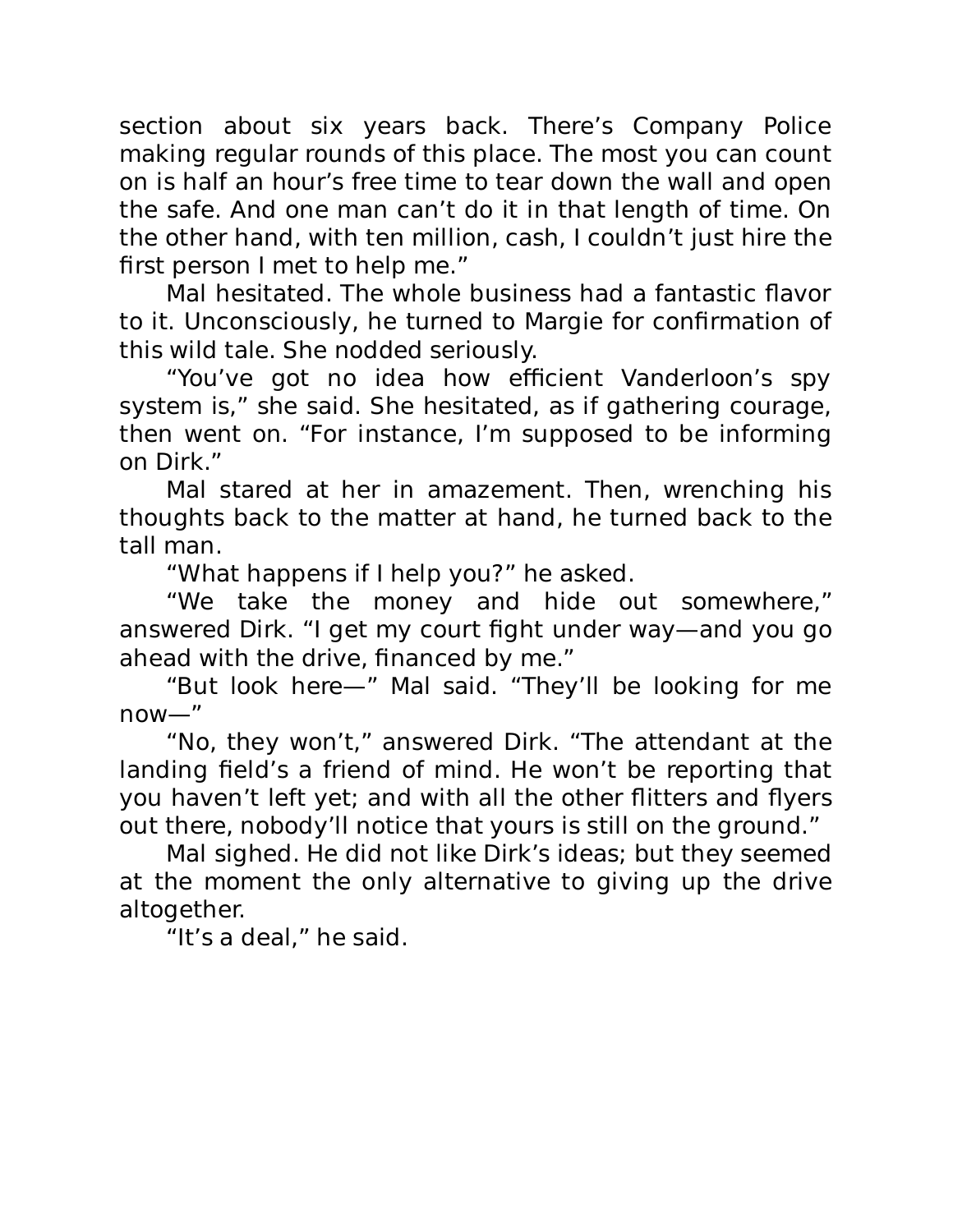### **CHAPTER FOUR**

The three of them waited in the apartment that had once belonged to Dirk until the sky faded beyond the dissolving windows and sunset gave way to night. As the automatic lighting of the room came on, throwing the space beyond the windows into deeper, purer blackness, so that they seemed walled off and more secluded than before, Dirk gave the signal and they started off, down another of the secret passages such as that by which Margie had led Mal to the Sparrian. It led them by a route too complicated for Mal's sense of direction to follow, down and around until they finally came out on a different lawn.

"There!" whispered Dirk, as the three of them emerged into the night air.

They halted. Across the dimly lit, open space was what appeared to be a small summerhouse attached to a wing of the main building.

"In there," said Dirk.

They flitted like silent-winged owls across the grass, up the few shallow marble steps that led to the summerhouse's dim, cool interior.

"Sh!" whispered Dirk, halting them again. Mal, startled, caught himself with one foot in mid-air. He put it down cautiously.

"There goes the guard," said Dirk. "We timed it just right."

There was a whisper of booted feet on pavement, and the shadow of a man carrying a warp rifle looped over his shoulder went past on the screen of one window opening. The sound of footsteps died away.

"Now," said Dirk. From the inside of his doublet he produced a couple of collapsible crowbars and a pocket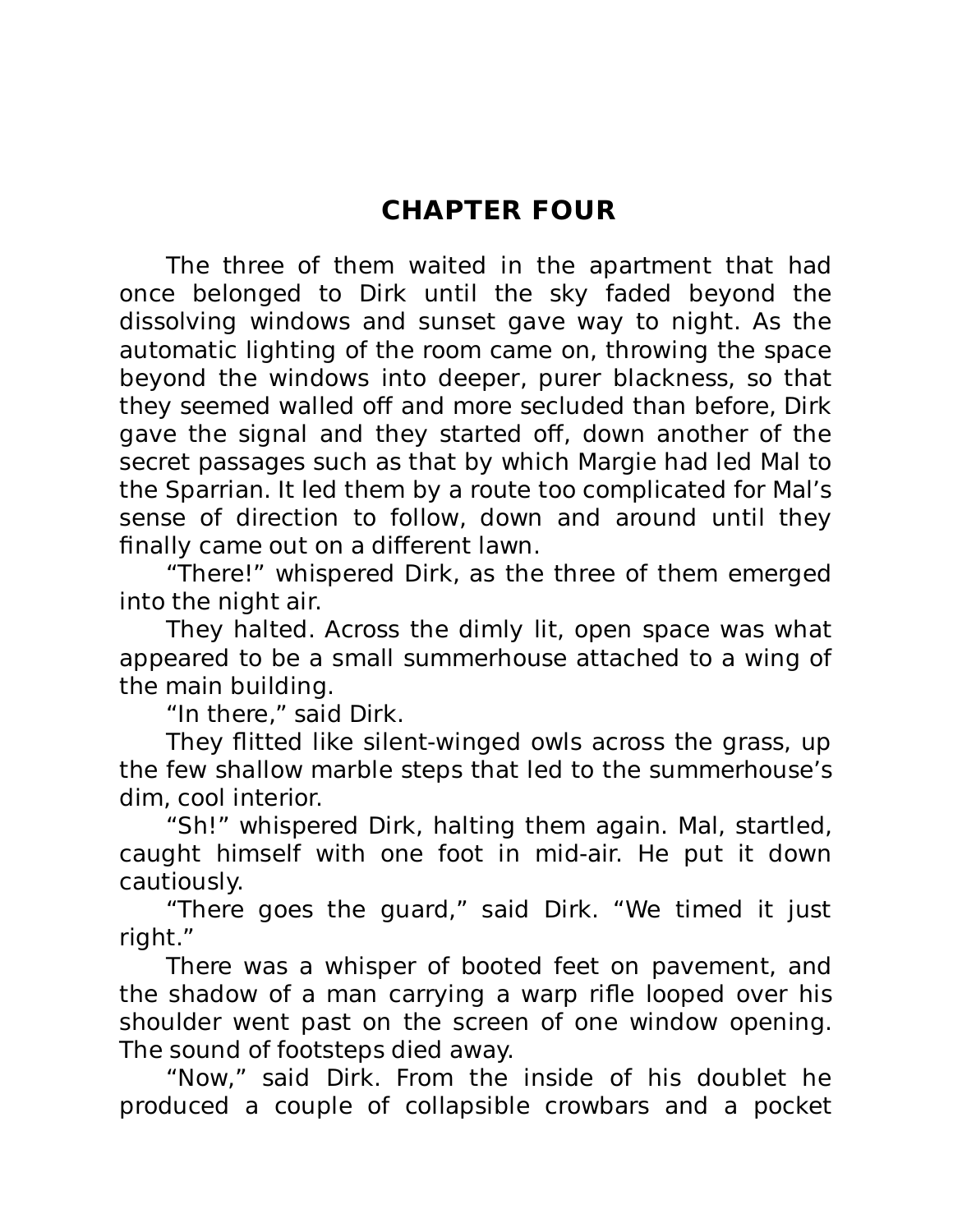cutting torch. He fumbled with the latter. There was a snap, a sputter, and the hot blue flame of the torch sprang to life, throwing gigantic shadows on the summerhouse wall.

"Stand back now," said Dirk. He applied the torch to the walls and cut an outline of something the size of a small door. When he had finished, he turned off the torch, unfolded the crowbars, and handed one to Mal.

"I'll take this side," he said. "You take that. Stick your point in where the torch cut, and pry."

Mal obliged. A quick thrust of his arm drove the point of the crowbar into the crack. He heaved. Dirk heaved. Both men grunted and for a moment it looked as if the section of wall were going to resist the best of their efforts. Then there was a straining creak, the section gradually began to tilt outward, tottered for a second half in, and half out, and fell finally with a tremendous crash.

"Blast!" said Dirk. "We should have put something underneath it. That noise'll wake everybody."

"Fine time to think of that," grunted Mal. Margie was annoyedly brushing dust out of her hair. "Well, now that you've got it, open it up."

Dirk was peering at the lock on the "newly-uncovered" door.

"Just a minute," he said. "I've got to remember how you uncover the lock hole. Let's see, you twist the lever and lift this little cover—"

"Who's there?" shouted a voice from outside suddenly.

"Oh," breathed Margie. "The guard!"

"Hurry up," said Mal.

"I can't," said Dirk, "The cover's stuck."

"Let me do it," said Mal.

"Too late—" said Margie. "Here's the guard." The sound on the resilient pavement outside was now the slap of running feet. They turned and dived for the entrance just in time to collide with the guard as he entered. There was a thud, four grunts, and the guard picked himself up just in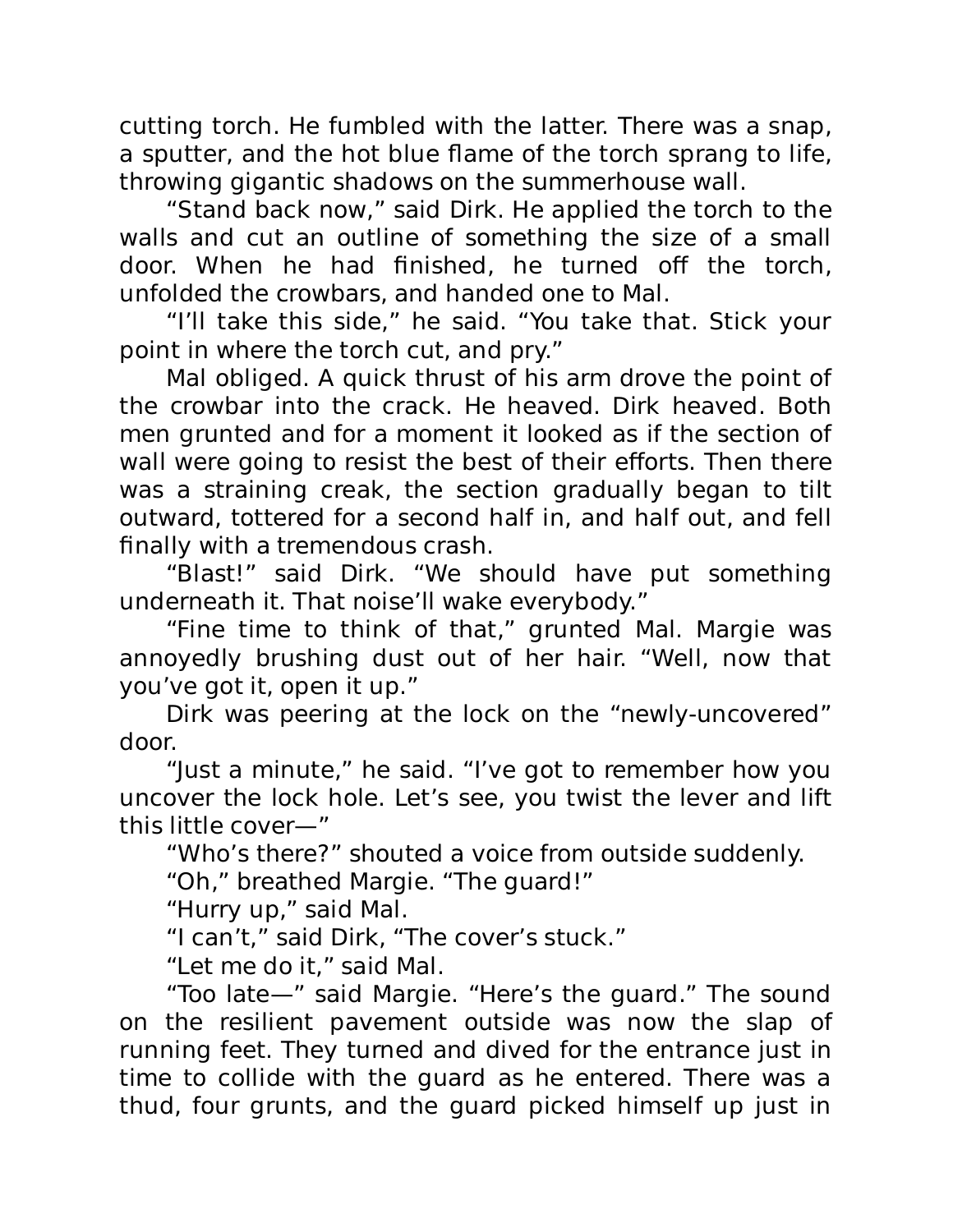time to see three figures vanish into the interior of the mansion.

"Help!" shouted the guard. "Stop!" And having missed his chance at his targets, he discharged a blast of his warp rifle straight up in the air by way of a general alarm.

Mal, Dirk and Margie found themselves racing along moving passageways with the mansion beginning to hum like an aroused beehive about them. Voices called excitedly from rooms as they raced past. Somewhere, some kind of an alarm was going off. Over loud-speakers at various intervals along the corridors, a babble of voices could be heard issuing confused and contradictory orders to the contingent of Company Guards on the premises.

"This way!" yelled Mal.

"No, this way!" cried Dirk.

"No. Wait!" called Margie. "Stop!" She grabbed both of them and dragged her heels, forcing a halt.

"Now, look," she said. "We can't just run. We've got to find some place to hide."

"My flyer," said Mal. "We'll take off."

"No, wait," broke in Dirk. "That's no good. We'd never make it. I've got a better idea—my old underground tunnel to outside. You know what I mean, Margie?"

"I've heard you mention it." She thought a minute. "It means we have to go back to your room."

"That's all right," said Dirk. "We're near the delivery ramp." And he led the way, again at a run, around a corner and onto a steep, narrow little ramp that rolled swiftly upward.

As the delivery ramp carried them up to the tower, the sounds of pursuit behind them began to die away. This was an older, little-used section of the mansion; and most of the corridor speakers and other devices had evidently not been installed here. They relaxed, and let the ramp do the work of carrying them along.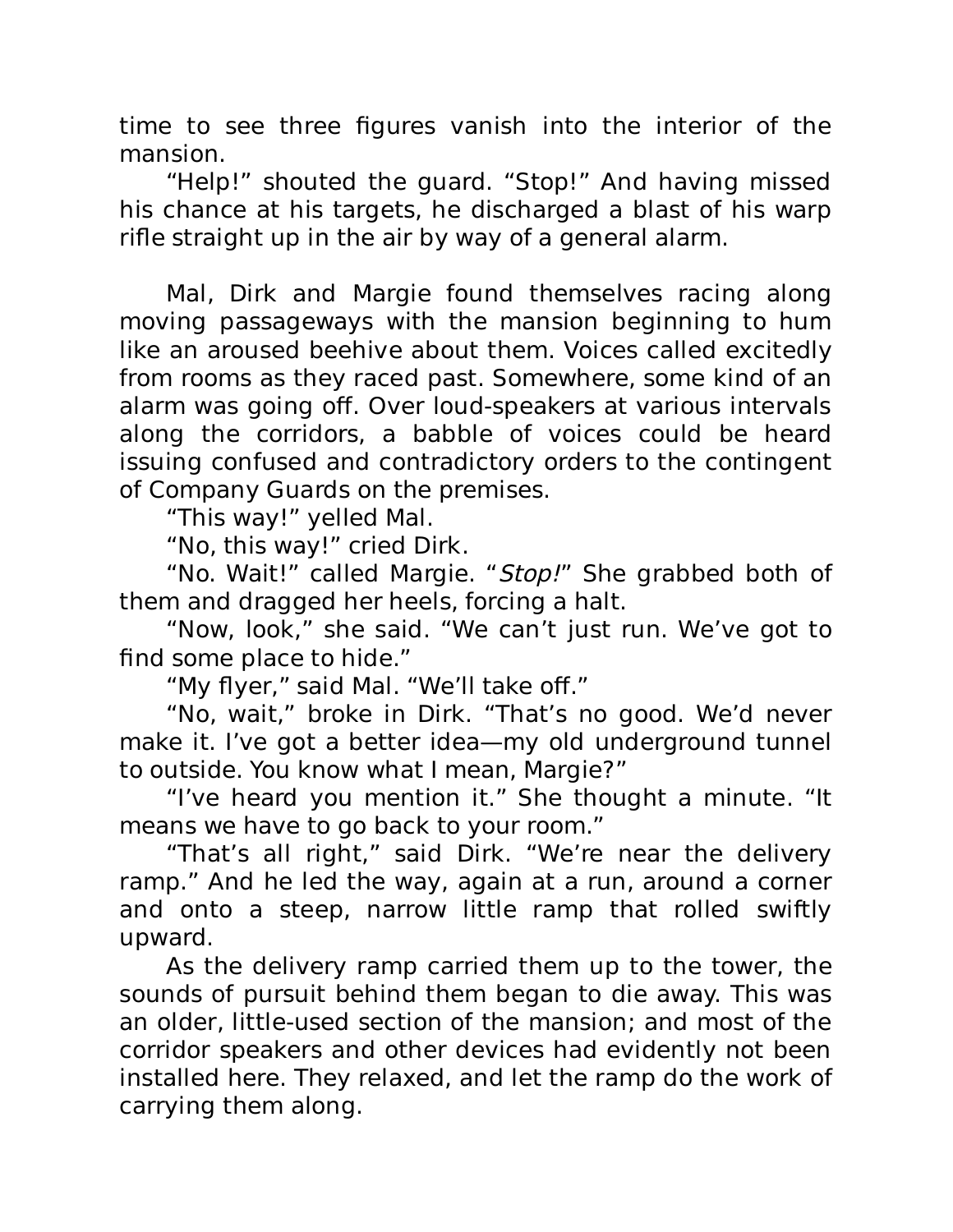"They'll be here in a minute," said Dirk, as by a back way they entered his familiar room. And, indeed, they had barely closed the door and locked it before they heard approaching feet, the thunder of knuckles on the door panel and Guard voices.

"This way," said Dirk. He loped across the room, his long legs covering the distance in five big strides, and punched savagely at the frame of an ornate mirror set in the wall. It slid back and aside, revealing another of the antique stairways. Mal blinked a little at Dirk. The tall man seemed to produce secret passages out of his hat. They hurried through and the panel closed behind them just as a splintering crash from beyond it told them that the apartment door had at last been forced.

"They'll never get us now," said Dirk. "The wall behind that mirror is three feet thick." They paused a moment to collect themselves and then started off down the stairway.

"Where does this go to?" asked Mal.

"Out of the estate grounds," said Dirk. "It comes to the surface in open country."

They came abruptly to the end of the stairway and found themselves in a circular tunnel that led off straight and level from where they stood. They continued along it.

"What surprises me," said Mal, as they settled down to a steady walk, "is that you were able to construct all these things without your uncle knowing about them."

"He's gone most of the time," said Dirk. "Besides, no one watches what an Archaist nut does; it's only in business Uncle Peer's smart. In other ways, he's stupid."

"Hah!" said Margie.

Less than ten minutes later they came to three branching passages. Dirk stopped.

"This isn't right!" he said.

"What isn't right?" asked Mal.

Dirk scratched his head for a second without answering.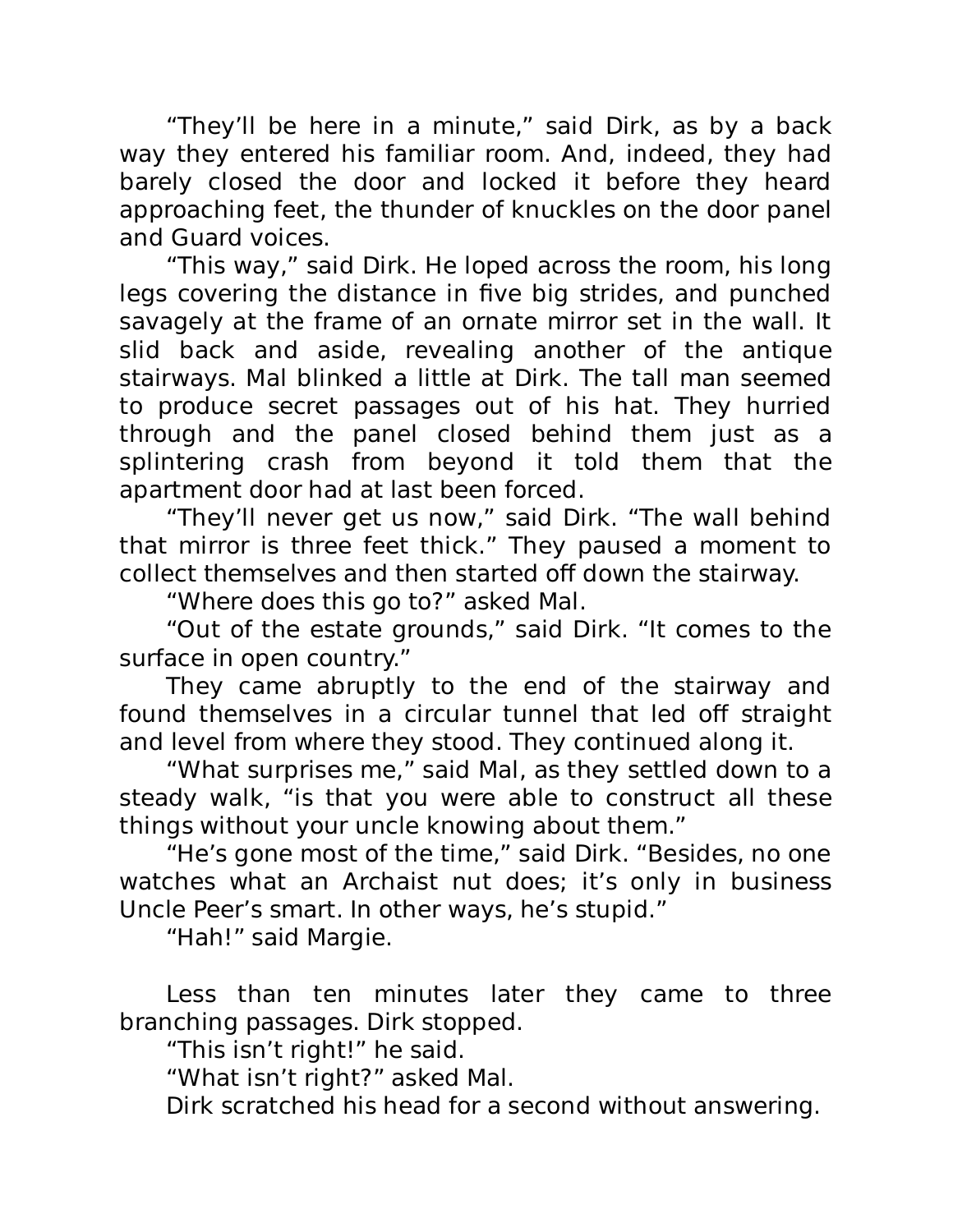"I think," said Margie, "he's lost."

"These tunnels," protested Dirk. "I only had one."

"How'd the other's get here, then?" asked Mal. "I don't know," said Dirk. "I didn't put them there. They're building new passages all the time around here, that's the trouble."

"I thought," put in Margie acidly, "that outside of business your Uncle Peer was stupid."

"I can't understand it," said Dirk.

"Well, if they knew about your tunnel and added to it, they're probably on their way down here. We've got to take one of them," said Mal. "Want to flip a coin?"

"Why not just take the one that goes straight ahead?" demanded Margie.

"Why not?" said Mal. They took it.

But the central passageway, after a short distance, began to wind and dip alarmingly. Moreover, as they went forward, the lights along the way became fewer and dimmer, until at last they were groping their way along in almost complete darkness. Eventually they were forced to join hands and feel their way.

"Wait a minute," said Dirk suddenly, after a few minutes of this confusion. "I've bumped into something." Mal and Margie came up level with him and extended exploratory hands. A thick, soft substance that gave to the touch was barring their path—some sort of hanging drape, it seemed.

"What now?" whispered Margie.

"Just a minute," said Mal. He was fumbling with the curtain where it touched the side wall of the tunnel. After a moment he got a grip on it and pulled the hanging aside. He stared for a second, let out a low whistle of surprise and let the curtain fall back into place, shutting off the weak gleam of light that had come momentarily through the opening.

"Guess what?" he said.

"Don't ask silly questions!" snapped Margie. "Tell us!"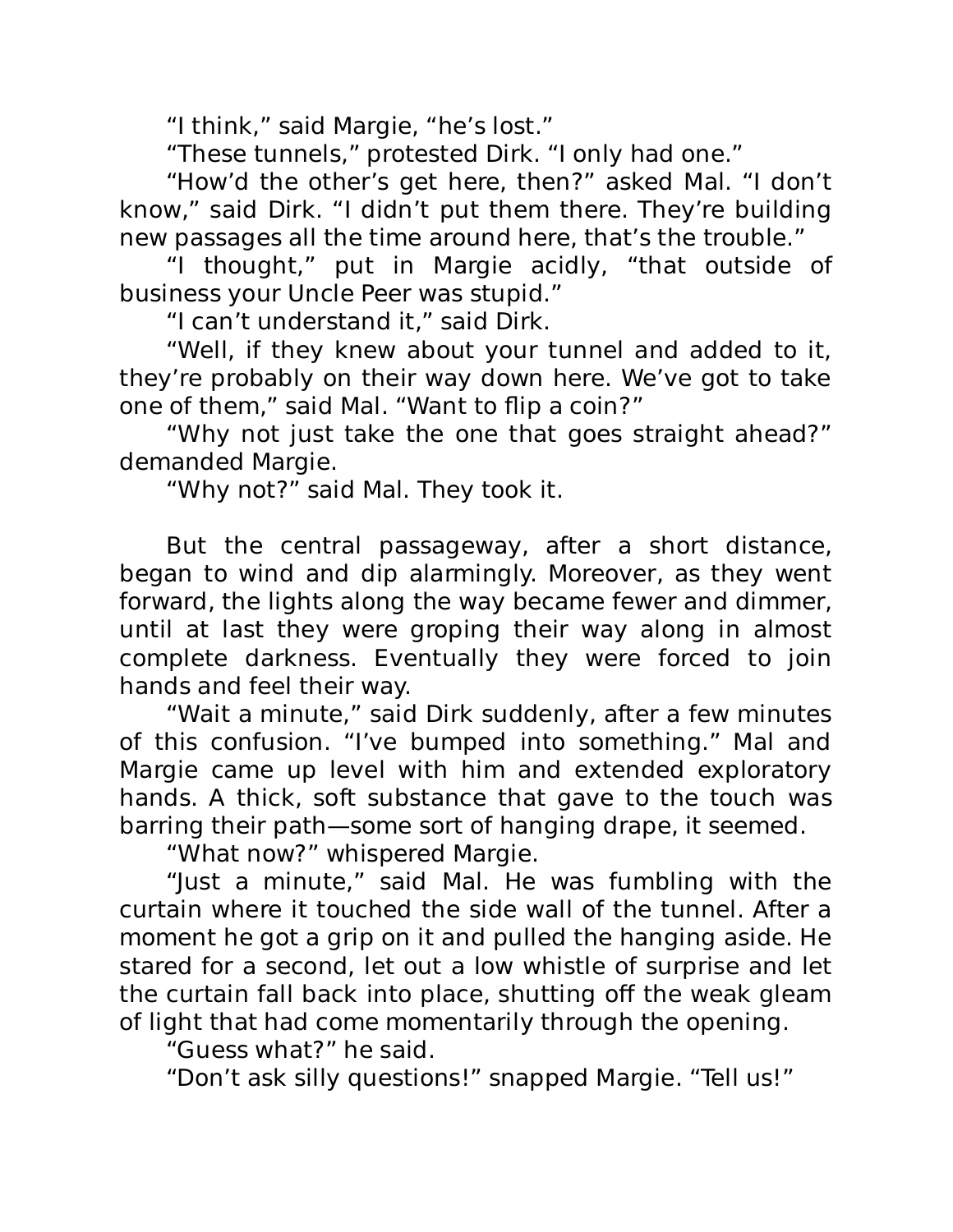"Well, it looks—mind you, I never saw one myself—but it looks like a Neo-Taylorite temple. There's a lot of them out there in their yellow robes, and some kind of altar. We're behind the altar."

Dirk grunted something uncomplimentary.

"This is no time for philosophical dislikes," said Mal. "We either go through them, or we go back."

"We go back," said Margie decisively.

"That sounds like a good idea," said Mal, "but what if the guards managed to find their way through that mirror? They may be behind us right now."

"That's right," agreed Dirk. "But what else is there to do?"

"On the other hand," said Mal, "Neo-Taylorites are supposed to be vowed to hurt no living thing. Let alone other humans."

"Are you suggesting we walk right through them?" demanded Margie.

"I don't see why not," said Mal.

"Good idea," seconded Dirk enthusiastically. There was an audible screech as he drew his rapier from its scabbard, followed by a groan from Margie.

"Look out for that damned thing," growled Mal. "It's sharp."

"Lead on," said Dirk, brushing Mal out of the way and taking the lead himself. They went out through the hanging.

A fat Neo-Taylorite in front of the altar was delivering an address on The Importance of Essential Kindness to Insects. Dirk prodded him impolitely from the rear. The Neo-Taylorite jumped and yelped. The assemblage, listening, gaped and gasped in awe.

"Coming through!" yelled Dirk, waving the rapier.

The yellow-robed group burst into a babble of sound and drew back, like the retreating surf from a beach.

"See," said Dirk, over his shoulder to Margie.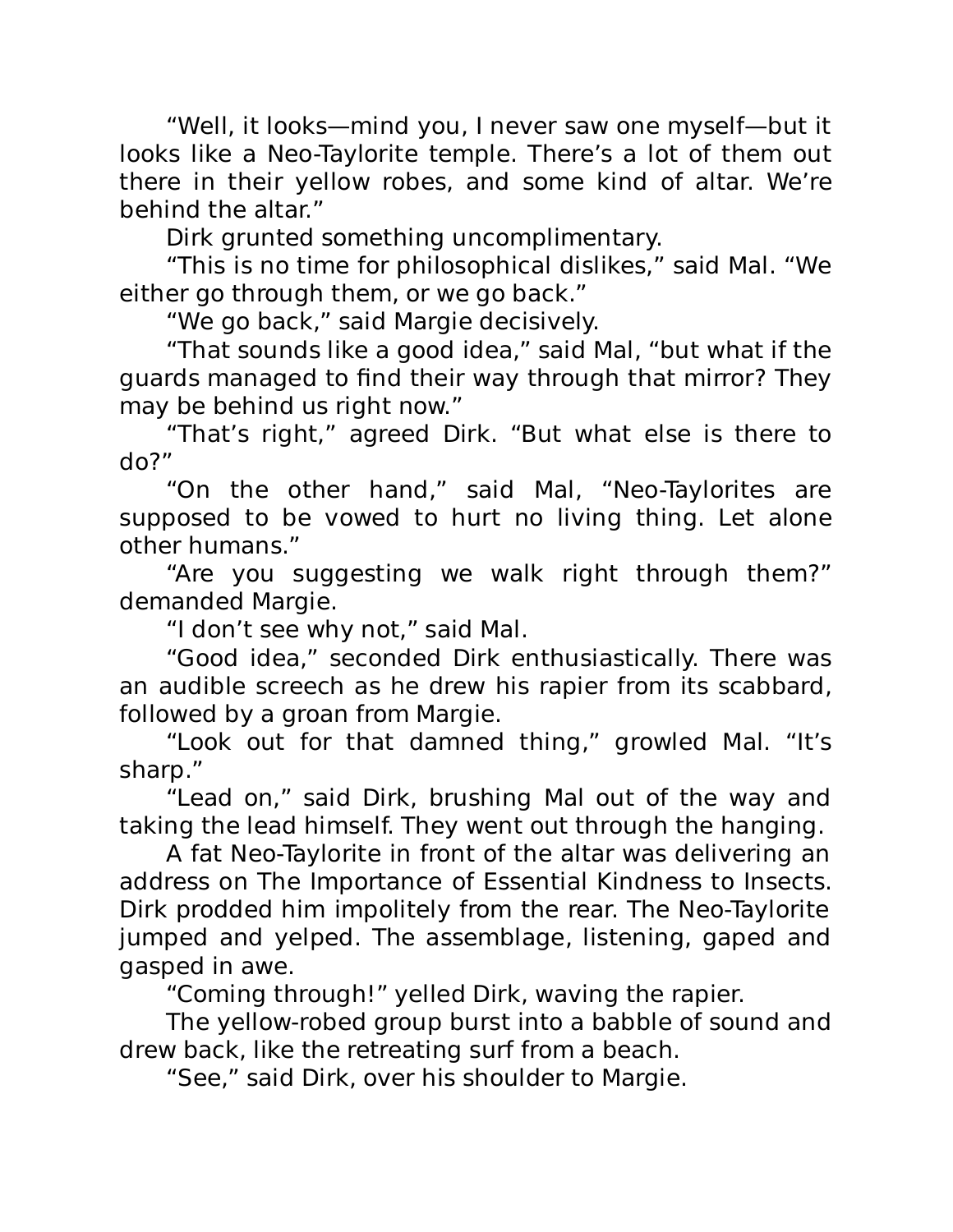"Nothing to it." And he led the way down and into the crowd, which parted before them.

They marched grandly between the shrinking ranks, and were about to congratulate themselves on finding the road to freedom at last, when an ear-splitting roar from a loudspeaker broke on the air.

"Attention all!" it boomed. "Attention all! Three enemies of the new civilization are attempting to flee the premises. Halt them at any cost."

Having issued its warning, the loud-speaker attempted to repeat itself. However, this time its thunder was drowned out in the chorus of yells that arose as two-thirds of the Neo-Taylorites present broke their ranks, scurrying for all corners of the temple while the remaining twenty or so flung themselves valiantly upon Mal, Dirk and Margie.

Overwhelmed by numbers, and with Dirk's sword wrenched away from him, they were on the point of being swamped when a sudden bellow of rage drowned out all other sounds. Margie, pinioned and helpless, Dirk, with four or five Neo-Taylorites striving to bring his tall body to the ground, and Mal, flailing energetically against what seemed to be an endless round of faces, found their attackers magically plucked off them and tossed violently in all directions.

"Outrageous!" thundered a voice about three feet off the ground. "Disgusting! Utterly reprehensible! My most profound apologies!"

The last attacker went sailing off to land with a thud at the foot of the altar; and the three fugitives found themselves face to face with their deepvoiced rescuer.

He beamed up at them with the tip of his nose and long black whiskers elevated engagingly in the air. The yellow Neo-Taylorite robe, torn to shreds by his exertions, revealed the rest of his squat, furry body, which resembled nothing so much as that of an oversized squirrel, lacking the bushy tail.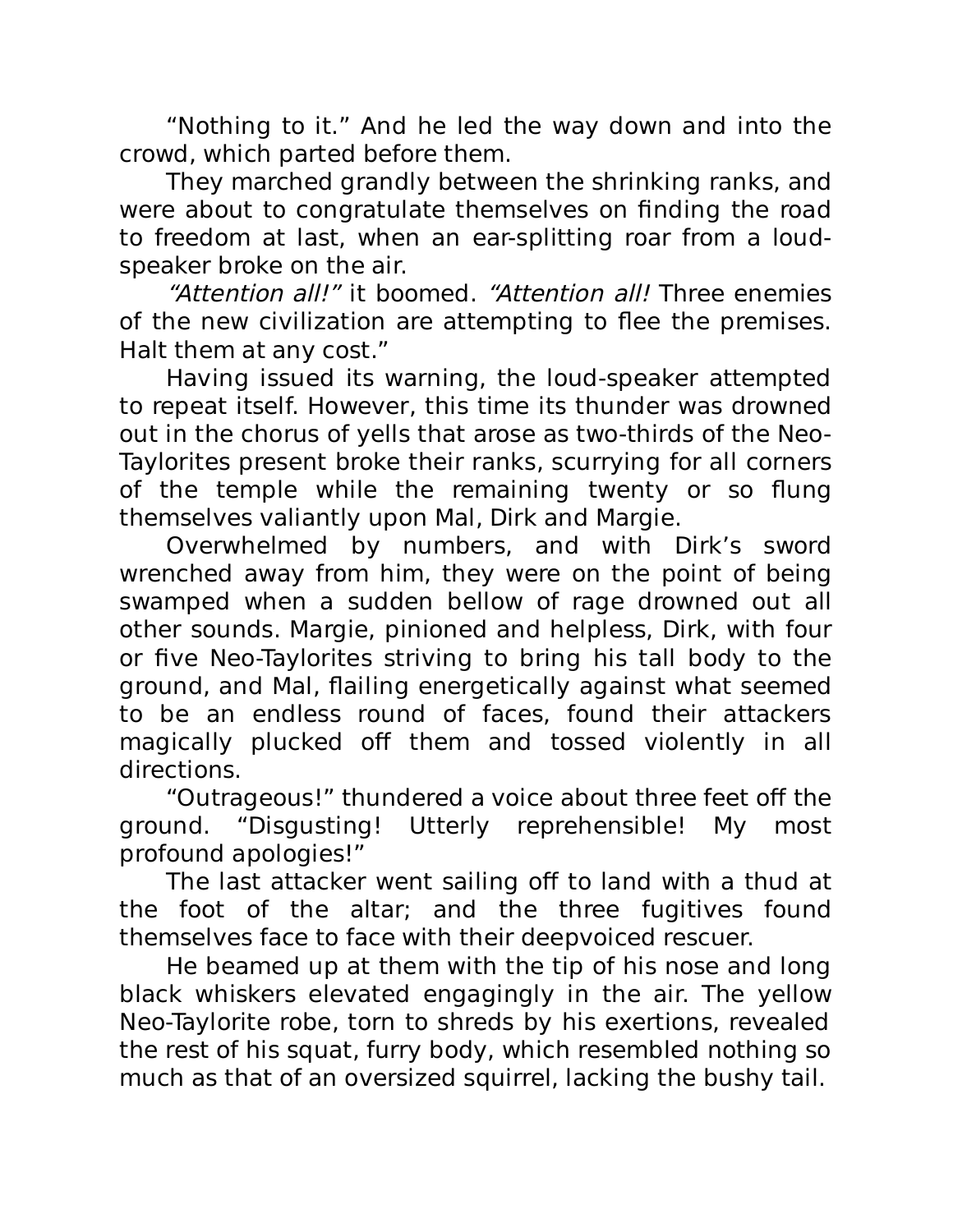"Hypocrites!" he puffed. "Apostates! How can I ever express my regrets, my young friends?"

Mal, Margie and Dirk stared down at him in amazement. Dumfounding as his appearance was, it was nothing compared to the exhibition he had just given of being able to toss full-grown men around like Indian clubs. He looked back at them; and his furry-faced expression changed immediately to one of embarrassment.

"I beg your pardon!" His little black hands, rather like the oversized paws of a raccoon, beat the air in chagrin, as his tone overflowed with contrition. "So impolite of me! Allow me to present myself. I am an Atakit from Jusileminopratipup, one of the planets of—but then, you wouldn't know that. Never mind. Never mind. My home world is not important, really, except—" the little Atakit began suddenly to swell with rage "—for the people who live there, my socalled race, the thick-headed, half-witted jugars sar linotrmpsik ve rupstiok gh cha up yii yi plmurke jhuhey—"

The Atakit checked himself suddenly. He had been fairly chittering with rage; but suddenly noticing his three new acquaintances draw back as Dirk's sword, which the Alien had picked up with a view of handing it back, twisted itself into a lover's knot in the grasp of those delicate-looking little hands, he stopped abruptly.

"Oh, I beg your pardon!" he cried. "I beg your pardon—" And to the surprise of all three of them, a large tear rolled down his nose and splashed on the floor. "My temper! My cursed temper. When will I ever learn to control the jukelup ta mechi ve—but enough of that, my young friends. Enough that I am a poor, weak sort of person, still but a short way on the long road to perfection. Allow me to introduce myself. I am an Atakit, and my name is Panjarmeeeklotutmrp."

The three stared at each other and at the Alien.

"What?" managed Mal after £ second.

"Oh, call me Peep. Call me Peep!" insisted the little Atakit exuberantly: "All humans do. My unfortunate name is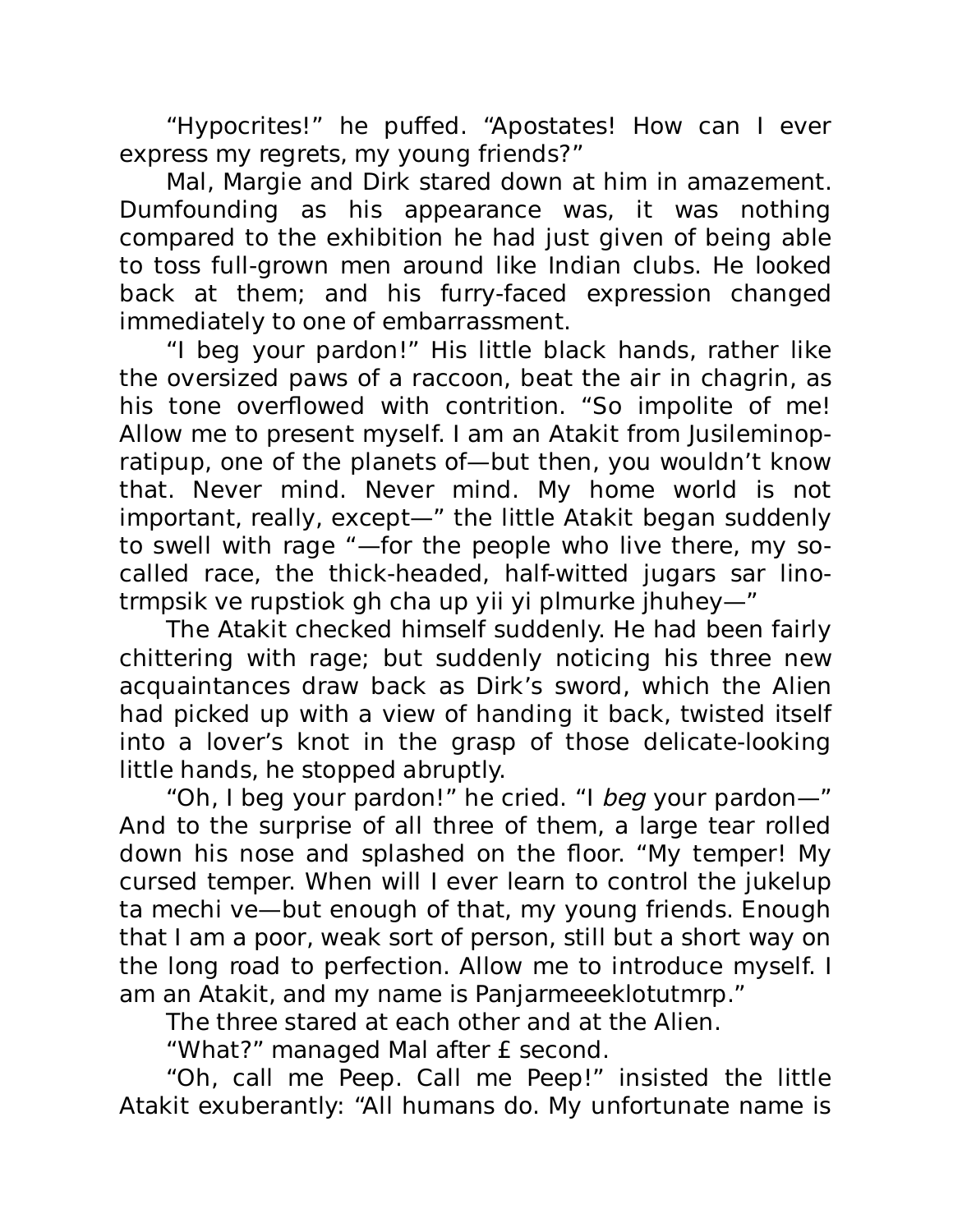impossible for them to pronounce. Excuse me. Excuse my temper. I did not mean to shock your sensibilities by a demonstration of violence, which is, alas, only too easy for one like myself on your light planet where gravity is much less than I am accustomed to. But conceive my astonishment and shame when I saw those whom I fancied sworn to Non-Violence— these Neo-Taylorites—actually attempting physical coercion on other living creatures. I—" He hung his head. "Are many of them fatally injured?"

Margie had been examining the bodies.

"No," she said, "but there aren't any conscious, either."

"Thank the great spirit of Non-Violence that it was no worse," said Peep fervently. "However, you are the sufferers, my young friends, victims of an unprovoked attack—not, dear me, that provocation is ever any excuse for an attack. How can I serve you?"

"Well," answered Mal, "for one thing, you can show us the way out of here."

"Willingly, willingly," the little Atakit bowed to each of them in turn. "But surely I can do more to make amends. Are none of you fatigued? May I carry you?"

Mal, Dirk and Margie all hastily expressed their complete lack of fatigue and their positive affection for navigating on their own two feet; and Peep, satisfied, led the way toward the farther end of the temple.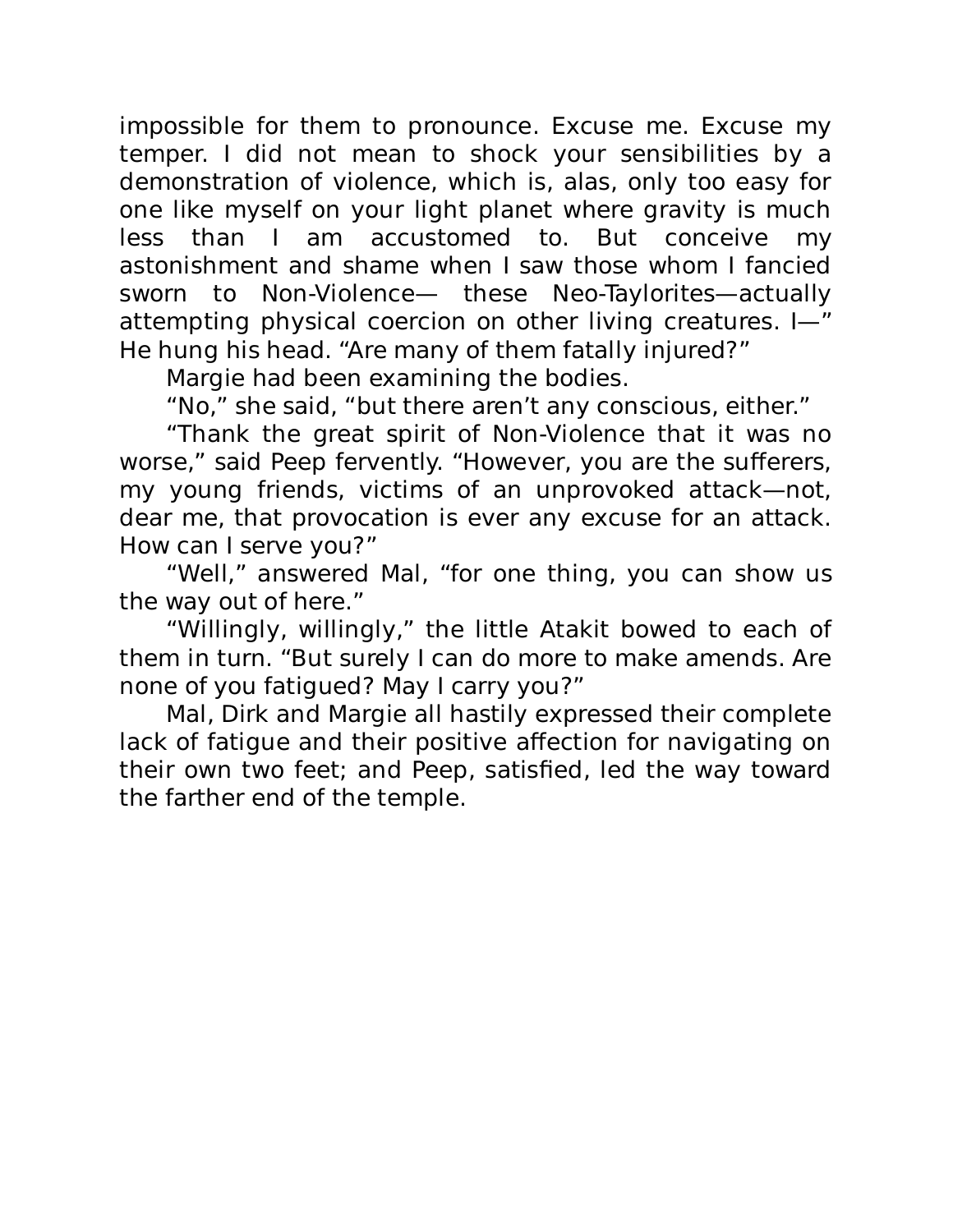# **CHAPTER FIVE**

The little Atakit chattered incessantly as they went. He told how he happened to be on Earth and in such a place as they had found him. Jusileminopratipup, it seemed, was a heavy gravity world some fifteen thousand light-years from the solar system. It was a planet about the size of Saturn and populated by a rich variety of native species, of which the dominating one was that of the Atakits, Peep's people.

"Alas," sighed Peep, describing them, "the Unenlightened."

It seemed that the Atakits had evolved from a primitive life form which had made up in ferocity for what it lacked in size; and still, after untold ages, the instinct of a hair trigger temper popped out in each new little Atakit shortly after birth. It followed that in spite of a high cultural level, relationships on Jusileminopratipup tended to be on the active side; and it was because of this that Peep had determined to come to Earth.

"I saw, you see," he said, "the basic error of emotion just recently. I conceived of a happy universe, a universe which had Non-Violence as an aim. And I sallied forth to carry the message. Alas, alas—"

"What happened?" asked Mal, fascinated in spite of himself. He had never heard anyone actually say the word alas in his life.

"My horrible temper!" said Peep. "Logically, I knew better; but over two hundred years (I translate roughly into terms of your Earth Standard Calendar) of early training were too much for me. I told my belief first to the confrere that shared my tree house with me. He obstinately refused to see the light. Before I knew what I was doing, I had lost my temper, picked him up and beaten him unconscious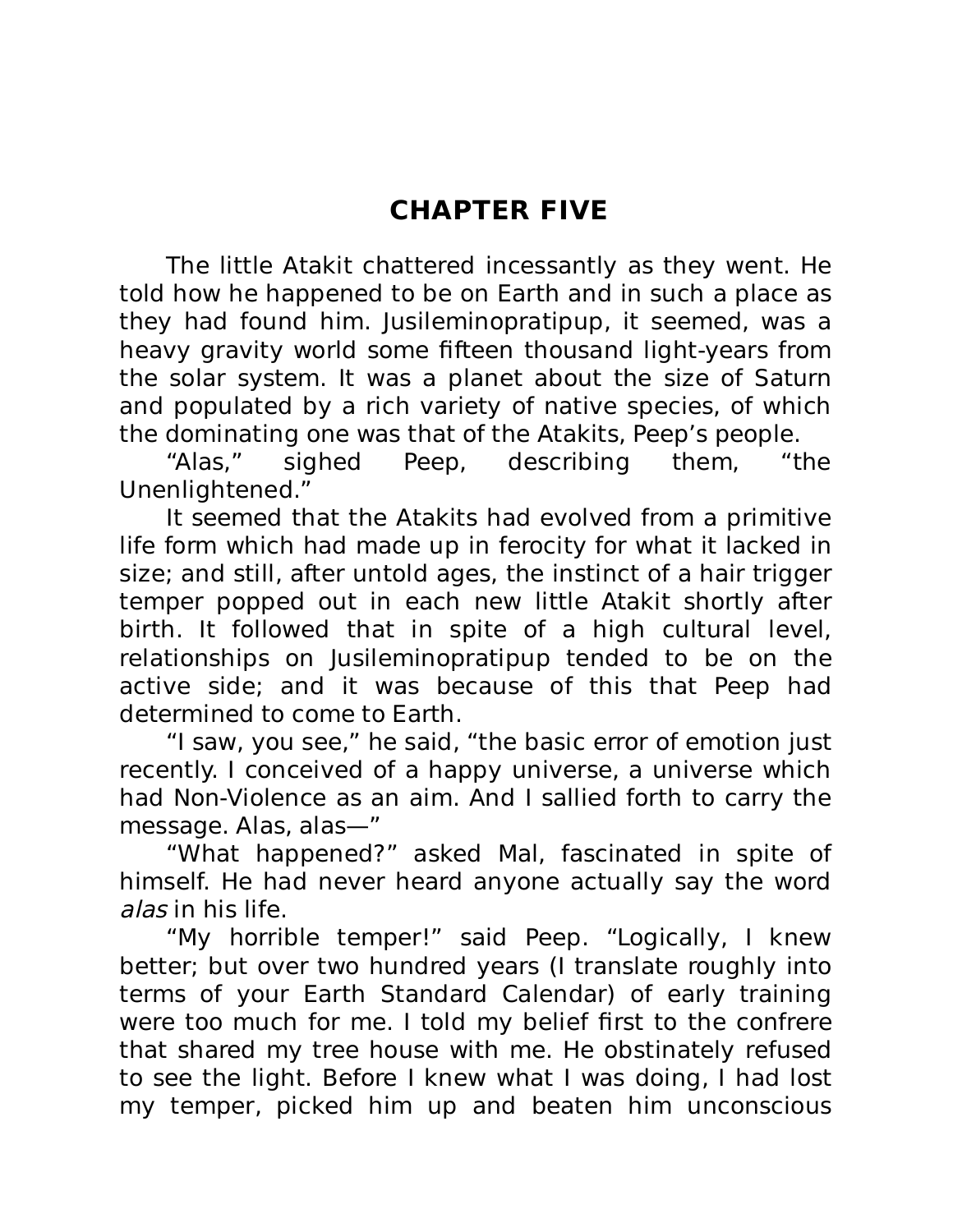against the tree trunk. I went out in search of a more reasonable individual and met another friend of mine on the catwalk above a near-by waterfall. I earnestly begged him to consider my discovery. He proved so purblind that I lost control of myself and threw him into the waterfall; it took him some while to make it to shore. And so it continued. After a few short weeks of this I was forced to the decision that I was not yet ready to carry forth the great message and hearing about your Neo-Taylorite movement, I came here to give myself a lesson in humility." While Peep was talking, they had gone from the far end of the temple into a tunnel like the one that had led to the latter and through this to the surface of the ground in an open field.

"Hmf!" said Dirk in some surprise. "This was where my tunnel was supposed to come out."

"Good!" said Mal enthusiastically. "Then you know your way from here?"

"Of course." Dirk stared at him. "Why?"

"Because," said Mal, "I'm leaving. I don't know how I'll go about completing my work, but there must be better ways than you dream up."

"You're leaving us?" cried Margie.

Mal hesitated. The one thing that was bothering his conscience was the thought of leaving Margie in the spot she was in—although that same conscience was relatively tranquil where Dirk was concerned.

"Can you figure any good reason for staying together?" he asked gruffly.

"Yes, I can," replied Margie promptly. "There's safety in numbers. United we stand, divided we—"

"My young friends," interrupted Peep, "may I enter the conversation?"

They looked at him rather blankly.

"Go ahead," said Mal at last.

"Young friends," said Peep, "reasoning from known facts it seems logical to assume that you are pursued. The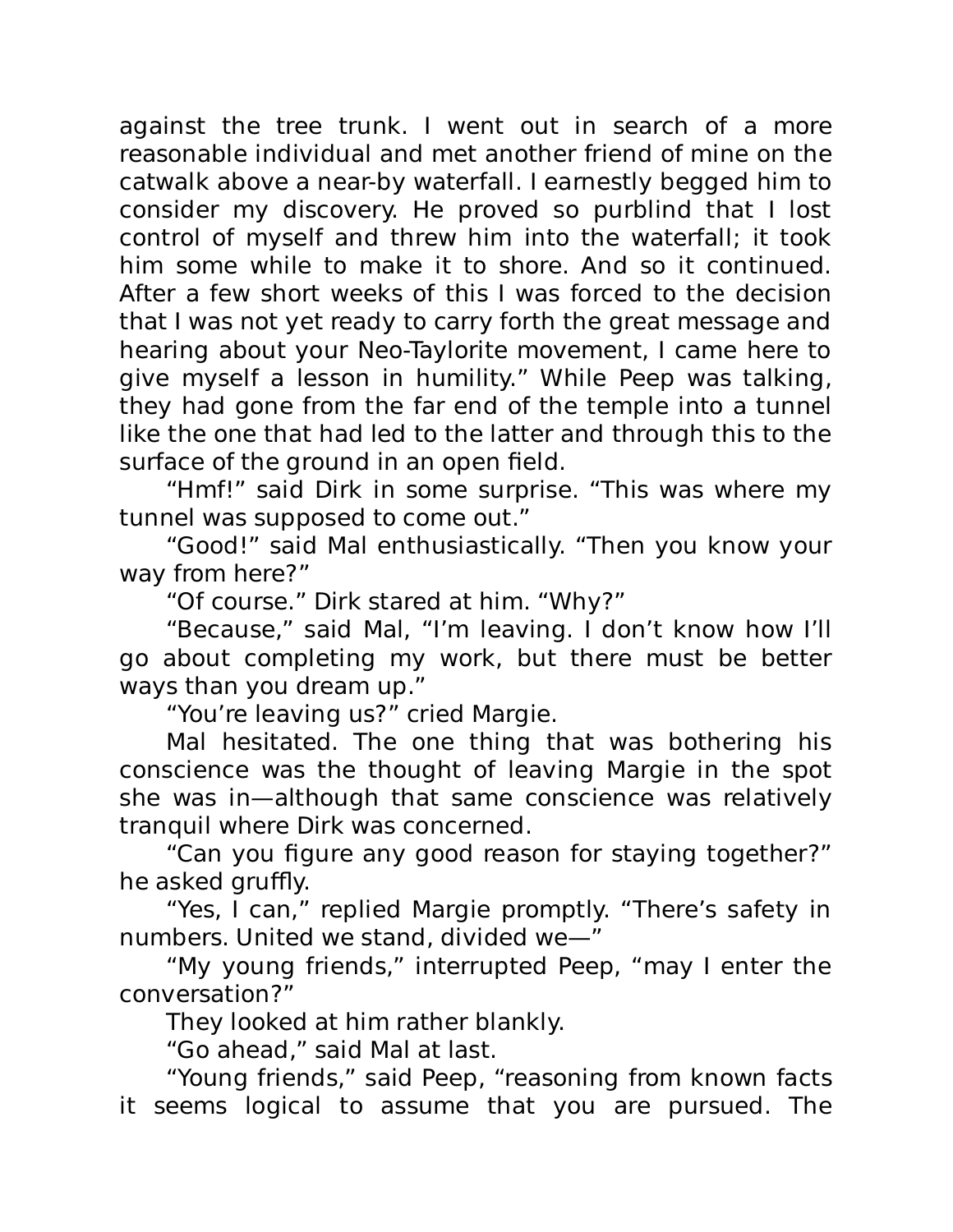thought of such action alarms me; and the thought of such violence as might come to you tugs at my conscience. Consequently, I must insist that you stay in one group so that I may do a better job of protecting you all."

They stared at him.

"Now, look—" Mal was beginning, when Peep stopped him with delicately upraised hand.

"No thanks, my young friend, no thanks," he said. "No thanks are due me. I am merely doing my Non-Violent duty as I see it."

"I wasn't going to thank you," snapped Mal. "Assuming what you say is true—don't you see that we'll stand out like a bright light if we all stay in one group with an Alien as a sort of nursemaid? The thing to do is split up."

Peep sighed, picked up a near-by rock the size of a small grapefruit and thoughtfully crumbled it into tiny chunks as he closed his eyes and considered.

"No," he said at last, opening his eyes again. "I have asked myself whether more violence would result from letting you go than from forcing you to stay with me. And the former is by far the more violent possibility. I must—I must indeed insist that we go together, even if I am forced to carry you against your wills."

A bleak silence descended on the little group standing under the stars in the open field.

"Forgive me, young friends," said Peep humbly.

"Excuse us a minute," said Mal. He drew Dirk and Margie aside into a huddle and they talked it over. The general consensus of opinion seemed to be that they couldn't do anything about it anyway, so they might as well accept Peep's protection.

"I sort of like him, anyway," added Margie unexpectedly. The two men scowled at her.

They went back to Peep and notified him of their agreement.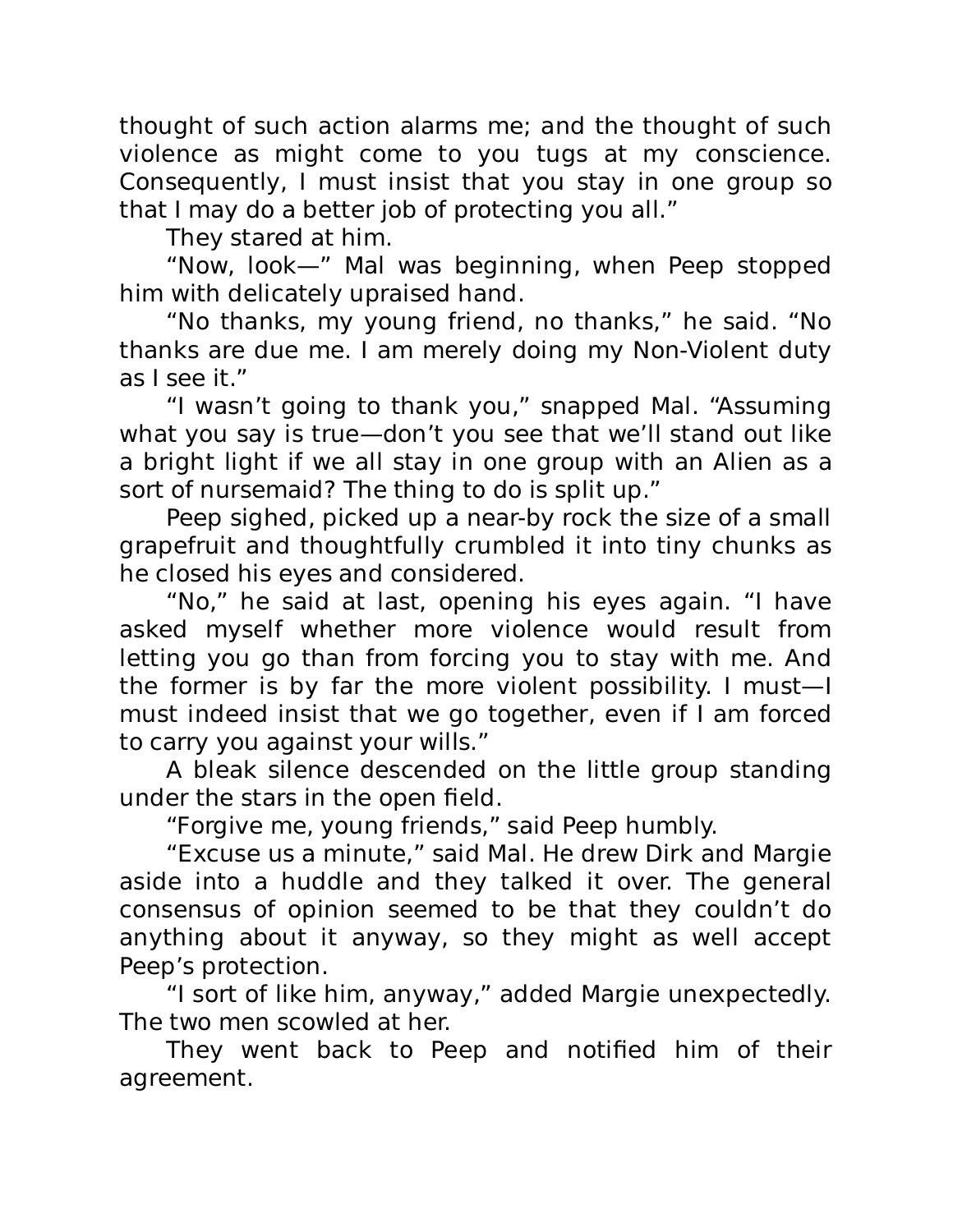"Fine, fine!" Peep, who had been sitting on his haunches, bounced to his feet. "This way. I have a modest six-place atmosphere flyer over beyond the trees there; and we can go wherever we decide to go from here in comfort."

The flyer proved to be all that Peep had said. It was a luxury model for tripping around a planet's surface and probably, if pressed, could have made it to the moon, although no one in his right mind would think of trying it with so many good commercial shuttle services available.

They lifted from the ground.

"Where to?" asked Peep. The three humans looked at each other… .

"Some place in the north woods," said Mal.

"No," said Dirk. "There's nothing for us in the north woods. On the other hand, I've got a cottage on the Pacific coast below Seattle; we can go there and make up our minds what to do then."

The suggestion had a sound ring to it. At least, none of the others could think of a better one. Dirk gave Peep the proper directions and they headed west, arriving at their destination shortly after midnight.

The cottage turned out to be a low, rambling building perched on a high cliff in a deserted section of the coast line. A long porch overhung the cliff itself and looked directly down on the narrow strip of rocky beach and the pounding breakers. A moon was riding high in the sky above scattered clouds, and a cool on-shore wind was blowing. The three humans, who may well have been considered to have had a hard day, tottered out of the flyer into beds and collapsed. Peep, who needed little or no sleep, expressed a desire to go walking along the beach and meditate on the concept of Essential Goodness. He said good night to them all after having been talked out of sitting guard in front of the cottage's front entrance; and trundled off into the moonlight, humming to himself.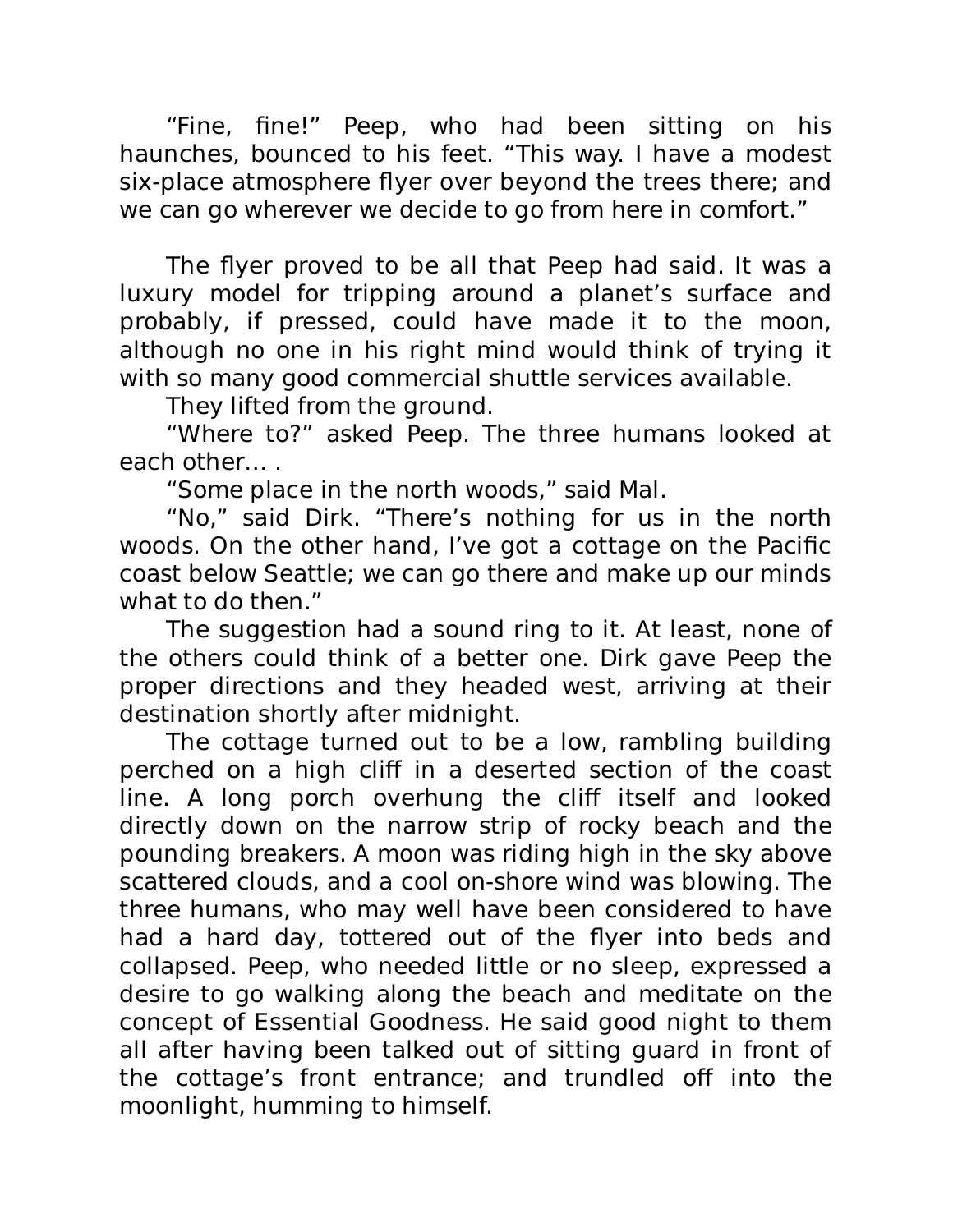The cottage was little less palatial than the mansion. The rooms were large and furnished with the most modern of comforts. Mal's bedroom had automatic temperature control, automatic air pressure and odor control, so that a flick of the wrist would perfume the room with anything from the scent of pines to bananas. His bed was the most luxurious model of Leasing-Dillon Slumber Force Field. Nevertheless, he slept no more than four hours of uneasy, tossing slumber with his mind flitting fantastically from one odd dream to another. At the end of that time, his tired subconscious gave up and woke him completely. He lay there in the before-dawn darkness, facing his problem.

What were they going to do?

He got up, clipped his kilt about his waist and stepped across the room out onto a little porch whose balcony overhung the ocean. The late night air was cold and salty and sweet. The tide was in; and little flecks of foam floated up the long distance of the cliff from the crashing breakers pounding against its base below. The chilliness and the space around him seemed to clear his head; and floating in from somewhere in the night came an idea.

The drive was the answer. The drive was the only answer; and the drive would always be the answer. The problem was to construct the drive. Dirk had let Mal know that he was broke; but surely he must own property like this place, which obviously his uncle did not know about and which could be liquidated for a small fortune, easily enough to build the drive.

Surely Dirk could do this. Surely they could take the funds, buy the equipment and build the drive. Then, with a working model in his hands, he could announce the fact to the solar system and no power of the Company that Vanderloon could control would be enough to prevent so large a piece of news from reaching Alien ears.

And then a new thought struck him suddenly. Peep was an Alien. Peep must know what kind of Alien contact was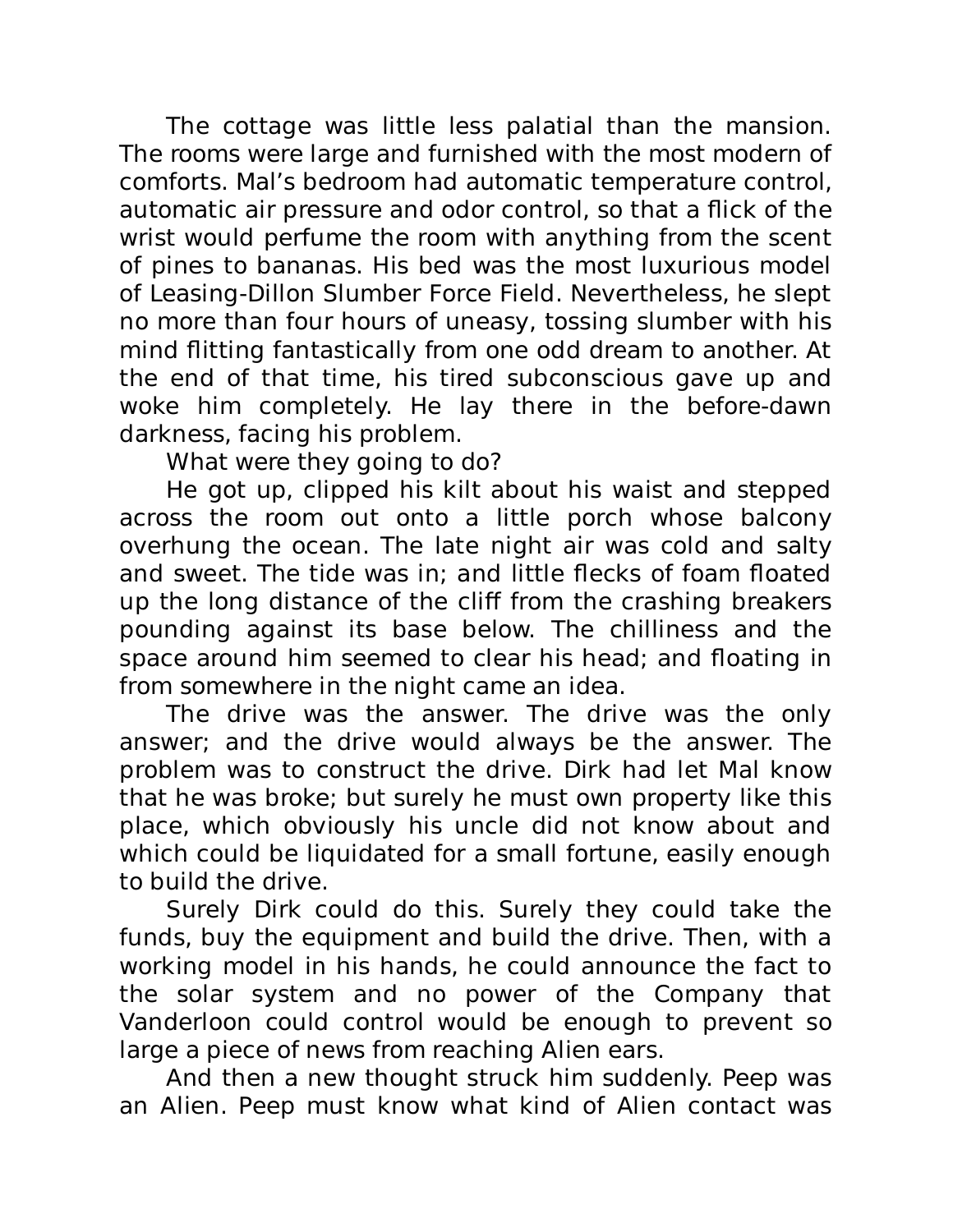being kept with the solar system, and how to reach some responsible official of the Federation. Galvanized into action by the implications of this thought, Mal dodged back into his room just long enough to pick up his tunic and went off in a run down the cliff in the direction Peep had taken, slipping into the tunic as he ran.

He ran some distance before his wind began to give out. As he slowed to a panting halt, it occurred to him rather belatedly that Peep's heavy gravity muscles could carry him over the. ground much more swiftly and easily than any human's. Consequently, the little Atakit was probably some distance down the coast and it would be a long tramp to catch up with him.

Accordingly, Mal waited long enough to catch his breath; and then continued on at a more sedate pace, turning over his ideas in his head as he went. The more he thought of his plan the more excellent it appeared. Sell property. Buy equipment. Build drive. Get in touch with Aliens through Peep. Turning it over in his head, he was only one possible objection: the fact that Peep, being a member of the Federation, might be under some rules prohibiting him from helping in such a project. In point of sober fact, Mal was far from beginning to understand the little Alien. Peep did not talk or act like one of the Galactic overlords which the general consensus of human opinion pictured, members of the Federation to be.

It was about an hour and a half later, and the rising sun had already flooded sea and shoreline with dawn light before Mal finally caught up with Peep. At first he did not recognize the Atakit. What first appeared to his eyes was a small bedraggled object inching its way up the wooden steps that led from some ancient boat house to the strip of sandy beach below. So unlike Peep did it look that Mal's first conclusion was that it was some small bear or large dog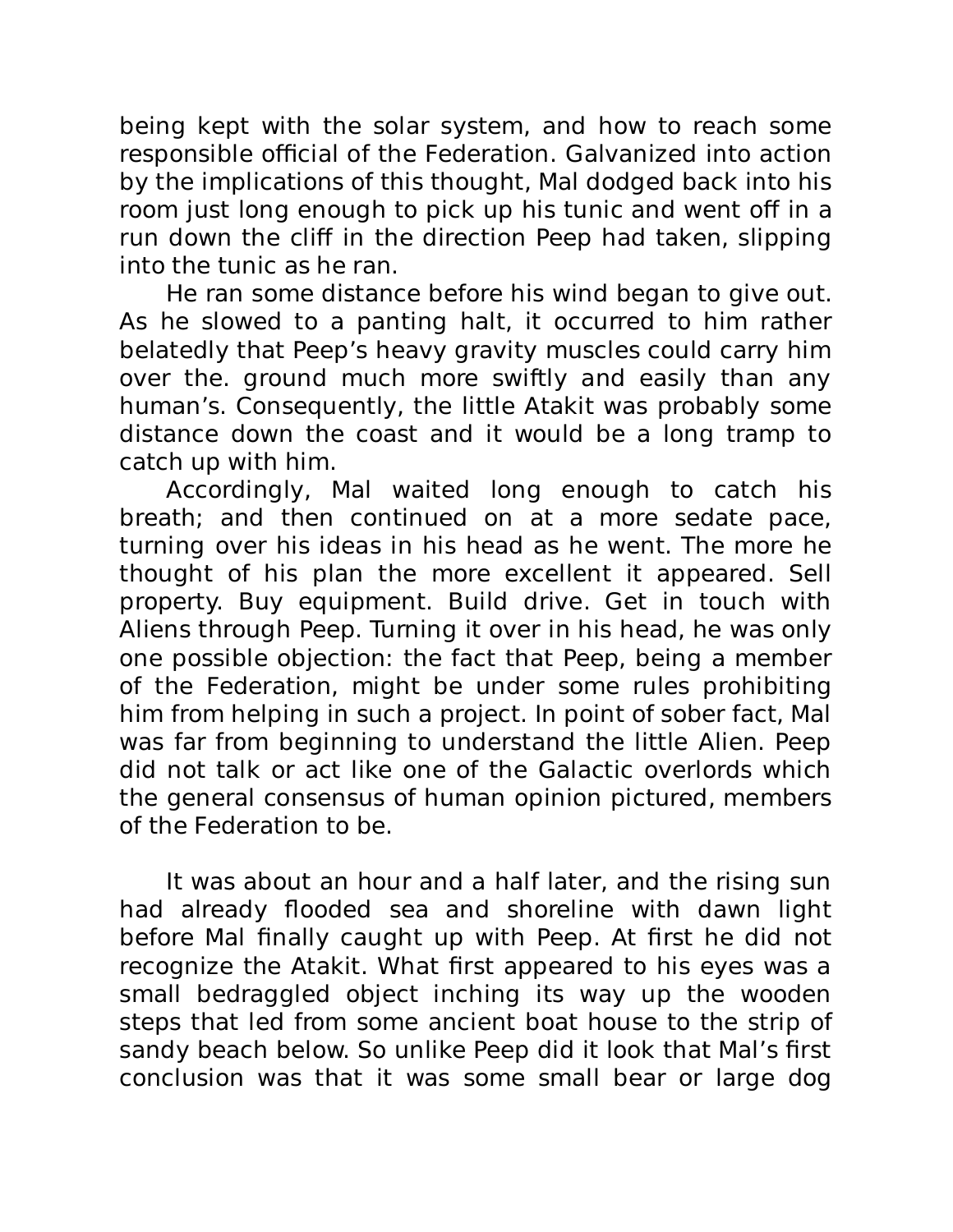which had been swimming in the ocean. It was only when he came closer that he recognized it as Peep.

The little Atakit was a sorry sight. His fine far was plastered down with sea water and he was somewhat muddy about the feet.

"Peep!" cried Mal when he was close enough to be heard. "Did you go in swimming?"

Peep sat down at the top of the ladder and began to squeeze handfuls of water out of his fur. "Inadvertently," he said. "Yes."

"But what happened?" asked Mal.

"We will say no more about it," said Peep. "It is a tender subject."

"Oh," said Mal. "Of course."

"I will merely postulate," Peep went on, "that the life of a non-violent person is a difficult one. A short ways up the beach from here is a sort of quay or jetty sticking out into the water where it was deep. I strolled out on it and found myself a comfortable spot near the end of it where I could sit and meditate. Happening to glance down into the water, however, I was interested to discover a good deal of marine life in the vicinity."

"Oh?" put in Mal, filling a pause in the narrative. "There was one large fish in particular that seemed to use the rock supports of the jetty as a sort of lurking place in which to waylay other, smaller fish. I became quite absorbed in him as I lay there, feeling a particular surge of empathic feeling which caused me to imagine myself, lying in wait, powerful, silent, single-mindedly alert for prey. I responded, in fact I thrilled to the feeling. At that moment I felt as if that fish was my own kin."

"Uh—I see," said Mal.

"And then—without warning—my lurking brother shot forward—his jaws flashed open, and when they closed again, a smaller fish twitched helplessly in their grasp. I need not detail you my reaction."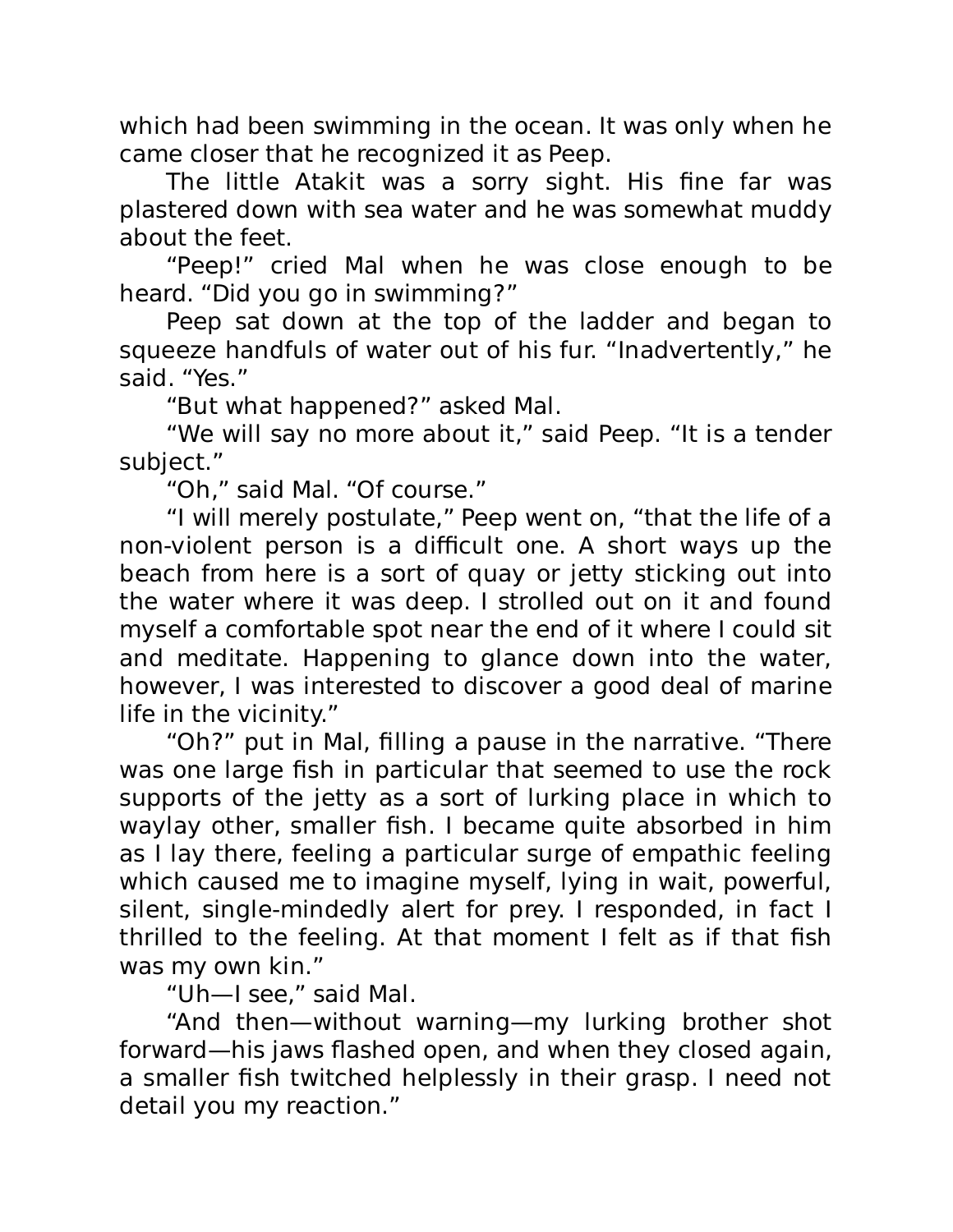"No, of course n—"

"As quick as thought itself, all my love for the predator was wiped away, and in replacement my heart broke for the poor victim. Without a thought, I launched myself into the water, my hands outstretched to rend and tear the murderer. Of course I missed him—"

"You did?"

"And had to walk back along the bottom until I came out on shore, being far too heavy to swim in the impure hydrogen oxide you have so much of around here. But the point is—" wound up Peep, severely— "that both attitudes were completely honest ones. And the two together form a paradox."

"I suppose it's natural," began Malcolm vaguely. "But you were lucky you didn't drown."

"Drown?" echoed Peep, interrupting his fur-squeezing to look up curiously. "Oh—drown! That was hardly likely, my young friend. As you must know, there is oxygen in what you call water. Even your lungs could extract it if they were used to doing so and had the chest muscles to breathe such a medium easily. Doing so does, of course, require a much higher respiratory rate, since there is not all that much oxygen there. So you might say I more or less had to pant a bit to breathe underwater—nonetheless, the exercise was quite practical. But to return to my moral dilemma. To give a problem a name is not to solve it."

He paused, looking severely at Mal.

"Oh?" said Mal, numbly, his head still occupied with the thought of Peep breathing underwater.

"Indeed," said Peep. "And the dichotomy involved is common. I, the individual, abhor the idea of a living creature being the target of a hunter's sport. But let me, the same individual, casually pick up a weapon such as those used on such occasions, and I thrill to the thought of that same creature being *my* target. Yet the second feeling is no more to be conquered than the first. In fact—" added Peep, a trifle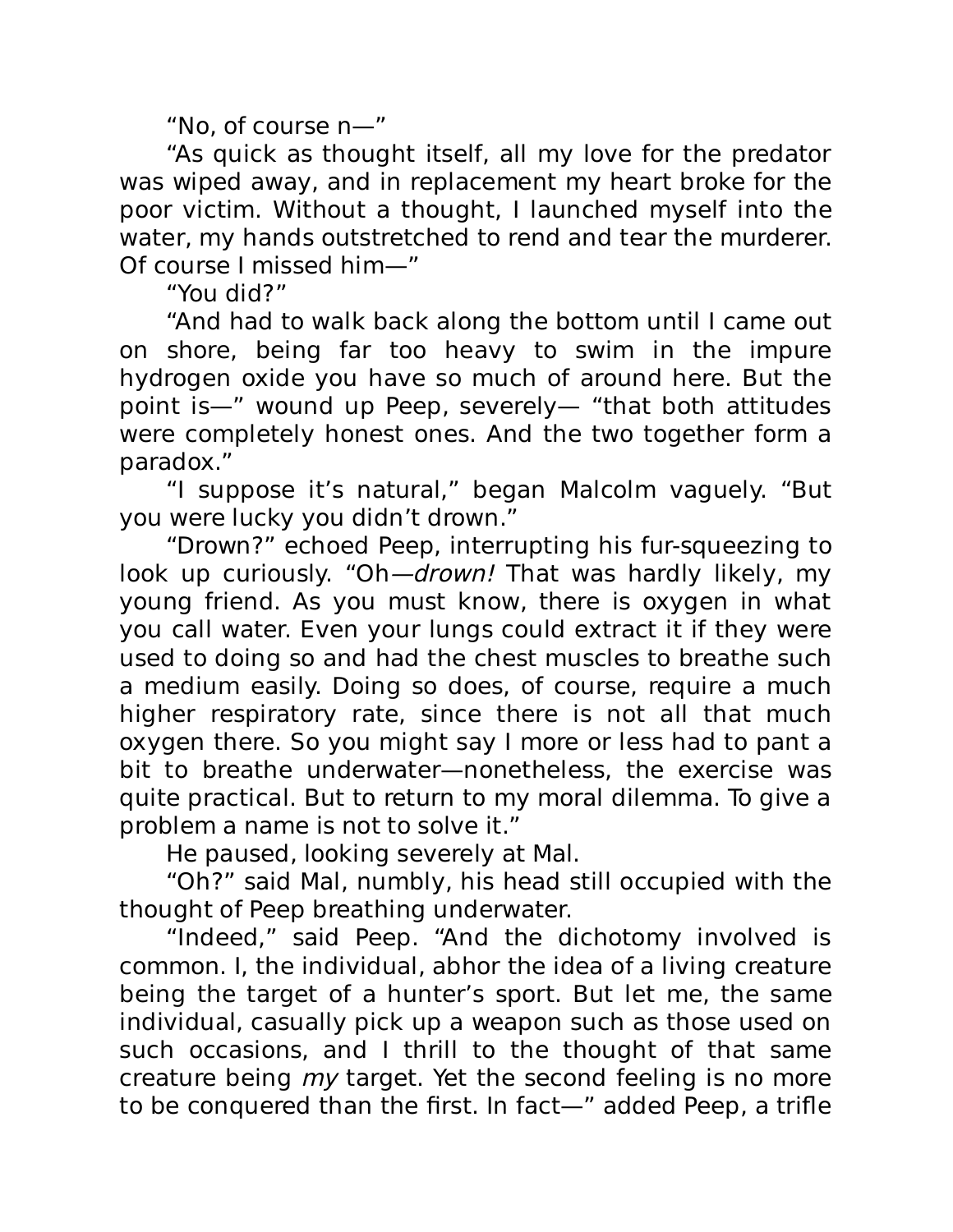wistfully— "I sometimes weasel a little bit by imagining that my quarry on such occasions is another Atakit. There is such a long and glorious history of extermination among ourselves, and justifications for it, that it is hard to feel guilty where one of my own species is concerned. I have the lingering impression that they ought to be able to take care of themselves by this time—if you follow me, young friend."

"Look Peep—" broke in Mal, who had been waiting impatiently for this peroartion to come to a close. "You're a Federation citizen, aren't you?" Peep got to his feet and started back toward the cottage; and Mal fell into step beside him. The little Atakit considered the question as he walked, his head thoughtfully a little on one side.

"I suppose you could say so," he answered at last. "Your word *citizen* doesn't quite fit, but yes, I think you could say so."

"Well, tell me," said Malcolm impatiently. "Is there some kind of Federation representative here on Earth that we could get in touch with?"

"Representative?" echoed Peep.

"You know," said Mal, "a sort of consul."

"Dear me, no," said Peep promptly. "There's no need for anything like that. Since you people can't leave your system, why have someone on duty here? The nearest—er person of official status would probably be on Arcturus."

Mal's hopes fell.

"How do you get in touch with the authorities if you need to?" he demanded somewhat desperately.

"What for?" asked Peep.

Mal gave up that line of questioning; and brought it back to grounds with which he was more familiar.

"The point is," he said, "I do want to get in touch. If we could build a model of my drive and show it to some Federation official, the Quarantine would be lifted, we'd automatically become Federation citizens and the Company couldn't touch us."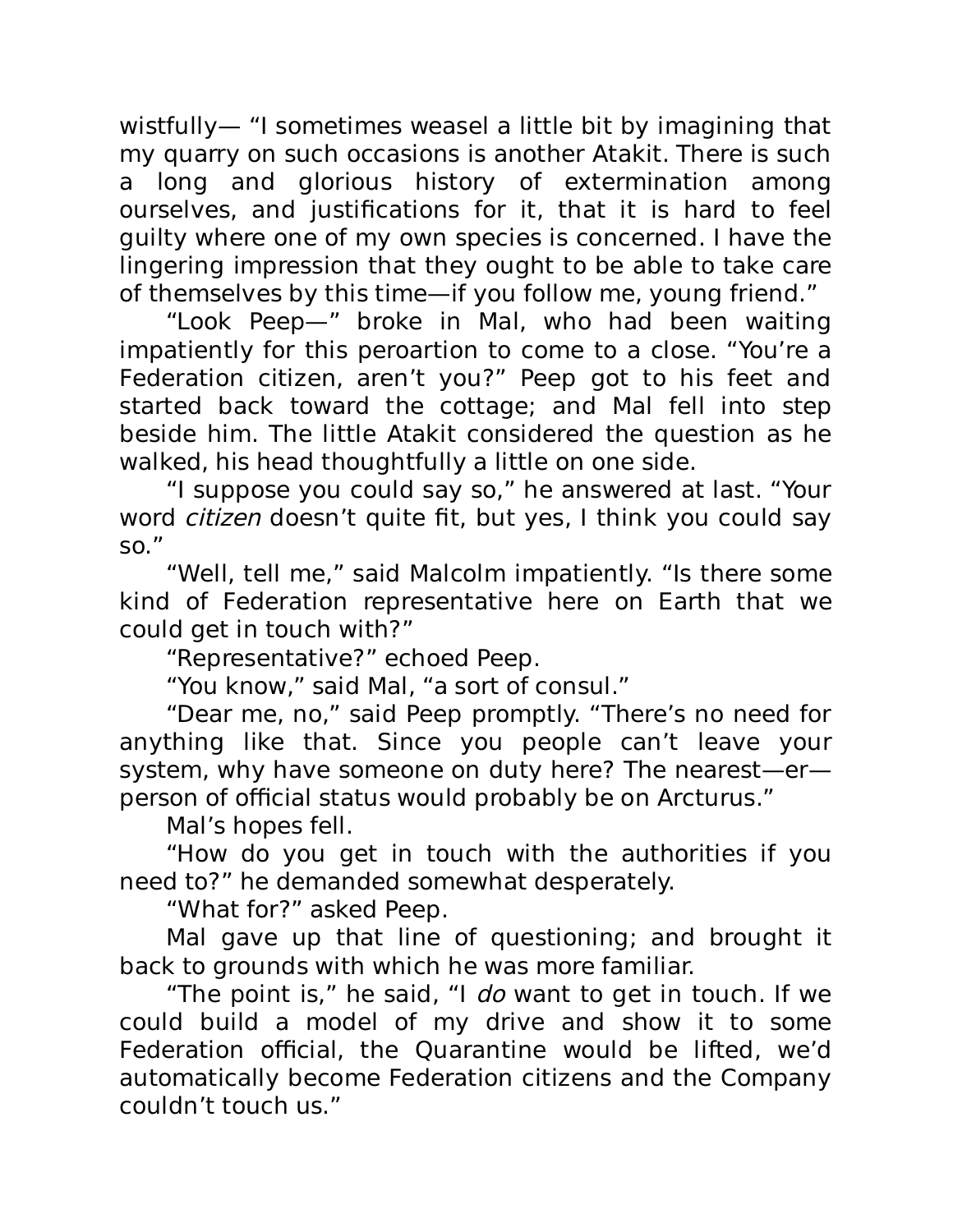"Well, there'll be an interstellar ship by in about ten years that I was thinking of taking when I left, " said Peep thoughtfully. "But you seem in somewhat of a hurry. What drive?"

Mal blinked. He had forgotten that the Atakit knew nothing of their situation. They had reached the porch of the cottage by the time he finished explaining it, up to and including his plans for building the drive.

"An excellent idea," said Peep without the slightest hesitation, when Mal finished explaining. And referring to the plans he added: "I can see a lot of violence being avoided."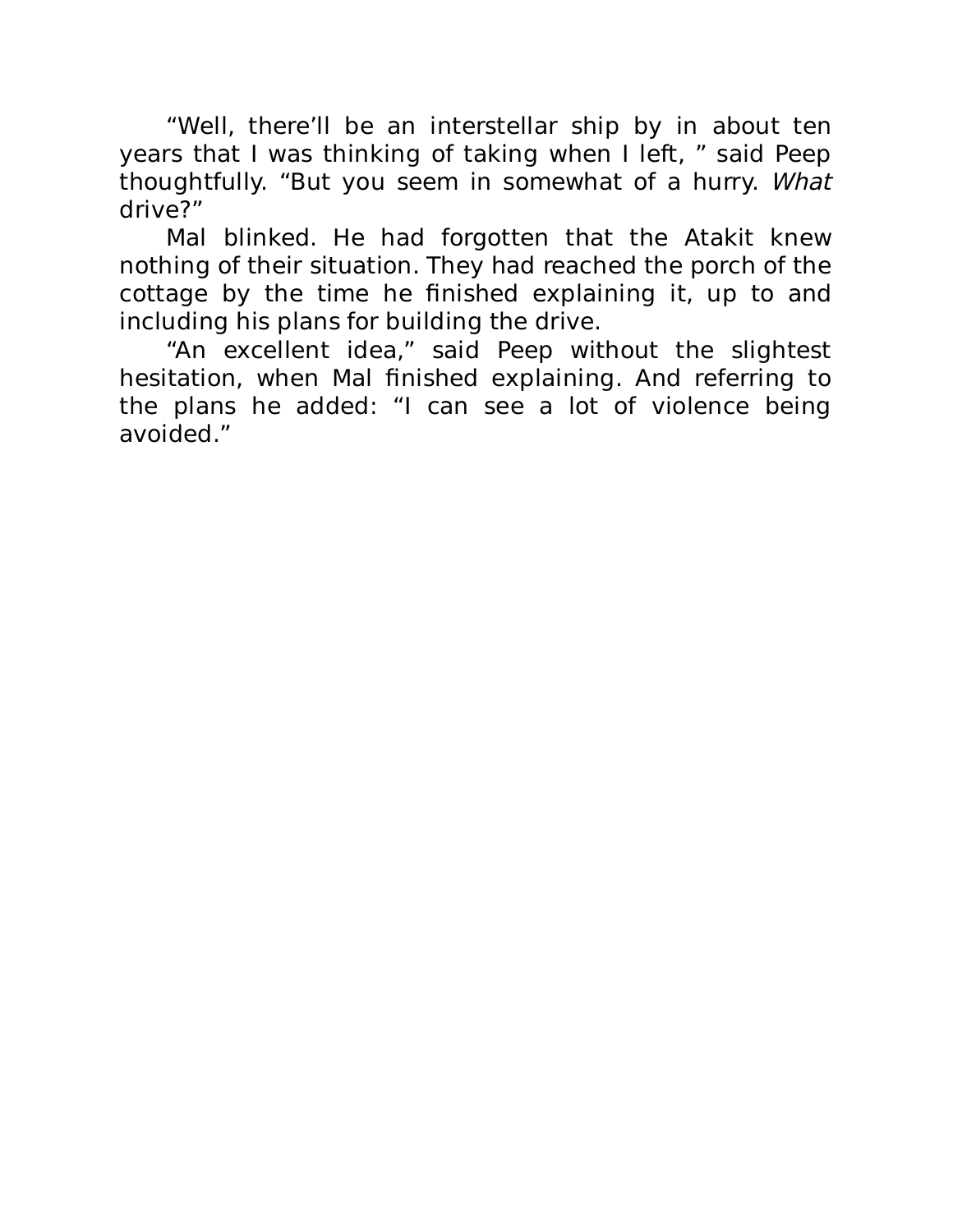## **CHAPTER SIX**

It was two o'clock the following afternoon before Mal thought fit to Spring his plans upon the rest of them. By that time they had all risen and eaten what was either breakfast, lunch or dinner, depending on how you looked at it. It was, in fact, just as Margie started feeding the disposable plates into the converter and Dirk shoved back his chair preparatory to getting up from the table that Mal decided to call the meeting to order.

"Come back and sit down," he said to Margie. "We've got something to talk out."

Thoughtfully, Margie disposed of the last of the plates and then returned to the table. They sat facing each other, the four of them, including Peep, who beamed on them all impartially.

"What's the idea?" asked Dirk.

"Plans," said Mal. "I had a talk with Peep last night—".

"Peep!" interrupted Dirk.

"That's right," said Mal. "What's wrong with that?"

"Well—" said Dirk. They were all looking at him and he flushed a little with embarrassment. "After all he's an Alien," he said doggedly.

"I like Peep," Margie said.

This had the expected effect of bringing the attention of both men at once upon her while they explained simultaneously but for differing reasons that *liking* him had nothing to do with it, it was a matter of hard fact, etc. And in the verbal melee that followed the issue was lost and they were finally able to settle down to business.

"What it boils down to, Dirk," said Mal, when this enviable point had been reached, "is that I've been thinking that the drive may be the solution to all our problems."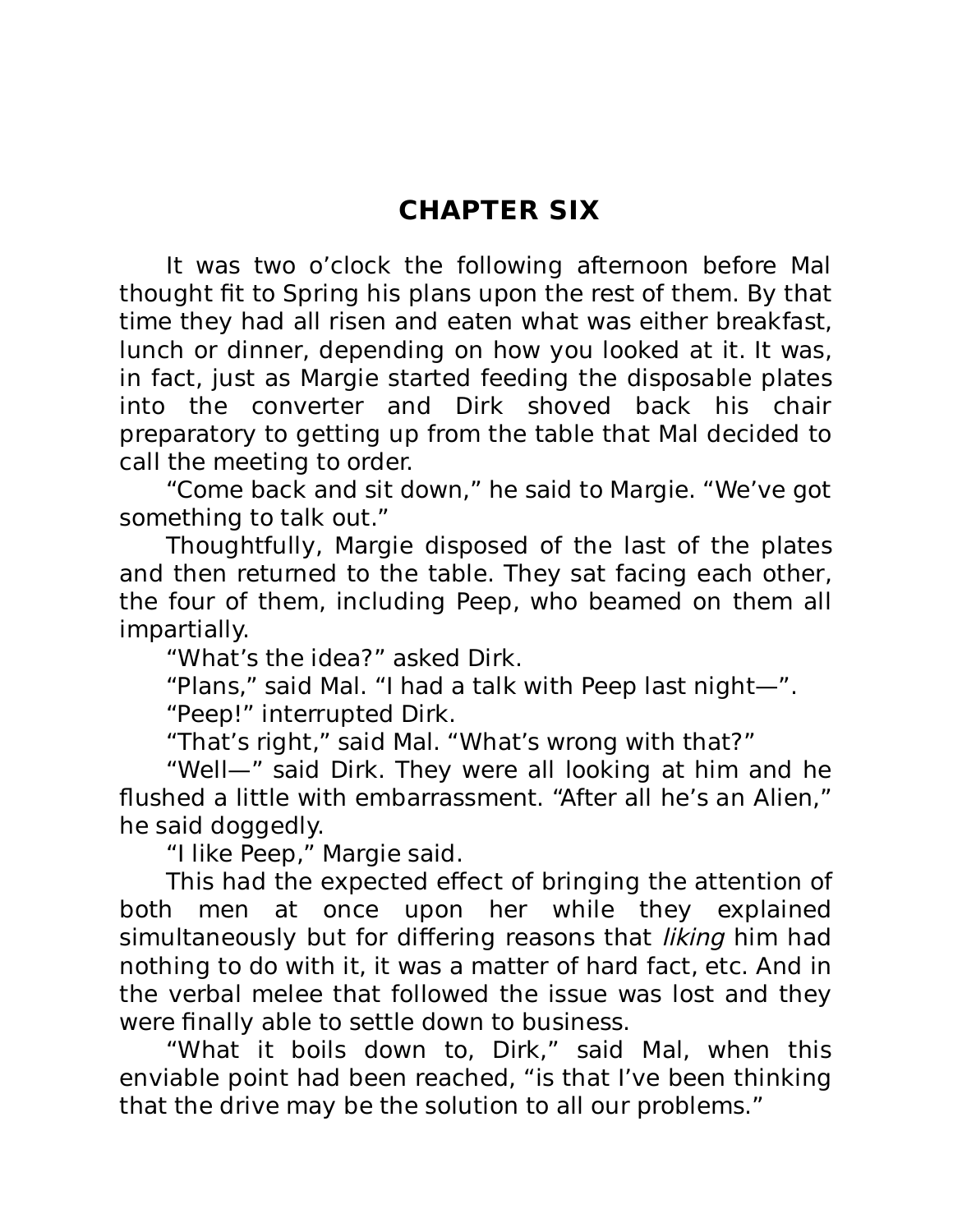Dirk nodded. "You may be right at that," he replied.

"I've been concentrating too much, probably, on my own problem. If the Quarantine was lifted, that'd break most of the Company's power here and I shouldn't have much trouble getting a court hearing on my rights."

"Well, do you all want to hear what I've thought of?" asked Mal.

"Go ahead," said Dirk.

The other two nodded and Mal launched into his ideas of the preceding night—or rather, early that same morning. When he had finished, there was silence around the table.

"Well? What do you think?" demanded Malcolm.

"I," said Peep, "must confess to ignorance of your economic system and cannot therefore comment. But—" he beamed at Mal— "I like your spirit."

"Thank you," said Mal.

"Not at all," said Peep.

"I think it sounds fine!" burst in Dirk. "I've got all sorts of junk lying around that's salable— haven't I, Margie?"

"You certainly have," said Margie. "But I'm not sure it's going to do us any good." The seriousness of her tone brought the eyes of the others upon her.

"It's a good idea," she went on. "But I don't think any of you stopped to think of how many plain, ordinary business contacts the Company has. Just how long do you think we could stay hidden if Dirk were involved in commercial transactions where he had to use his own name?"

Her words brought an immediate pall of silence. Margie had, unfortunately, put her finger on the flaw in the plan. Mal frowned at her.

"What else have you got to suggest?" he demanded. She hesitated.

"Nothing," she said truthfully, "except—" She stopped.

"Go on," prompted Dirk.

"Just a small suggestion," she said. "I've been thinking where we could hide. The best thing, it seems to me, is to be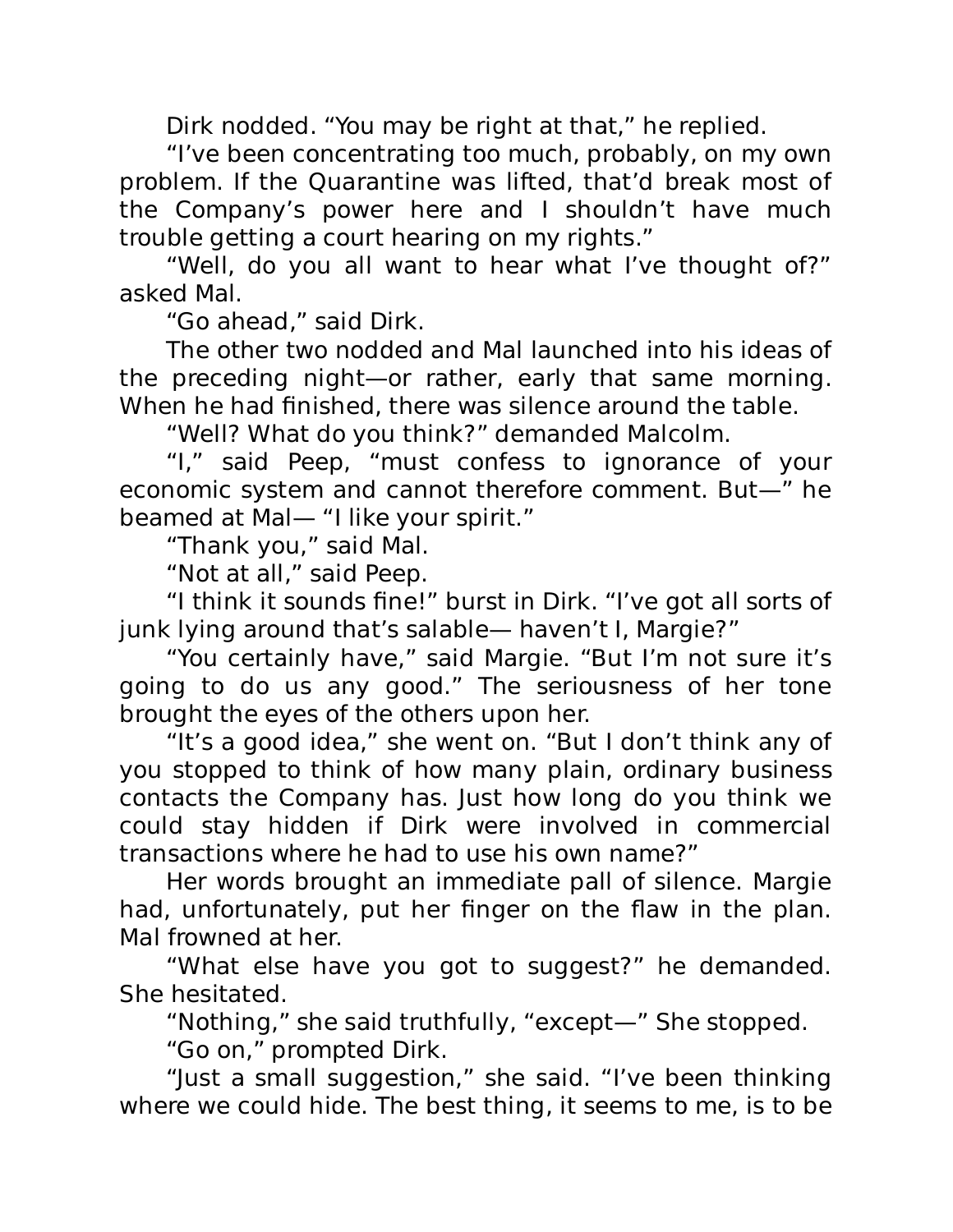a needle in a haystack."

"And how do you propose to do that?" Mal broke in. The gray eyes she turned on him were troubled and uncertain.

"There's a place on Venus called New Dorado," she said hesitantly.

"That's right," said Dirk, excitedly catching on to her idea. "The place where the pellucite strikes are being made. The new frontier. The—"

"And what's all this got to do with us?" asked Mal.

"New Dorado is growing so fast," said Margie. "The population is supposed to have grown— oh—almost quintupled in the past six years alone. In a place like that it would be awfully hard to find three strangers—let alone the fact that they'll probably be looking for us in the empty areas here on Earth."

"But how about the drive?" demanded Mal. "That part of what I was talking about still holds. Building the drive is our only way of getting the Federation's protection."

"Then what's the use of even trying?" said Dirk. "How could we ever get to Arcturus, even if you did build it?"

"Let me build it and I'll get us to Arcturus," said Mal. Suddenly his face lit up with an idea. "Say!" he cried. "How about my building a working model into the flyer—that one of Peep's?"

"Young friend," interrupted the Atakit suddenly. "You forget my flyer is primarily an atmosphere model and would never take you as far as Venus. That is—if you really intend to go to this New Dorado of yours." The look of triumph that accompanied Mal's last suggestion faded from his face.

"That's true," he said thoughtfully.

"But there's no problem in that!" burst out Dirk excitedly. "There isn't a Company millionaire on the east coast that doesn't have a space yacht. And I know them all and where they keep them."

The others exchanged looks.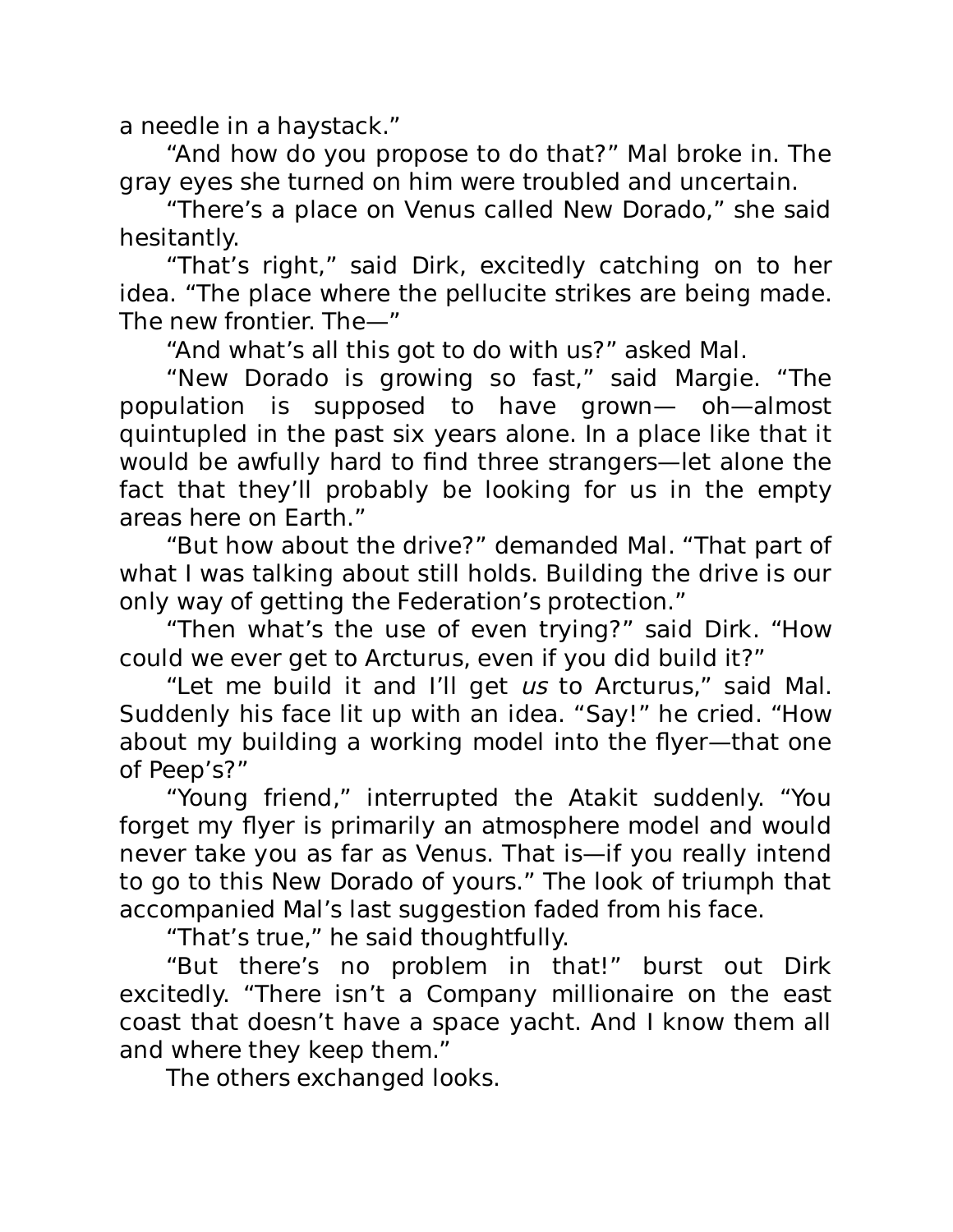"Not a bad idea," said Mal calculatingly. "Which one do you suppose would be the easiest to get away with?" Dirk thought for a minute.

"Josh Biggs!" he said at last. "That old son of a gun drops his on his front lawn and lets it lie there until he thinks about it two weeks later. All we have to do is walk up, get in, and take off."

"Doesn't his pilot lock up?" asked Mal.

"Oh, Josh doesn't have a pilot," answered Dirk, "he fancies himself a hot spaceman and does his own piloting."

"Well," said Mal slowly, "it sounds like a good idea." The tension broke around the table and he grinned at the others. "Everybody agree?"

They agreed.

Late that evening they took off. At Mal's direction, Peep took the flyer up and leveled her off in a screaming run across the continent. Inside of two hours they were nosing down toward the eastern edge of the continent. Dirk took over the directions and they dropped, gently as a falling leaf, into the shadows flung by a stately group of conifers, tall and silent in the moonlight.

"Here we are," said Mal, swinging open the flyer door. He looked out on the moon-silvered lawn and back into the shadowy interior of the flyer.

"Margie," he said. "You stay here. And be ready to take off. It we don't make it, we'll come hooting back in one large hurry. Dirk, you and I'll have a shot at getting the space yacht into the air. Peep—?"

In spite of himself the little Atakit's black eyes were dancing with excitement. He blinked once, and the light in them went out.

"I am sorry," he said simply. "There is too much danger of my being aroused to violence. And I've done too much already. I will wait for you both here."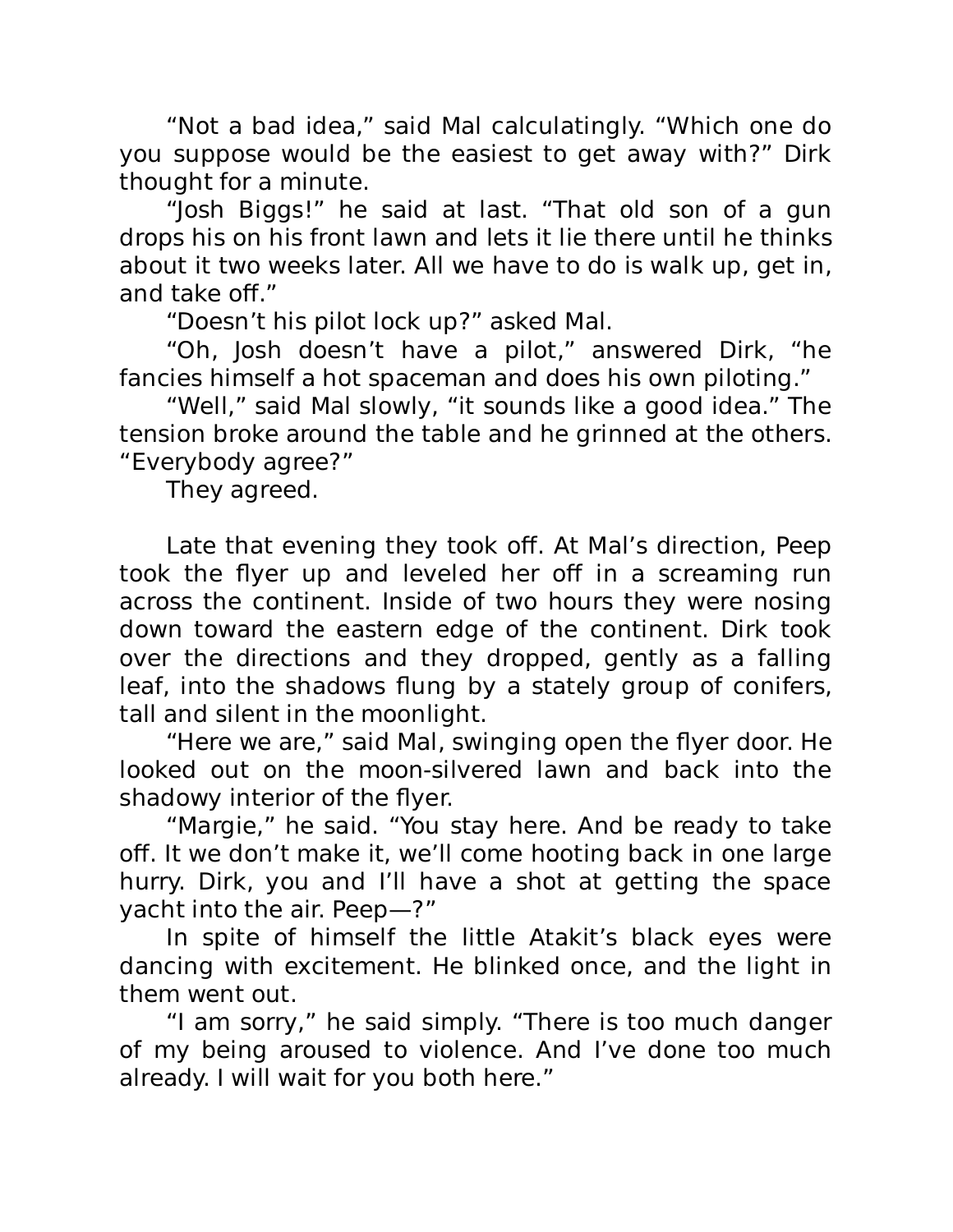Mal nodded. He beckoned; and Dirk followed him out. The lawn on which they approached the mansion was clipped and thick and soft beneath their feet.

"Now what?" asked Mal in a whisper. "Where does he keep it?"

"Around the other side of the mansion," answered Dirk. "I'll show you the way."

It took them close to fifteen minutes to circumnavigate the tall, sprawling building. They rounded a corner finally and saw it—a long, beautiful torpedo shape bright-glistening in the moonlight. The thick observation windows in the nose gleamed with the dull luster of black obsidian, reflecting the darkness inside. The heavy, circular port stood half ajar on the side facing them.

"This is it?" said Mal, almost in awe, for even his imagination had not been able to conjure up anything as luxurious as this.

"This is it," replied Dirk.

They went up along the silver-gleaming side, through the entry port which stood half ajar in the moonlight and down a long carpeted corridor into a spacious control room. There, in the light from the vision screen set in one wall, glittered the simple standard controls which Alien engineering had adapted to all human ships and which everyone nowadays learned about in secondary school.

Mal sat gingerly down in the padded pilot's chair before the control board and touched the exciter key. No sound passed through the ship, but a little light sprang redly awake on the board. A few more touches on the controls and the yacht lifted lightly into the air, drifted across the mansion and dropped down to swallow the waiting atmosphere ship of Peep and Margie by the efficient medium of the yacht's wide cargo hatches.

"It can't be this easy," said Mal uneasily. But it was.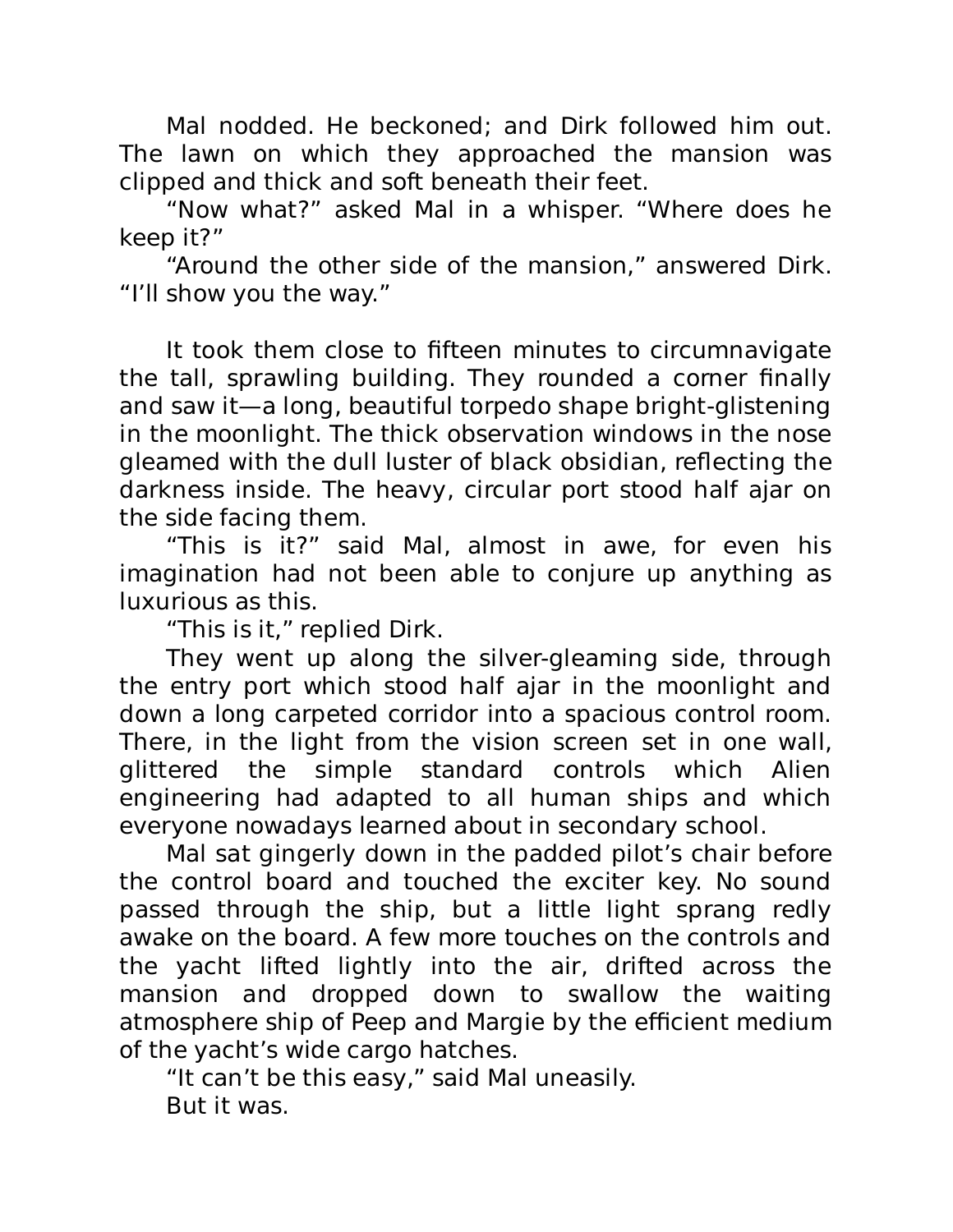The space yacht Nancy Belle rose gently like some Silver torpedo from the soft turf. Gently upward, like a feather, she floated, flashed once in the moonlight—and was gone.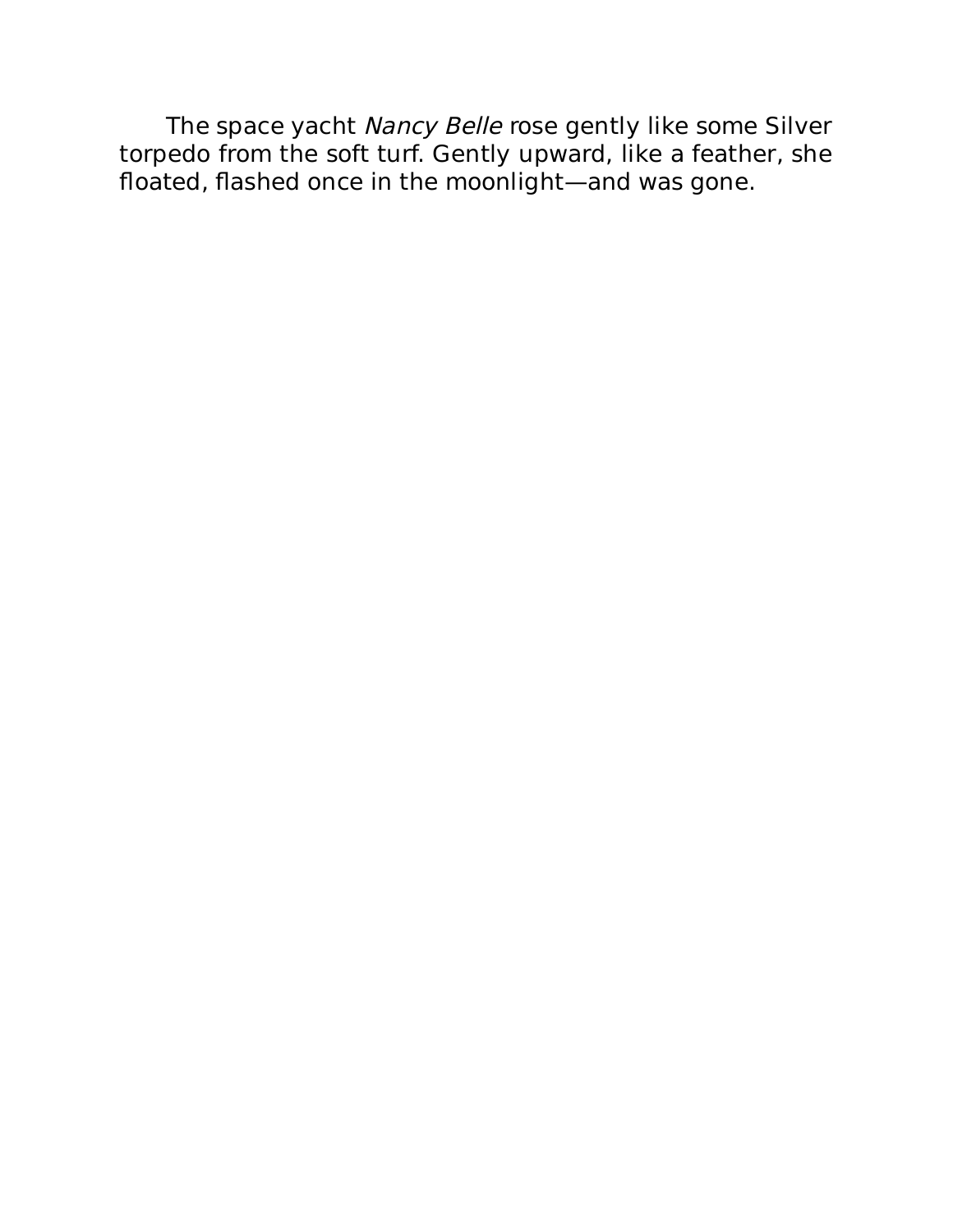#### **CHAPTER SEVEN**

New Dorado in the Venusian Midlands would have been a tent city if tents had still been in use by the human race. As it was, it was a city of ramshackle, hastily blown plastic bubbles, crowded and jammed together as chance directed. The plateau which was its base stood like some huge, upthrust island pushing out of the green jungle below; and every inch of its forty square miles of area was jammed and crowded with miners— prospectors, for the most part, individuals with a small stake, a battered atmosphere flyer and a great deal of hope for the hard, white organic deposits that went by the trade name of pellucite, and which the Federation found so valuable for some unexplainable purpose.

But the larger outfits were represented there also. In particular, Solar Metal, Pellucite, Inc., and Venus Metals, all subsidiaries of the Company itself. These organizations were no longer deeply involved in the terraforming process that had begun on Venus—with Alien aid—seventy years ago; the spore-seeded jungle was now maintaining itself while it transformed the atmosphere and surface of the planet. The huge warehouses needed early in that process were still useful, however, supplying the plateau and providing quarters for what few small industries there were, such as the factory that turned out the bubble plastic for the miners' shacks and structures, the hydroponics layout, and a good share of the entertainment property of the plateau.

The companies also prospected. That is, they sent gangs of men out to comb the jungle below in search of pellucite pockets, in the same fashion that the individual prospector followed. But by and large their biggest business was in buying up claims once they had been discovered by an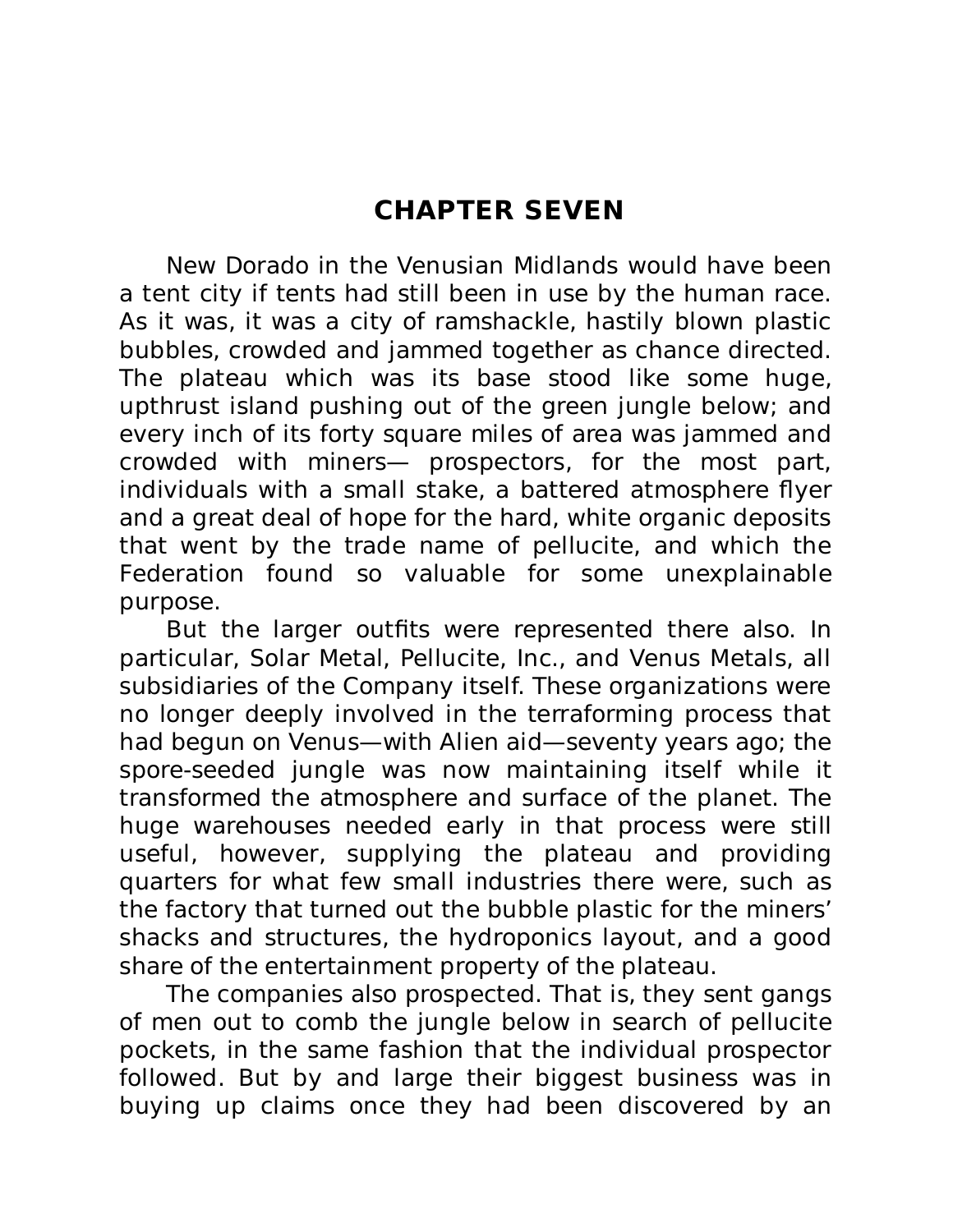independent, and then sending in an ore-extractor crew to blast out the bucketfuls to a small truckload of pellucite that was there. In fact, it was not practical to work much otherwise. Pellucite finds occurred in such small quantities and in such randomly scattered locations that it was neither practical nor efficient to keep men on a payroll just to prospect.

By far the largest percentage of the population of New Dorado was made up, therefore, of the free-lance miners. These either located the claim and sold it immediately or else grubbed out the ore immediately themselves and brought it in for sale at a slightly higher rate. And, as with most mining booms, all made money, but very few kept it. What they did not keep went directly or indirectly back to the Company through the gambling devices and drugs that could temporarily take a man away from the tangled, steamy wetness of the jungle below.

New Dorado had one landing field. That landing field was the plateau itself. A ship approaching the town signaled its desire to come in, and the control officer in the tower picked out some few square yards of unoccupied space on the plateau's muddy surface and directed the newcomer there. The fact that that space might be the ordinary parking area of someone else who was temporarily absent was no concern of the tower officer, and was treated as such.

Problems however, were still bound to occur. And a firstclass one occurred when out of the pale whitish green of the Venusian sky there came unexpectedly, not a planetary flyer nor a squareshaped freighter, but two hundred and twenty feet of torpedo-shaped space yacht, with the incongruous name of Betsy, which requested permission to land.

The traffic officer cursed; and pounded the HOLD button.

On the freshly renamed Betsy, Mal snapped on the horizontal gyros, and the Betsy slid to a smooth stop in mid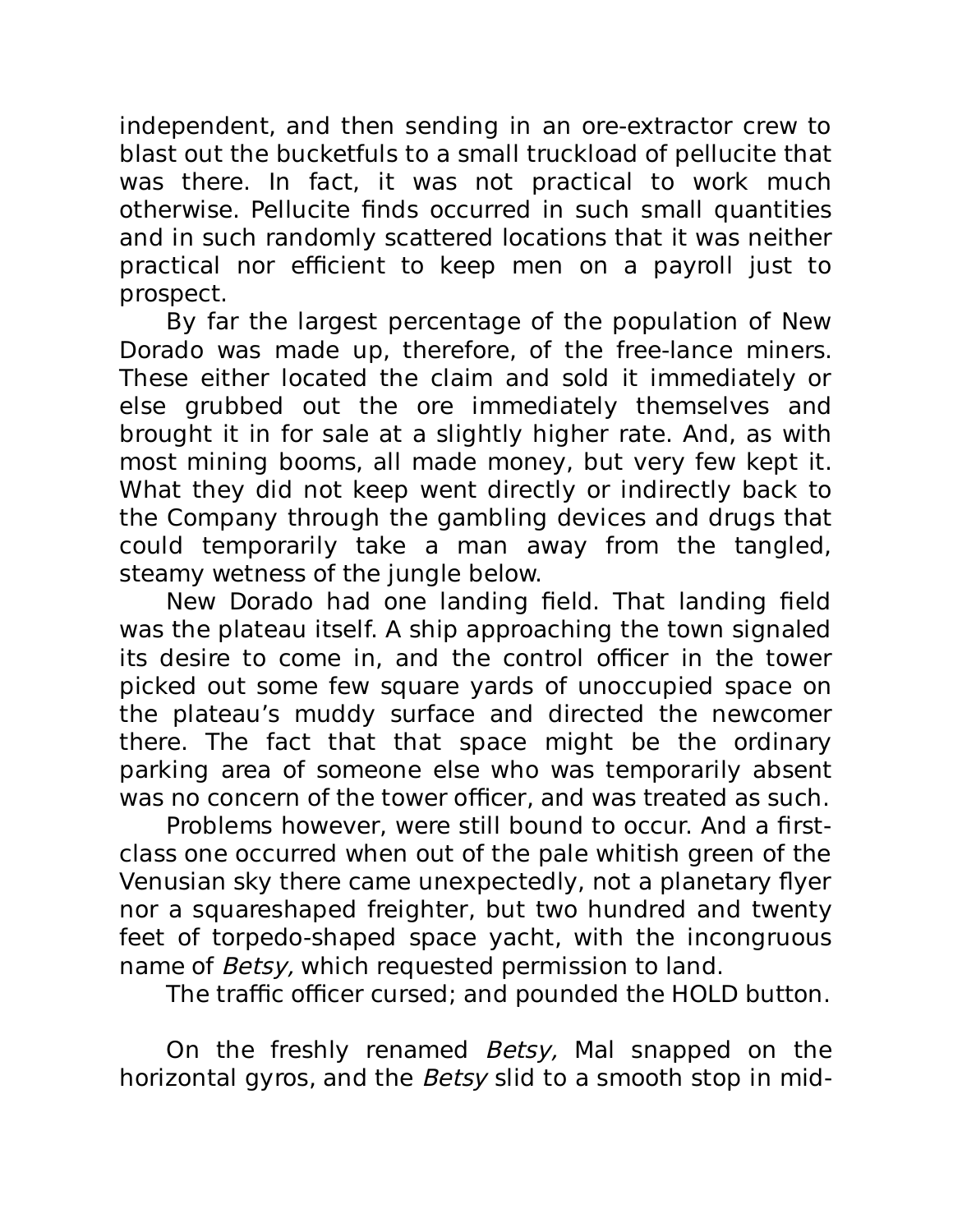air, as the delicate machining of her precision controls responded to the call of the gyros.

"What's up?" asked Dirk. They were all gathered in the control room.

"I don't know yet—" said Mal.

The communication screen in front of them lit up, cutting short his words. Framed on it was the traffic officer, a thin-faced, tired-looking individual in official gray.

"Identification," he growled.

"Space yacht Betsy, owner Wilhelm van Tromp, out of New Bermuda."

The traffic officer grunted. If he was impressed by the Betsy's obvious expensiveness and the millionaire's resort playground from which she ostensibly hailed, he gave no sign of it.

"Hold on gyros," he said. "I'll see if there's any room for you." And the screen on the ship went blank.

They waited in bored idleness for an hour and a half. Finally, the screen flashed on again and the traffic officer directed them down into a little space of churned-up mud near the north edge of the plateau. Mal, who was no experienced pilot, sweated blood in the process of getting them down without a collision with the other craft surrounding the parking space. But the Betsy was equipped almost to think for herself; and they finally settled into the muck without even a scratch on her gleaming hull.

"Well, here we are," said Margie somewhat inadequately. They were clustered around the screen which showed the scene outside their airlock. As if by common consent, they all began to move toward the airlock.

"Wait a minute," said Mal, halting suddenly in the doorway. "We can't all go out."

"Why not?" demanded Dirk over his shoulder. His long legs had already carried him half the way down the corridor toward the airlock. Now at Mal's words, he reluctantly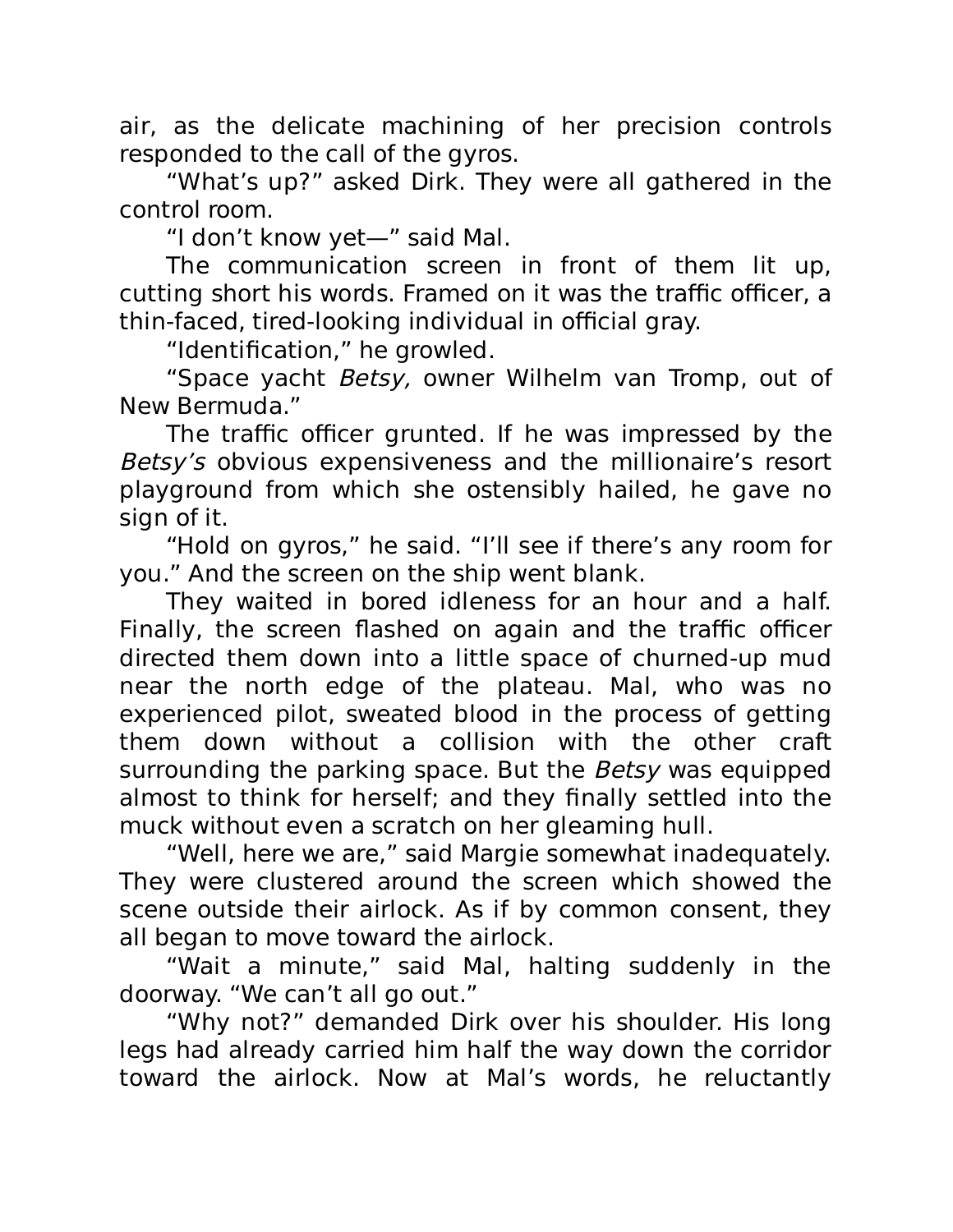hesitated. Peep and Margie also halted and looked back at him.

"Because somebody has to stay with the ship," said Mal.

"That's fine," said Dirk. "You stay." He looked at Peep and Margie for approval, but failed to find it.

There was a long, hesitant pause. As with most people unused to space travel, the three humans were definitely land hungry, even after the short three-day period which had comprised the total time of their trip from Earth. Peep, and it was a tribute to his philosophy, was the first to break the silence.

"Young friends," he said, "why don't we draw lots?" Mal looked at him rather ruefully.

"You know, Peep," he said slowly, "I just happened to think of it. You won't be able to go out, anyway. This plateau is nothing but mud on top. With the weight you've got for your size, you'd sink out of sight and we'd never find you."

"I? Sink?" Puffing with a touch of anger, he trotted down the corridor, activated the mechanism that operated both airlock doors, walked down to the foot of the landing ladder and touched one small foot gingerly to the surface of the ground—in the manner of a swimmer testing the temperature of the water he is about to dive into. The foot went out of sight.

"Skevamp!" snorted Peep, drawing back. The others had followed him to the airlock.

"Tough luck, Peep," said Mal consolingly. "Kar e visk!" muttered Peep in a huff. Without a further word, he turned around and marched back into the ship, fuming to himself. Margie looked back over her shoulder at the corridor up which he had disappeared.

"You two go ahead," she said. "I think I'll stay here with Peep."

"He'll be all right," said Mal.

"Well, I think I'll stay, anyway," said Margie. And before any further protests could be voiced, she turned on one foot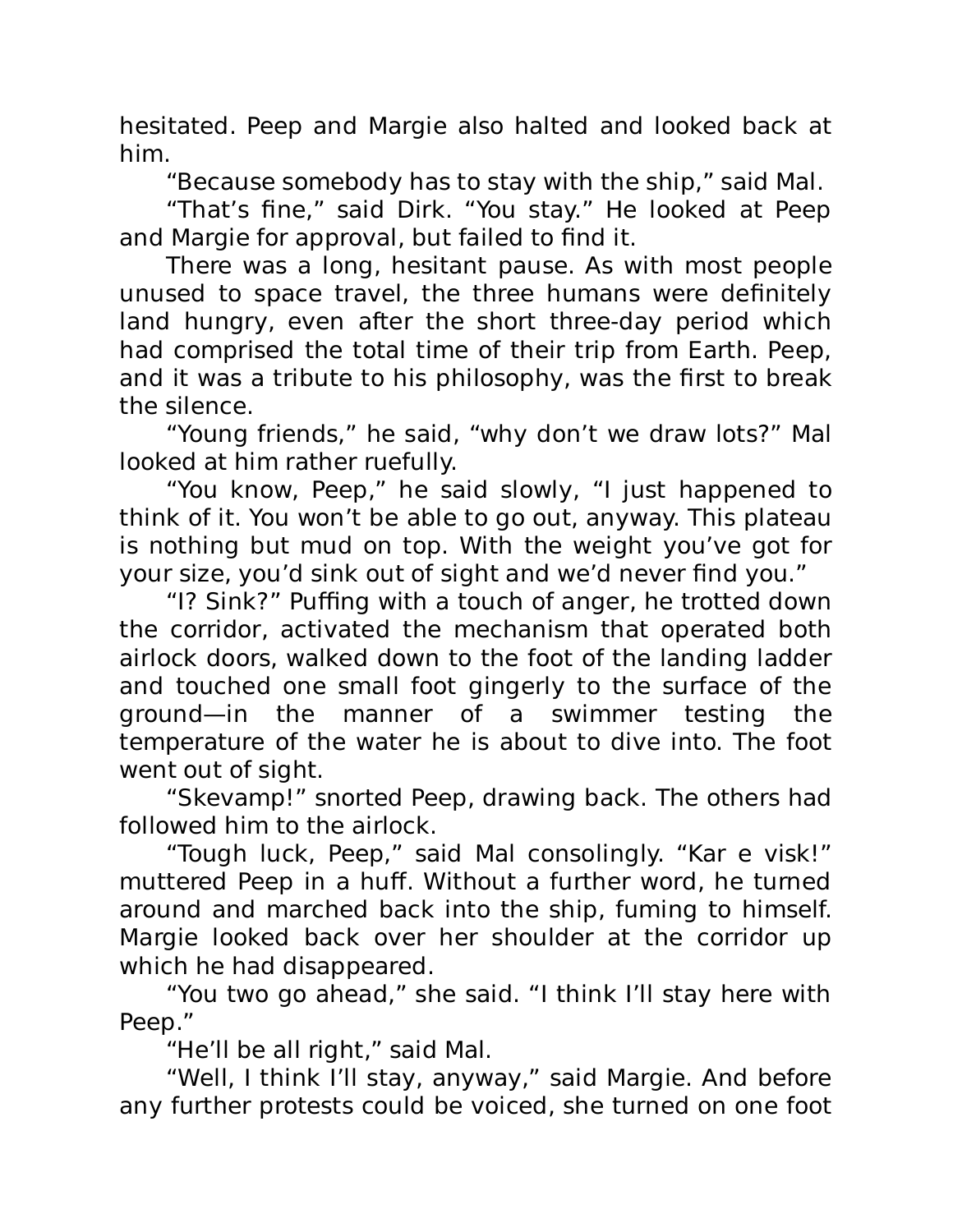and disappeared back into the interior herself.

Mal and Dirk looked at each other, shrugged and started out. The mud, which had parted like so much thick soup under Peep's concentrated mass, merely squished and sucked around their insteps.

"Fah!" said Dirk fastidiously, standing on one leg like an offended crane and trying to shake the ball of mud off his right boot.

"Might as well get used to it," said Mal. He expanded on the subject. "You eat, breathe, and roll in it here—according to the news services." Dirk grunted ungraciously. He was not one of those people to whom dirt provided a natural environment.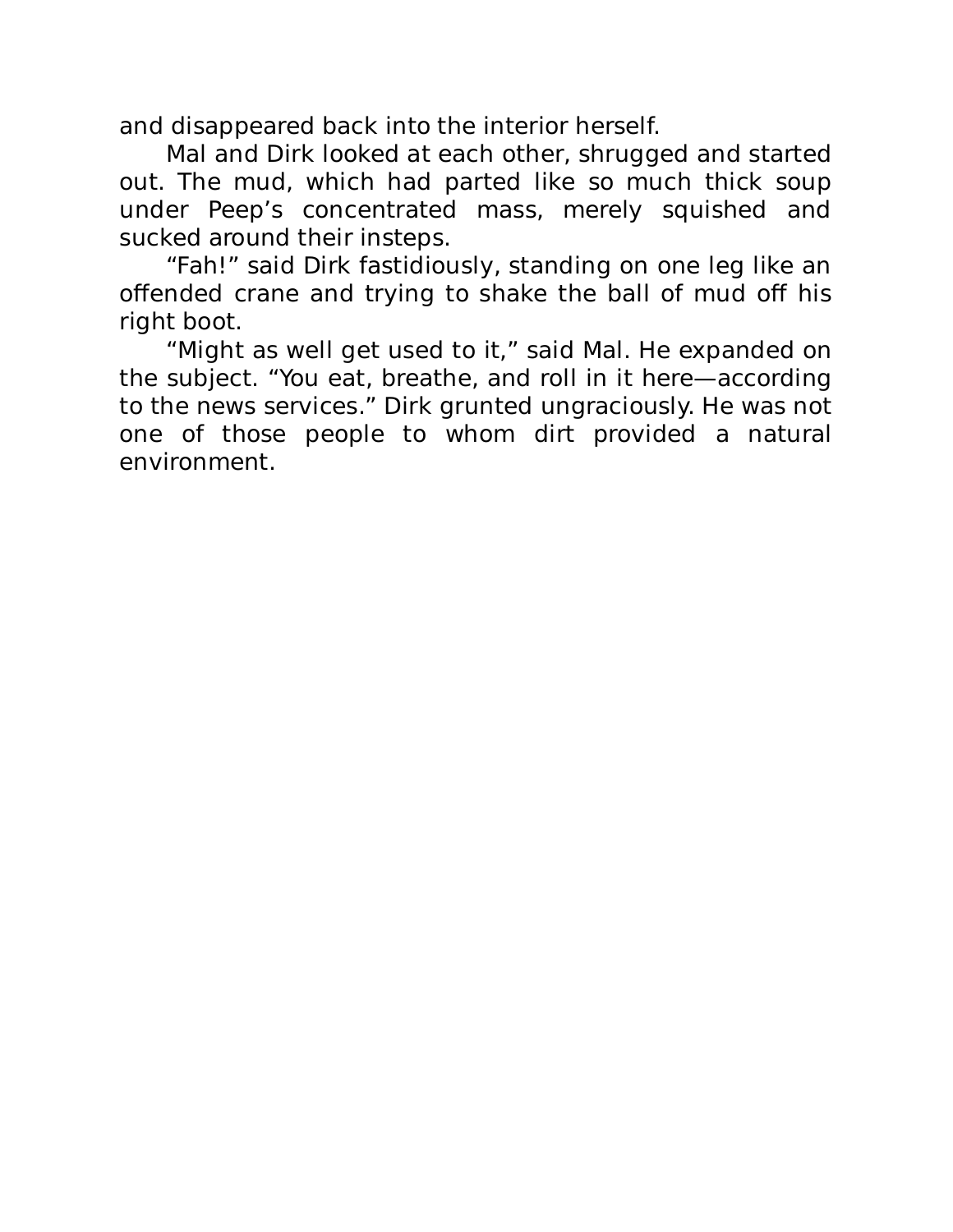### **CHAPTER EIGHT**

A visit to the New Dorado black market, however, resulted in disappointment. The local dealer in transportation units—a fat, piratical-looking gentleman by the name of Bobby whose voice squeaked and grated on their ears like a rusty hacksaw blade—informed them that there was no market for anything the size of the Betsy-but if they needed transportation and had the money to buy—

They had not. Twenty discouraging minutes later, after plowing back through the muck and losing their way twice, Mal and Dirk emerged once more from between two ancient atmosphere flyers onto the little open space that surrounded the *Betsy*. This last thirty yards or so should have been clear going. Instead, they found the way blocked by a considerable crowd, from the center of which the angry thunderings of a not unfamiliar voice reached their ears in tones of violent denunciation.

"What—?" ejaculated Dirk, bewildered.

"Why, there's Margie," said Mal. And, indeed, just at that moment, Margie spotted them and came squeezing her way through the press of bodies.

"What is it?" asked Mal, as soon as she reached them.

"It's Peep!" said Margie grimly. "Listen!" From the center of the crowd, and from out of sight, came Peep's voice.

"Brrr e yssk ta min pypp—arcomanyavak! Nark! Ta pkk yar! Spludinvesk! Burrr yi yi TTTTTT!"

"Man, can he cuss!" said one bewhiskered miner. And this appeared to capsulize the opinion of all.

"What'll we do?" Margie queried. "He's got himself stuck in the mud!"

"How in God's name—?" began Mal.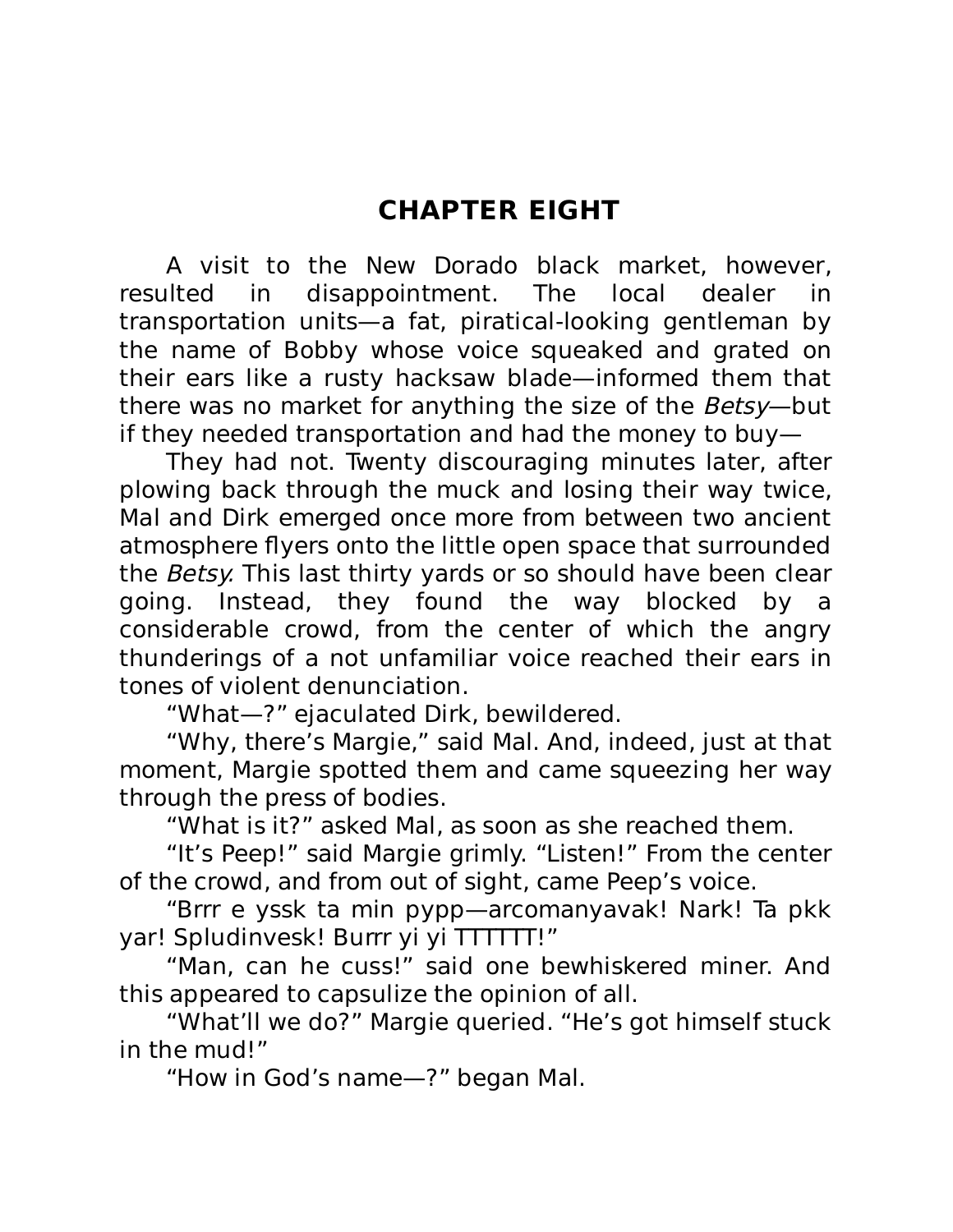"Oh, he started brooding right after you left," answered Margie. "There was an old hatch cover with a handle on it. He got the idea that if he stood on it, he could hitch himself along, somehow. I tried to talk him out of it, but he just tucked the hatch cover under one arm and went off muttering to himself."

"Well, what went wrong?" asked Mal.

"He—he put the hatch cover down," said Margie, "on the mud. And he stepped on it. It held him. But when he tried to hitch himself forward, he slipped. There was a sort of splash —"

"Then what?" demanded Mal impatiently. "Well, after the mud cleared out of the air, there was Peep, still holding on to the hatch cover by the handle, with just his nose out."

"But I thought he was right beside the airlock," protested Dirk. "How'd he get way over there?"

"That's the worst part of it," said Margie. "I tried to get him to keep quiet until I could get a rope to him. But he wouldn't listen. He kept going kkk! And spssst! And things like that. And then he started swimming through the mud in the wrong direction!"

Mal glanced at the airlock of the Betsy, a good thirty feet away.

"All that way?" he said incredulously. "He couldn't have."

"It was awful!" said Margie. "He wouldn't let go of the hatch cover and he wouldn't stop swimming until he wore himself out. And now look at him."

Mal grunted and shouldered his way through the crowd. In the small area at its center, two eyes, a muddy nose and muddy whiskers stiff with indignation stared up at him. The rest of Peep, with the exception of his hands, was out of sight.

"Cha e rak!" said Peep.

"What're you doing down there?" demanded Mal angrily. "You ought to have more sense."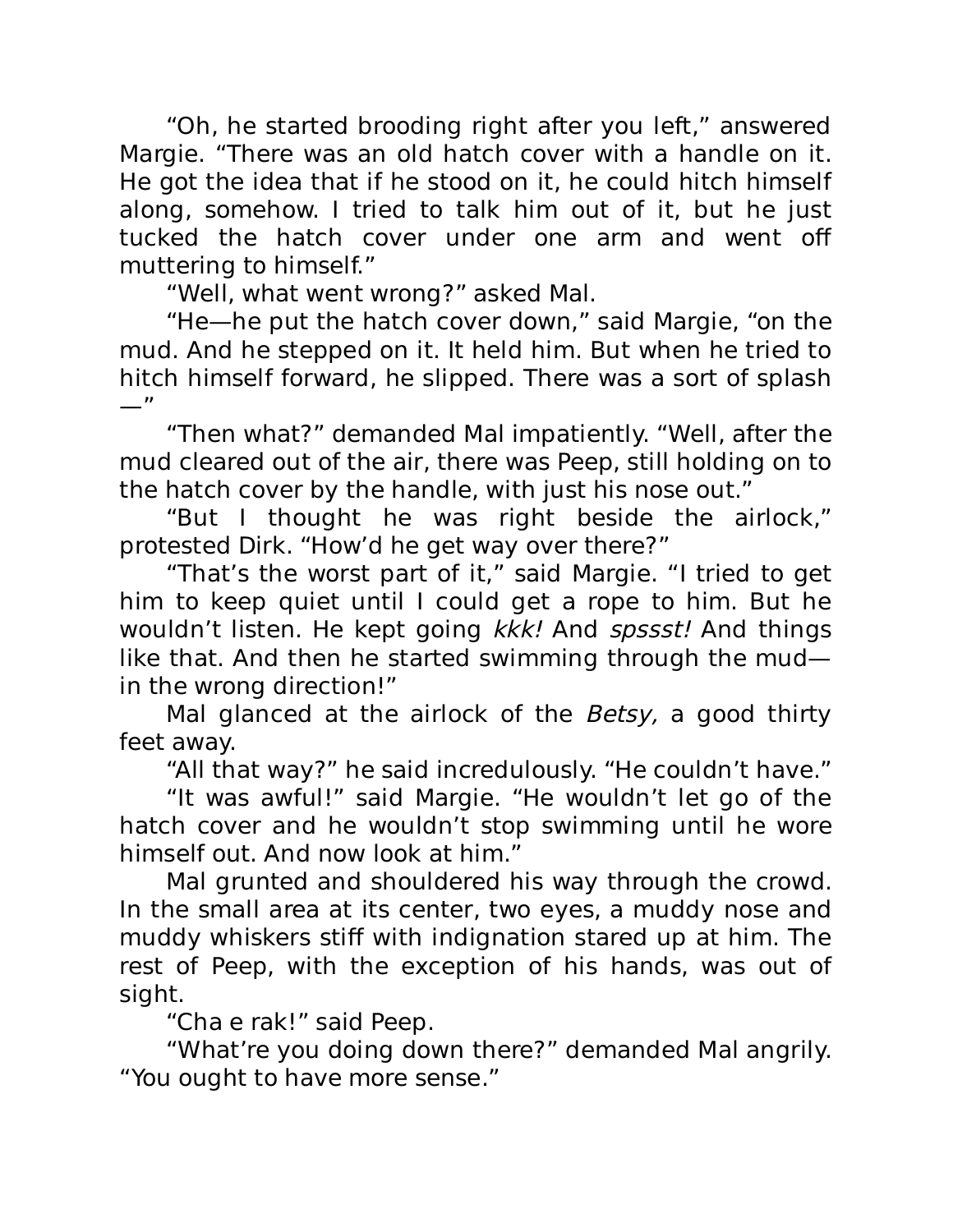"Buk ul chagoukay R!" responded Peep furiously. The mud surged and boiled about him; and the hatch cover in the grasp of his muddy fingers bent back and forth like a piece of tinfoil.

"What a stupid thing to do," said Dirk, who had just shouldered his way through the crowd and now stood by Mal.

The effect of this final criticism was too much. Peep went speechless with rage.

"What are we going to do?" asked Margie from behind the two men. Mal scratched his head.

"I got a winch," spoke up an unexpected voice in the crowd. "If we bored a hole in that plate he's holding and got the hook end of a chain through it, maybe we could drag him out."

Peep said something more in Atakit, which clearly conveyed the idea that no blankety-blank winch was going to haul him out of anything. He would walk. The mud went into a tidal wave around him and he progressed a good six inches further away from the Betsy.

Mal turned and looked at the miner who had offered the use of his winch. He was a wiry little man of indeterminate age, with green, competent-looking eyes set wide apart in a leathery face.

"Thanks," said Mal.

"Back in a minute," promised the little man. He ducked away into the crowd and was back shortly with the end of a chain and a hook in one hand, and towing a winch with its power pack holding it some two meters aloft in the heavy Venusian atmosphere like some clumsy kite.

"Stand back!" ordered the little man.

Several other men in the crowd seemed to take his cue, pushing back the clustering observers until a sort of channel through the packed bodies was effected up to the entrance of the *Betsy*. Fastening the hook into the hatch cover through a hole which he made with a belt drill, the little man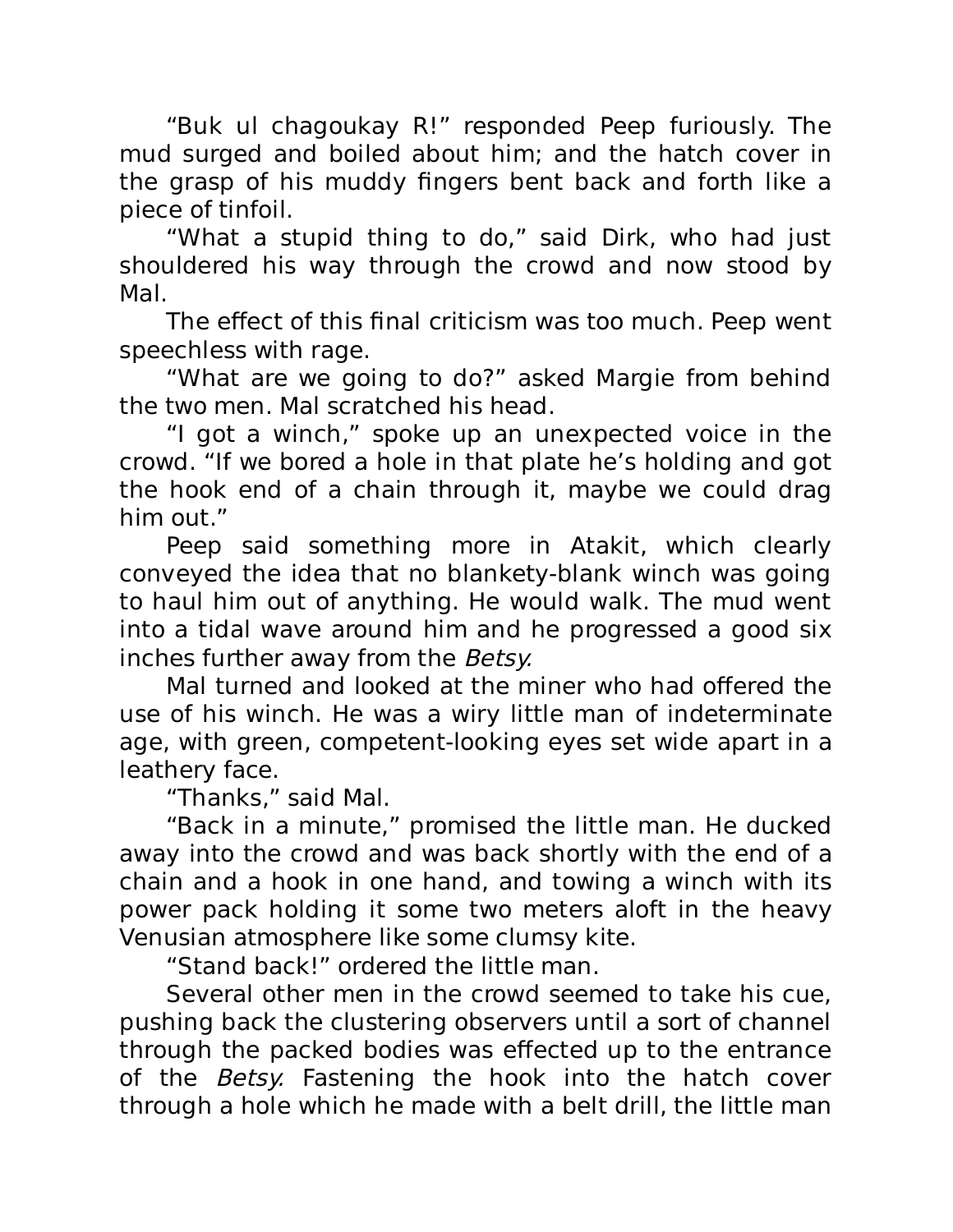backed away, letting out chain as he did so, until he reached the airlock.

"I'm going to anchor her inside," he shouted to Mal, and disappeared inside the *Betsy*. There was a moment's wait, then a clinking noise came from within the yacht and the chain suddenly tightened.

"Ready out there?" came the little man's voice from the interior of Betsy.

"Ready!" called back Mal, looking anxiously down at Peep.

The clinking noise came again, this time in a steady rhythm; and the chain began to shorten. Peep rose slowly and impressively from the mire on a long slant back toward the space yacht, like a submarine emerging from the ocean depths. Completely coated and encrusted, he rose like a ball of black dirt with only paws, nose and eyes and whiskers visible; but with those eyes and whiskers expressing furious disdain of the mechanical contrivance that was rescuing him. Amid cheers he rose back toward the Betsy and disappeared through the airlock. Mal, Margie and Dirk bolted in behind him and closed the lock.

Peep, finding solid metal under his feet again, slammed down the hatch cover and stalked off in the direction of the showers.

Mal turned toward the little man. "I don't know how to thank you," he said. "If there was some way we could pay—"

"Don't bother," said the little man. From somewhere inside his tunic he had produced a very heavy and efficientlooking blaster; and he held this pointed impartially at the three of them. "Just get this can up in the air and follow the route I give you."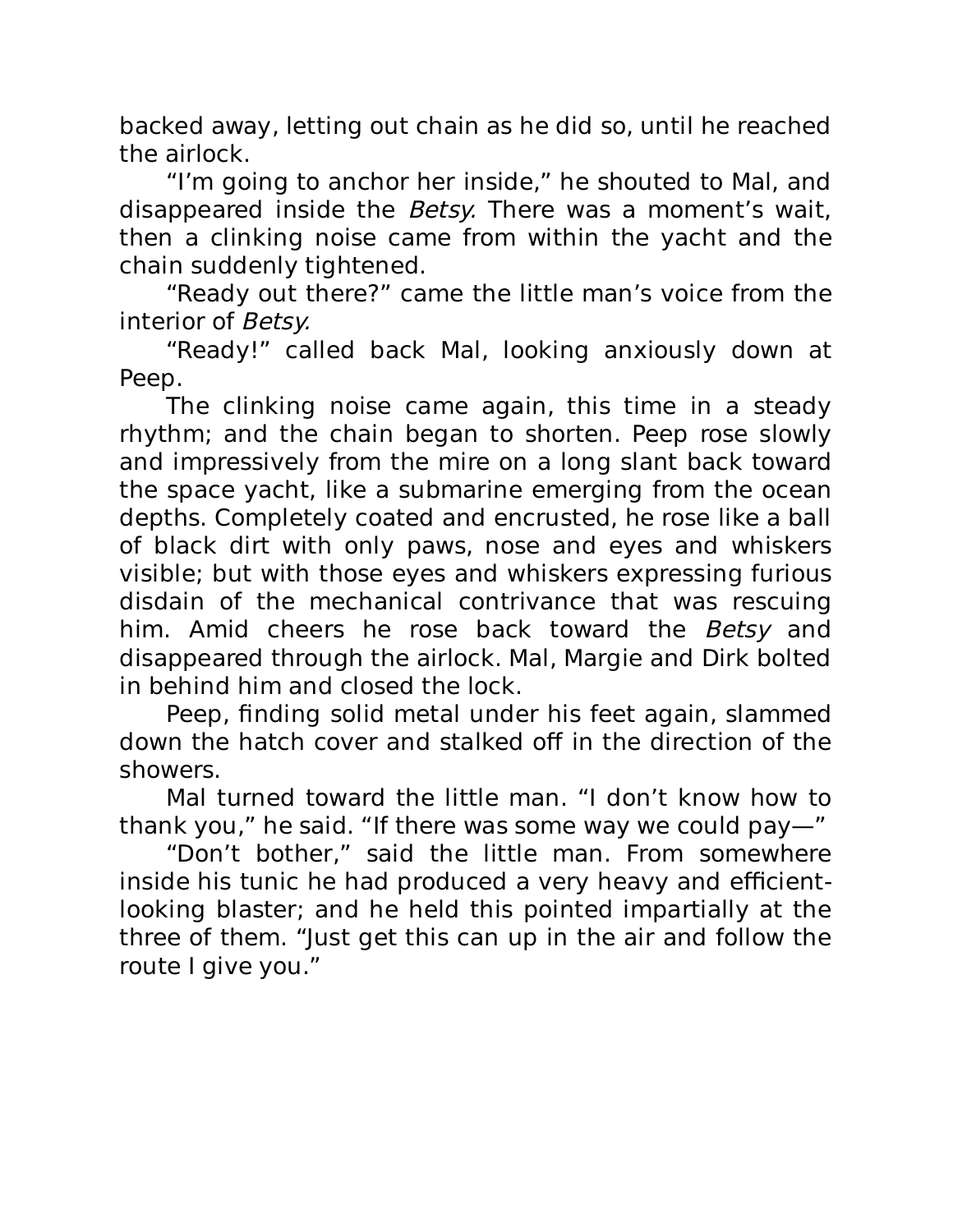## **CHAPTER NINE**

If the rest of New Dorado was at all surprised to see the Betsy take off without letting the little miner off first, there was no evidence of it. The traffic officer in the tower merely yawned when Mal requested clearance and waved them out. The Betsy rose and left the plateau, heading south and west out over the green tangle of the Venusian lowlands two thousand feet below.

They stayed on this course until the plateau dropped below the horizon behind them. Then, after some more or less aimless zigging and zagging about, they finally settled down into the jungle, literally diving from sight, beneath the sea of rampant greenery.

The vegetation here in the lowlands was generally of the giant fern type. Here and there, huge squat trees with spongy trunks, half buried by creepers and vines, interspersed themselves with the overgrown ferns. None of these, however, offered any real barrier to the eight hundred tons of Venus-weight Betsy and her yacht-weight hull. She went through them on ordinary drive and they bent, swayed apart and closed behind as she passed, while quick sap bubbled forth from the crushed and broken sections of limb and vine, and the damage began to heal visibly before the yacht had even landed.

Once down beneath the false sky of overarching green, the *Betsy* came at last to rest, sinking several feet deep into the spongy, moss-covered ground. She had slid into a small area where the ground was unaccountably clear of smaller vegetation, even of the white fungoid forms which could almost live without that sunlight which the larger plant forms screen off for themselves, and she lay on a moss like an emerald carpet.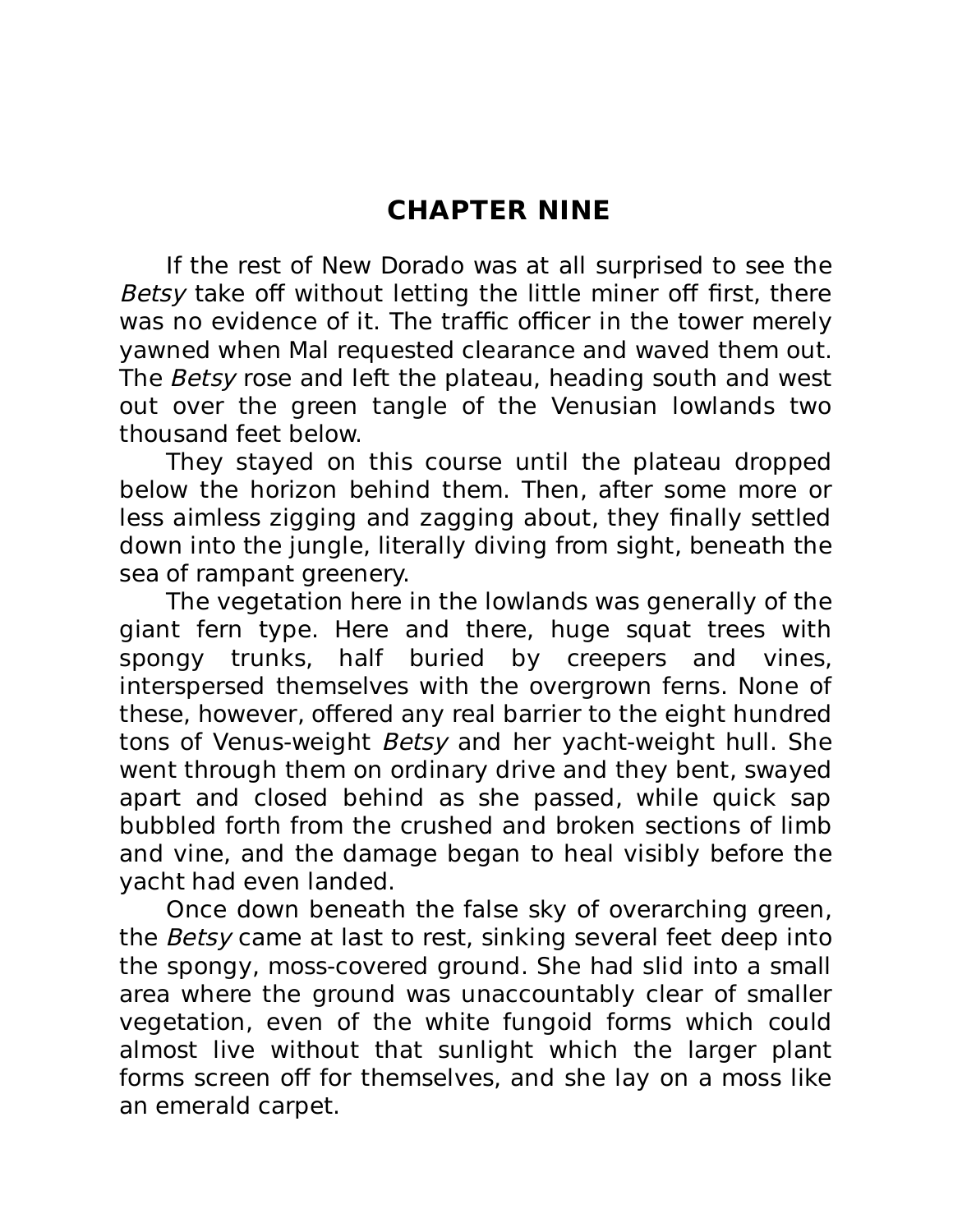"Open the lock, grab the keys and come on," said the little miner, gesturing with his weapon. Herded by him, Mal, Margie, and Dirk were forced to move ahead, out of the control room, down the main corridor and out through the lock on to the moss. It gave like sponge rubber under their feet so that walking on it was a little like walking on an unending stretch of innerspring mattress.

"Your Alien friend won't follow us on this," said the little man with satisfaction. "Straight ahead now, and no tricks—" He broke off suddenly, eying Dirk with suspicion. "What's wrong with you?"

"It's not hot!" replied Dirk bewilderedly. And, in fact, the air was cool on their faces—even cooler than the plateau had been.

The little man chuckled.

"Don't go fifty yards off from here or you'll change your mind about that," he said. "This is a funnel area—something the meteorology boys are still talking about back on Earth. We've got a shaft of cool air coming down on us here almost directly from the sub-stratosphere. And don't ask me how, because I don't know. Every so often you run into something like this, down in the weeds here." He gestured with his gun. "Straight ahead, now."

They started walking. For twenty yards they went straight ahead over the yielding moss toward one of the huge, spongy-barked trees. They reached its enormous base and halted, looking back at the little miner.

He, in his turn, halted and looked at the tree.

"Sorrel?" he said.

"Right the first time, Jim," answered the tree.

There was a sudden, almost soundless whirring, a momentary vibration that set the teeth of the three younger people on edge; and the tree trunk between the ground and about ten feet up faded slowly into transparency, revealing a large circular room conforming to the dimensions of the tree trunk and apparently supporting most of the living tree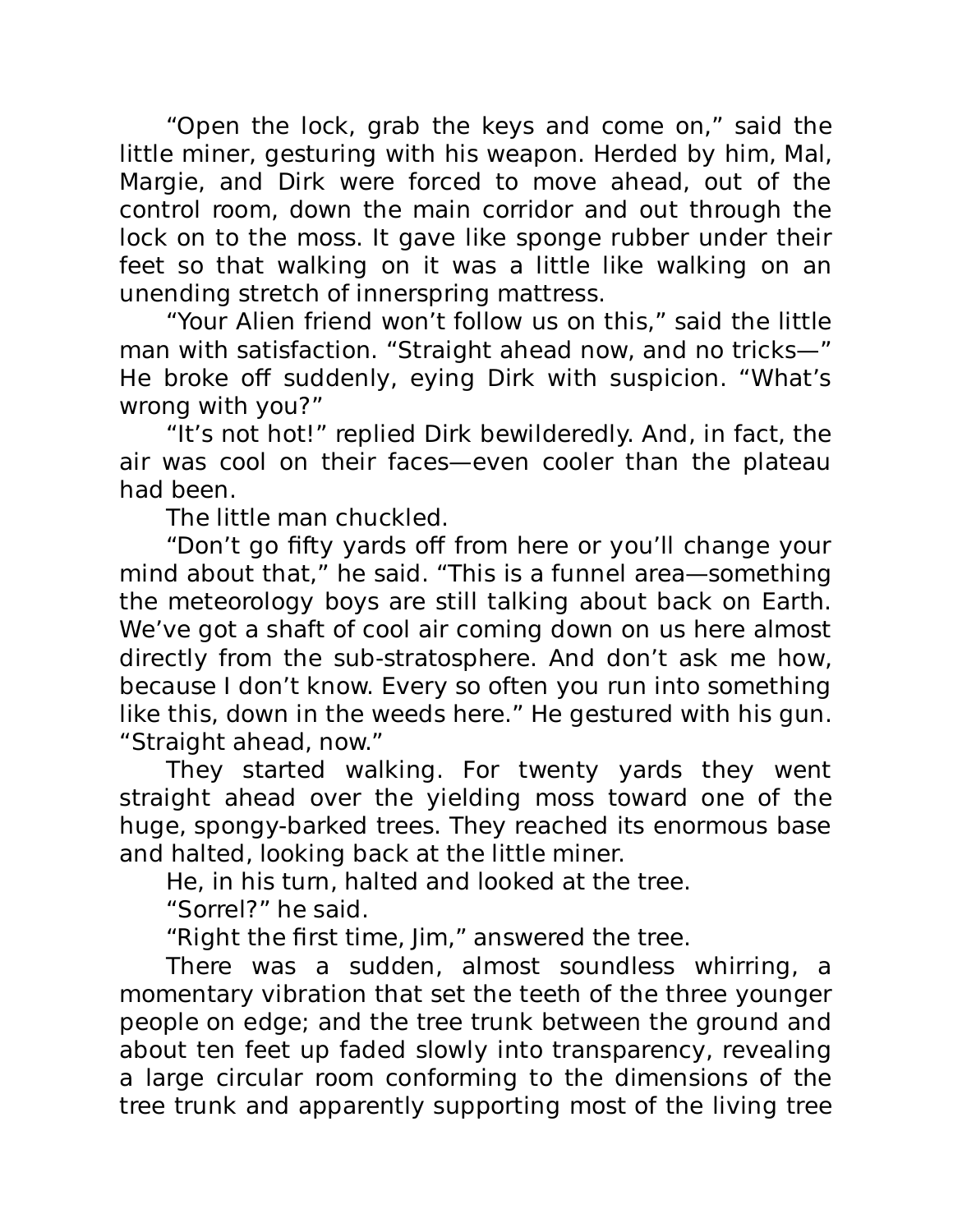above it while cutting it off completely from its roots. A tall, thin man in his middle forties with a scarred but cheerful face looked out at them from his seat at a bank of controls.

"Will you walk into my parlor?" he said with a grin.

Befuddled, Margie, Dirk and Mal stepped gingerly forward and found themselves in the room. The man called Sorrel did complicated things with the bank of controls, and blank walls reformed around them.

Margie cast an apprehensive glance upward toward the ceiling, where by rights, the tonnage of the Venusian tree should be pressing down on them. Sorrel noticed her anxiety and grinned even wider.

"Relax," he said. "Vanity, vanity, all is vanity—this whole area including the tree is illusion. If you knew anything about funnel spots, you'd realize they're always bare of vegetation because of the temperature, which is too low for most of the imported Alien weeds."

"Oh," said Margie.

"But now that you're here," went on Sorrel, waving them to seats near his console of dials and switches, "sit down and chat." As they seated themselves, he turned his attention to the little miner. "What's the story, Jim?"

"I think this is what we're looking for," the latter said; and he rehearsed the account of Peep's rescue from the mud.

"Fair enough," said Sorrel, when the other was done. "Then they're the ones. There couldn't be two groups like that."

"Look," said Mal, breaking into the conversation. "What's going on here? What's the idea of dragging us off here? And just who are you, and your friend here, anyway? We're Earth citizens and—"

Sorrel laughed. "The way I hear it," he said, "you're all a prize package for anyone's picking up. Do you know what the Company's willing to pay for you—unofficially, of course?"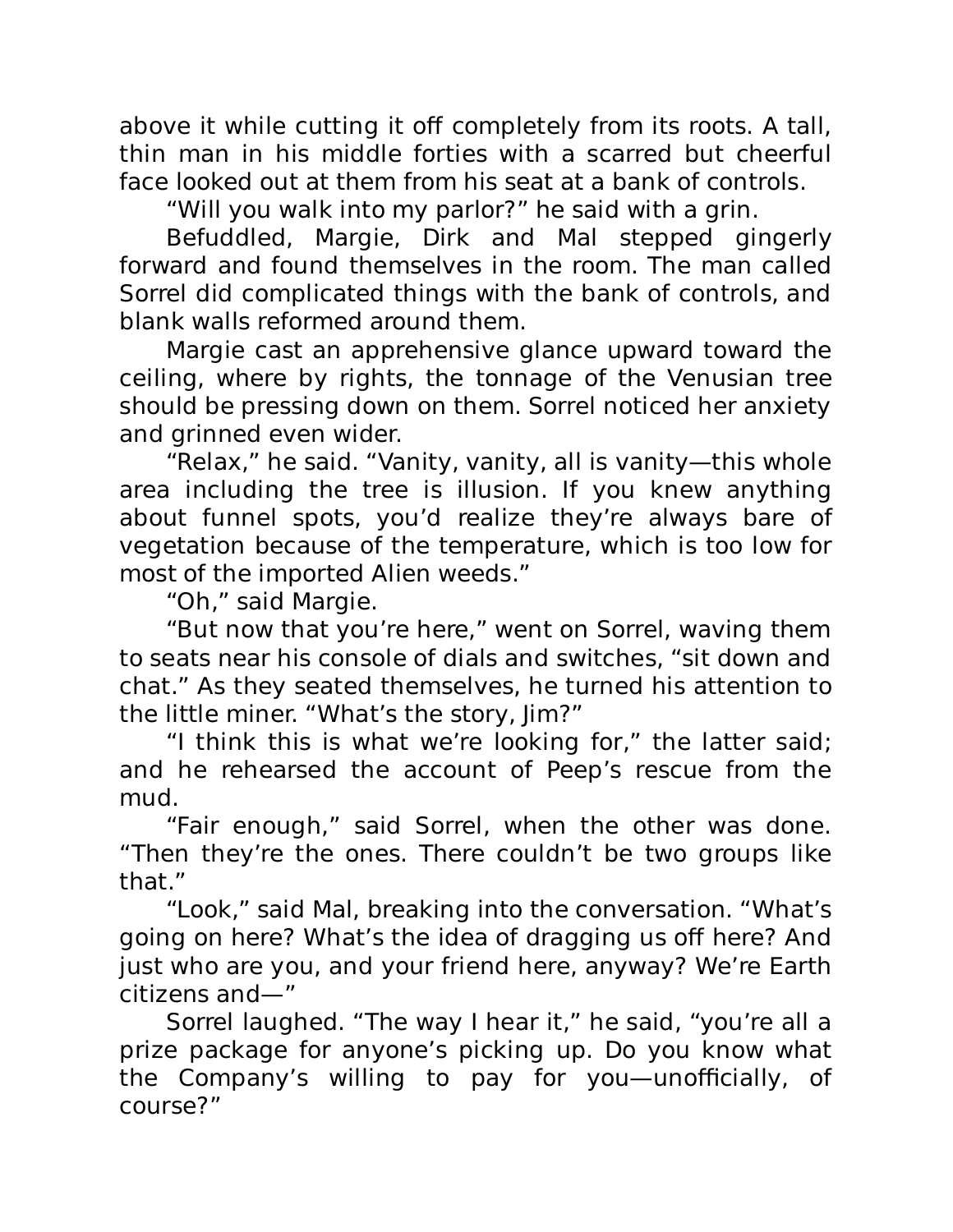"What do you mean?" challenged Mal.

"Oh, don't worry," smiled Sorrel. "We're not going to turn you over to the Company, hopper. We want you for ourselves. Guess why?"

Mal looked at him.

"I don't know what you're talking about," he said in level tones.

"Well, I'll brief you, hopper," said Sorrel, leaning back and looking at him quizzically. "One Malcolm K. Fletcher that's you—comes up with a special drive for interstellar ships. What happens? He disappears, the Worlds Council President disappears—"

"The President!" ejaculated Mal.

"You didn't know that?" said Sorrel, curiously regarding him. "Worlds President Waring disappeared three days ago Earth time—just before you three pulled your own act. He vanishes. So do you, and the heir apparent to the Company's biggest block of stock, and his personal secretary, and—to top it all—an Alien. Now do you know what I'm talking about, hopper?"

Mal thought for a minute. "Who told you I was the man on the drive?" he asked.

Sorrel sat up abruptly, his bantering air dropping from him.

"That's better," he said. "Now, let's get down to brass tacks. Fletcher, what you're looking at right now is part of something called the Underground—which is what's left of all the old human spirit of independence. And we need that drive of yours."

Mal shook his head stubbornly. "I never heard of you," he said. "What is this Underground of yours?"

"I'm about to tell you," said Sorrel.

And so he did.

"Hopper," said Sorrel, "you've heard how when the Quarantine was slapped on us humans that things sort of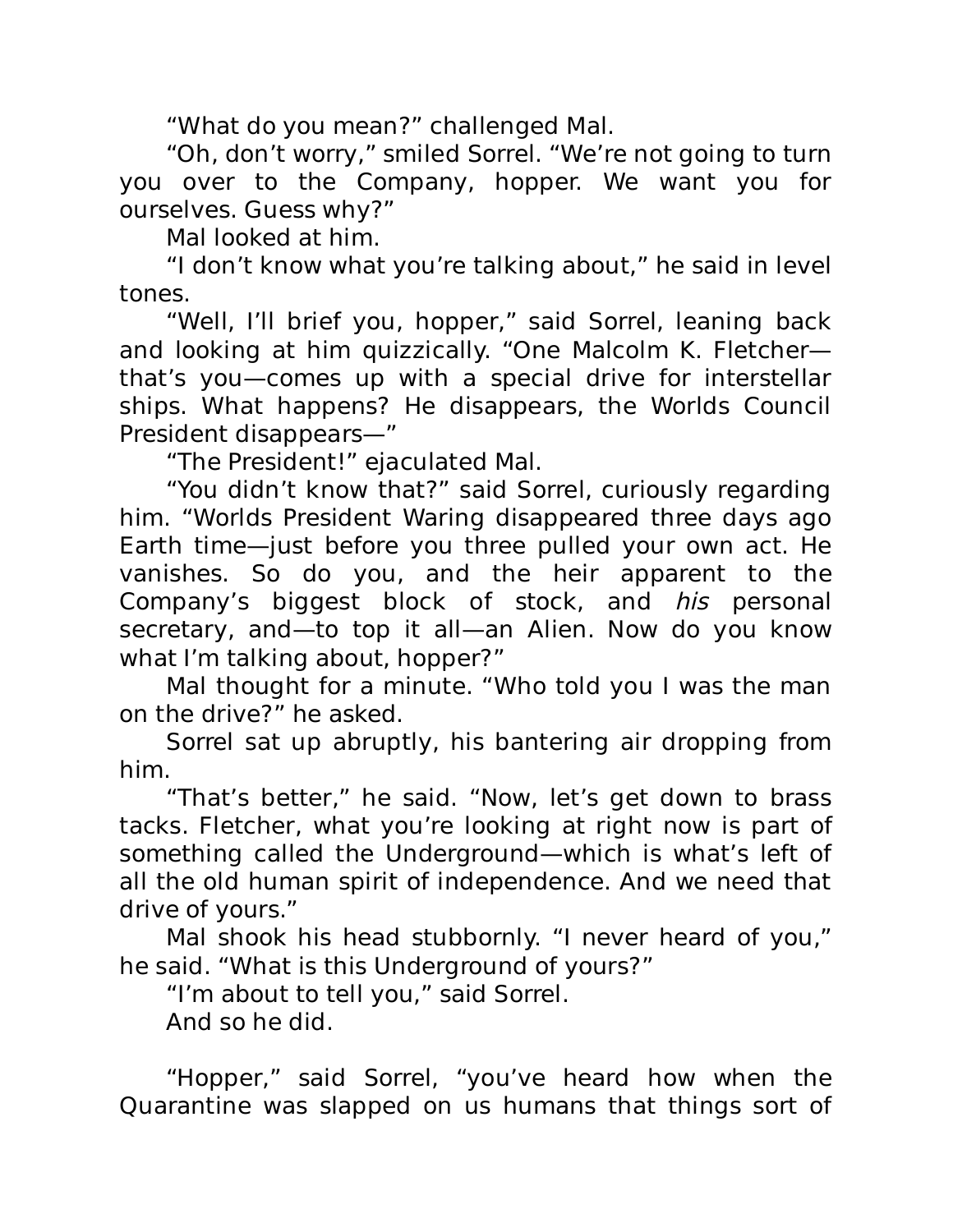blew high wide and handsome for a while. Practically everybody had a different idea about what ought to be done about the Aliens penning us up in our own back yard. Right about then somebody either back on Earth or out on the stars somewhere must have sat down and put in some heavy thinking on how to lightning-rod all those emotional reactions so that they didn't tear human society apart. Well, whoever did it, or maybe it was even more than one mind, came up with two fine let-off-steam-type organizations, being as you know the Archaist movement and the Neo-Taylorites. And things settled down. You either thought the Aliens were a good deal and thought along Neo-Taylorite lines; or you figured they weren't and bought yourself a suit of armor and went Archaist.

"All fine and dandy for the first half century.

"Then, by God, whoever had done the original thinking began to notice that he'd overlooked something. The Archies and the Neos were all fine and good for ninety some per cent of the race, but there was a bit of a headache in the group remaining. Now, why was that, you ask.

"Well, I'll tell you. In that last group were all the people who in normal times would be bumping their noses up against some kind of risky business. They would have been starting revolutions, exploring frontiers, going up in balloons, down in bathyscapes, or out in ships, losing themselves on mountain tops or away in jungles. They weren't crackpots, you understand, like some of the Archies and the Neos, they just liked excitement and action in doing something that hadn't been done before. They were the physical-first-and-mental-afterward boys; and there was no spot for them in the new setup. So what did you have?

He paused and waited, evidently for Mal to say something. Stubbornly, Mal let him wait.

"You had trouble, of course," Sorrel said, finally. "Now it wasn't that there weren't plenty of things to be done on Earth and the planets that hadn't been done there; or that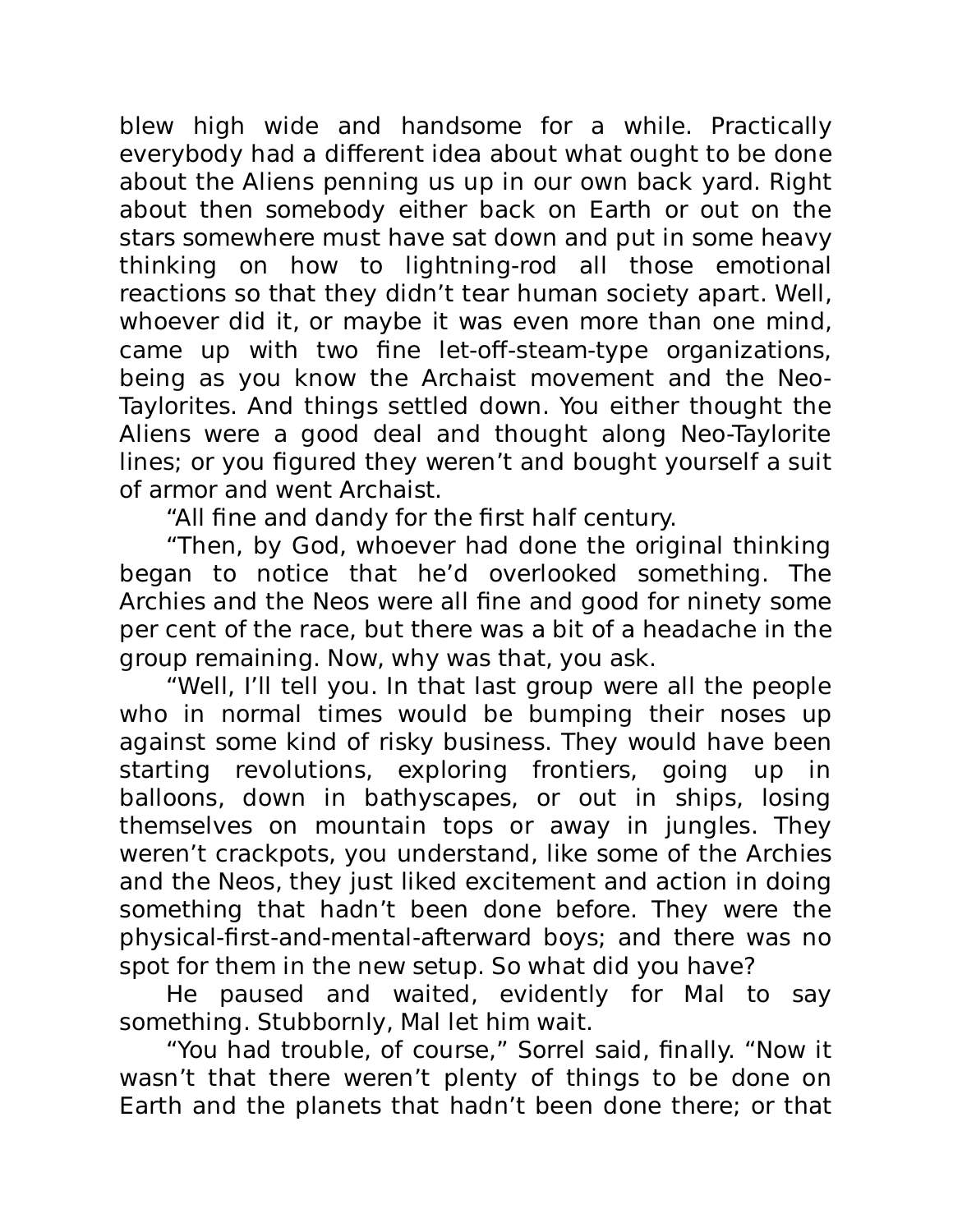there wasn't plenty of unexplored territory out in the solar system to go take a look at. But for the type of mind I'm talking about, all that had been spoiled by the Aliens. Our kind got their kick out of doing what nobody else had done or could do. And while there was no direct evidence to the fact that the Aliens had explored our own system long ago, everybody knew they sure as heck could do it if they wanted to—and where was a poor, ordinary human to get any credit out of a situation like that?

"So we had the Gang Period—if you'll remember your history of some years back—and general hell-raising by this minority I'm talking about; until, lo and behold, the first pellucite strike was made here on Venus.

"Then, what do you know? Three particular points became apparent almost at once. One— pellucite was valuable as hell to half a dozen worlds way down in the center of the Galaxy or some place equally remote. Two—it was so scattered that large company mining was impractical. Three—and top surprise—humans were the only ones who could handle it in the raw state with impunity. Well, kiss my Aunt Susie! said this particular little section of the population I've been talking about, but here's something those Aliens can't do! Me for Venus! And off it went.

"Result—New Dorado, the roughest, toughest, sweetest little old hell-raising hole in the Galaxy, by God. The same people that had been kicking around Earth getting into general trouble, came up here, sweated themselves white in the lowlands, drank themselves dizzy on the plateau and strutted around with their chests stuck out, looking each other in the eye and telling each other that, at last, by all that's precious, they were somebody!"

Sorrel broke off and looked at his audience quizzically.

"Well—?" prompted Mal.

"Well, now, what do you think?" drawled Sorrel. Mal frowned at him.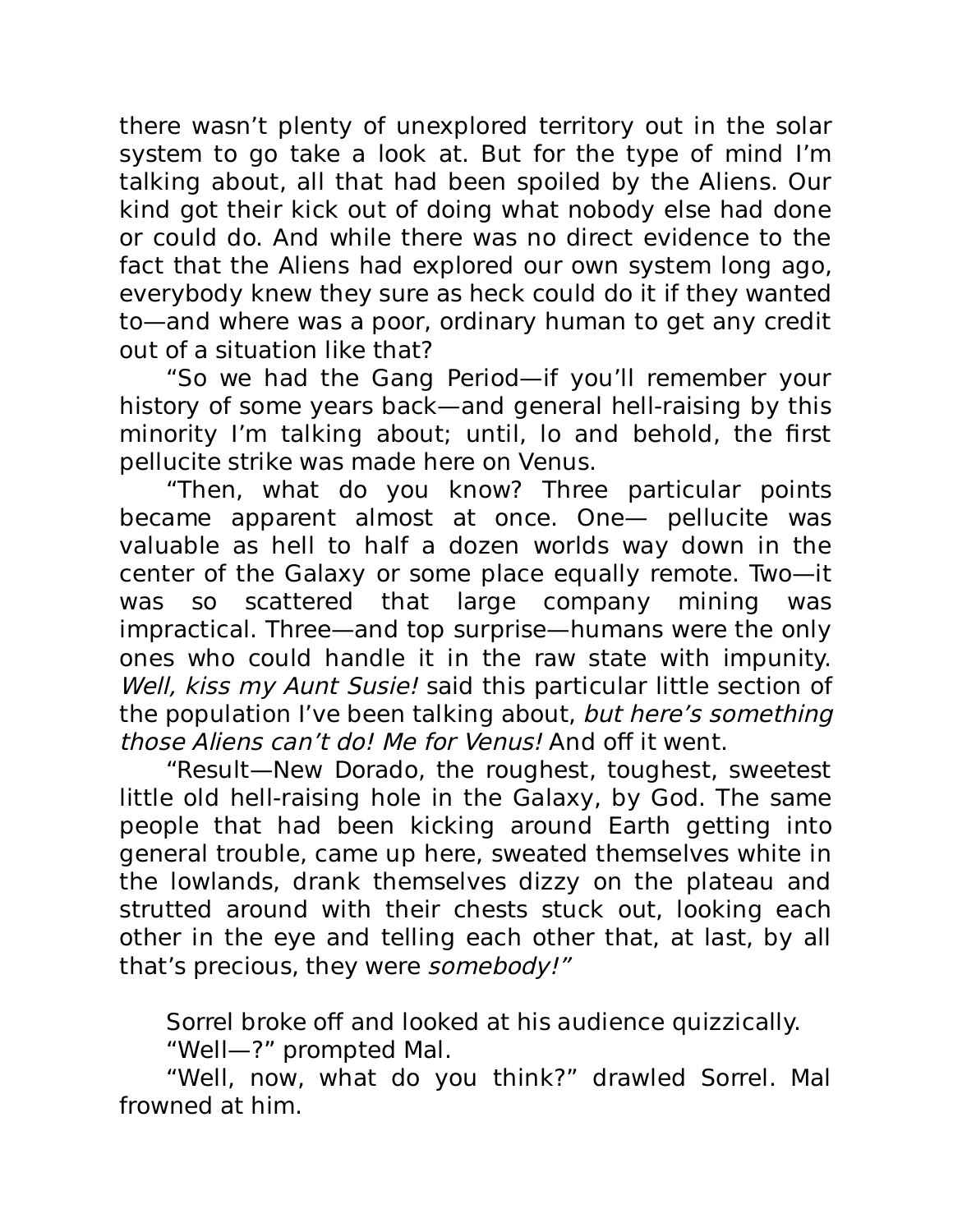"It looks to me like you're building up to the accusation that the Aliens deliberately organized pellucite mining to keep one section of the human race busy."

Sorrel said nothing, merely looked back at him with glittering eyes, an icy, savage humor flickering in their depths.

"But what—why would they want to do something like that?" said Mal.

"Maybe somebody asked them, you think?" replied Sorrel.

"Somebody?" echoed Mal. "But who—oh, I see." He looked squarely at the other man. "You think the Company got it done."

"Well, you sure are sharp," said Sorrel, throwing a glance at the little miner. "Now, who would have thought he'd see through it that fast. Took us nearly twenty years ourselves, didn't it, lim?"

"But why would the Aliens do that for the Company?"

"They do business together, don't they?" demanded Sorrel. "You scratch my back, I'll scratch yours. Sure, a favor. Why not?"

Mal looked doubtful.

"There's no proof—" he began hesitantly. "Look, how much of a coincidence can you take?" broke in Sorrel. "There was only one trouble spot and it got taken care of, didn't it? And not in any ordinary way."

"Perhaps," said Mal. "But there's a difference between coincidences when they're looked at from a small point of view or a large. Looked at from the point of view of Earth or from your own point of view as a member of a relatively small group or class, the odds against a pellucite discovery at that particular time and place were so astronomically big as to make the affair look fishy. Now, wait—" went on Mal, holding up his hand as Sorrel showed symptoms of interrupting—"I'll even bring up something you haven't, and that's this business of our not knowing what they use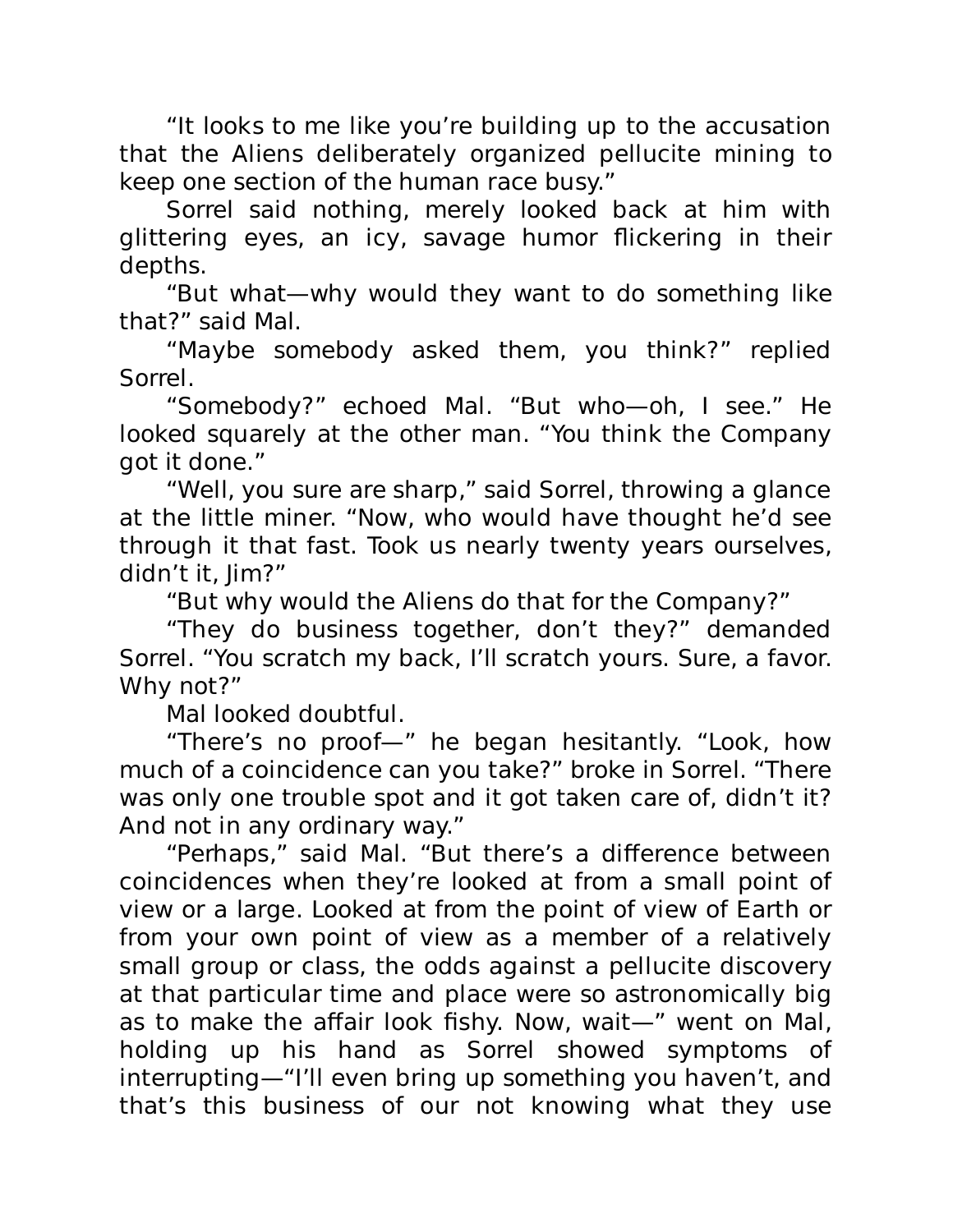pellucite for. We believe that it's a petrified secretion—like amber—of some ages-extinct native Venusian vegetation and that's all we know. But what I'm trying to point out is first, that its very suspiciousness gives it a clean bill of health. If the Company and the Aliens deliberately intended to deceive everyone, why would they be so obvious about it? Add to that the fact I'm driving at, which is that when you're dealing with the Federation, umpteen peoples and worlds, the law of averages makes this type of coincidence quite reasonable."

"Oh, hell!" said Sorrel, disgust heavy in his tones. "It's easy to sit there and carp. Do you want to hear the rest of this, or don't you?"

"All right," Mal shrugged. "Provisionally, I'll accept the fact. Go on. What's this got to do with your Underground?"

Sorrel told him.

The Company, instrumental in the spore-seeding that had begun to terraform Venus decades earlier, already had empty warehouses and a vacant base on the plateau when the pellucite boom began. Refurbished and staffed, these quickly became the supply center for the spate of eager prospectors, and no one gave that a second thought.

"Yeah, I was as itchy as anybody, back then— hell, I was only eighteen when I came out here on a work contract." Sorrel paused, his face abstract for a moment. Margie's face bore a sort of sad echo of Sorrel's distant look, Mal noticed, suddenly. Margie had told him something of her father. Already an older man when news of the boom came to Earth, he had been one of those unable any longer to suppress their adventurous leanings. For him the adventure had been disastrous.

Sorrel was going on with his story, telling them how the sharper observers among the miners— and some of the company men, too—had slowly begun to realize that they had been supplied with no more than a large playground, in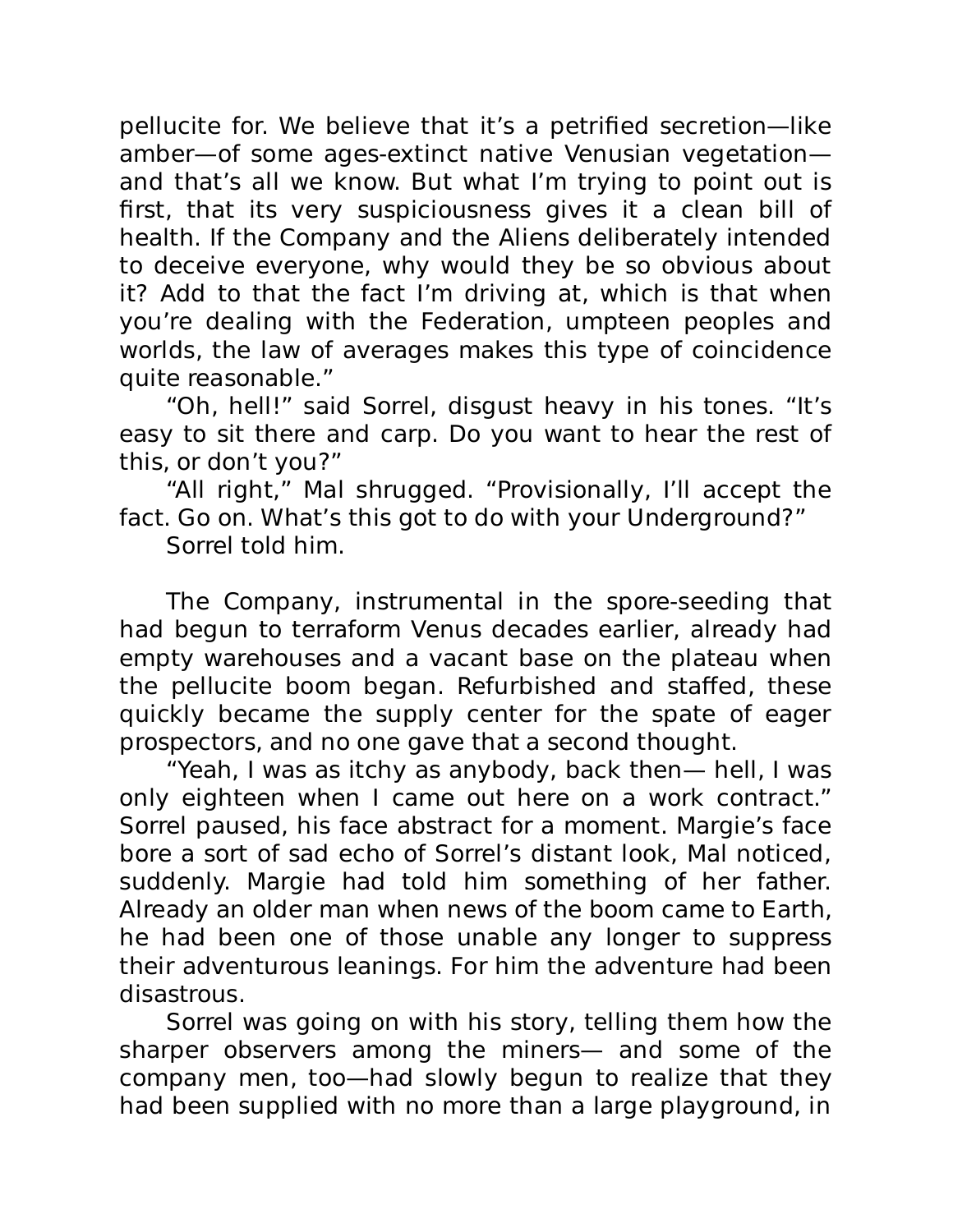which their spirit of adventure could make all the mudpies they wanted.

"… The Company was subtle about it, sure, but once you put the pieces together its control could be seen easily. For one thing, the price the Company paid, as middleman, for pellucite was always rising or falling—in response to the Galactic market, they said. Meanwhile, though, the prices the Company was charging for supplies was *also* rising and falling; that was supposed to be in a ratio with something called the 'current operating cost index.'

"We began to get the idea of what was going on when we noticed that the two factors always managed to keep any one miner from making a really big fortune. Lots of guys made enough to let them go back to Earth for a life just below the luxury level. But no one, in almost three decades, ever managed to keep enough to put himself on a financial par with any of the group that control the Company. We decided to look into that—" said Sorrel.

The type of people drawn to the plateau were inclined by nature for action—particularly of the. dangerous sort. With a pool like this a sort of spy organization had been possible. Miners, ostensibly retiring to Earth, had infiltrated many facets of Earthside society. Among other things, they had kept their eyes open for similarly-inclined spirits, and gradually they built up an excellent network of men and women who watched all that happened in the System.

In fact, the miners had built something very like a cadre for a revolutionary movement, with men and women of the sort who enjoy that sort of danger. Strangely, they were not so much like the kind of people who dream up revolutions, as they were like those who fight in them; and so for a number of years now they had been an organization without a real head, without a goal. All they had in mind was to try to find the truth in a situation they knew to be contrived. They only did it because it was the sort of dangerous work their kind needed to feel really alive—yet, without any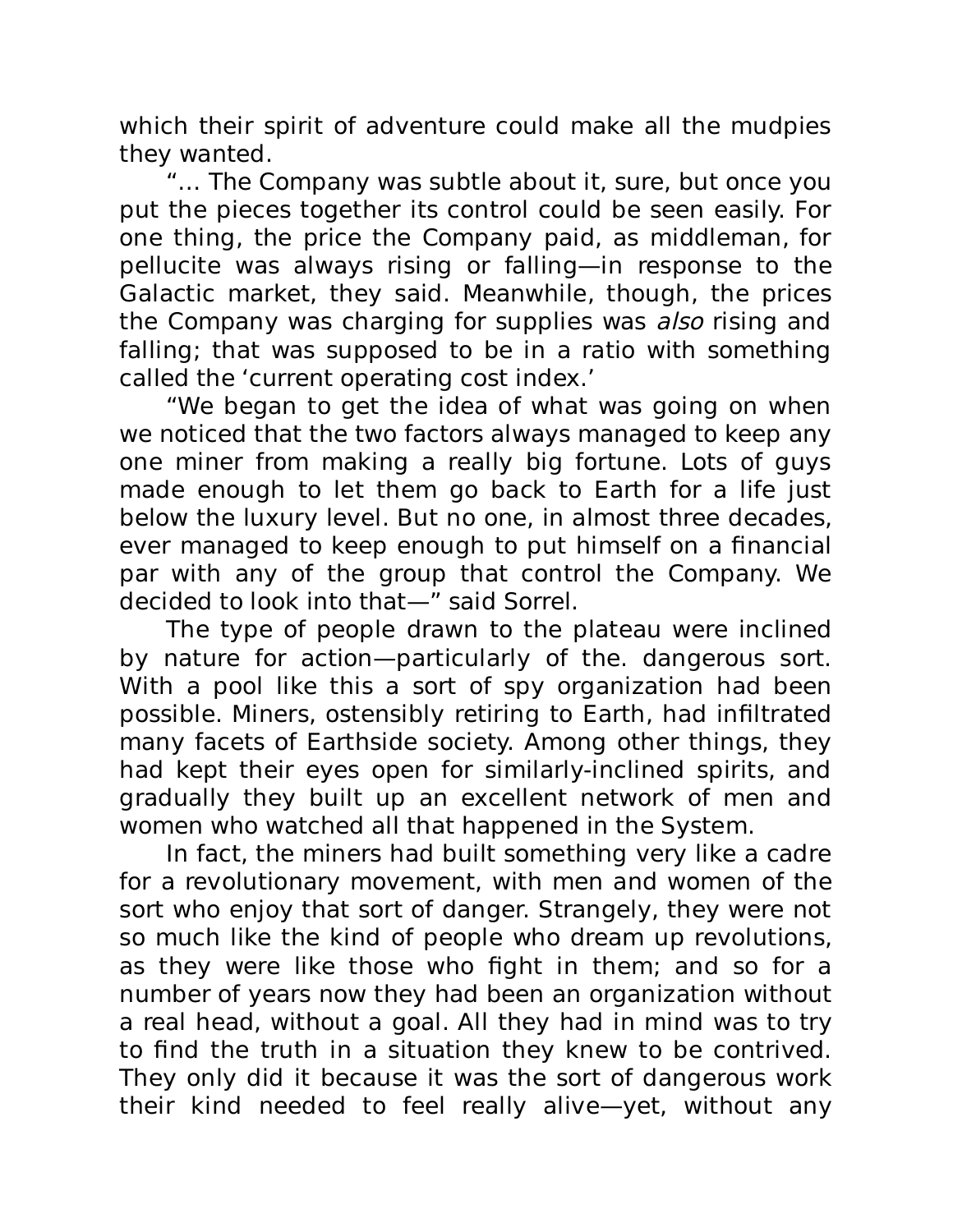clearly defined purpose at all, they had actually gone a long way.

"We know most of how things stand," said Sorrel, earnestly speaking at last to Mal and Dirk and Margie, with the banter and half sneer of his earlier conversation forgotten. "Human society is sick—do you know that? Whatever the Company and the Aliens have been gaining from the Quarantine, the rest of us have been paying the price for. We just aren't built to stagnate. Not us. There's only two active outfits in the solar system today. One's the Company and the other's us. In the Company there's maybe twelve to twenty thousand people who are pretty sure they know what they want and are out after it. In the Underground we've got up to a hundred thousand men and women who are alive and want to work, but right now are just marking time. But the rest of the race is boring itself to death. You know what the average character does back on Earth? He gets up at around nine in the morning. He goes to some piddling little job that he keeps more to satisfy his need for self-respect than to ensure him an income, which, one way or another with all these allowances and aids, he'd get anyway. He puts in two, three hours, then knocks off. He goes home. Or he goes out and runs around outdoors playing some kind of sport. He has his big meal of the day. He goes out and takes in some entertainment. Then he goes home and sleeps—sleeps late until nine the next morning.

"Fine—isn't it? Ideal life for five years—maybe ten. Then what? Remember this is the average guy. He gets kind of tired of golf or tennis, or surf boarding—hell, you can't play games all the time. He gets tired of shows and night clubs. He needs an interest. He'd like to find it in his work, but his work isn't that important—or maybe it's a job he has a sneaking suspicion could be handled just as well mechanically or electronically if somebody a little higher up wasn't justifying his own job by keeping as many men under him as possible. So he gets bored. He gets deep bored. Too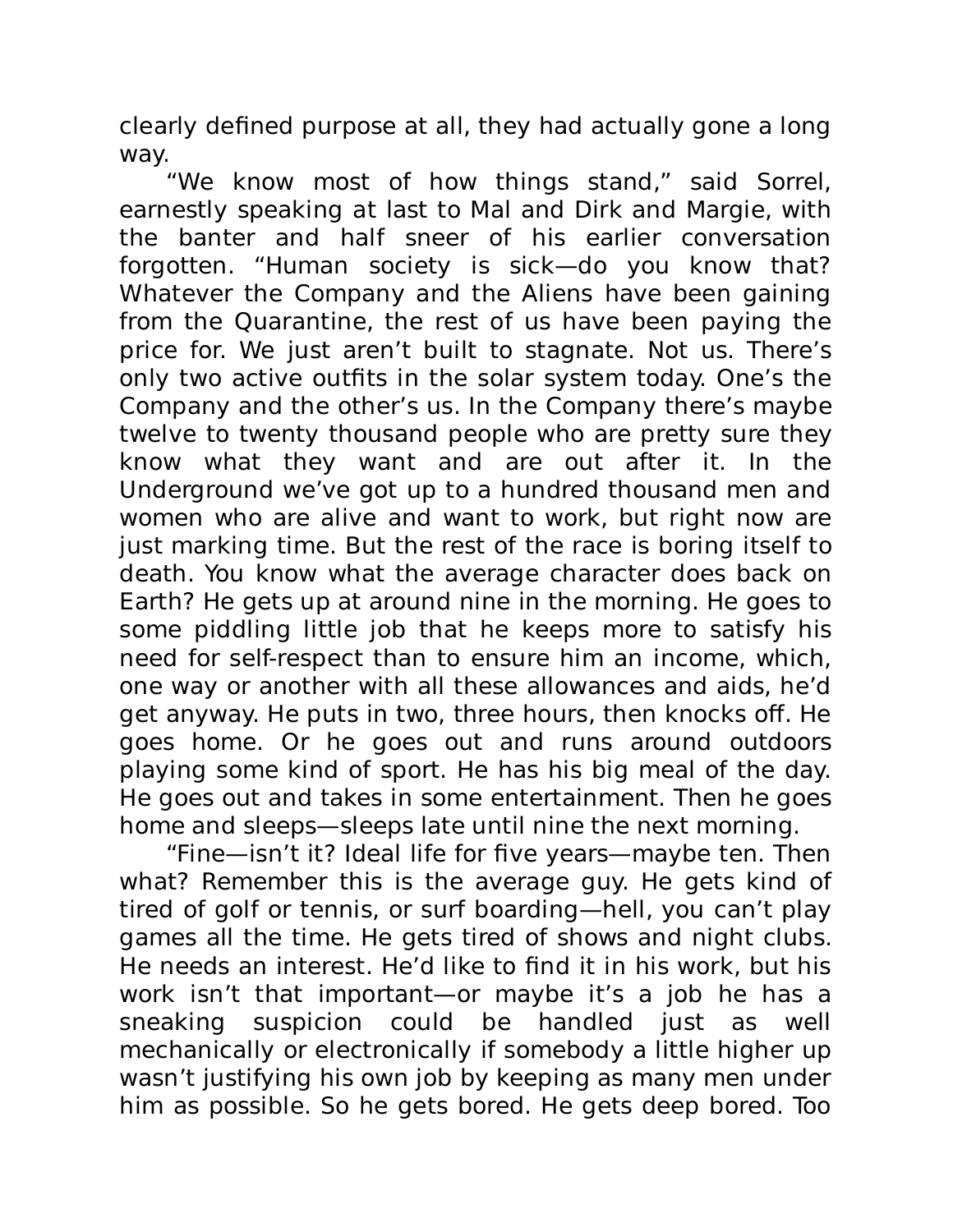far for any kind of game or entertainment or play-work to pull him out of it. So he goes Archie or Neo—and becomes half a fanatic about it. Do you know the largest number of converts to either of those two outfits are men and women in their forties? It's true.

"And what is he, once he's put on either a tin suit or a yellow robe of peace?" demanded Sorrel. "I'll tell you: He'd dead! Dead and pickled and coffined and buried. And anybody who kids himself differently is a fool and a liar."

A little space of silence put a period to Sorrel's words. For a moment it held the room; and then Dirk spoke up half belligerently.

"And what've you got to offer?" he said. "You say the Archaists are dead. What about your Underground? What do they do about the situation?"

Sorrel looked at him.

"Thank you, my friend," he said, sliding back into accents of lazy insult. "The gentleman from the audience—" he went on, turning to Mal and Margie—"has just inquired what the Underground plans to do about the situation. Now, I'll be honest with you honest folks. A year ago, I couldn't have answered that question. Really answered it, I mean, instead of mouthing a lot of pretty words Archie and Neo style.

"The Aliens chased us home to stay until we could build an interstellar drive. The Company started honestly to look for it, but when they saw how good it was without one, they started backing the Neos and sabotaging their own men yes, we know about that, too," said Sorrel, grinning savagely at Mal. "You'd be surprised how many good men have been bought off, warned off, tricked off, or just plain gotten rid of."

"You still haven't answered me," insisted Dirk.

"Oh, yes—what we aim to do. I'll lay it on the line," said Sorrel. "We want that drive of yours for ourselves alone. We want to take it and keep it quiet. We want to build our own ships and put the drive in them and go sneak a look at this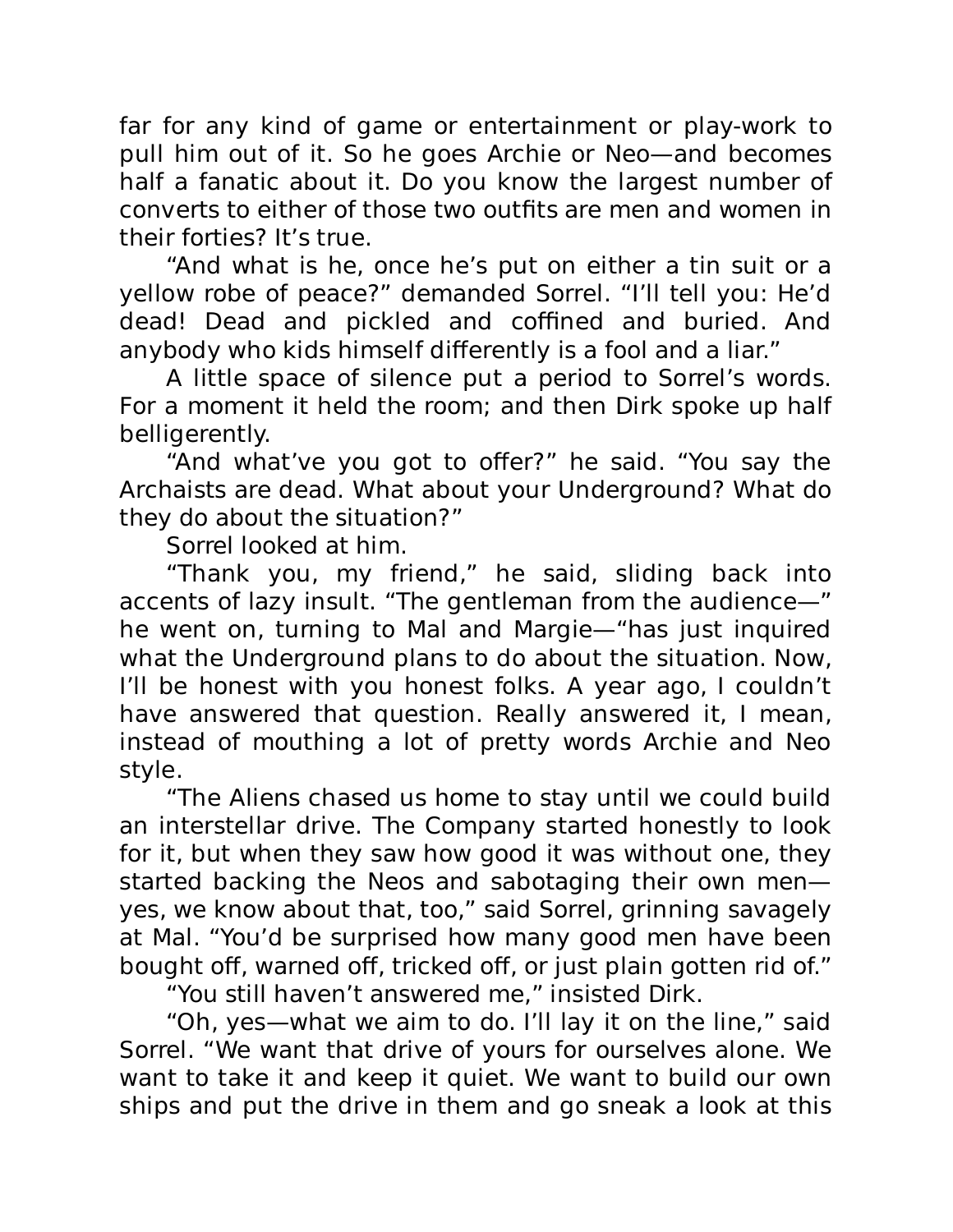Federation. And if we don't like what we see, then one day the Aliens are going to wake up to find an OFF-LIMITS sign posted by Pluto, and a fleet of armed ships standing just behind it to make sure they read it clean and plain."

He looked at them. He looked at Dirk, at Margie, at Mal. "Catch?" he said.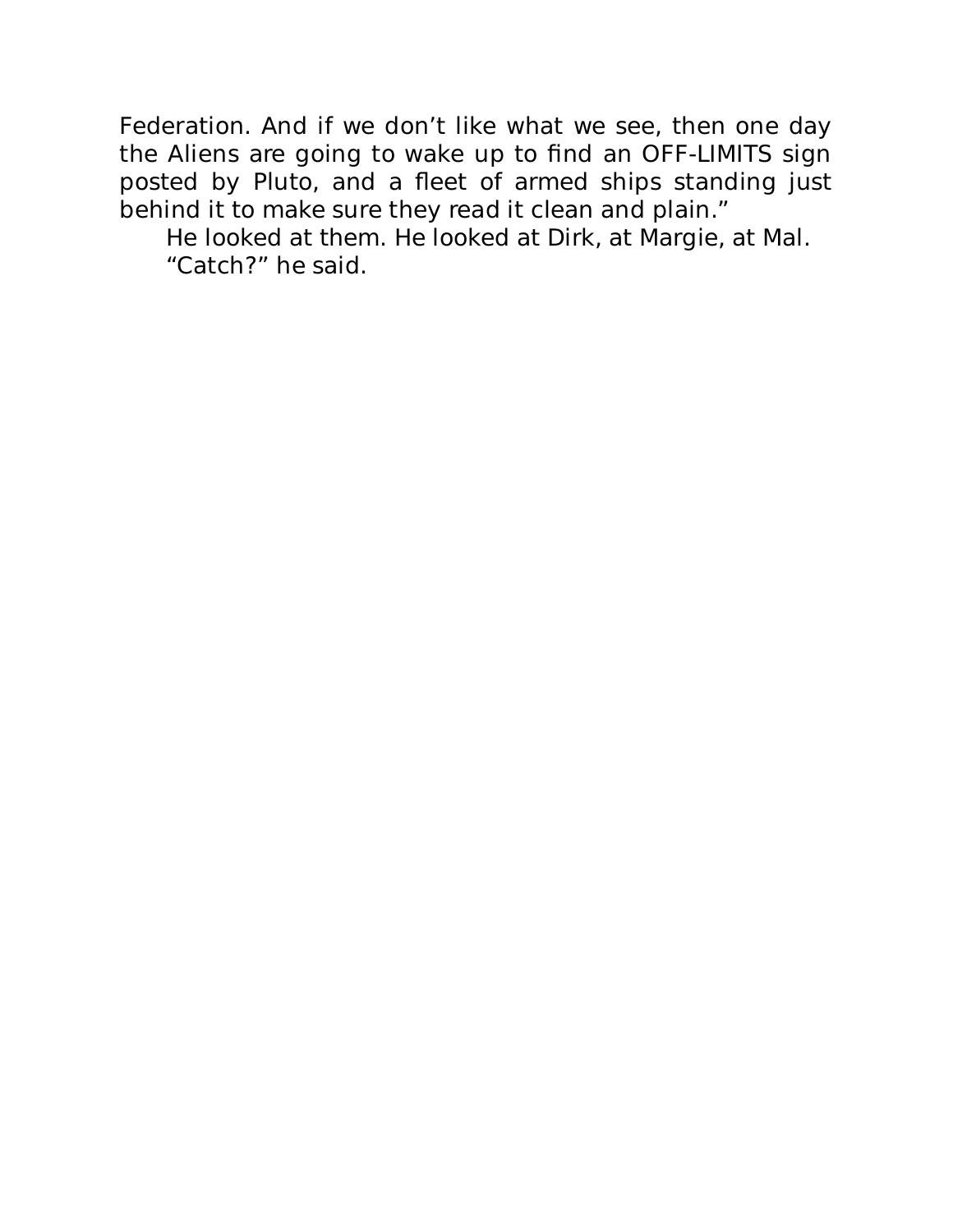### **CHAPTER TEN**

For a long moment after Sorrel's last words, no one said anything. For a space of time, Mal sat, letting the implications of the Underground man's words sink in. When he roused himself, he became suddenly aware that all the others were looking at him. Margie, Dirk, Jim and Sorrel, they all sat silent, waiting for *his* response.

He exhaled a slow breath and turned to Sorrel. "Let me sleep on it," he said.

Sorrel nodded, his swarthy face understanding. Then he rose and stepped over to the wall. He pressed a recessed stud, and a panel slid back revealing a force lift. He waited until the others had filed past him, then entered himself.

"If you want anything, just buzz," he said, waving at the console of controls. Then the panel slid shut again, and Mal was alone.

He pressed his buzzing head between the palms of his two hands and tried to resolve his mental chaos into some kind of order. But it would not resolve. Ideas, plans, concepts and beliefs—the minute he approached them, they went bounding off into meaninglessness, or changed appearance so radically that he did not recognize them.

And eventually his tired body won its battle, and he slept.

He dreamed that he was talking to Peep.

"This is a dream, you know," he kept reassuring the little Atakit.

"Of course, my young friend," replied Peep agreeably, sitting up and looking like a grand-fatherly squirrel blown up to fairy-story dimensions.

"You're really in your room on the Betsy," continued Mal.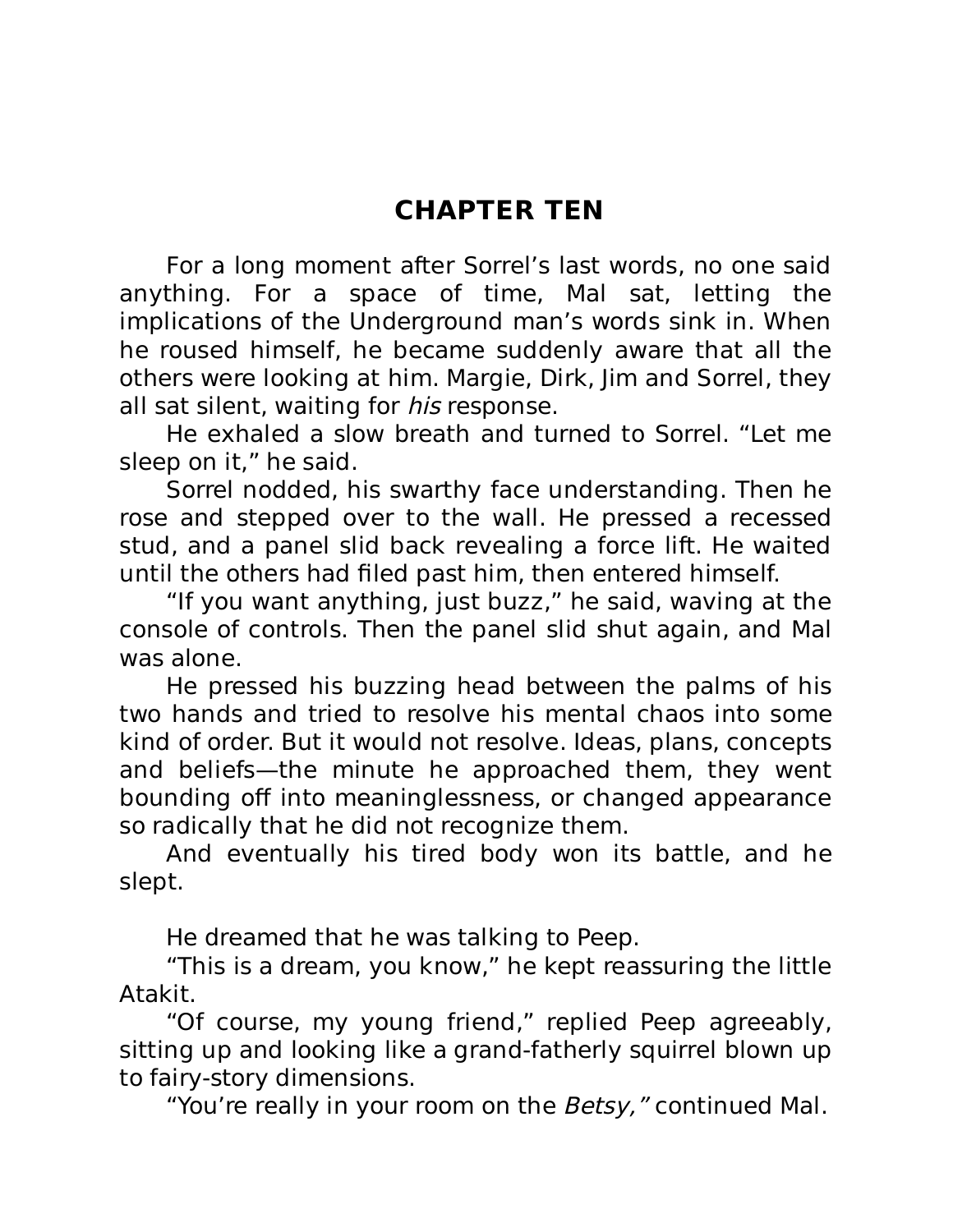"So we are," said Peep. And so indeed they were, as Mal recognized when he looked around him. It was a little shadowy and indistinct, but there was the neatly made-up bed that Peep had never bothered to sleep in, the chairs, the other furniture and the wall screen turned wide open to show a view of the stars, which Peep liked to sit and watch while contemplating some question of his philosophy .

"Now, look here, Peep," said Mal. "You're the cause of all this."

"I?" replied Peep.

"Well, not you alone," said Mal, finding himself growing confused again. "But your kind."

"The Atakits, you mean?" offered Peep encouragingly.

"Not just the Atakits," said Mal desperately. "All Aliens. No—I mean—"

"You mean," said Peep firmly. "Everyone who isn't human."

"Well, I suppose I do," replied Mal defensively. "All right —suppose I do. Suppose I take you as a representative of every intelligence that isn't human; and I ask you, ' What are your intentions with regard to the human race?"''

"I beg your pardon," answered Peep. "But do we have to have intentions?"

"Why—" said Mal, astounded. "Of course— don't you naturally?"

"Let me ask you something," said Peep. "Speaking to you as a representative of all intelligences that are human, suppose I ask you, '*What are your intentions toward each* individual race in what you humans call the Alien Federation?'"

"Aha!" snapped Mal triumphantly. "But you see I can't answer that because I don't know each individual race in the Alien Federation."

"True," conceded Peep. "Well, then, what about we Atakits?"

Mal found himself uncomfortably at a loss for words.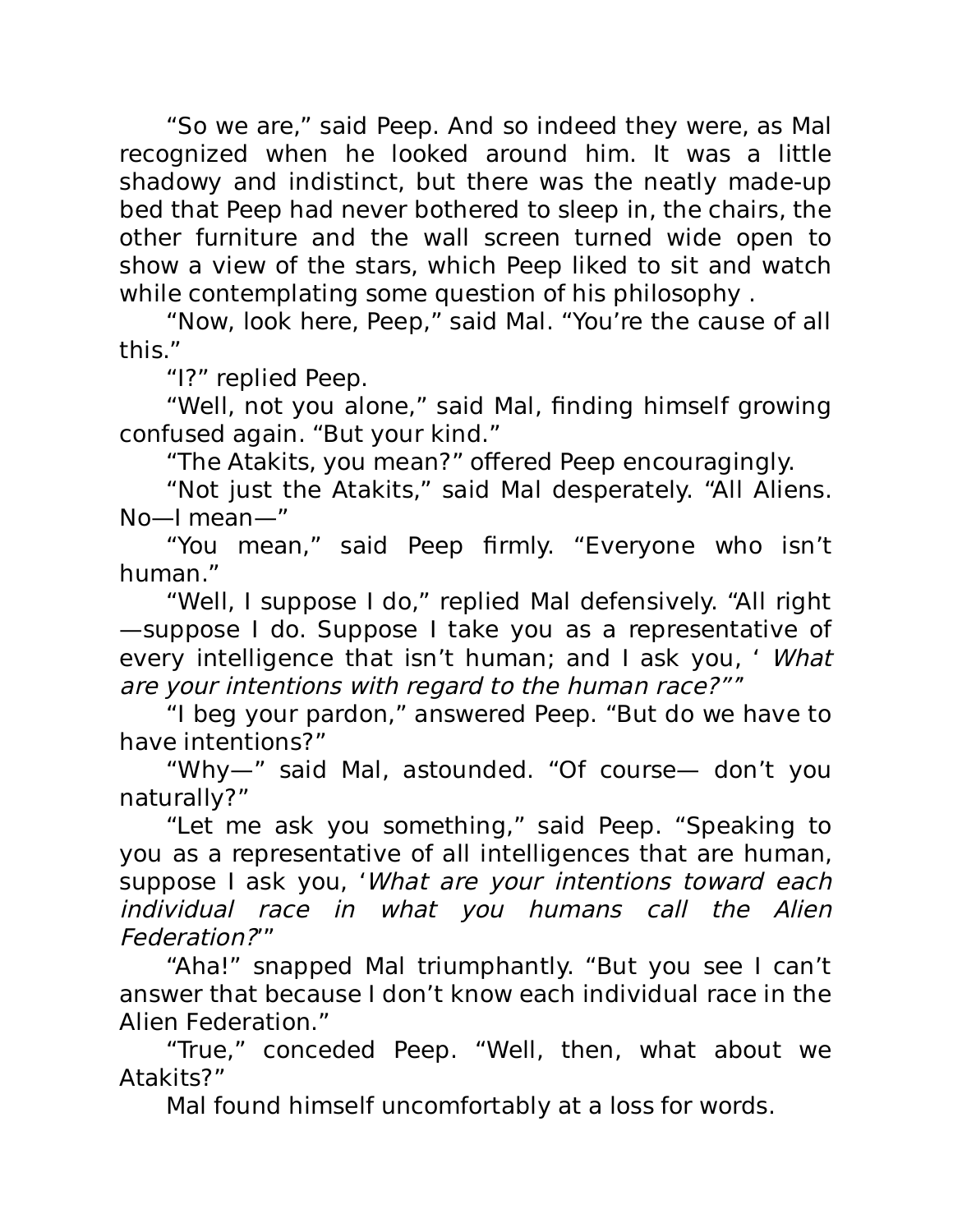"Well?" asked Peep.

Mal fished frantically in his mind for the answer he was sure was there. But no words came. He was aware of Peep floating nearer, as the room in his dream appeared to stretch and grow.

"Well?" cried Peep.

The room had become a huge and echoing hall of justice. Peep, grown enormously, towered over him. Somehow he had become dressed in a tall cocked hat and a resplendent uniform. Medals glittered on his chest and his voice rang out like a trumpet.

"Well?" thundered Peep. He loomed far over Mal's head and his voice echoed up to the ceiling. "As the right honorable and thoroughly accredited ambassador plenipotentiary from the ancient and established race of Atakits, I demand that you, Malcolm Fletcher, human, do now and for all time inform the universe of the intentions of the human race toward all other peoples now and henceforward until the end of physical time. And you shall speak the truth, the whole truth and nothing but the truth, so help you God amen!"

Mal woke up in a cold sweat. He had a hard time getting back to sleep.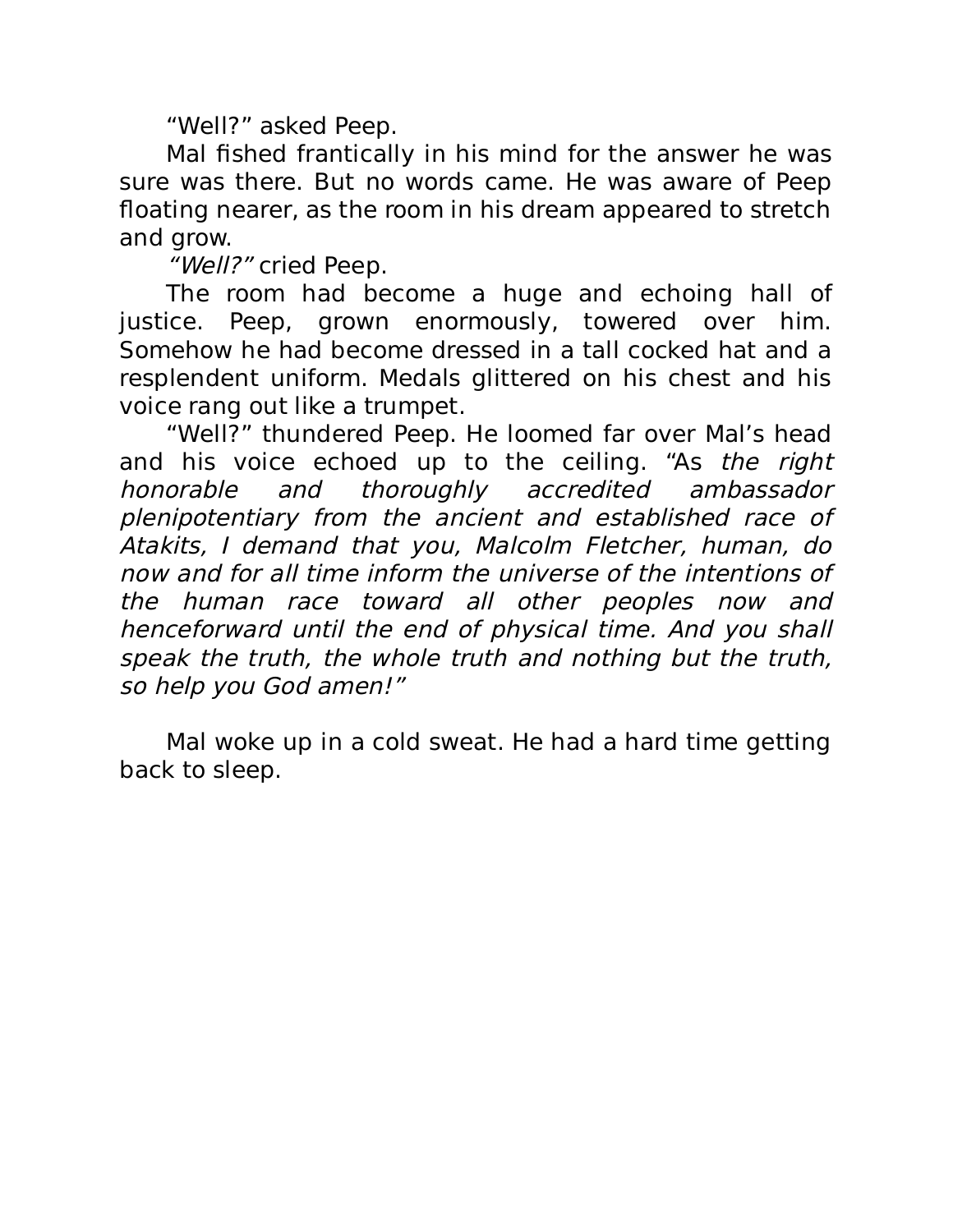# **CHAPTER ELEVEN**

When he woke up again, it was morning and someone's hand on the bank of controls had turned the walls of the room back to transparency, so that he looked out over the smooth carpet of green moss to the *Betsy* and the jungle beyond. He blinked, stretched himself and sat up.

"Good morning, hopper," boomed Sorrel's voice cheerfully from some hidden loud-speaker. "The lift's right behind you. Grab it and come up and join us for breakfast."

Creakily, Mal rose from his chair, turned around, found the lift with its panel open and entered. Inside two buttons on the wall were marked, individually, UP and DOWN. He pressed the UP button and rose into a small interior garden, which, thanks to the same type of illusion that hid the funnel spot, contrived to give the impression of being out on a rocky hillside back on earth. A small spring bubbled out of a tiny cliff into a basin of natural rock, and through some flowing bushes, Mal saw his four companions seated around a table which apparently was placed on the edge of a cliff overlooking a waterfall.

"Shower and toothpaste to your right," said Jim; and Mal, following the little man's pointing finger, stepped through some trailing vines into a very modern wash lounge.

When he returned to the hillside, he had not only showered and shaved but run his clothes and boots through the cleaner and he felt refreshed enough to realize the gnawing of a ravenous appetite. He came out on the ledge, found a seat at the table and fell to.

As he ate, he listened to the conversation going on around him. The rest had passed to the coffee stage and the talk was general; and, indeed, animated. It struck him that a great deal of getting acquainted had been going on since he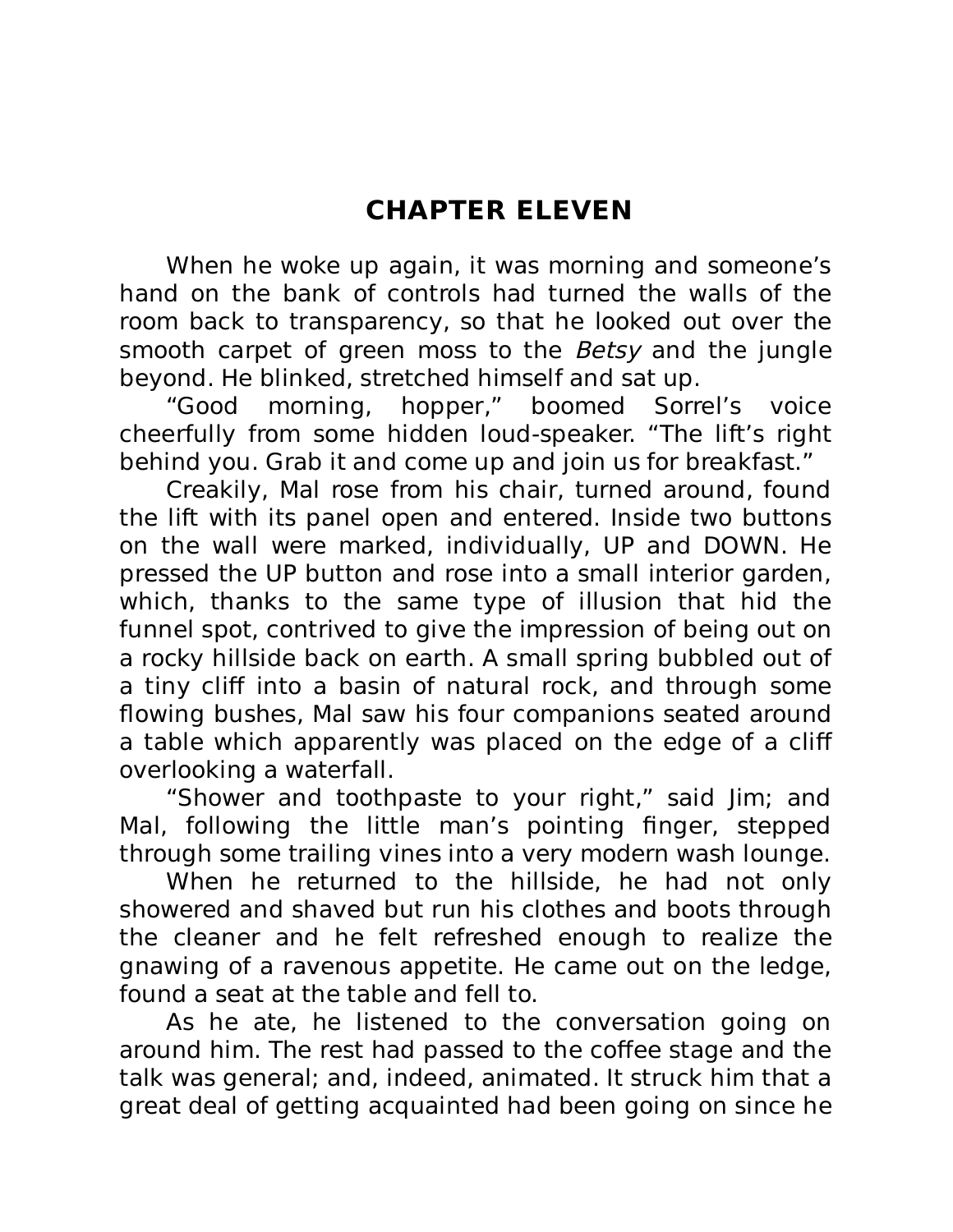last saw these people. Almost as if they had taken his decision for granted and had already gone about the process of settling down together. For a moment Mal felt slightly piqued that they should have taken his soul-wrestlings of the previous night so lightly. And then the thought reminded him of something else.

"Peep!" he said suddenly. "He's still in the Betsy. How about—"

"He's all right," spoke up Margie. "We talked to him over the ship-ground circuit. He can't come out because of the softness of the ground, but he's had a good night's sleep and a few pounds of food from his own supplies in his flitter in the hatch. He blessed us all and said he's going to spend the morning in deep contemplation of the Infinite."

"Oh—" said Mal. He went back to his breakfast.

When he had polished off the last sausage and piece of egg, he accepted a cup of coffee from the dispenser and leaned back. The others turned on him.

"Well?" demanded Sorrel. "What's the word, hopper?"

"I won't make any deals," said Mal. "I won't say I agree with your way of doing things. But if you'll help me, I'll build it."

"That's it!" yelped Sorrel. He jumped to his feet. "Excuse me, I got to do something right away."

He almost literally ran out of the room— followed by Jim. Margie looked at Mal curiously.

"Why?" she asked curiously.

"You mean, why did I decide that way?" said Mal.

"Margie!" growled Dirk, embarrassed. "That's his business."

"I don't mind telling you," answered Mal mildly. "I believe that the drive, whatever immediate uses it may be put to, is basically a good thing for the race to have. It's progress and we aren't ever going to gain anything by burying our heads in the sand; especially with the rest of the Galaxy so far ahead of us in other ways."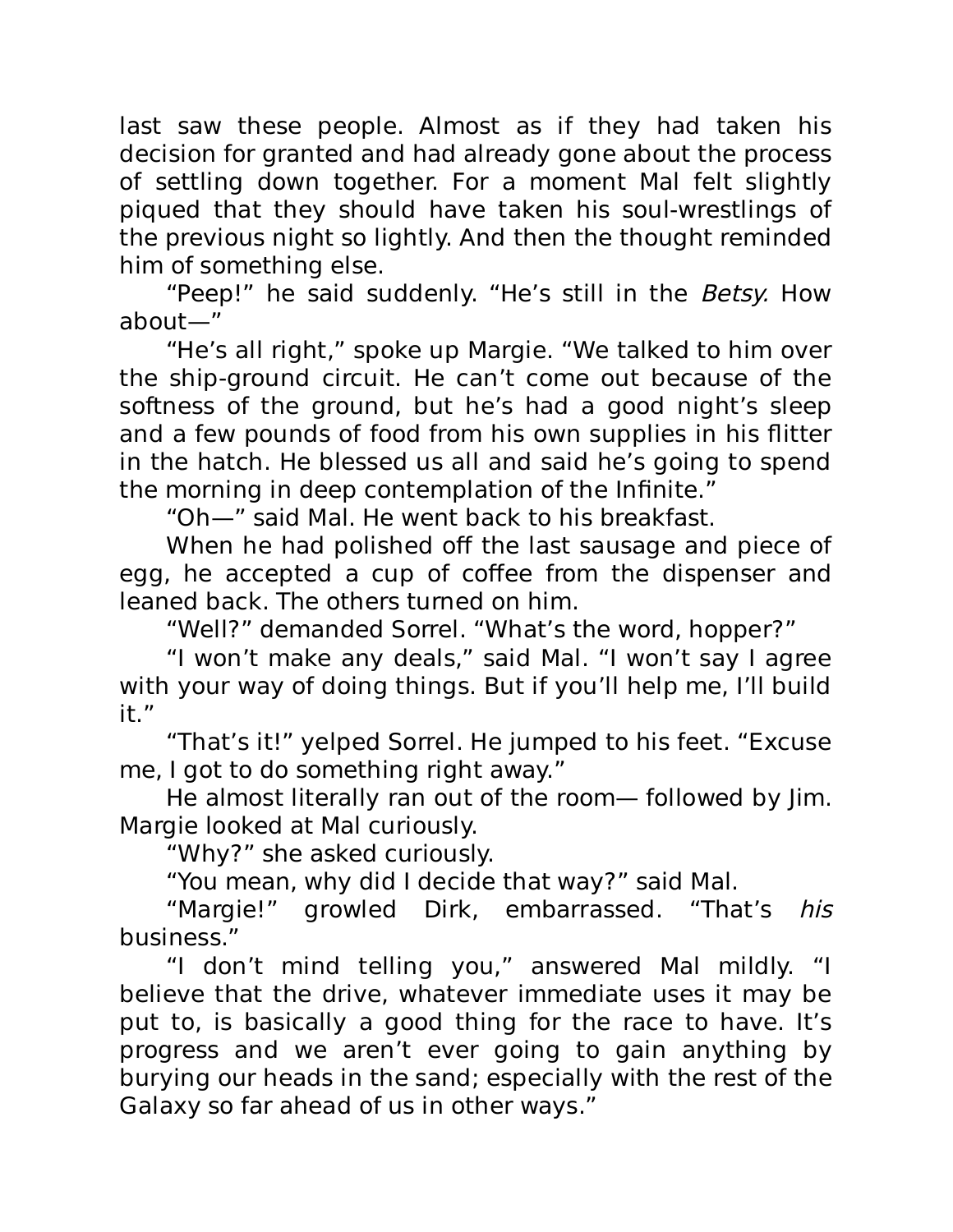"You didn't come to any new decision, then," said Margie. "You practically said that same thing to me the last time—on the way to Venus here— remember?"

"Well, no," said Mal. "I guess there's nothing brand new about it."

"In other words," said Margie sharply, getting to her feet, "you didn't come to any real decision at all!"

"What?" said Mal, baffled. But Margie was already on her way out, her sharp heels beating an irritated tattoo on the stony illusion of the hillside. She vanished through what seemed to be a curtain of water and did not reappear.

"Now, what got into her?" demanded Mal, turning back to Dirk.

"You have done," said Dirk pontifically, "what I call disappointing a woman in her imagination." Mal snorted. It was the best way he could think of expressing his feelings on the subject.

Sorrel returned, followed, as usual, by Jim. "All set!" he said, in high glee, dropping into one of the chairs at the table. "The Underground will back you to the limit, hopper. Now—what are you going to need to throw this gadget together? Twenty thousand? Thirty thousand?"

Mal glared at him.

"Five years, twenty million credit units, and a staff of fifty trained men, plus factory facilities, a testing ground and a fully equipped laboratory ship."

Sorrel stared at him as if Mal had just slammed him with a power wrench.

"That's all right," said Dirk reassuringly. "Give him about five minutes and ask him again. He's just been having a little argument with Margie."

But Mal was already pulling himself together. "That's just what I need," he growled. "It doesn't mean that I can't get along without some parts of them."

"I hope to sweet blue heaven you can," breathed Sorrel. "What do you think we are—the Company?"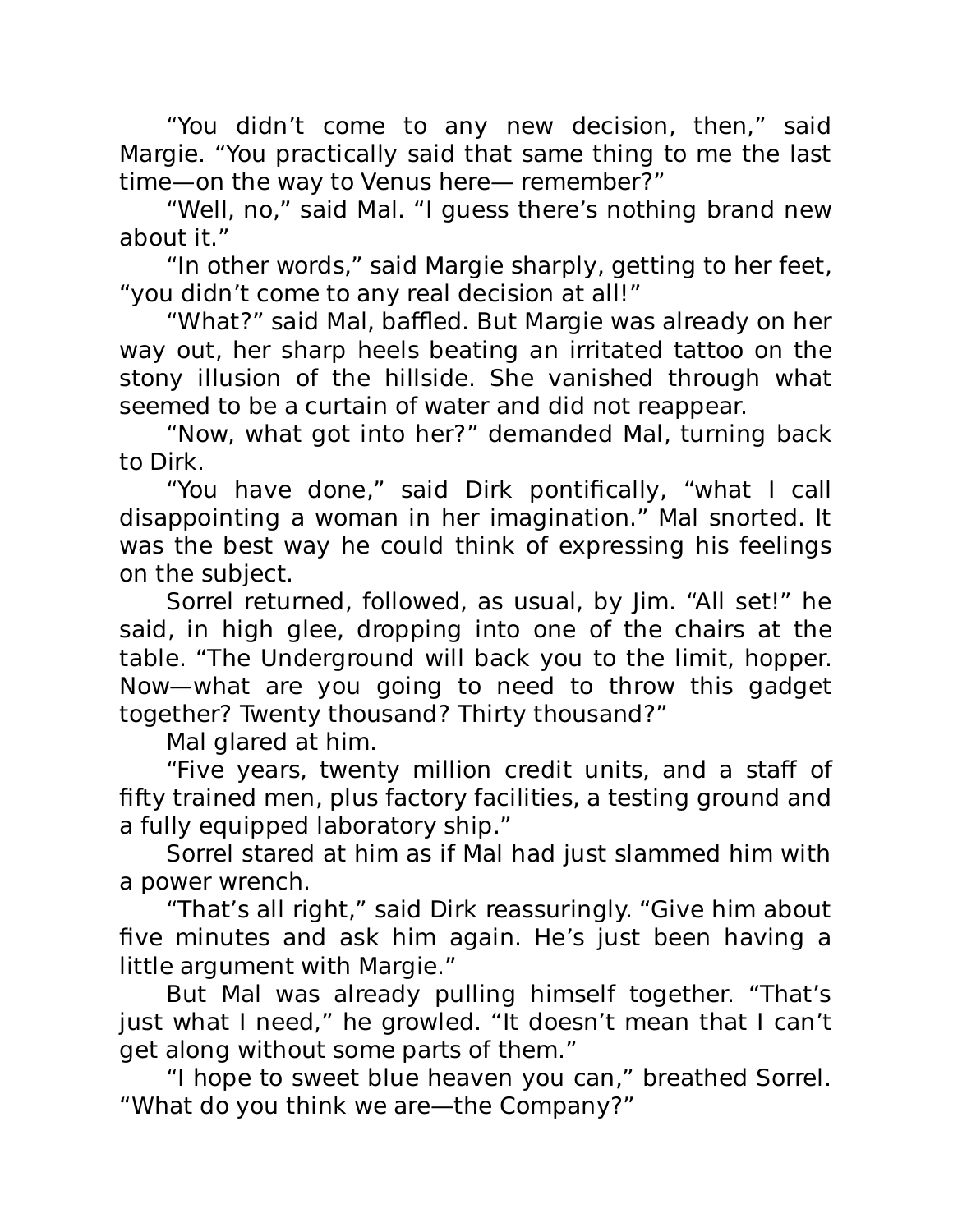"All right," said Mal. With the prospect of his own kind of work before him, he was rapidly regaining his ordinary good spirits. "Let's go at it this way—what can the Underground give me in the way of equipment and space? If it comes down to that, I can do most of the actual work myself." Sorrel winced.

"Well, I'll tell you," he said. "We don't dare try to get you off Venus and back to Earth. Undoubtedly by now the news of your Alien friend getting stuck in the mud has gone back to Company Headquarters and they've got scanner units blanketing the planet. That leaves this world which actually means your choice of two spots. Here or the plateau."

"How about out in the jungle, somewhere?" put in Dirk.

Both Jim and Sorrel shook their heads. "Never do," said Jim, his wide eyes serious. "You've got no idea what it's like out there. You work with respirators and refrigeration units for a max of four hours a day when you're prospecting; and three days of that's the limit, even."

"If we had the equipment for jungle building—but we don't," said Sorrel.

"Well, actually," said Mal, "The unit will, I believe, be small. You've got to remember I've never gone any farther with this than drawing up a report for the Company to accompany my request for experimental material. But I'm pretty sure the unit should, itself, be small and simple. However, I can still use all the space I can have; and it seems to me there'd be more of that here than on the plateau—right?"

"Right!" replied Sorrel. "And there's your laboratory ship lying out in the front yard—" he jerked a thumb in the general direction of the invisible Betsy—"but there's something else to think of. If you're going to need much in the way of equipment that'll have to come from the plateau, we're going to have to worry about drawing attention to the funnel spot here. The Company Police will be watching the plateau like hawks."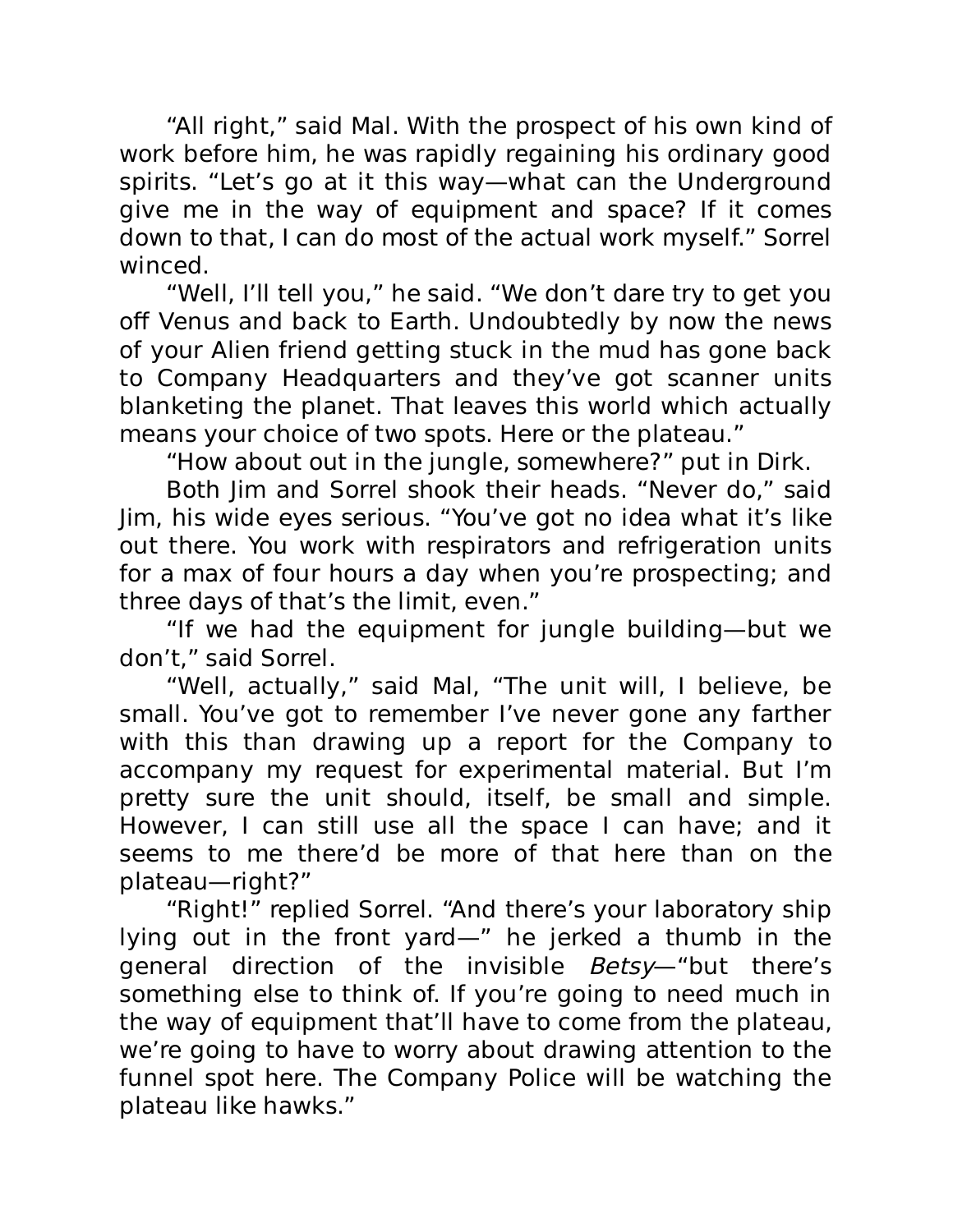"But look—" said Dirk. "We took off in the Betsy. And, as far as they know, we never came back. Don't you think they'll assume we hit for some place farther out in the asteroid belt, or back to Earth?"

"Why, sure, Frank," said Jim, turning to Sorrel. "Why didn't we think of that? They'll figure these people have gone."

"They might," said Sorrel, frowning. "But they'll still be watching the plateau, if only on general principles. That gives me a notion, though."

"What?" asked Mal.

Sorrel chewed on a thumbnail, his dark eyes abstracted. He turned to Jim.

"Jim," he said, "why the hell didn't I think of it? The Underground can pick up individual pieces of equipment and cache them in the jungle anywhere. Then we can go out overland and pick them up."

"Why, sure," said Jim, his face lighting.

"There's no problem to that. What else do we have to figure out now?"

Sorrel turned to Mal, questioningly.

"Well, let's see," said Mal. "There's just one more thing. If I'm going to use the Betsy to work in, we'll have to clean a lot of stuff out of her. For that I'll need some extra hands. In fact for work generally, I'll need some extra hands. How many men can you get me?"

Sorrel grimaced.

"Now, that's a sore point," he said. "I don't dare have people coming and going here steadily for fear of drawing attention to the place. They'd figure a big strike up on the plateau; and we'd have everybody and his Uncle John nosing around. On the other hand, I can't very well bring a bunch in and keep them here. There's no room and not enough supplies to feed them. This thing was set up as a one-man station for me. I'm the contact point between the Underground here and Earth." He hesitated. "Look—" he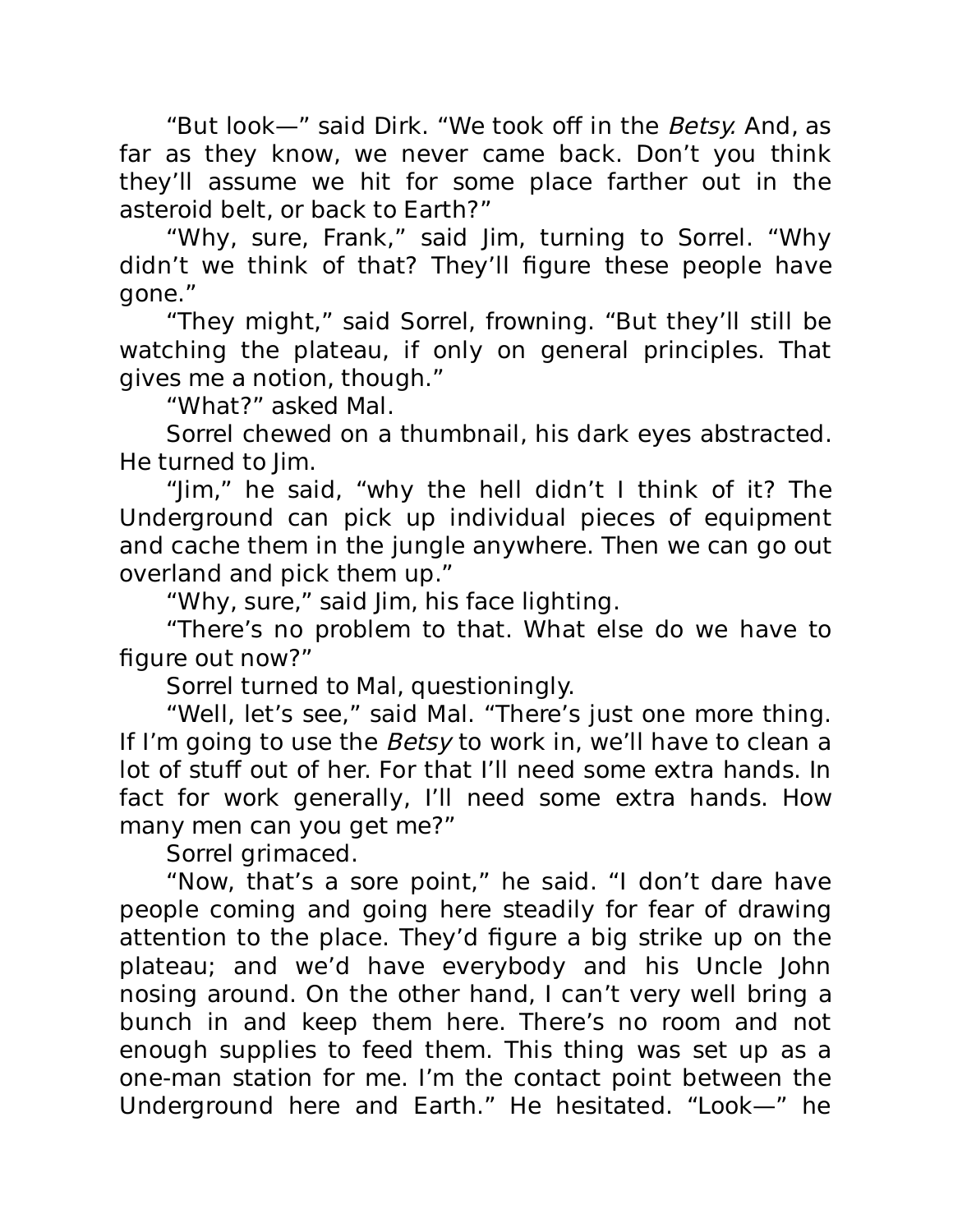said suddenly. "There's me, there's Jim, there's Dirk here, and even your Margie. Can't we handle it?"

It was Mal's turn to look sour.

"Listen—" said Sorrel desperately. "I know it's tough. But when you've got to make do, you've got to make do. I could bring a crew of five hundred good men in here tomorrow, if I thought it would work. But you know how long the project would last then. Just long enough for the word to cross the plateau and the Company Police to get their flitters in the air. Look, I know I'm asking for a miracle—but can't you do it that way?"

Mal waggled his head in despair.

"I can try," he said heavily.

"That's it, then!" cried Sorrel, slapping him on the shoulder and jumping to his feet. "Let's go all have a drink on it, and then we'll hit the moss outside and get to work. How about it?"

"Oh, hell!" said Mal, with the beginnings of a grin, following Sorrel over to a large boulder which had just turned into a liquor cabinet. "What have I got to lose that I didn't stand to lose, anyway?"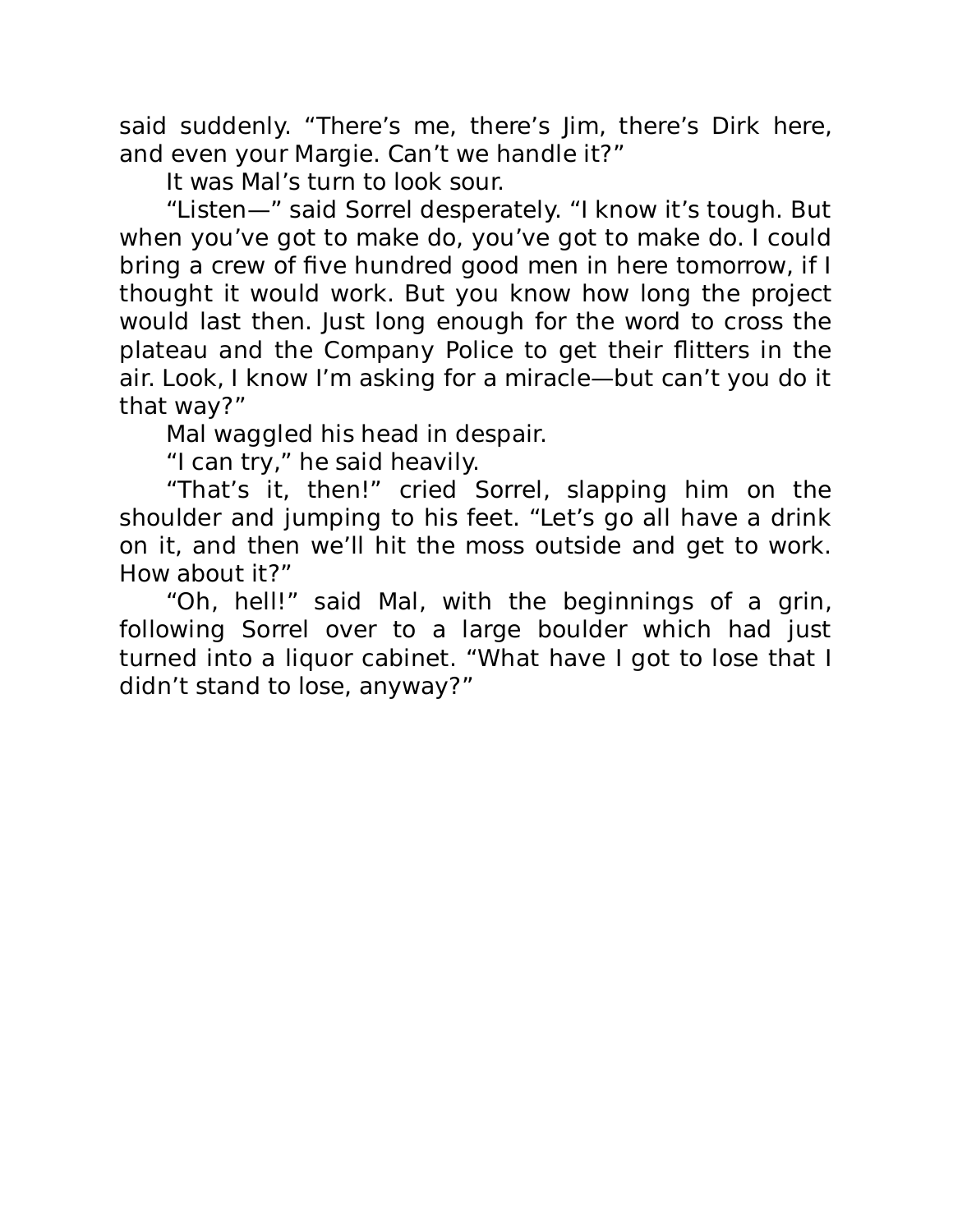# **CHAPTER TWELVE**

Josh Biggs would never have recognized his sleek yacht before the day was out. The recognizable items such as his luxury furnishings and some of the paneled partitions were no longer in the ship, but instead were flung in a disordered pile off in one far corner of the funnel spot; and the places they had occupied were stripped down to bare, gleaming metal.

This part of the work, indeed, progressed much more rapidly than had been expected because of an extra pair of hands which Sorrel had not taken into account. These were the slimfingered appendages of Peep. The Atakit met them at the entrance of the *Betsy* as they left the station ready to begin work, and was apprised of the plans over Sorrel's protest.

"Listen—" said the Underground man, dragging Mal off to one side after the beans had already been spilled. "What're you doing? He's an Alien!"

"Look!" said Mal shortly, pulling his arm loose from the other's grasp. "If it hadn't been for him, we'd have been in the Company's hands twenty times over." And he told Sorrel of how they had met Peep.

"Well—" Sorrel was saying doubtfully, when Peep trotted into the main lounge where they were standing.

"May I be of use, young friends?" he beamed.

"Why, thanks, Peep," said Mal, turning away from Sorrel. "You can. That partition back of the bar will have to come out."

Peep obligingly trotted over to the partition, grasped the edge of it firmly and pulled. There was a screech of tearing metal and a five-by-ten-foot section of tungsten alloy dyed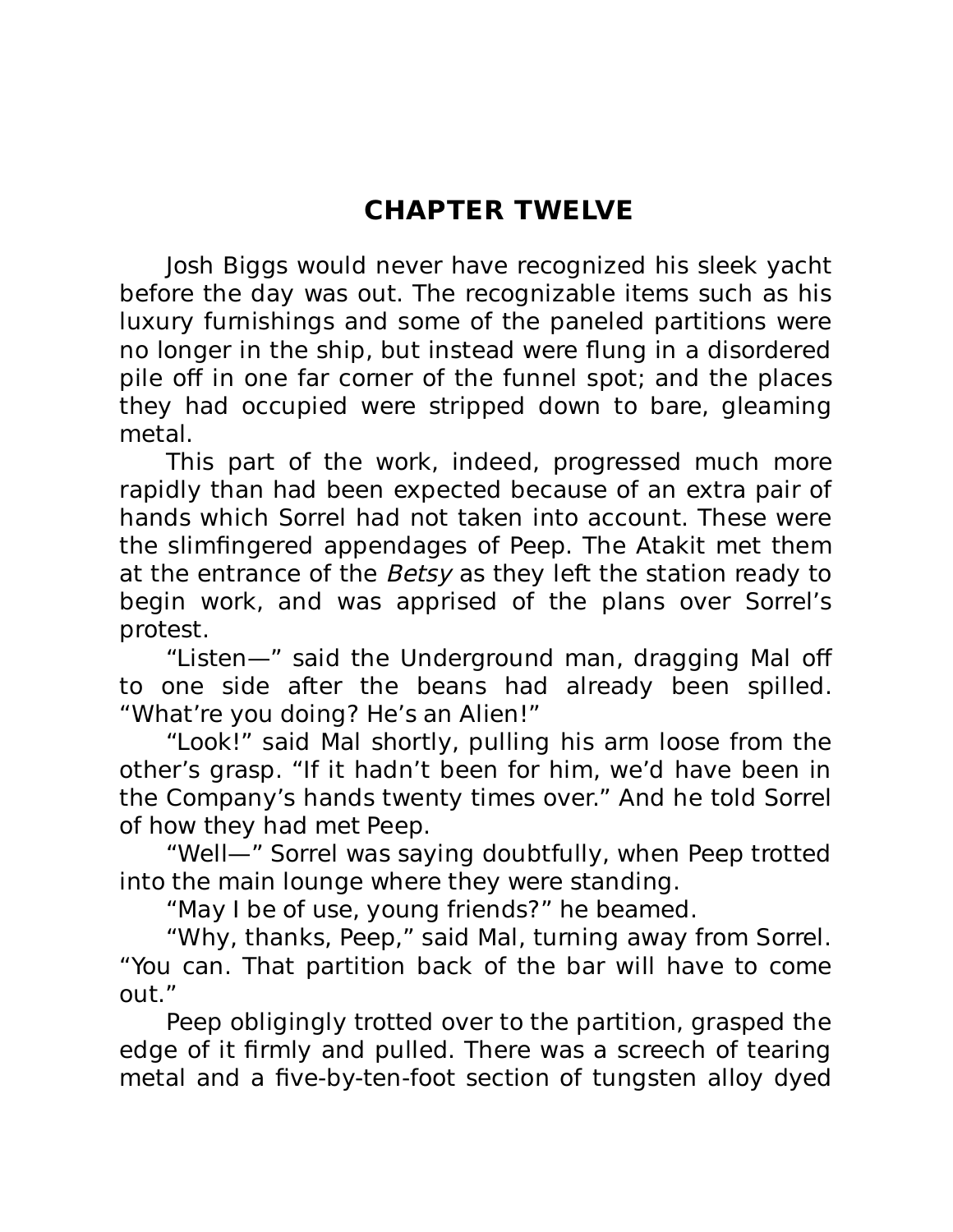and burled to resemble knotty pine, ripped loose in his hands.

"Just toss it outside, Peep," said Mal.

Sorrel turned white.

"St. Ignatius, be my friend—" he murmured and tottered out, making a large circle about Peep on his way to the door of the lounge.

The furnishings and the partitions came out. The rugs and the floor coverings were rolled up and set aside. Where the main lounge, the library, and the bar had been, now stretched one long room of bare metal walls and floor, with power leads spouting untidily here and there, like so many cable-headed clumps of mechanical bouquets.

"Fine," said Mal, beaming at the room. The overhead lights had been turned up to a maximum; and under them the room seemed to shimmer in a white bath of reflected light. "Lots of elbow room, that's what's necessary."

"What next?" inquired Sorrel, coming up behind him.

"Well," said Mal. "I'll want a work bench for the power tools there." He pointed to the forward corner of the room where the bar had formerly stood. "And a series of racks for power-pack lifters and hoists at the other end. Cutters should be spotted about the room. As for the other items the auto lathe and the portable chucks should be ceiling anchored and the testing equipment can be on flotation packs. Of course we'll need a direct response meter-load generator, gallimeter, wave-impulse recordometer; and I don't quite know what we'll do with the tension box, but I'll find a place for it. The graviometer—"

"Hold it!" cried Sorrel. "Hold it!" He flung up his hands in despair. "Let's go back to the station and make out a list."

Mal gazed fondly about the room once more then followed the others out.

This time Peep came with them. The station had yielded power belts and with one of these strapped around his furry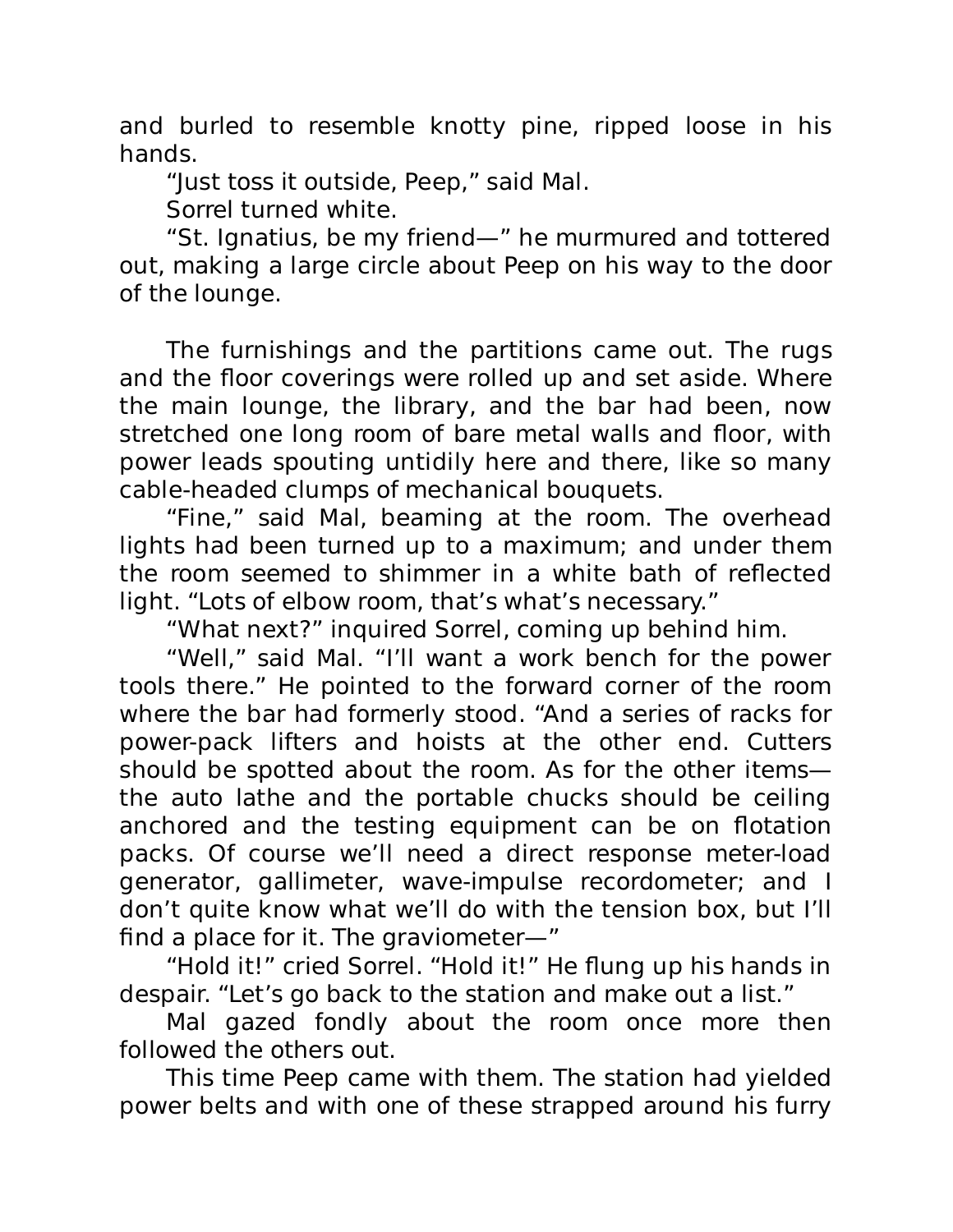middle, Peep floated lightly over the moss and followed them up the lift and into a new level of the station, which was severely set out with a long table, filing cabinets and chairs, giving somewhat the appearance of a combination office and conference room.

They sat down to the task of figuring out what Mal would need in the way of supplies and equipment. It turned out that the station itself would be able to supply almost all of his needs, since it had been built to be almost completely self-sustaining. Most of the necessary materials could be smuggled out from the plateau by members of the Underground, after first being obtained by the black-market man named Bobby.

Bobby called on tight sub-channel wave length, agreed to undertake all commissions, except the one concerning the testing equipment—to wit, a tension box, a cold box, and a gallimeter.

"But I've got to have them," Mal protested.

In the communications vision screen Bobby shrugged.

"They're in the Company warehouses," he said in a rusty voice. "But they're priority items. How'm I going to get clearance papers on them from the weather station, the hospital, and the communication center? All those outfits got priority on that sort of stuff."

"Okay, Bobby," said Sorrel, and cut contact. The screen faded and he turned back to the rest of them.

"Well, I've got to have that equipment," said Mal obstinately.

Sorrel passed a weary hand across his swarthy brow. "Let me think about it," he said desperately.

"Possibly," said Peep, lowering his upraised hand and combing his whiskers modestly, "I could get your equipment for you."

"You?" exploded Dirk. "I thought you were neutral."

Peep cast his eyes down toward the floor. "That was my mistaken assumption," he sighed. "During this last night and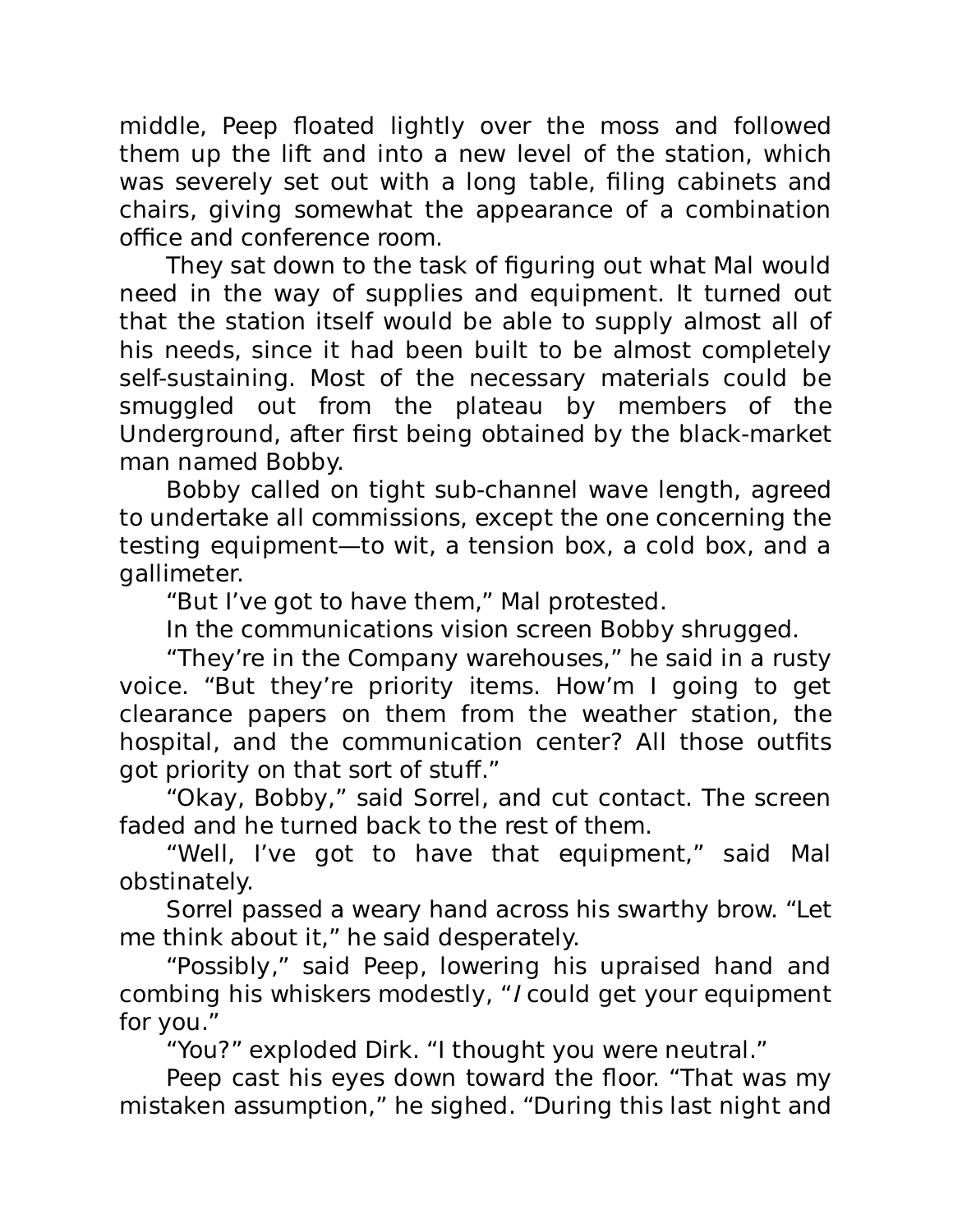day, however, I have been wrestling with myself internally," he explained, "and I discovered to my sorrow that I am deeply in your debt."

"In our debt?" echoed Margie. "Peep, you know that if anything, it's the other way around."

"No," Peep shook his head stubbornly. "Was it not you in the first place who opened my eyes to the falseness of Neo-Taylorism? I have been enamored of a concept of universal good achieved through contemplation while ignoring the good that may be achieved on an'individual level by positive action. Your drive, Mal—" he went on, turning to the young physicist "—is a good thing because it will enable more of your kind to enter the great community of races now existing in the Galaxy. It will promote tolerance and friendship—and, in the end, I hope—love. So any small aid or assistance I can give you, I give willingly and with a whole heart."

Peep's speech had the effect of rendering everybody else in the room tongue-tied for the space of about a minute. Then Margie and Mal began to thank him at once; and Sorrel's voice came battering in to interrupt.

"Hold it. Hold it!" he shouted. "Hang on a minute here. Before you start falling on each other's necks, remember I'm not sold yet on how far we ought to trust this Alien."

"'You aren't?" snapped Mal, turning on him. "Well, I'll tell you—I am. And if you want me to go ahead and build the drive, we better get used right now to the fact that Peep's as trustworthy as any of the rest of us."

For a long moment, Sorrel stared, his hard dark face eye to eye with Mal's pale, smooth-skinned one. Then the tension went out of him. He sank back into his chair, shrugging his shoulders.

"What can I do, hopper?" he murmured. "You're writing the ticket."

"Just so we've got that one point settled," said Mal. He turned back to Peep. "What do you think you could do about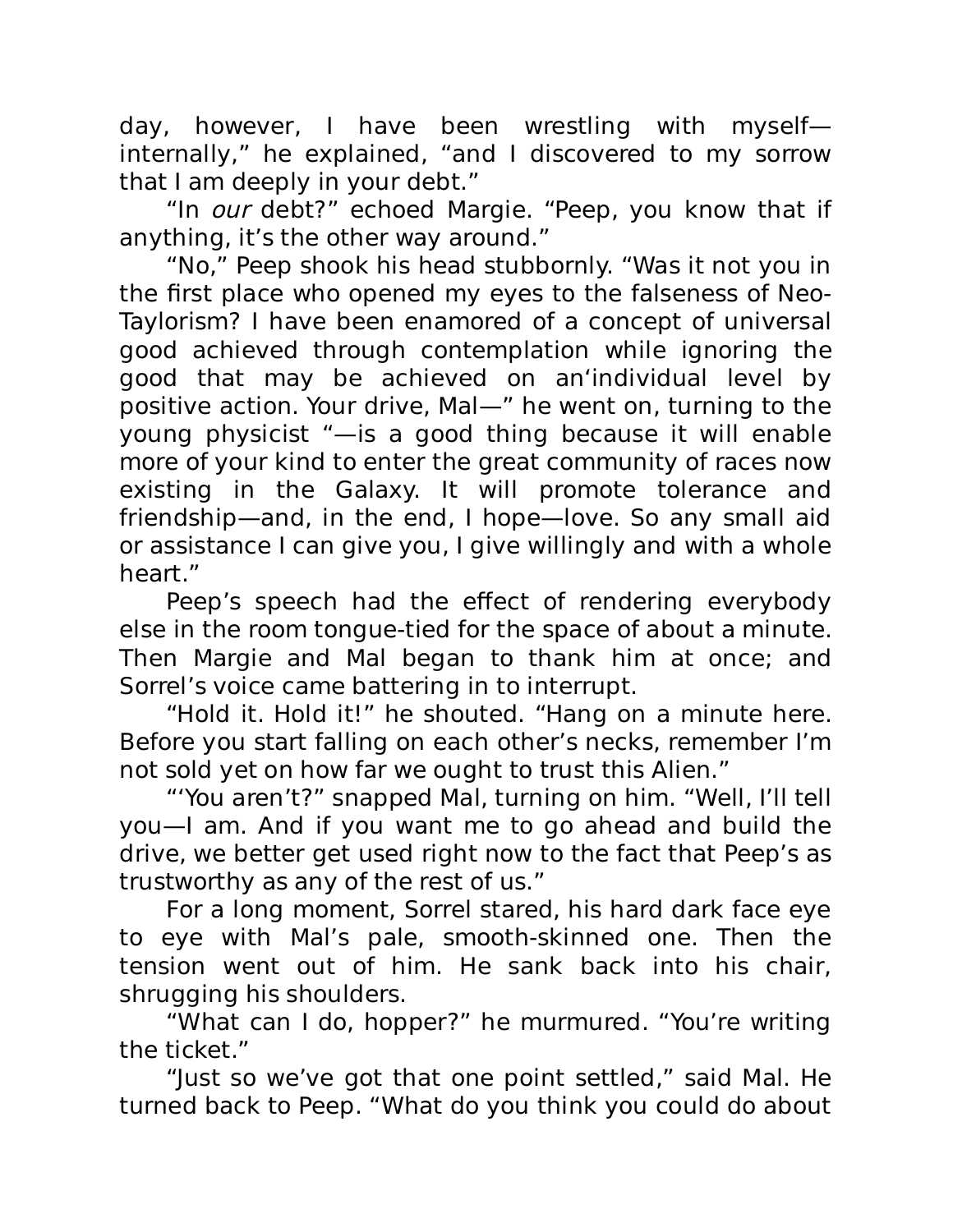getting those things out of the warehouse?"

Peep folded his hands together in front of him. "How big, may I inquire," he said, "is this ventilation opening?"

Mal looked at Sorrel, who sat up.

"You could make it," said the Underground man, looking narrowly at the Atakit. "It's not too small for you. Of course there's a grill and some baffle plates in the way . …" he trailed off speculatively.

"If they're not made of too heavy metal—" said Peep almost shyly, "I imagine I could …"

"Judging by what I saw you do to that partition this morning," replied Sorrel, "you could and then some. But just how are you going to get up to the warehouse?"

"If you are referring to the softness of the plateau soil—" "That's it," said Sorrel.

"As to that," said Peep, "I don't see why it shouldn't be possible to equip my feet with some sort of plates, which, by spreading my weight over a larger total amount of surface area, should enable me, if not to progress with my customary ease, to—"

"Snowshoes!" yelped Dirk unexpectedly Every eye in the place turned on him. The tall young Archaist glowed with self-satisfaction.

"Merely one of the little things we who interest ourselves in the past know about," he said. "A device used by the Western Indian of former times to enable him to cover ground buried under soft snow."

"What are they like?" asked Mal.

"Oh, there's nothing much to them," said Dirk. "Just some strips of polished hardwood bent around for frames and with a network of leather thongs made from deer hide lashed across them." A heavy silence descended on the room. "Nothing to them, eh?" said Sorrel gloomily. "No," said Dirk, somewhat puzzled. "Simple, really."

"I imagine," went on Sorrel, "we should be able to whip some up without any trouble at all."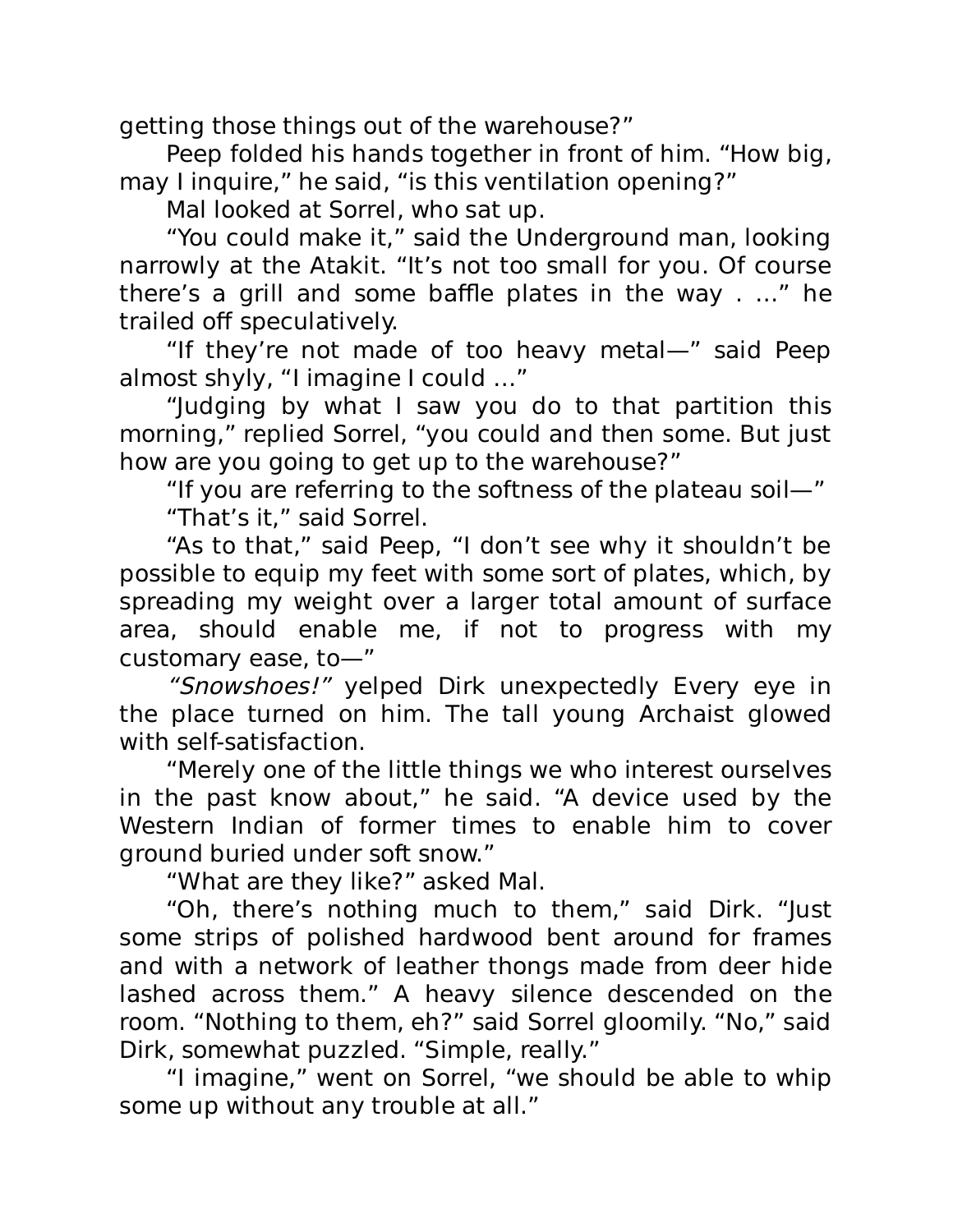"I don't see why not—"

"And just where," inquired Sorrel, "are we going to get any hardwood on this planet of sponge plants? And where in hell—" his voice rose to an exasperated roar—"did you figure we would have some leather thongs made from deerhide stored away?"

Dirk's face fell. Margie bristled.

"You don't have to shout at him!" she snapped. "It was a good suggestion, anyway."

"Oh, sure," said Sorrel, "brilliant."

"Now wait a minute," said Mal, before Margie could speak again. "We haven't the materials for orthodox gimmicks of that kind, of course, but we certainly should be able to throw together something on that order. Let me see …"

They adjourned to the basement of the station. Here, among odds and ends of replacement parts, was the inevitable pressure molder with a small pile of metal and plastic stock.

"The thing is," said Mal, as he frowned over the molder, "if Peep is going to use mudshoes—"

"Snowshoes," corrected Dirk.

"—They're going to have to be collapsible so that he can take them through the ventilator with him." Mal fingered some long strips of metal. "Now, if we had something that would fold or hinge in the middle …"

He went to work. The first try produced two boat-shaped objects consisting of flat wings attached to a central shoe. These promptly folded up around Peep's ankles when he put his weight on them. The next attempt was a sort of latticework of metal strips woven together, which Peep could unweave down the middle and separate. These were perfectly effective; but a trial run brought a general veto on the basis of the time it took to unweave and reweave them when the job was done.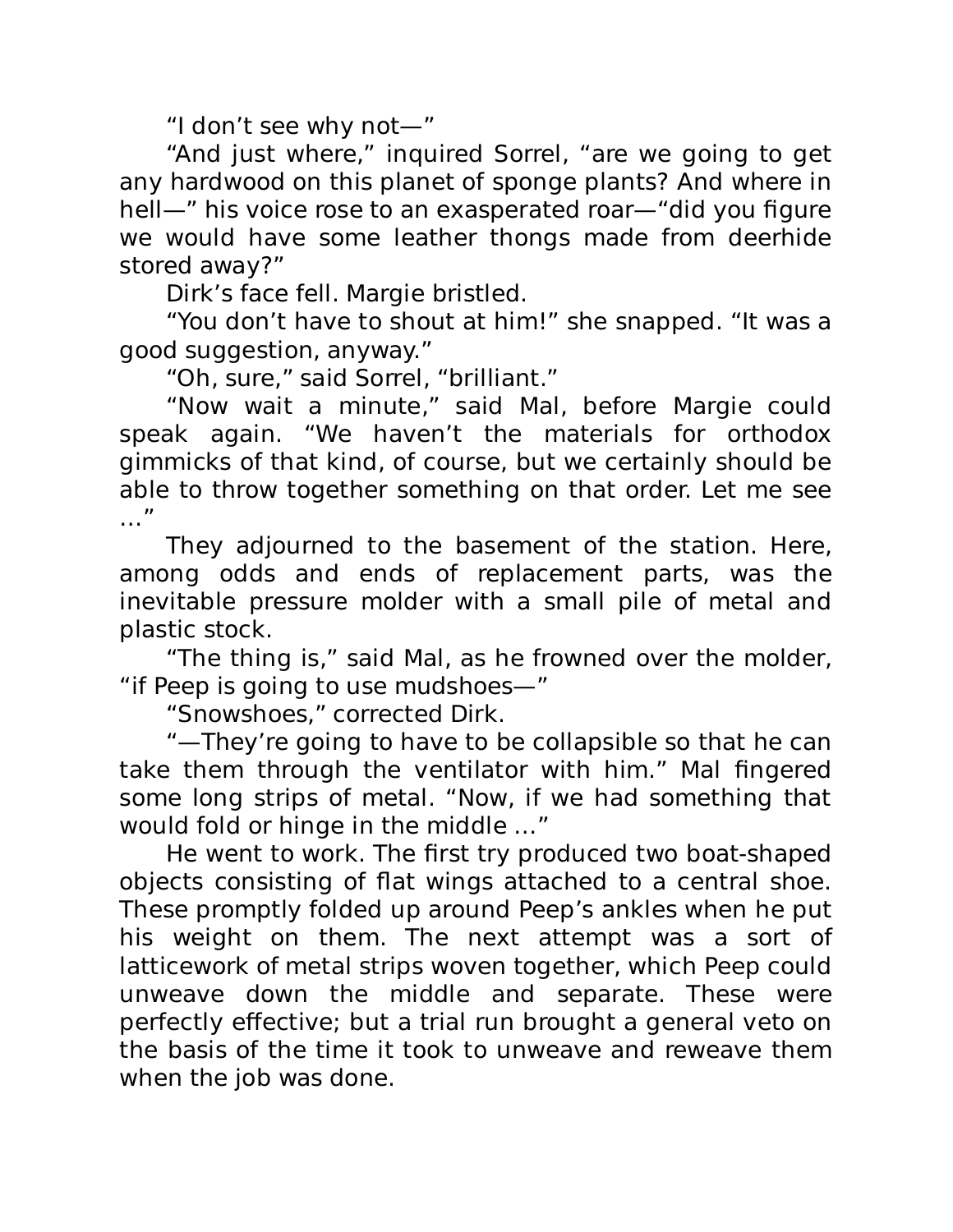"If you could make something," suggested Margie, "in three or four pieces that just clicked together—"

"And what if one of the parts jammed?" inquired Mal. "No, too complicated."

"No, it isn't!" cried Margie. "You forget how strong Peep is. He could just force the parts together."

"I suppose—" began Mal doubtfully. Then suddenly, his face lit up. "Of course!" he cried. "There's nothing to it!"

Ignoring the excited questions of the others, Mal snatched up a quantity of tough elastic plastic, and began to feed it into the molder. What emerged was an elliptical sheet of plastic which graduated from a good four inches of thickness at the center to half an inch at the edges. He made another and attached foot fastenings.

"There," he said to Peep. "Take those outside and try them."

The whole party adjourned to the moss outside. Somewhat clumsily, Peep attached the shoes to his feet and stepped out on the moss. It yielded beneath the plastic; but did not break.

"Fine," said Mal in a tone of self-satisfaction. "Come on back, Peep."

Peep returned and removed the shoes.

"All right!" said Sorrel. "You've got him a pair of shoes. But how about the collapsible angle?"

"Oh, that," said Mal. "Peep, would you mind taking one of those shoes and rolling it up into a tube."

"Indeed," said Peep.

He gravely picked up the nearest mudshoe and rolled it across into a tube of about five feet in length and four inches in diameter. He did it with no more effort than a human being might have used in rolling up a piece of heavy paper.

"I don't know why it is," said Sorrel, turning a slight shade of green, "but it bothers me when you do things like that."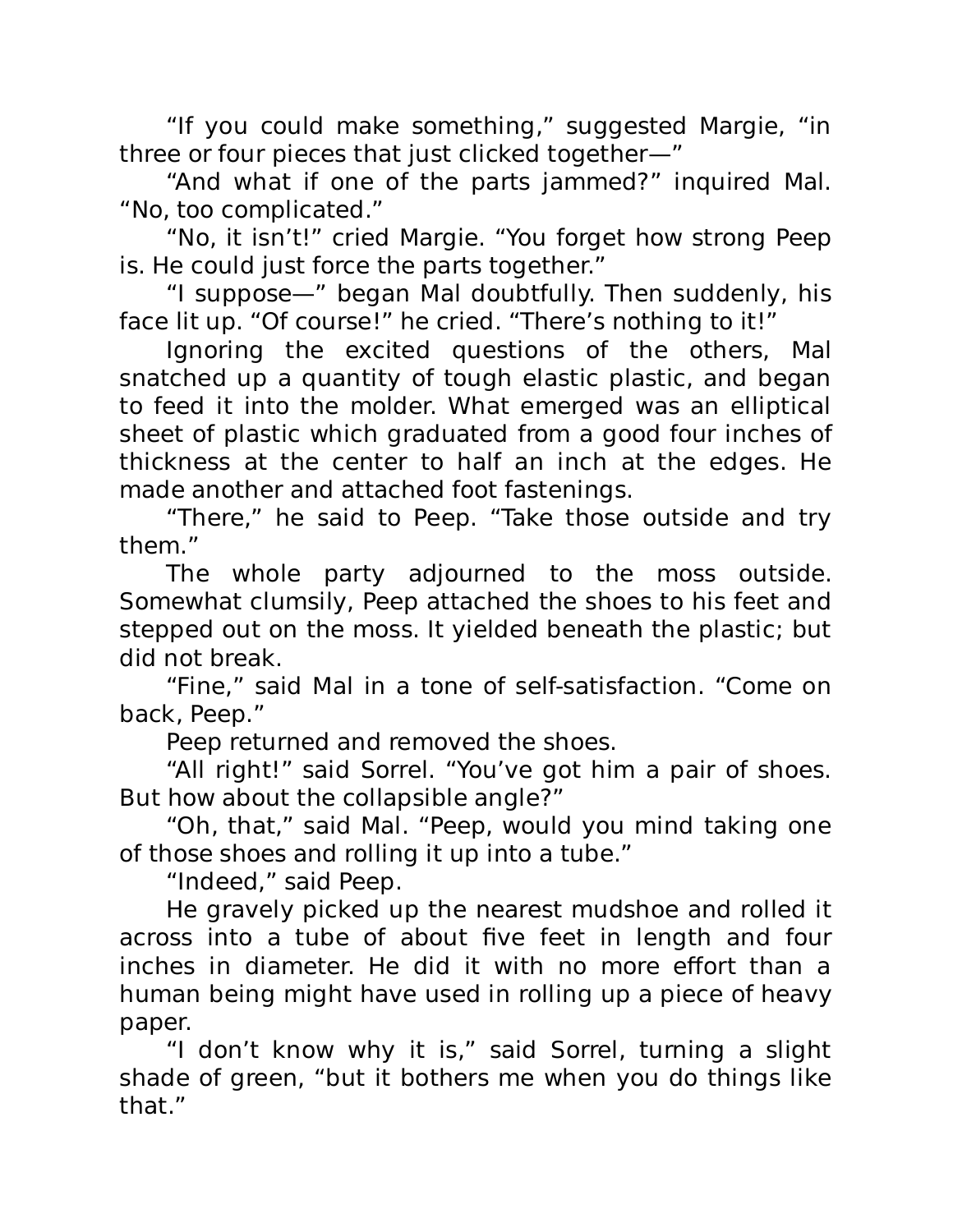"Young friend," said Peep, turning his brilliant brown eyes on the Underground man, "strength is a curse." "You think so?" asked Sorrel, somewhat relieved.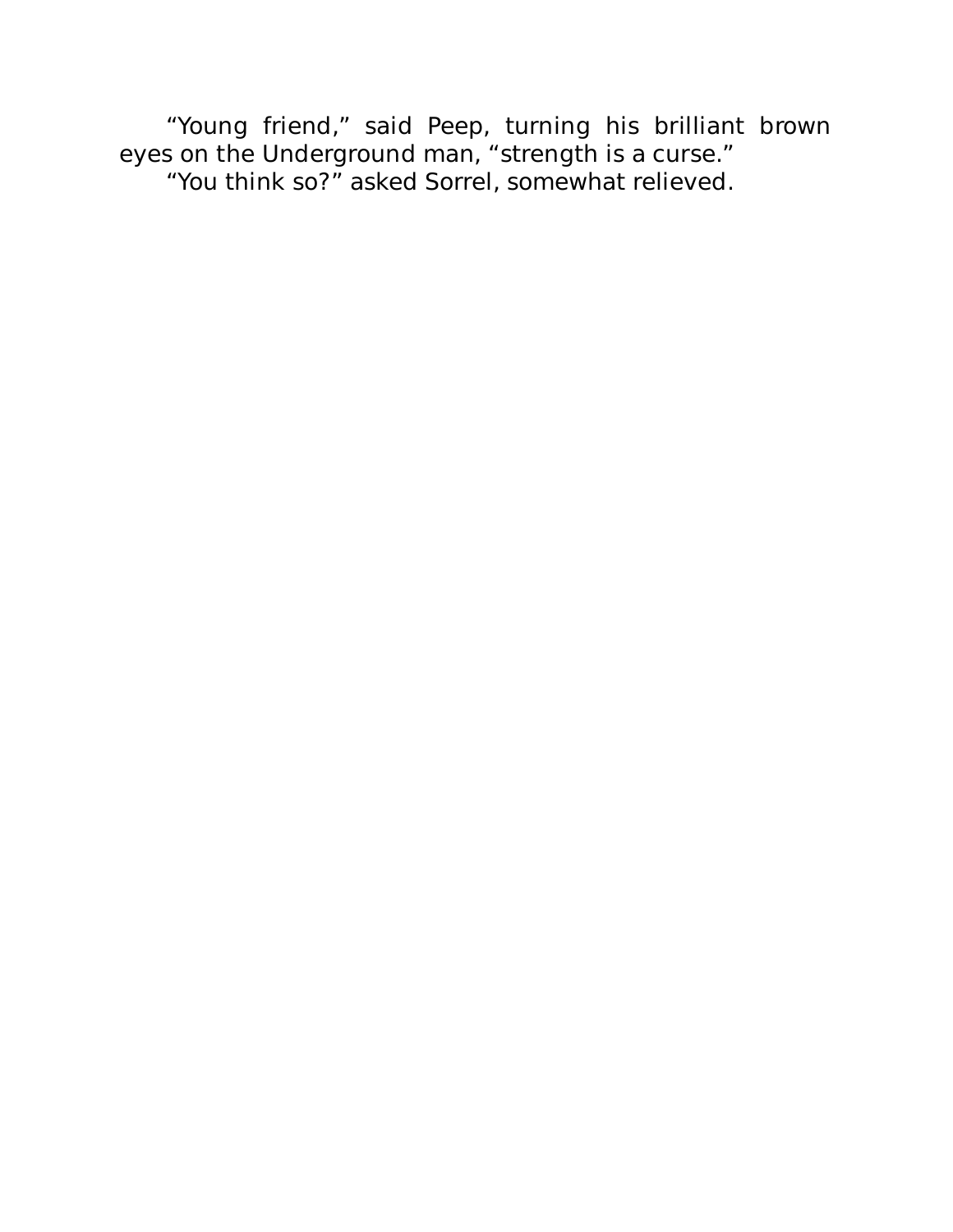# **CHAPTER THIRTEEN**

PEEP'S EXPEDITION WITH the mudshoes and a power belt was made one dark night and turned out to be successful—although the little Atakit modestly refused to go into details about it. And with the gallimeter, the tension box, and the cold box all installed, Mal got down to work. Time began to hang heavy on the hands of all the others at the funnel spot—with the single exception of Sorrel, who had his own duties in the regular work of the station. They had been, and still were, partners in the crusade to get Mal's drive built. But the others had ceased to be working partners.

With the exception of a few small tasks now and then that required several hands at once, Mal had little for his three friends to do. As he himself said, this part of the job was "all theory and no practice." He spent long hours in the Betsy's laboratory-workshop and emerged red-eyed and fatigued but with nothing more tangible to show for his effort than heaps of discarded paper covered with endless calculations. Occasionally, he would run some incomprehensible test, using the equipment he had ordered. But the results were not spectacular and obviously meant nothing to anyone besides himself.

His drive, of course, was no drive. The speed of light was the ultimate limiting factor where motion was concerned, and that was that. Mal's idea, however, like all the other serious ones which had been investigated since first contact with the Alien Federation, was concerned not with the problem of conquering distance, but of disregarding it. He was attacking the problem from the other end, posing instead of the question, "How can I get from here to there?" the question, "What factor or factors cause me to be here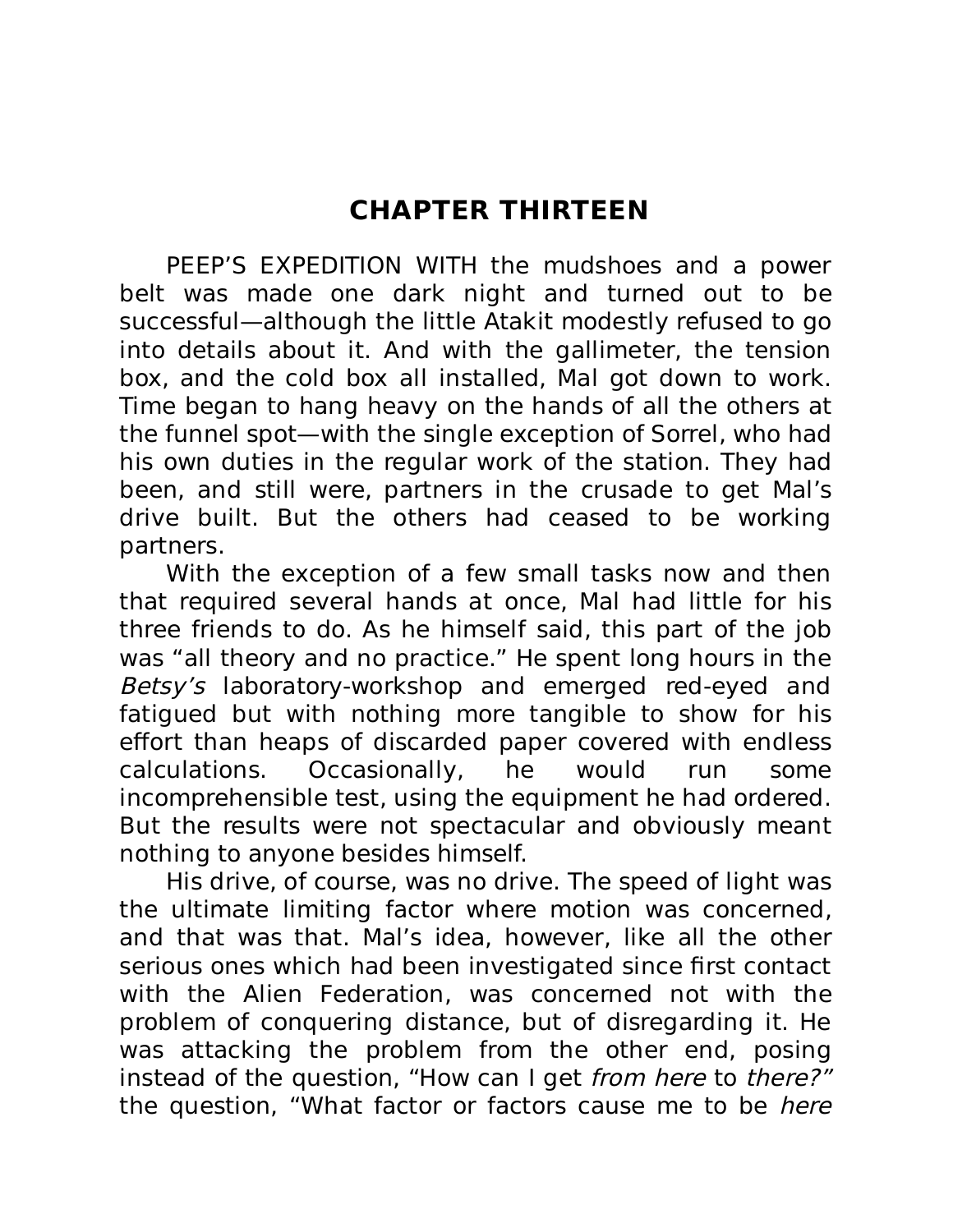rather than there?" If he could isolate these factors, or this factor, then it might be possible to manipulate them at will, so that instead of being *here*, it was possible to beinstantaneously—there.

This much, Mal was willing to tell anyone. What he did not wish to disclose, and which he avoided disclosing by falling back on the perfectly true excuse that it could not be explained properly without a background comparable to his own in physics, mathematics, and spatial logics, was his theory of attack on the problem. Mal had become convinced that the key to the factors of positioning lay in a precise definition of the electron. By what amounted to a reverse process of reasoning he was starting with the Heisenberg Uncertainty Principle and backing up to the question.

All this, of course, was so much juggling with moonbeams. You built a ramp off into nothingness, walked off it and started climbing from nowhere to somewhere impossible; but an inner feeling of certainly kept Mal doggedly on the trail. It was scientific faith in its purest form; and while it enabled Mal to spend long hours in the laboratory it was not calculated to help him endure the wellmeaning visits of his four companions, who, having little else to do, were often tempted to drop by the Betsy, "to see how he was coming along."

Dirk was the worst. Peep could take his boredom out in philosophical contemplation; and Margie was perceptive enough to see that while her visiting relieved her ennui it also transferred the strain in a different form to Mal's shoulders. But Dirk was unappeasable—so much so, that, eventually to choose the lesser of two evils, Mal found him small tasks to do around the lab for a regular portion of the working day, rather than have him dropping in with jarring questions at unspecified moments.

To Mal's surprise, his action produced amazingly good results. Dirk brightened up, became a much more healthy companion to the rest of the company at the station; and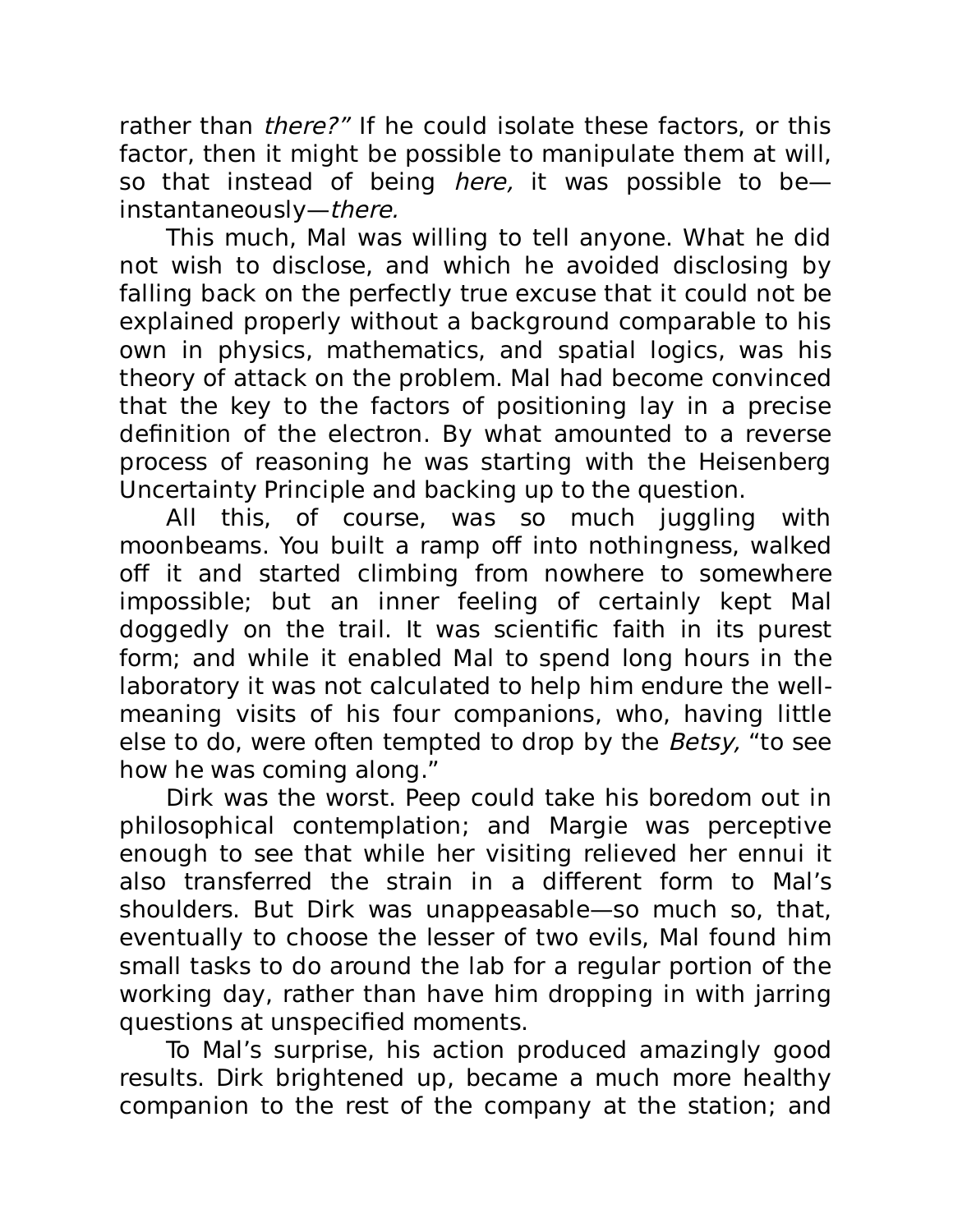with what must have been superhuman restraint, for him, refrained from bothering Mal during the time he was in the lab.

One day, while Dirk was running some quite meaningless and unnecessary tests on the cold box, Mal happened to reach the end of one long train of hopeful calculation, finishing, as usual, in a dead end. He slowly became conscious of Dirk, painfully and methodically running his checks on the box, running them again, and comparing the results for mean error. It struck him suddenly that Dirk nowadays had become different from the way he had been when Mal had first met him. Different in some way that could not at first be pinned down. Mal frowned, considering him. What exactly had been changed? Dirk was as tall as ever, as lean, as—of course!

"Hey, you've shaved off your mustache!" said Mal suddenly.

Dirk started, made an error in his calculations, and swore.

"Just a minute," he said irritably and went back to his work.

Mal waited, feeling a certain sense of humbleness that was wholly new to him where Dirk was concerned. He knew that the work Dirk was doing was completely worthless; but it was impossible to shake off a feeling that he had interrupted something important. This being on the other end of such an exchange, so to speak, was new and a little startling. Mal even found himself wondering if perhaps he had not been a little selfish in his curtness the past days where others in the station were concerned.

Finally Dirk finished. He brought the calculations over to Mal's desk and laid them down.

"What was it you said?" he asked.

"I just noticed you'd shaved off your mustache," answered Mal.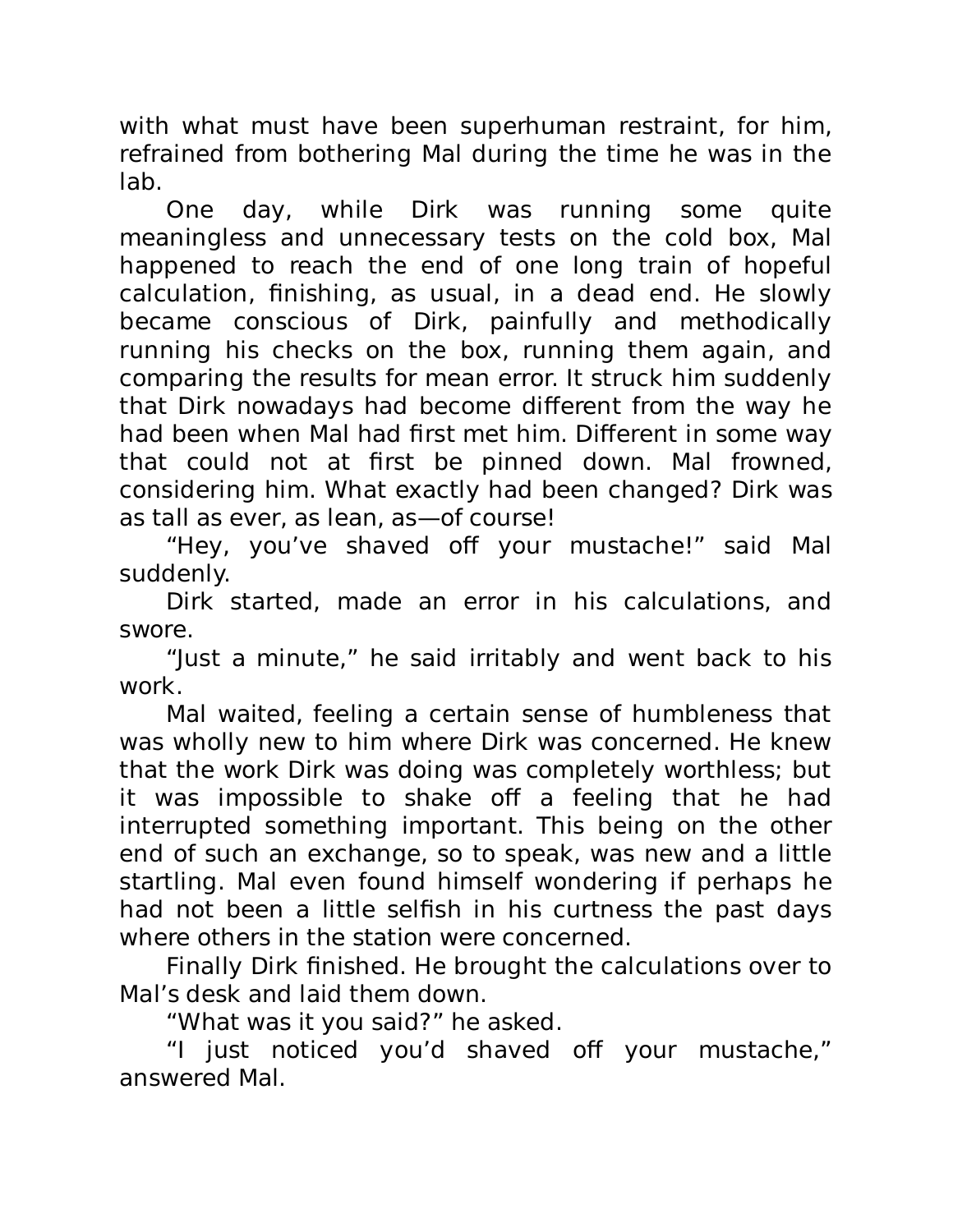Dirk ran his fingers automatically over his smooth upper lip.

"Oh, yes," he said, not without a touch of embarrassment. "Stupid sort of a thing to wear, anyway."

"And," said Mal, noticing this, too, for the first time, "you're not wearing your Archaist costume any more."

"Oh, well, what we're doing right now really isn't Archaist business," said Dirk. He sat down on the edge of a bench.

"Changed your mind?" said Mal.

Dirk nodded.

"Not quite as suddenly as Peep changed his about Neo-Taylorism," he said. "But I finally got around to it."

"Good," said Mal.

There was a moment's awkward silence.

"How do you feel about things, then?" asked Mal.

Dirk paused, and then shrugged.

"To tell you the truth, I don't know," he answered. He looked at Mal and grinned a little. "I'm certainly in no hurry to hook up with any new trend of thought. I'd just as soon sit out the next ideological dance." He hesitated, "Mal—"

"Yes?"

"Tell me," said Dirk, looking at Mal seriously. "To be frank with you I've been doing more thinking about myself lately than I have about anything else—tell me, do you think I'd ever make a physicist?"

Mal rubbed his jaw in perplexity and some embarrassment.

"To be frank right back at you," he said finally, "no. It takes a sort of—well, almost a call to it, if you're really going to make a life's work out of it. "

"I was kind of afraid you'd say something like that," Dirk said. "Well, I've got to do something, I know that. It never used to bother me before, but lately, I've started having nightmares that I might live my round of years and not do one damn thing in all that time that I considered was worth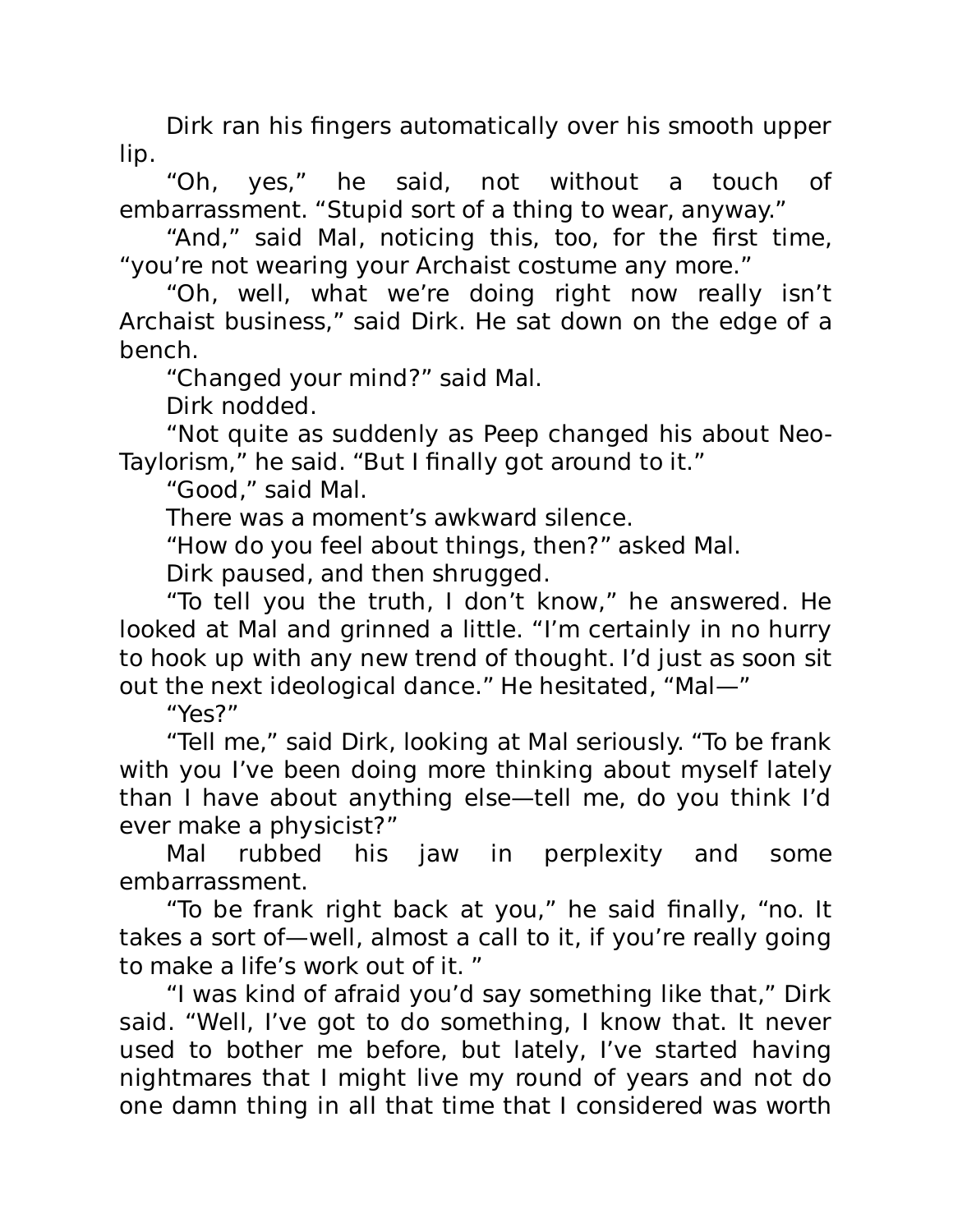it. It's a funny feeling—sort of awful." He peered at Mal. "Did you ever have it?"

"Not exactly that way," replied Mal. "I've had it where I didn't know for sure if I was doing the right thing—with physics or whatever I was at at the time. It amounts to the same thing. I guess it hits everybody at some time or another."

"I suppose so," said Dirk. "Part of the standard trip toward maturity, maybe. You kick over the traces for a while and then you want to settle down. I suppose I've matured. Do you think so?"

"I think so," said Mal. "You're bound to as time goes on if you've got anything to mature with. I've changed a lot lately, too. I don't know whether you'd call it maturing or not."

"You were always more mature than I was, I think," said Dirk.

"Oh well—" said Mal, somewhat embarrassed, but flattered. A new thought occurred to him.

"You know, I wonder if the whole concept of maturing isn't twisted."

"How do you mean?"

"This idea of becoming mature in your thinking—as if it was something you did all at once at one particular point in your life and that before that time you weren't mature; and after it you are and don't have to worry about it any more. Take Peep for instance. Would you call him mature—or wouldn't you?"

"Well—" Dirk paused. "I don't know," he said. "After all, how can you tell? He's an Alien."

"I know," said Mal. "That's my point. But try and answer it, anyway."

"Well, I'll tell you," said Dirk. "I don't think he is so damn mature. Some of the things he does seem pretty childish. I'll tell you, I've certainly changed my ideas about Aliens since I've seen him. Of course, I've got to be fair about it,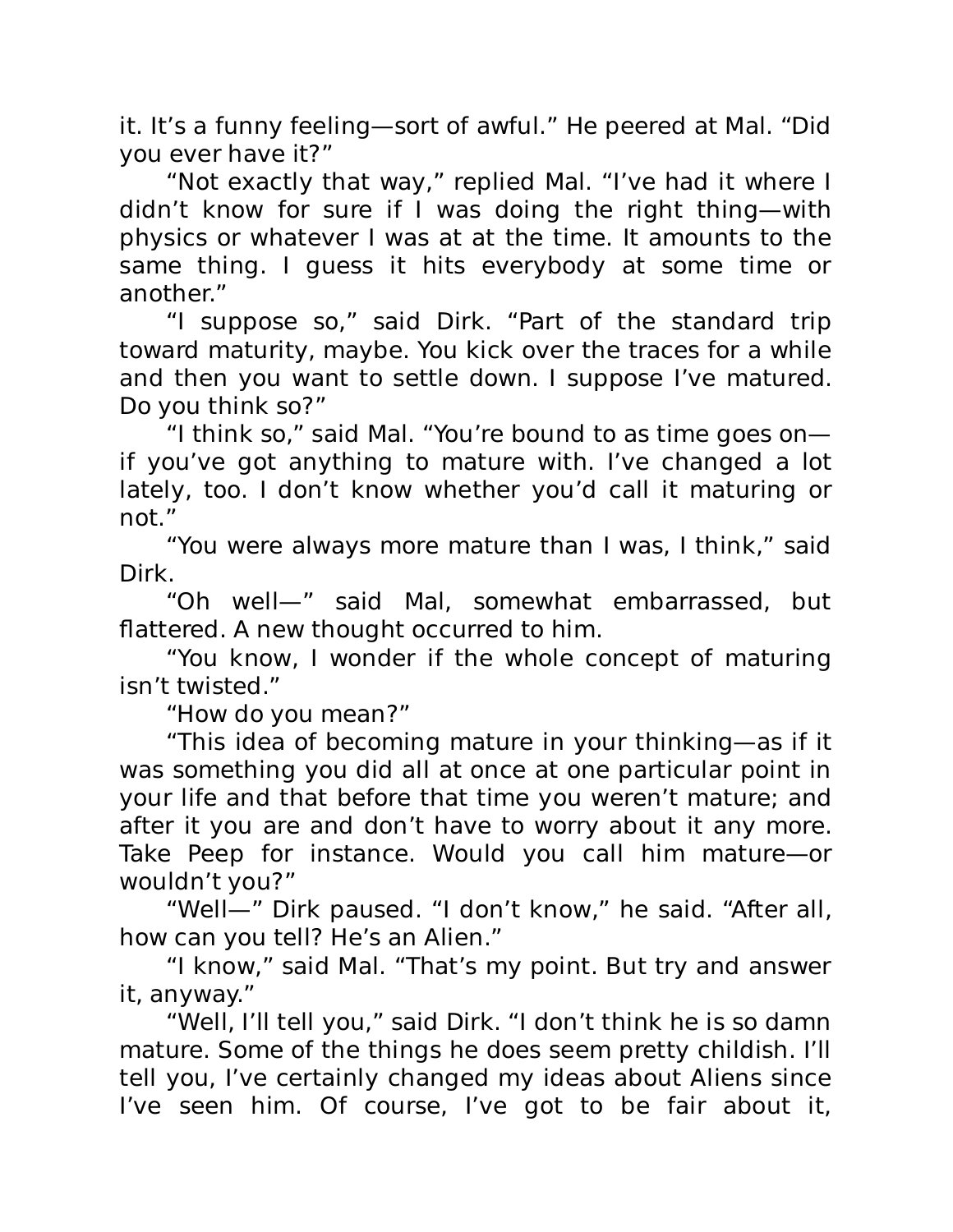Sometimes, too, he does seem to be looking down on us from a long ways off."

"All right, then," said Mal. "Now, here's my point. If maturing was something you passed, and only that—like a fixed point on the road of growth—then Peep should certainly have passed it long ago, considering he evidently lives several times as long as we do and because his race had already passed the entrance requirements for the-Federation. But to you and me, he looks as if he's still trying to grow up in ways. Now, as you said, he's an Alien, and we've got no sure way of knowing, but suppose that maturing is something you go on doing all your life and all down the process of race development. Then you and I and Peep and everybody else fit right into our niches right on down the line."

Mal stopped. Dirk looked thoughtful.

"You mean," he said at last, "Peep's immature in his own way, but that same immaturity is a couple of notches above our maturity?"

"That's it," said Mal. "More or less. You have , to assume a terrific difference in background and education between him and us. We don't even know how the universe looks to him. For all we know, he may be in possession of some simple little facts that would completely upset our own picture of things. For instance, this struggle of his to love everything and everybody looks ridiculous to us. You would say and I would say that it just can't be done. Maybe, from Peep's point of view, it can be done. Maybe he knows some thinking beings that do. Maybe that's the way all life in the galaxy is heading. Of course, maybe he's just a crackpot, too."

Dirk—surprisingly—took up Peep's defense. "I wouldn't call him a crackpot," he said.

Mal shrugged.

"How can you tell?" he asked.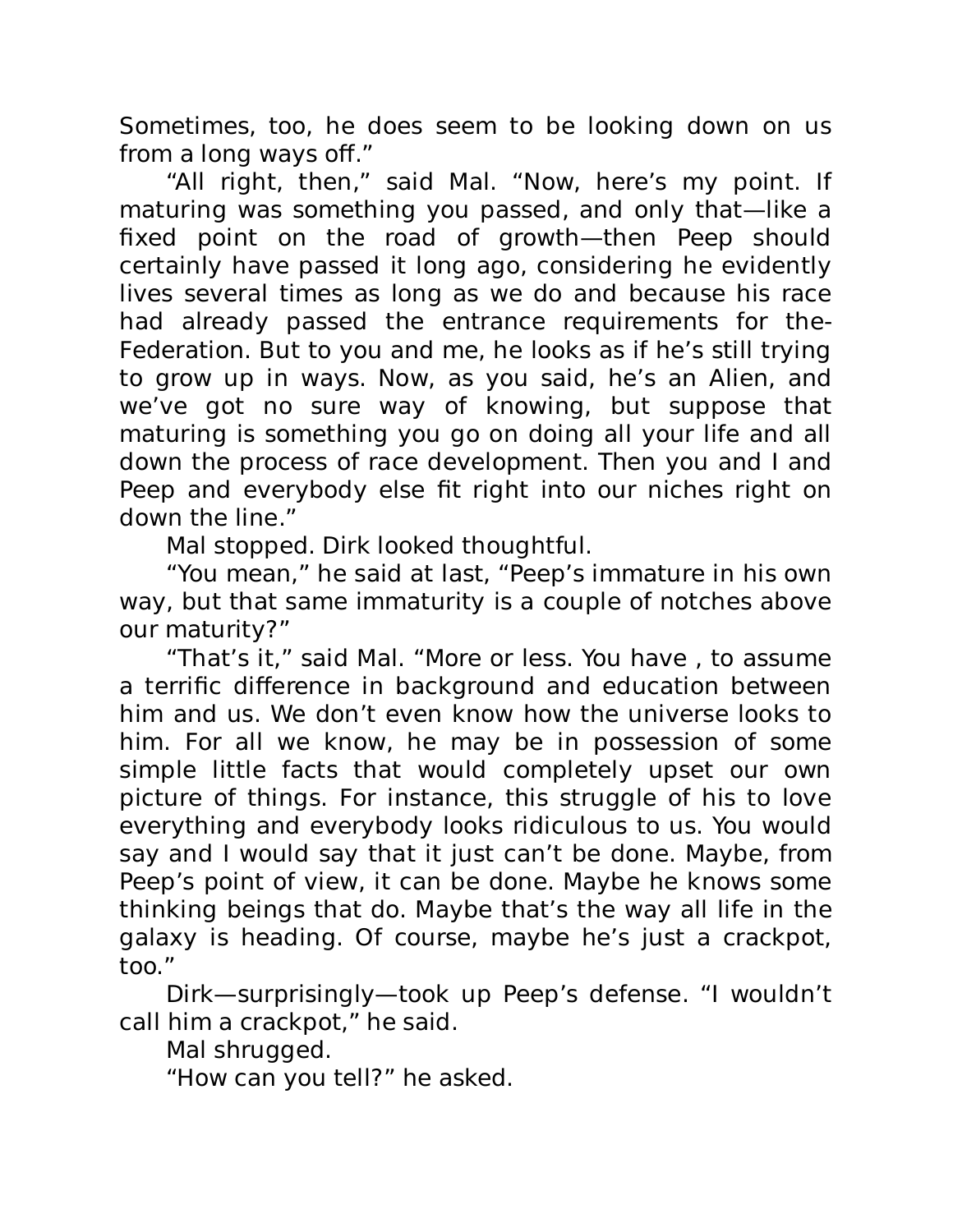"He shows too much common sense where practical matters are concerned," replied Dirk.

"Hmm." This aspect of the matter had not occurred to Mal before. For a moment he was tempted to make Dirk prove his point; arid then he realized that to ask it would be carping. Peep's common sense had indeed displayed itself more than once.

"You know," said Dirk, "you may have something with this relative-maturity-level notion. At any rate, it gives me an idea. Do you suppose you can spare me for a few days around here?"

"I think so," replied Mal, conscious of a sharp twinge of conscience at the thought of the deception he had been practicing to keep Dirk quiet. The old Dirk might have deserved it—this new Dirk quite obviously didn't. "I'm just about at a stage where I'm going to have to work by myself, anyway. What do you have in mind, though?"

Dirk stood up.

"It strikes me," he said, "that Peep might really have something to say. I'm going to look him up and see if I can get him to talk. Then I'll just listen." He looked at Mal. "If you don't need me, I'll go looking for him now."

"Go ahead," said Mal.

"Right!" said Dirk. And with a friendly wave of his hand, he turned and disappeared through the door of the lab, his enormously tall figure erect and jaunty.

Mal continued to stare after him for a long moment. Then, a *ping* of expanding metal from the cold box, returning to normal room temperature, reminded him of his surroundings. Sighing deeply, he reached for his stylus and a fresh sheet of paper.

Wave phase differentiation 402, he wrote in small neat letters at the top of the page, Venus, December 12, 13:45, Sheet Number 1.

He began to calculate. After a little while the subject engrossed him. Dirk faded from his mind and he became lost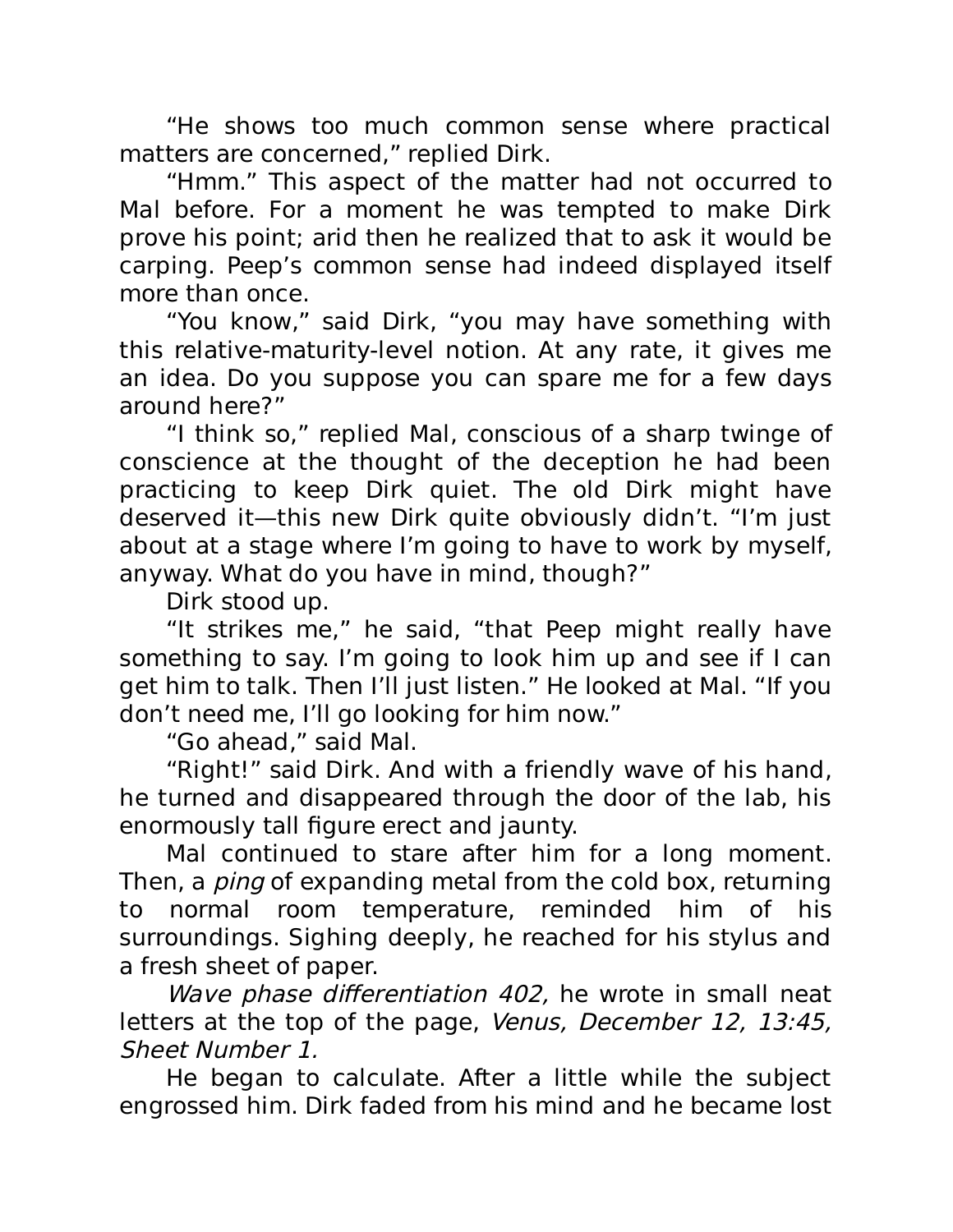in his task.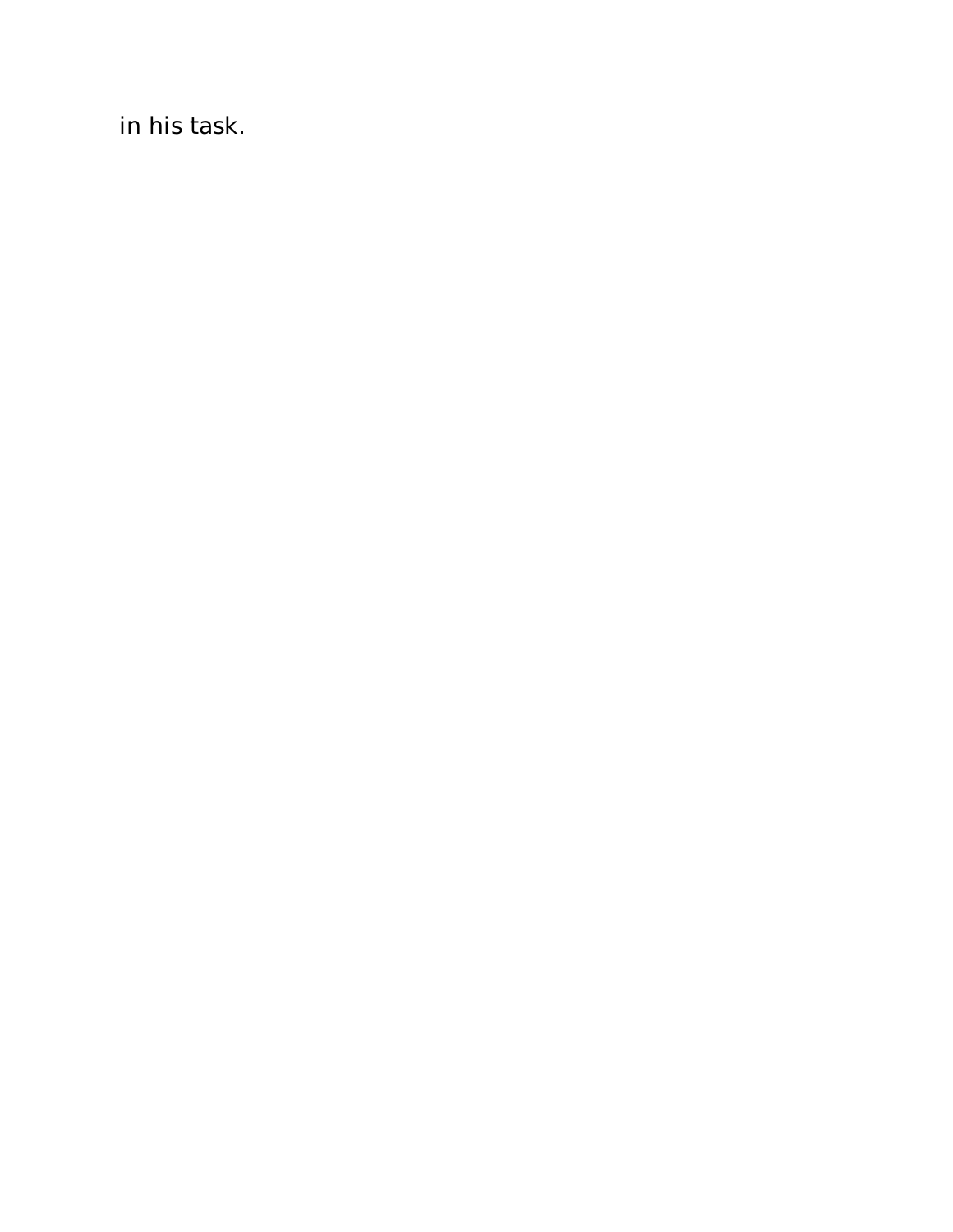# **CHAPTER FOURTEEN**

"Look," SAID Sorrel, cornering him after dinner a few days later. "They've passed the special police powers bill for the Company and the Company Police are cracking down. We've several hundred of our people on Earth picked up already. It's only a matter of time now until they locate this spot. How close are you?"

"Sorrel," he said. "I've got a sort of mental jigsaw puzzle and I'm trying the loose pieces one by one. I may be one piece away from the one I want and I may be a thousand. I don't know. Look—if you want to duck, the rest of you go ahead. Leave me here to work on it and I'll take my chances."

"We can't," said Sorrel. "We can't take a chance of letting you get into the Company's hands."

"Why?" asked Mal. "I'll give you copies of my notes and an outline of my theory. Forget what I said in the beginning. Take them and find someone else with my sort of training and put him to work on it."

"We can't," said Sorrel. "We've got no time."

"What if it takes a few years longer?" Mal countered. "You'll get it eventually."

"No—" Sorrel's voice cracked. He lowered it to a whisper, glancing around to see if any of the others were within hearing. "I've got something I want you to hear. Meet me outside in twenty minutes."

Mal nodded, puzzled.

Twenty minutes later, he stepped out into the impenetrable gloom of the Venusian night and felt Sorrel's hand on his arm.

"This way," said the Underground man.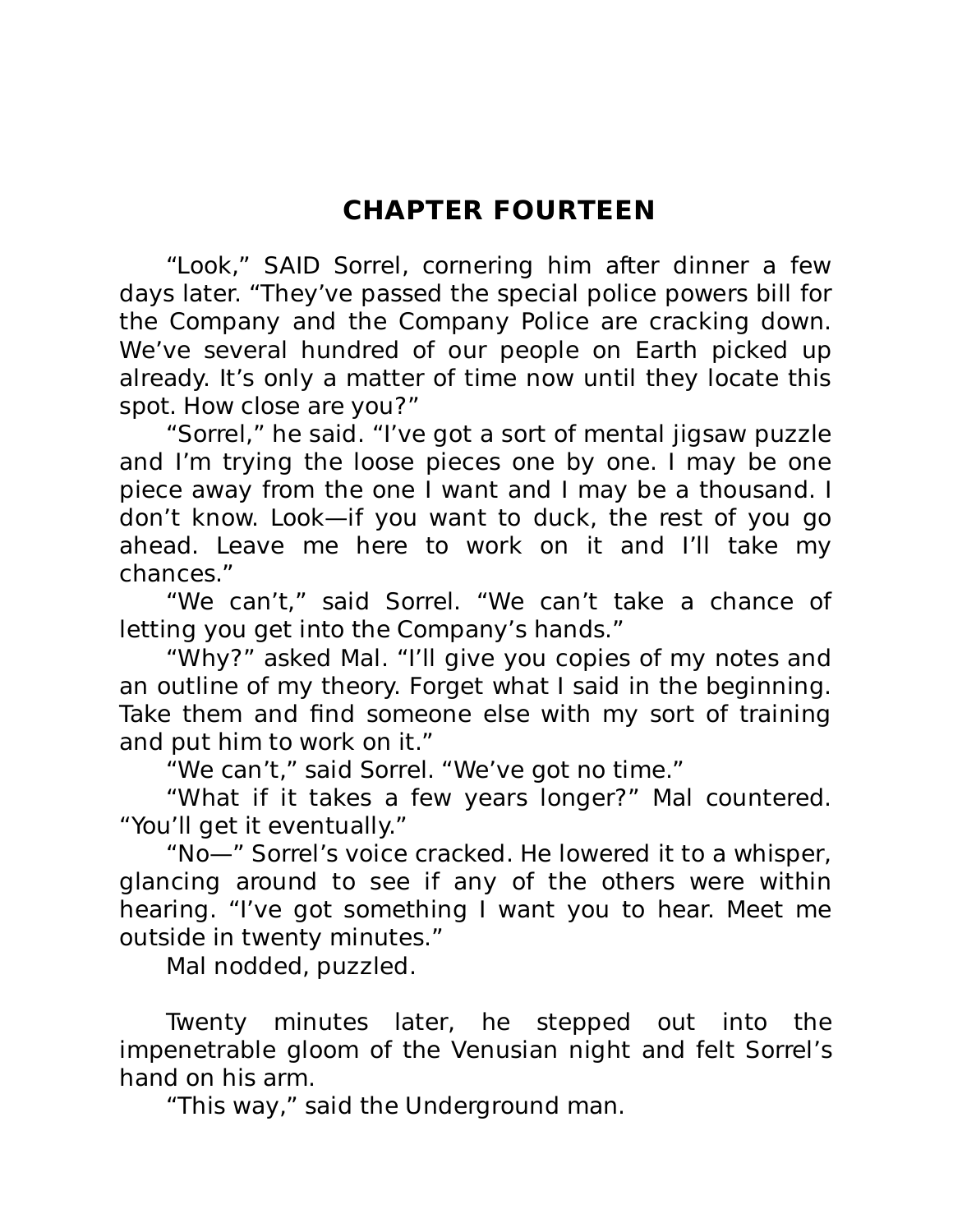His hand drew Mal to the little flyer that was ordinarily kept around the funnel spot and pushed him in. Sorrel climbed in behind and took the controls.

"Where are we going?" demanded Mal.

"A special meeting spot," answered Sorrel. "Sit tight."

His fingers shifted on the controls and the flyer rocketed upward. For perhaps fifteen minutes they shot through the pitch blackness, flying blind. Then Mal felt the flyer settle and they dropped down suddenly into a globe of light that had not been there a moment before.

"We're under shielding," said Sorrel, answering Mal's surprised look. "Nobody can see the light from above."

He pushed open the door of the flyer and stepped out. A wave of damp, reeking air at blastfurnace temperature washed into the flyer and Mal gagged, feeling the perspiration spring from him in rivulets. Within seconds he was dripping wet.

"Welcome to the lowlands of Venus," said Sorrel sardonically from outside the flyer's door. "Come on, the boys are waiting."

Mal stumbled out, to find himself facing a table and chairs of bubble plastic, blown up upon the lush green of the moss. Around the table and seated in the chairs were six men—miners all, by the look of them. And standing at the far end was a little, thin man, whose dress showed him as probably being a city Earthman. It was to this man that Sorrel led Mal.

"Alden," said Sorrel to the little man, taking his hand for a quick shake and releasing it as abruptly.

"Sit down," Sorrel told Mal, waving him to a chair. "We haven't got much time." Still standing himself, he put a hand on the little man's shoulder and turned to address the rest of the group.

"None of you know Alden," he said. "But he's one of our Earth group; and for the last ten years he's been attached to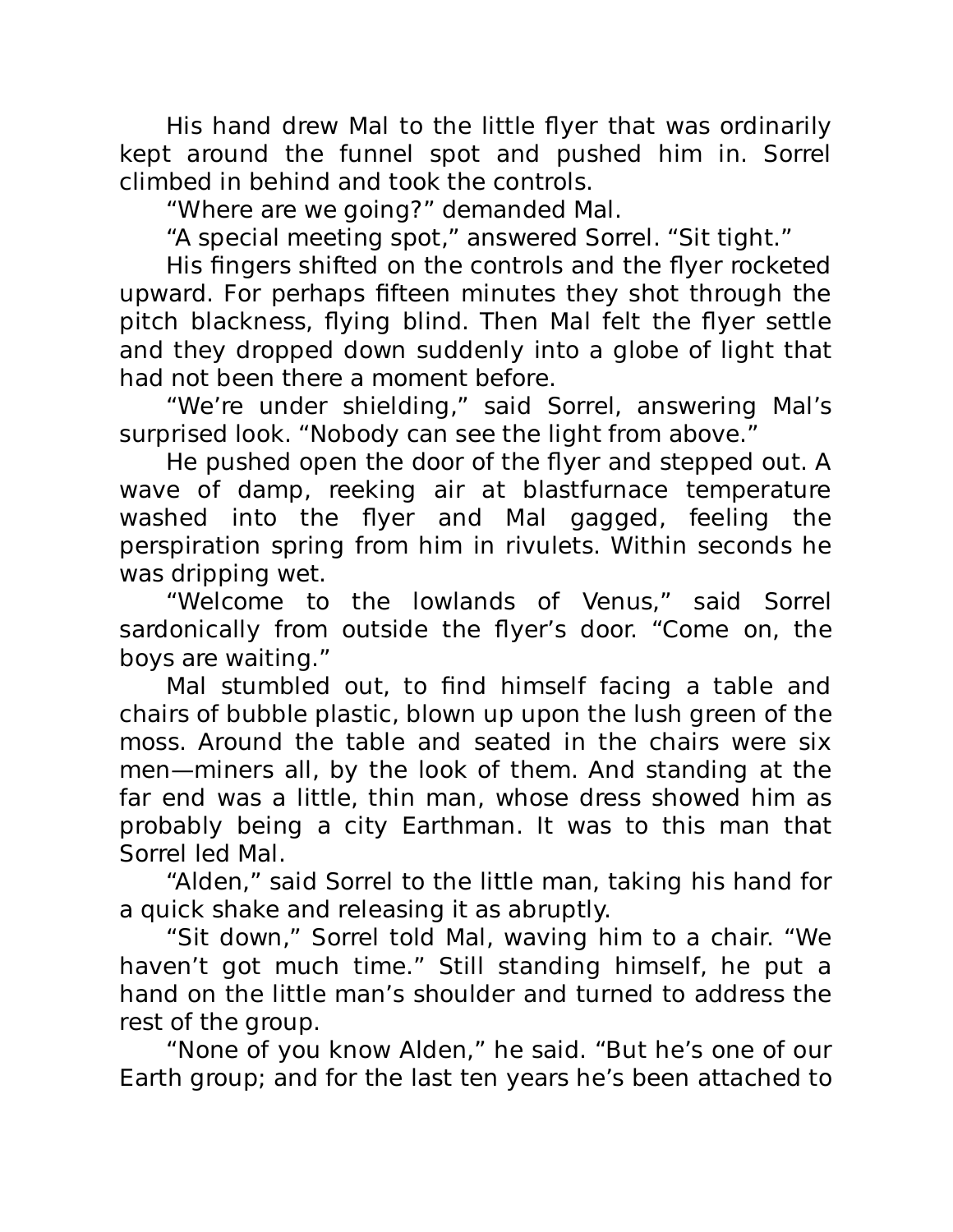the Presidential entourage in the government. Go ahead, Alden, tell them."

He sat down himself; and the little man turned to face them all. His face jumped nervously in the brilliant, artificial light.

"Men," he said, speaking in a rapid, high-pitched voice, "you've been hearing for some time that the President is missing, probably kidnaped. He's not missing; and he's not kidnaped. He's on Arcturus."

"I learned this three days ago, by going through some notes that President Waring thought he'd destroyed. They were notes for a speech pleading the case of the human race before a meeting of representatives of the Federation—the Alien Federation. Apparently, there's a meeting going on on one of the planets of the Arcturan solar system right now whether it's just so Waring can talk to them or not, nobody seems to know."

"How—" began one of the other men. "Hold it," said Sorrel. "Wait for Alden to tell us the whole thing."

"The point is, Waring's there because the Federation's about to consider this Quarantine that keeps us penned up under our own sun. It turns out the Federation's been in touch with the chief human authority from the beginning of our contact with it. I've got a copy of Waring's notes here, anyway, and you can look at them for yourselves if you want to. However, to save time, let me run through the highlights now."

He pulled an electronic notebook out of his pocket and began to read.

"The human race wasn't informed on contact, but it posed a special problem for the Federation. That problem lay in what had attracted the attention of people long before the first orbital flight beyond Earth's atmosphere—the question of the adjustment of the race to the fact that it was merely one of many. It seems that the record—our own past history —was against us in regard to such integration being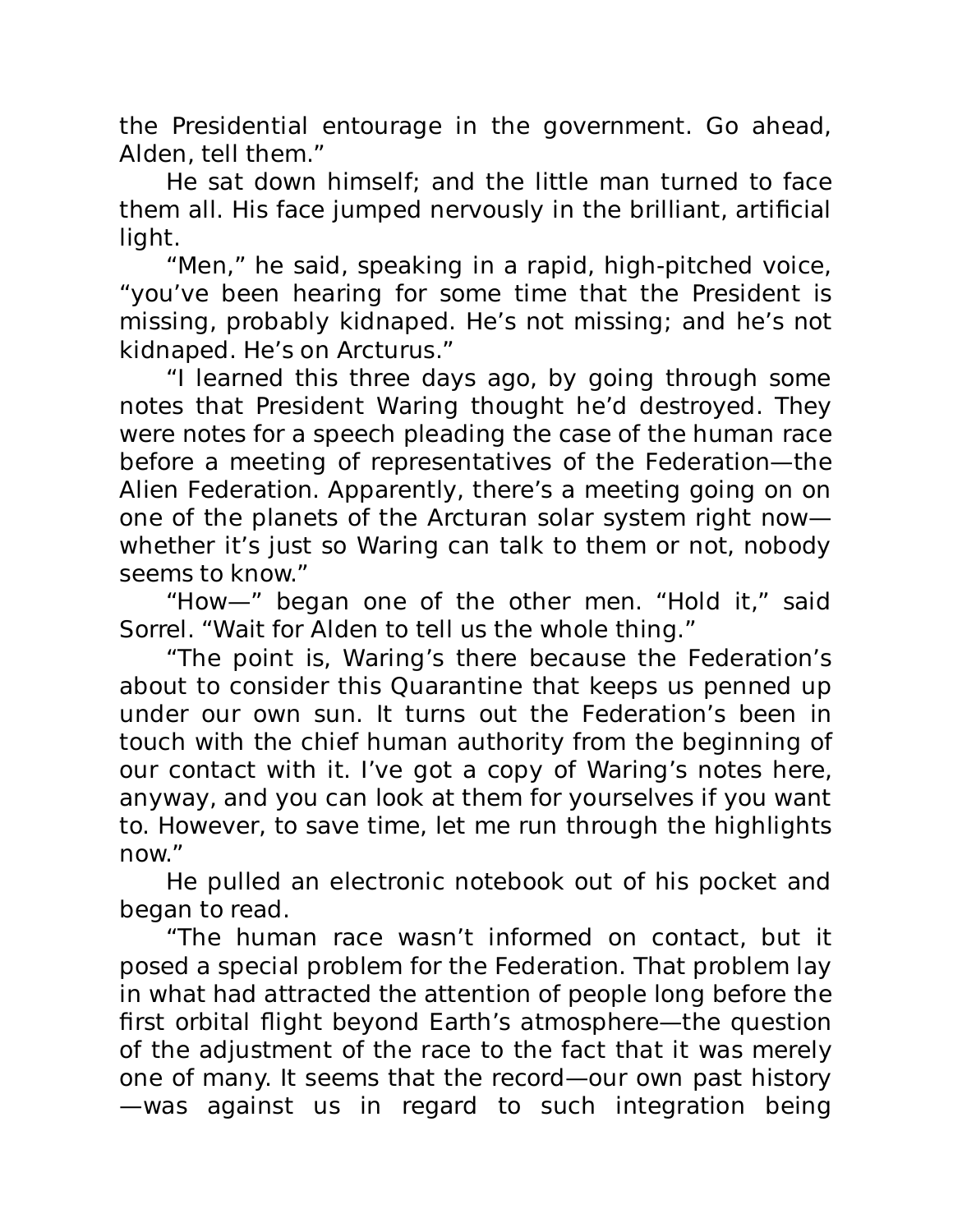successfully accomplished. To balance this fact, however, we had one point in our favor. It seems that the human race, in comparison with the norm of galactic races of the same type as our own, showed an extremely high index of adaptability. The question was whether this adaptability could produce enough of a revolution in human thought and emotion without at the same time destroying the basic human character—to render the race psychologically and sociologically acceptable to the Federation.

"The Federation was not thinking of itself in its consideration of this problem. Its territory is incomprehensibly vast, the numbers of its associated intelligent races incredibly great and much more able than we will be for thousands of years to come. The Federation was concerned with us—whether it would damage us irreparably to have full contact. In essence, the problem it faced is the same as the problem of any great and civilized people who come into contact with a small and primitive people—will the sudden superimposition of civilized ways of life destroy ancient and effective habits of living; and so destroy the basic and valuable independence of character of the primitive race?

"Because of humanity's precocity in the field of adaptability, an unusual compromise was adopted. Within the limits of our own solar system, we were to be allowed a limited acquaintance with the products of other technologies—for a limited time. At the end of that time, a decision would be made whether to accept humanity, or seal it off in its little corner of space until the necessary thousands of years passed to bring it—by itself— to equality with the galactic norm."

The little man paused and put the notebook back in his pocket. An odd, bright gleam of triumph lit up his tired face.

"Gentlemen—" he said—and the archaic word rang with a peculiar impressiveness—"it is the belief of President Waring that we've passed that part of the test. Our native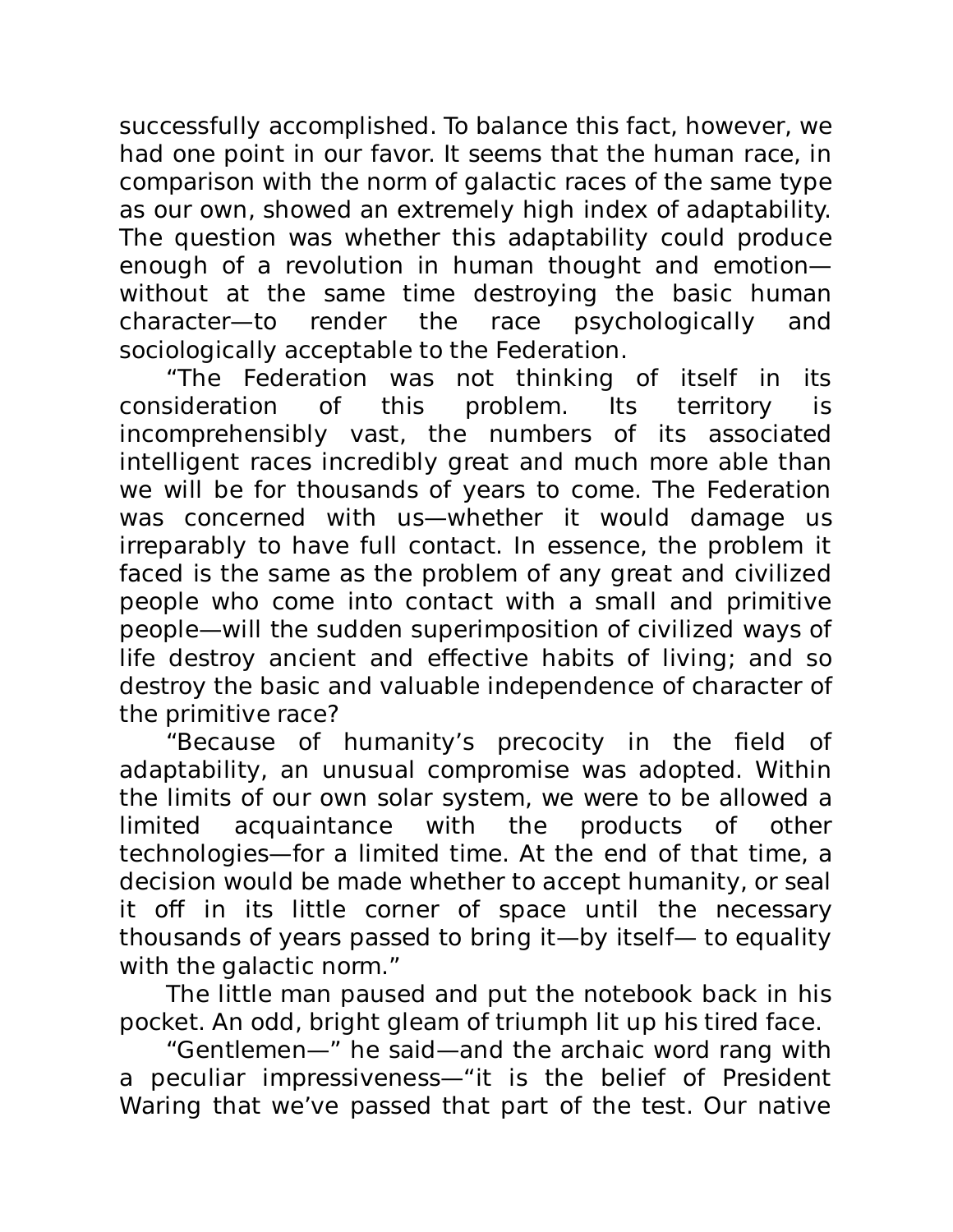culture's been violently upset with bubble plastics, force fields, power packs, greatly simplified methods of manufacture and Alien imports; but there have been no wars, no hysterias, and no panics. Nor are there any signs of true moral disintegration in this new world of ours where leisure and luxury have become commonplace. We are still struggling to adjust, but the crisis point has passed."

A low rumble of glad reaction ran around the table. The little man held up his hand.

"But" he said and paused, "what every President has known under strict seal of Federation secrecy was that not only this part of the test, but the other, was essential as well. It is not enough for the human race to show that it can adapt and imitate. It must also show its ability to progress. I refer to what everyone in the solar system knows about. The faster-than-light drive."

The eyes of those seated around the table moved to Mal.

"Everyone knows we've been trying for that," he said. "What no one knew except the current Chief Executive and, somehow, in these last few years, the higher-ups of the Company—was that there was a definite time limit set in which we had to come up with this drive. That time has now expired. Waring has left in an Alien ship for Arcturus to exercise his right of pleading for an extension on the basis that Company interference has delayed this discovery or development from taking place. But his opinion, expressed in his own notes, is that the Federation will not accept this excuse on the grounds that a race is judged on its achievements as a race, and not as a mélange of conflicting groups. If the Federation insists on this attitude, and its judgment goes against the human race, the imports of all Alien products will be stopped, all contact will be cut off and we will be sealed inside the solar system until we develop to a point where there is no longer any doubt of our acceptability. I need not point out the results of such an action. Our economy will collapse, the Company will take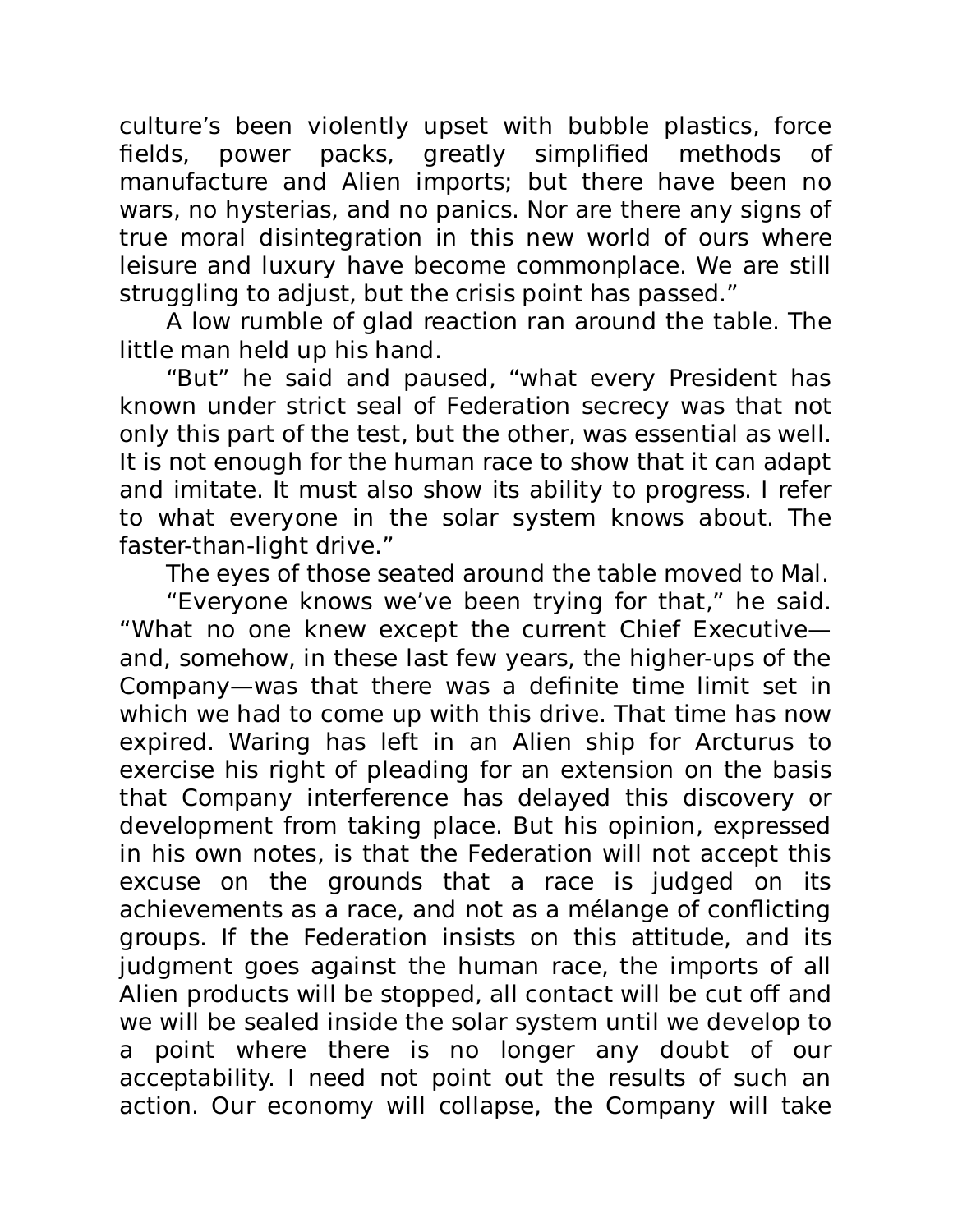over by right of might, and we will be dealt a psychological blow from which it will take centuries to recover. It means, in short, a new Dark Ages."

The little man sat down suddenly.

Sorrel rose slowly to his feet; but they were looking at Mal and without waiting for any preamble, he rose and spoke to them all.

"I've been doing all I thought I could," he said. "But in the next few days I'll do more. I think I'm close. I don't know. But if work can bring in the results I'm looking for in time to reach Arcturus before the Federation decides against us—I promise you I'll put the work out." He paused, looking at them, and sat down abruptly.

They looked back at him without words.

When they returned to the funnel spot, Mal went directly to the lab, and to work. In the station, Sorrel passed the news on to the other three, who reacted each in their individual fashion. Peep folded his hands and nodded wisely. Margie looked stricken; and Dirk sat rubbing his jaw thoughtfully. After a while, the tall young ex-archaist got up and went over to the lab.

He found Mal bent over his calculations.

"Anything I can do?" he asked.

"Afraid not—" answered Mal, looking up at him.

Dirk whistled a little tune through his teeth.

"Well, if you want me for anything," he said, turning on his heel, "just call."

He left the room.

Some time later, Peep showed up.

"Young friend—" he said.

Mal looked up once more from what he was doing.

"Young friend," he began again, "in the anomalous position that such a one as I finds himself at such a time as this, a certain hampering of expression due to interior and early training and in duty imposed by harsh fact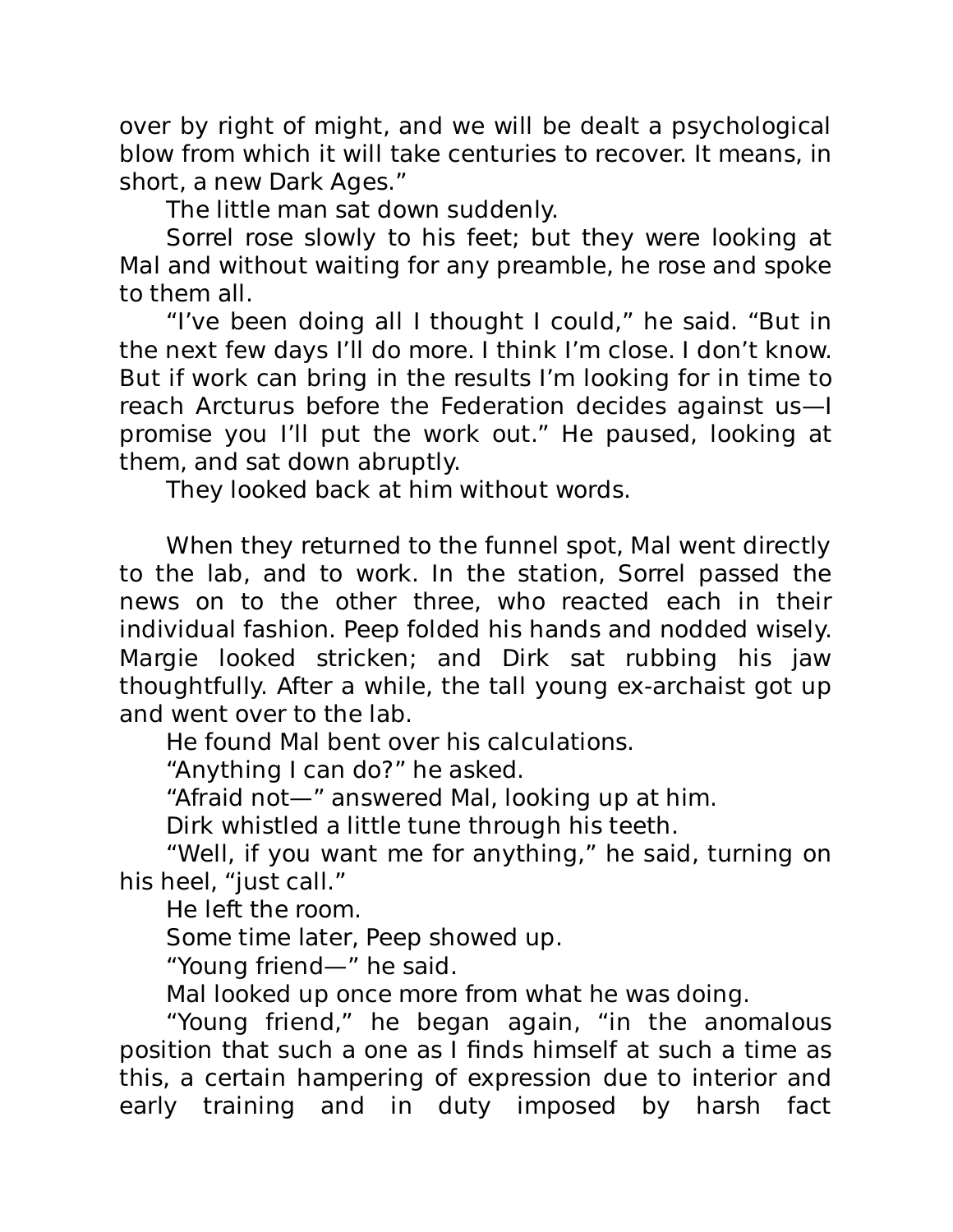unfortunately inhibits what would otherwise be given with a good grace and a whole heart."

Mal puzzled over this tangle of words for a minute before he managed to sort them out.

"Oh, that's all right, Peep," he answered. "I wouldn't expect you to help me with this."

"This," said Peep, "however, should not be allowed to appear as a matter of will alone in opposition to what otherwise might perhaps be construed as the disagreement of the unqualified with those who stand by necessity in a position of which a requirement is the rendering often of painful and difficult decisions affecting the lives and happiness of many."

"You think the Federation is doing the right thing, then?" asked Mal.

"In the determination of the infinite and multifarious factors capable of determining and in fact determining, over long periods of time the mental, the physical, the group development of peoples— in itself the result of long test and trial and not without a history of occasional error hinging on sad experience over a great, though not inconceivable span of time—a mean, or in sort a compromise action, has appeared through a process of natural evolution. By the very ordinary and inherent standards obvious, and at once apparent, to a point of view in normal consequence nurtured, and I may without prejudice say cultured in an awareness of the magnitude, relatively speaking, of the overall problem, the question of unfairness, either through intent or oversight, becomes an impossible one, since it could proceed only from the assumption that the case in point was in some relevant essentials unique, or entirely without precedent, which assumption, because of the inconceivably vast time and the unimaginably vast number of previous cases occurring in this time, becomes one of incredibly small probability, since a due and proper search of records will produce cases of such similarity that it often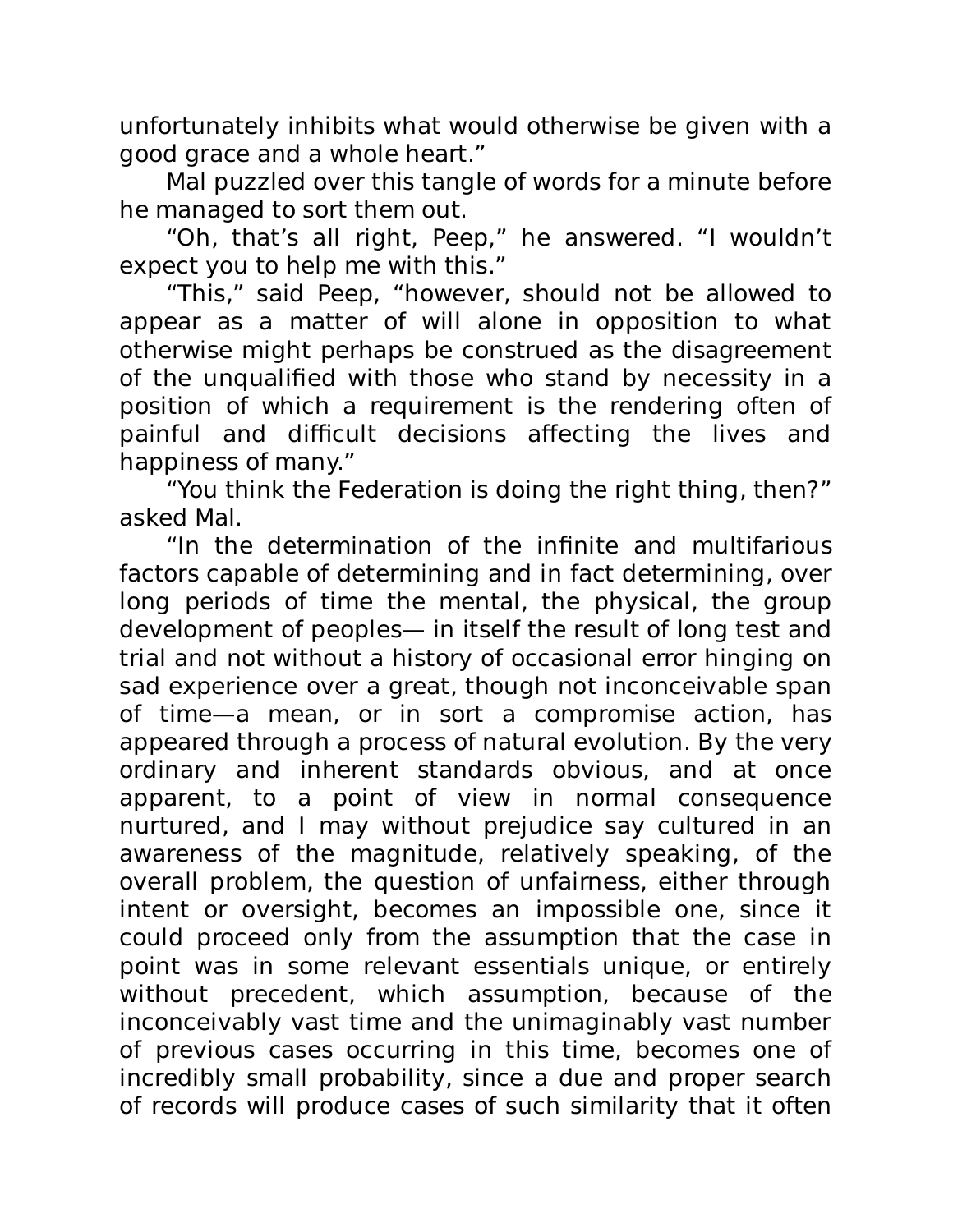requires a trained mind to determine the actual points of individual difference which set off the past example from the present. Nevertheless, in consequence of the unalterable belief that each living being and by definition, therefore, any race of living being, is and are unique, it is regarded as a duty to seize upon and develop any hope of variation, no matter how slight, from the past pattern. Unfortunately so slight is the variation in all cases during the last great period of time that the probability of development has in all cases been more a theoretical than a practical hope and the result has been failure."

Mal nodded.

"So that was it," he said. "The Federation played an impossibly long shot on us." He looked at Peep. "Don't you think it would've been kinder just to leave us alone to putter along at our normal rate?"

"Would you have preferred it?" replied Peep, with a bluntness that was amazing coming from him.

"I guess not." Mal grinned up at Peep and extended his hand. "Thanks for coming and telling me about it."

Peep took the proffered hand carefully in his own, as a human might grasp a very delicate piece of chinaware. To Mal it was like holding heavy steel covered with hard leather. They shook, and Peep brightened.

"And now," he said, folding his hands together, "I will return to the station to await news of your success." And he turned and left the room.

Sighing, but warmed a little by the glow of Peep's acknowledged friendship and concern, Mal buckled down to his work again. But he was to have one more visitor that evening—and that was Margie.

She came in very quietly and stood watching him—so quietly, indeed, that it must have been some minutes before he recognized the fact that she was there. It was only in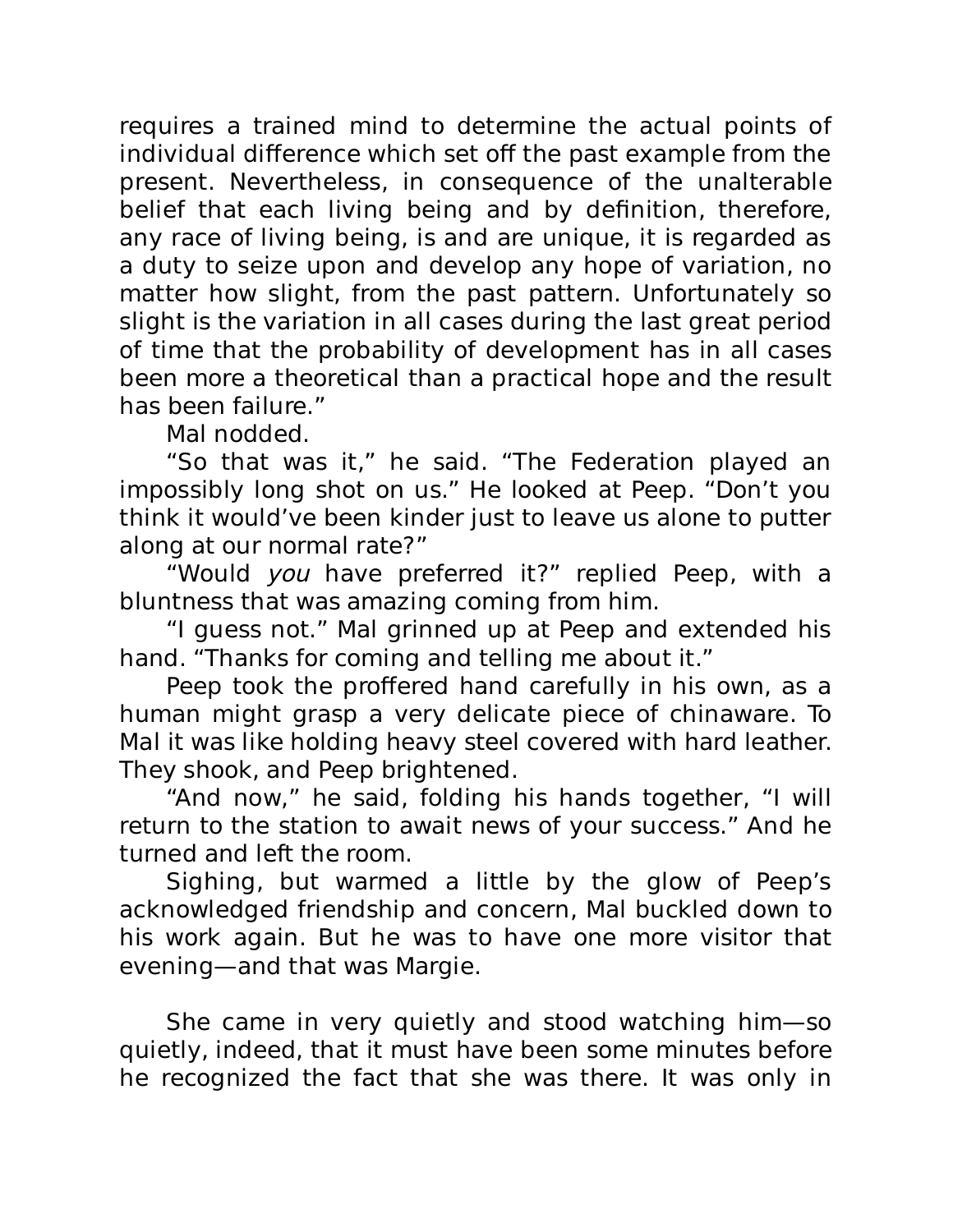lifting his head, as he reached across the table before him for a fresh sheet of paper, that he saw her.

"Margie!" he said, checking his hand halfway, "where did you come from?"

"I didn't mean to bother you," she said. "I just dropped by to look at you. I'll go now. " She turned toward the door.

"No—wait," said Mal on sudden impulse. "As long as you're here—sit down for a while."

She turned at the door and came back.

"I'm interrupting you, aren't I?" she said.

"It might help," answered Mal. "I don't have time now to keep on going through the possibilities here one by one. So I'm hopping around at random, as hunch dictates."

"How about some coffee?"

"Coffee? That sounds kind of good," said Mal. She jumped to her feet and went across the room to the food unit still in the *Betsy's* wall. Sitting at his desk, Mal watched her, small and deft of movement in the gray tunic and skirt, a half-cape rippling from her shoulders.

"Not too strong," he said.

"It won't be." With a comfortable, bubbling sound, the coffee cascaded into the two cups she held, and she brought them back to his table and sat down with him.

"Do you know what Dirk's doing?" she said. "What?" he asked.

"He's writing down an account of everything that's happened to us—ever since we first met at the Ten Drocke estate. He's been working on it for some time without mentioning it to any of us. He's got his own account of Archaism and I guess he's been getting the details on Neo-Taylorism from Peep. Tonight he asked Sorrel for information on the Underground. Sorrel flared up right away— you know how he is—and then all of a sudden he stopped and sort of shrugged. 'Why not?' he said. And now they are over there working together and getting it all down."

"Yes—" said Mal. "Well, that's fine."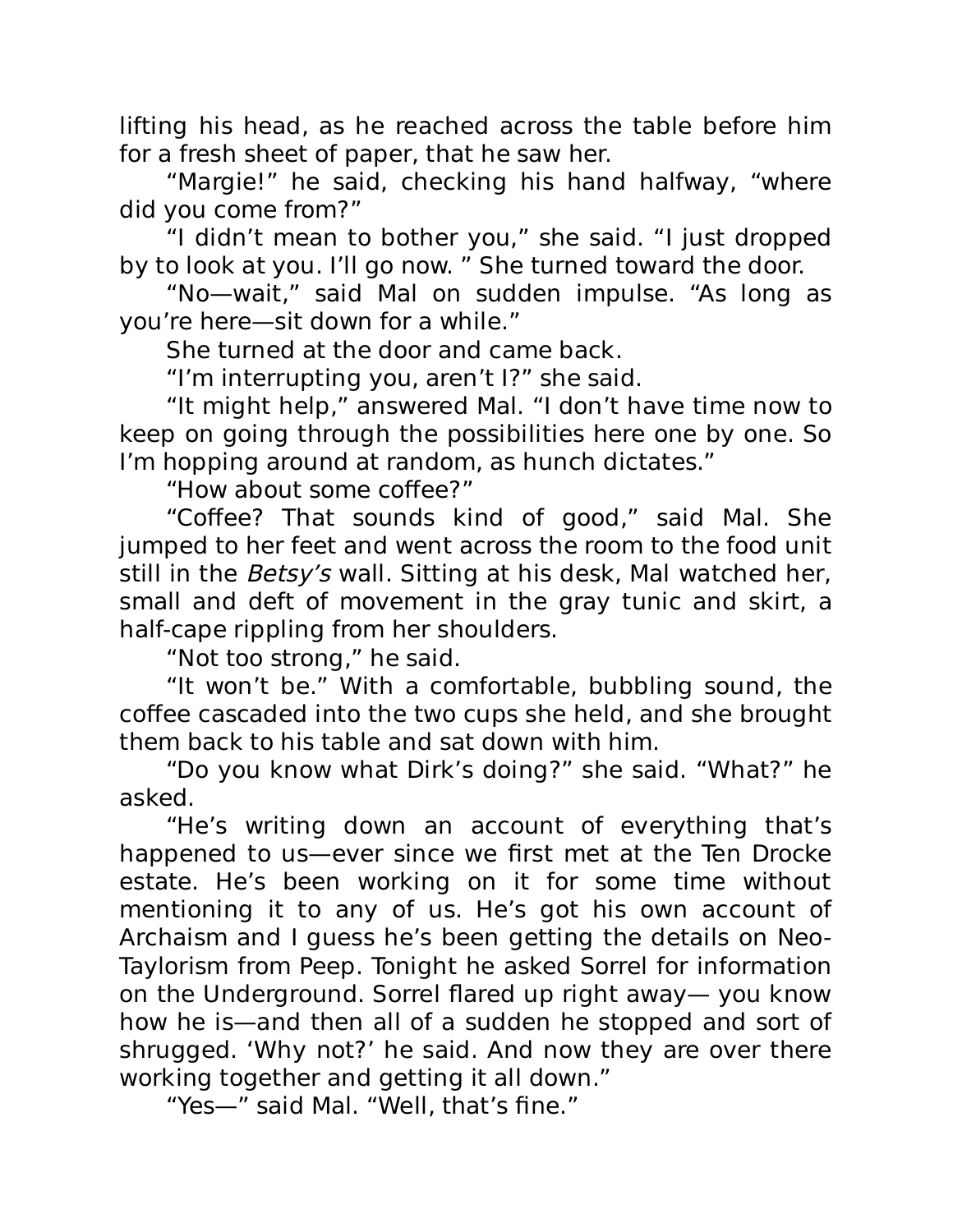"You don't sound very pleased," she said. "Oh, I am—I am," said Mal. "So Dirk's going to be a writer."

"Of course not," she said. "He's going back to the Company as soon as all this is over."

"The Company?"

"Of course. Dirk says that there'll be a use for the Company—a new kind of Company, when the Quarantine is lifted. He says that nothing man constructs is ever by itself good or bad, it's the handling of it that makes it that way. And Dirk is going to put the Company to good use."

Mal smiled wistfully. "And he will, too; he's got what it takes, now." He paused.

"So you and Dirk will be going back to the Company." Intended as a statement, it came out as a question, one that his voice grated over. "Dirk will, yes. I haven't decided."

"Ah…" Mal paused again, his mind struggling vainly to sort out a jumble of sudden thoughts. "Well, what are your plans?"

Margie did not answer immediately, but Mal lost this fact in the sudden awareness that he had more to say.

"Listen, Margie—you don't have to worry about that—I mean, you can stay here with me—" He stumbled to a halt. Margie still said nothing. She was not looking at him. He made himself go on.

"Well, listen," he said, "you know, we—you and I—we've been in this thing together for some time now—I mean, we've gotten to know each other." He wound down.

She looked at him then.

"Yes, I'll stay," she said.

In the following silence they moved together; and thereafter when they did begin to speak again, their whisperings could not have been heard by anyone more than a few feet away.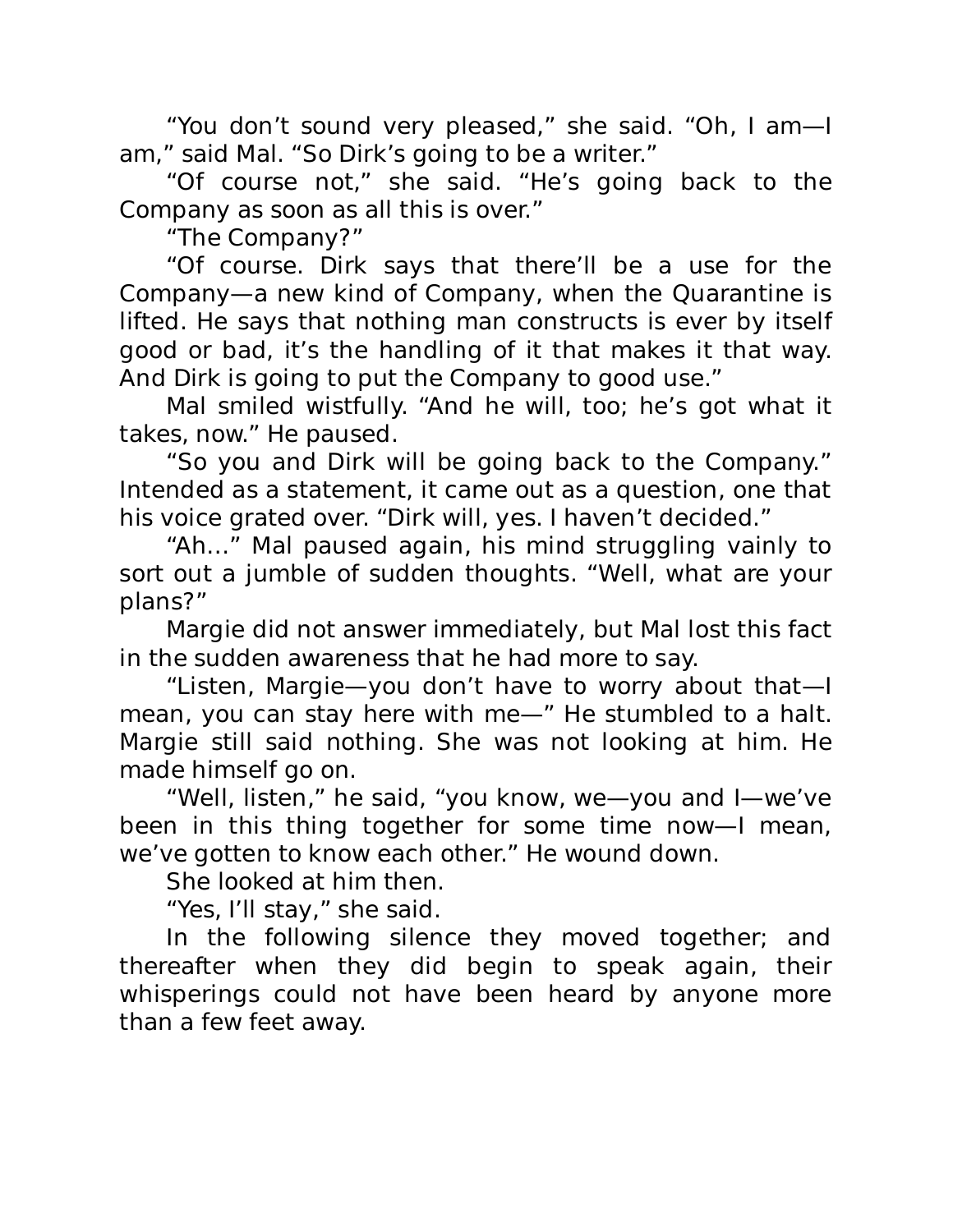#### **CHAPTER FIFTEEN**

MAL LOST TRACK of the time. Dark turned to daylight and back again and the hours slid by without meaning. Vaguely, he began to become aware of Sorrel or Dirk or Margie telling him that he must stop and rest.

"But I've almost got it," he answered and forgot them. The fever of his work held him. The room around him became the whole world— became the limits of the universe. Nothing not in it was real. Outside, time and space ceased to have meaning; the planets halted and the constellations stopped their movement, waiting for Malcolm Fletcher to catch the will-o'-the-wisp that danced before him.

"I think I've got it," he said finally to the Sorrel-Dirk-Margie face that kept coming back to him.

"You ought to rest now, then—" it said.

"No," said Mal. "There's more to do. There's just a little bit more to do. I've got to finish it."

And that was the last he remembered.

He opened his eyes finally to find himself lying in a bedroom in the station. He had come slowly out of sleep and now he lay wide awake, but with a strange, washed-out feeling, as if all the strength had been sucked out of him. He thought to himself that he would lie there a little while longer, and then he would take another little nap.

But his mind would not let him slide back so easily into oblivion. For a time his body protested drowsily against his reawakening memory and curiosity and then gave in. He sat up finally, and swung his legs over the edge of the bed. For a second he sat there, feeling somewhat dizzy. Then the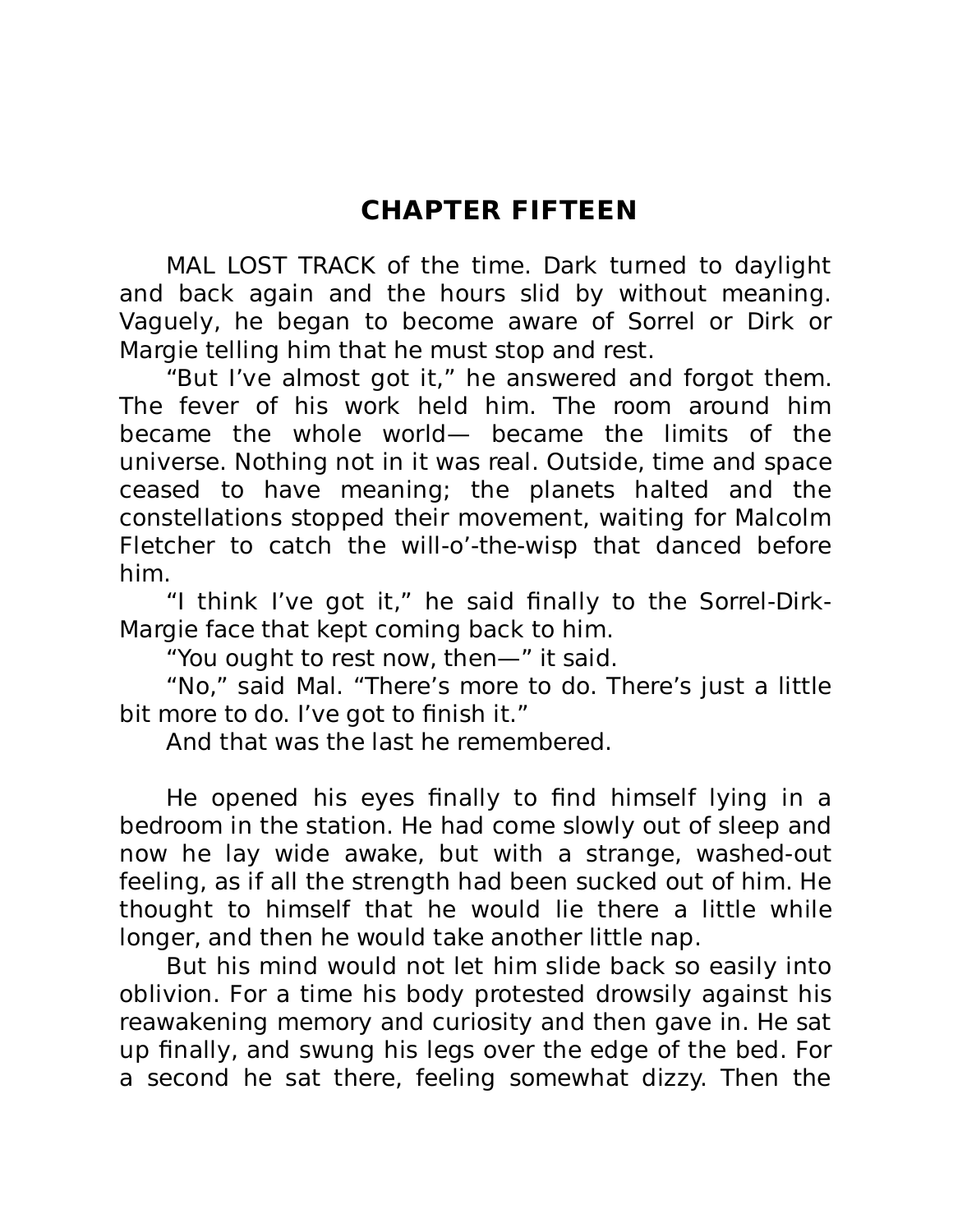dizziness passed and he got to his feet and set about dressing.

When he was dressed, he wandered out of the bedroom and into the second-floor combination eating room and lounge, with its imitation rock ledge and illusory waterfall. Sorrel and Margie were seated at one of the tables playing double solitaire. They looked up as he weaved in.

"Mal!" said Margie, then both demanded simultaneously: "How do you feel?"

"I think I'll sit down," he answered, dropping somewhat heavily into an empty chair at their table. "I feel weak," he explained.

"A little food wouldn't do you any harm," said Margie, with a touch of sharpness. "It's been three days since you ate."

"Oh?" said Mal. He considered the lack of sensation from his stomach. "I don't feel hungry." He did not really expect to do more than play with the food Margie prepared. But. the more he swallowed, the more his appetite seemed to revive, until by the time Dirk and Peep came strolling in, he was eating—there was no other word for it— ferociously.

"Good afternoon, young friend," said Peep, plumping himself down in a sitting position. "Feeling better, eh?" put in Dirk.

"Mrmf!" said Mal with a full mouth, and waved a hand with a fork in it at them all. Then, having taken care of the amenities, he settled down to ignoring them until his eating was done.

Finally he sat back and sighed deliciously over a full cup of coffee. "That was fine," he said expansively. He looked at all of them and beamed. "What's news?"

"My God!" exploded Sorrel. "How about you telling us?" "Telling you?"

"The last thing you told us before keeling over was that you'd got it. But we didn't see anything around the ship," snapped the Underground man. "Well? Well? Well?"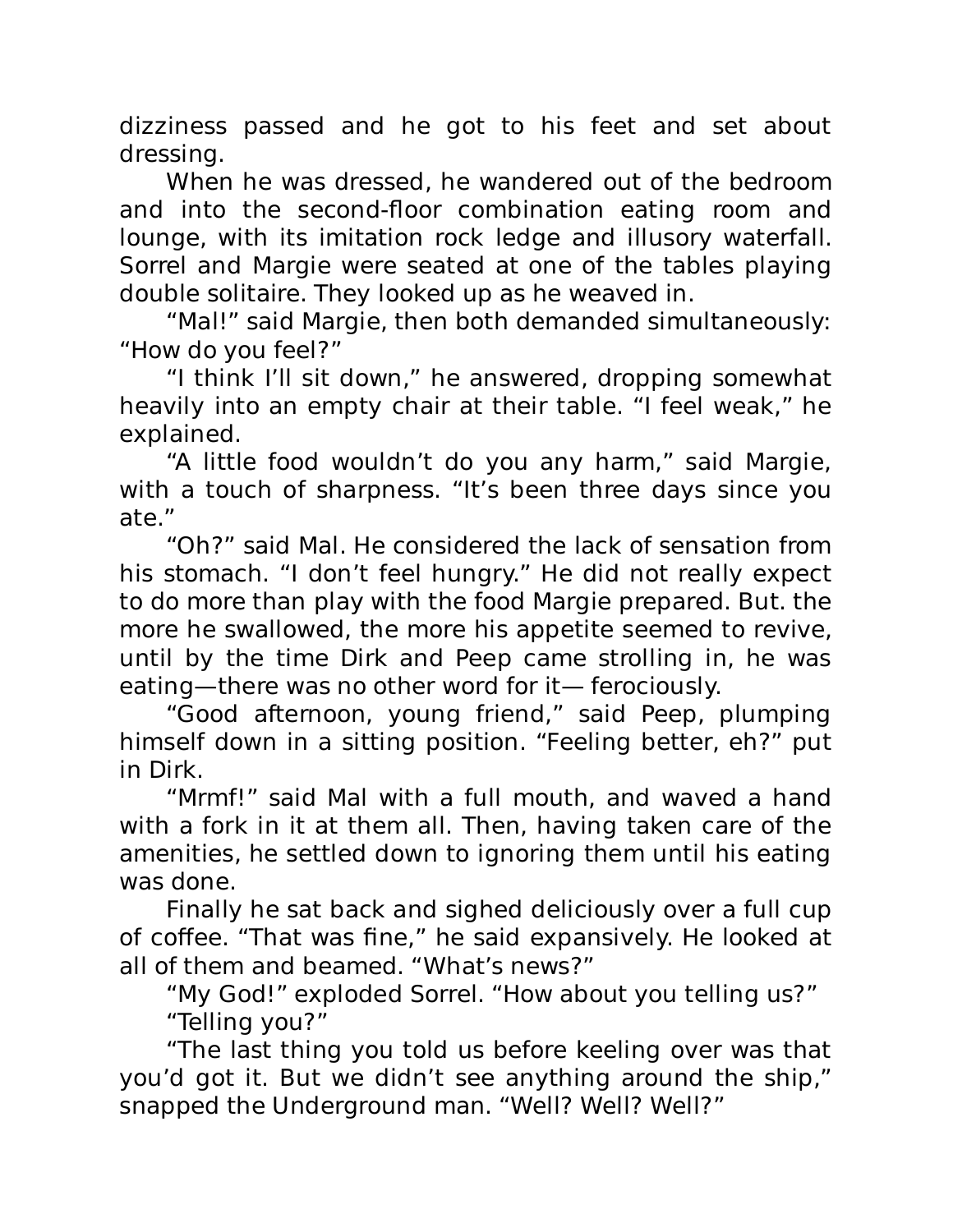"I didn't actually build it," explained Mal. "I just ran enough principle tests to know it'll work. But there's nothing to it. I told you the actual device would be simple. It's simply a matter of using force fields to set up a uniform resonance of wave patterns in whatever's to be moved. Then, to move, you simply de-emphasize your resonance in direct ratio to the distance you want to move. In other words, it's a matter of making your present position in space so improbable that you move to the next most probable position. Of course it isn't really a matter of movement at all. I'll explain it a little more simply. You see in a strict sense, the position you believe yourself to be occupying isn't really the position you are actually occupying. In reality, you're really everywhere at once with a most probable position which can be defined by vectors of probability moving along a time coordinate. Now, imagine a three-dimensional graph enclosed in an ndimensional universe of which one dimension at a time is extra-relative and time itself is represented in the graph by a —" Mal broke off suddenly, becoming aware of the stunned expressions on the three human faces before him.

"Maybe I'm confusing you a bit," he said. "Look, it's really very simple. What it all boils down to is that for purposes of theory you assume a positionless time, which by conversion allows you to postulate such a thing as timeless position. With Time considered as irrelevant and therefore disregarded—"

"Sure," broke in Sorrel. "Absolutely. You're one hundred per cent right. I see it now. Now, what kind of materials are you going to need to build this gizmo?"

"But you aren't letting me explain," protested Mal. "Now, you all understand the Heisenberg Uncertainty Principle—" But his explanation dwindled away in the face of a dead silence.

"If you just—" began Mal feebly.

"Young friend," interrupted Peep, with a cough, "certain flights of knowledge are unfortunately restricted to those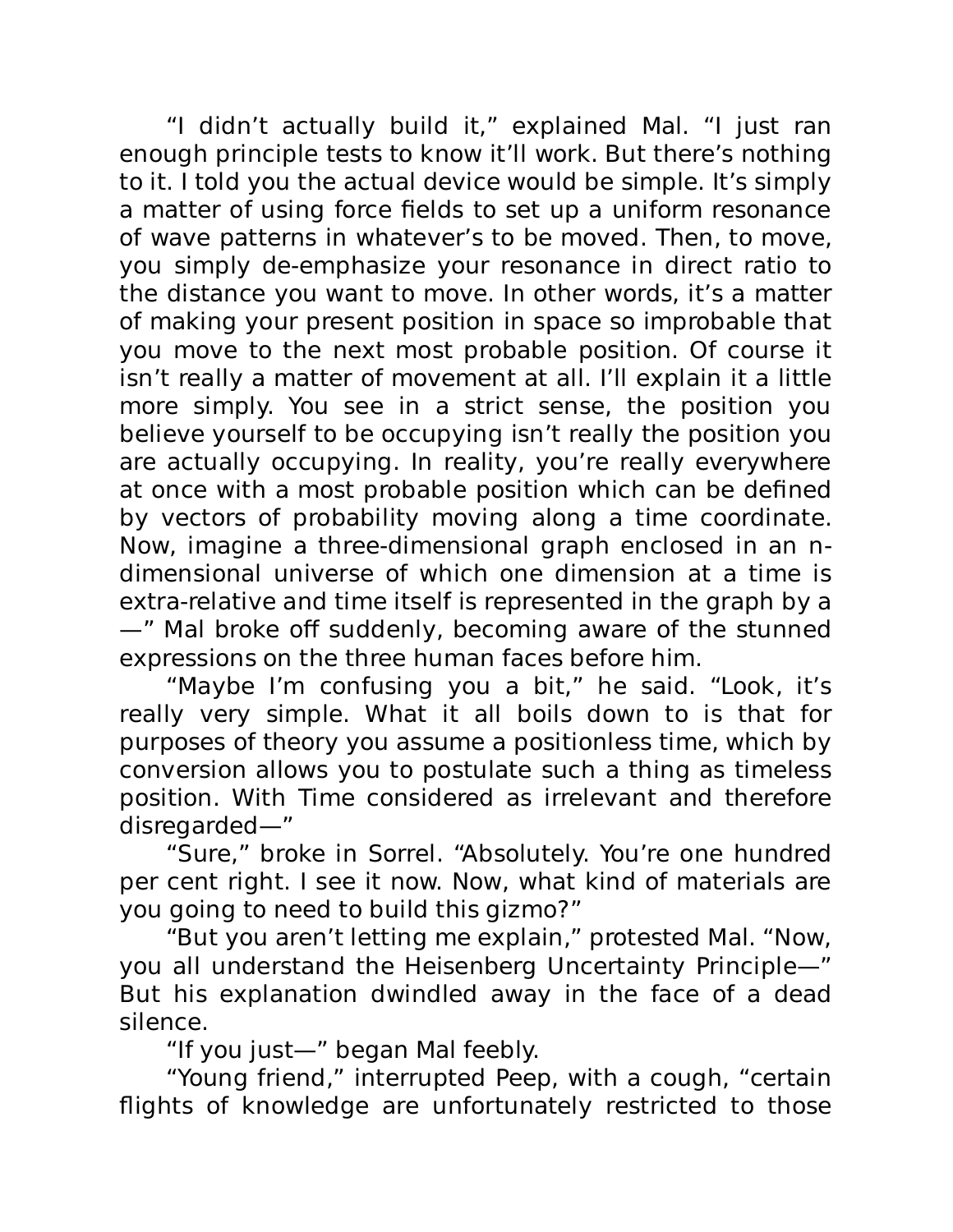who already possess wings. And wings, I need hardly point out, are scarcely grown in a minute—under ordinary conditions, that is," he added conscientiously.

"Oh," said Mal. "Well—" he was struggling with the quite human and normal urge to tell somebody about what he had just accomplished. "Oh, well," he sighed.

"Now that that's settled," said Sorrel "I repeat—what sort of stuff are you going to need to build it?"

"Why, we can adapt the ship out there with what we've already got," said Mal. "I knew what we'd need all along. That's why I ordered what I did."

"You did? If you knew all along, why'd you spend so much time figuring—no, no, don't explain," said Sorrel hastily, as Mal opened his mouth. "I'll take it for granted you had a good reason. Well—there's no reason why we can't get started right away at fixing her up, is there?"

"What time is it?" Mal asked Sorrel.

"Afternoon," the latter replied. "About four hours of daylight left."

"Well, we can work by inside lights tonight," said Mal. "I think I will stretch out on a lounge chair here and take an hour's nap. Feel weak and logy from the food. … If someone will just give me a hand—"

Dirk stretched out a long arm and levered him up. Mal tottered across to a long, slope-backed lounge chair and literally fell into it.

"Oof!" It was a sigh.

"Of course," he went on, "I'll call you the minute I come to. It won't be long, just a half hour or so, I think—call you zzoon, and maybe ug zuggle mph then zzzzz … " His voice wandered off to a snore and inside of a few seconds he was deeply asleep.

Hard hands on his arms jerked Mal back into sudden consciousness. Two men he had never seen before stood on either side of him, holding him upright and he was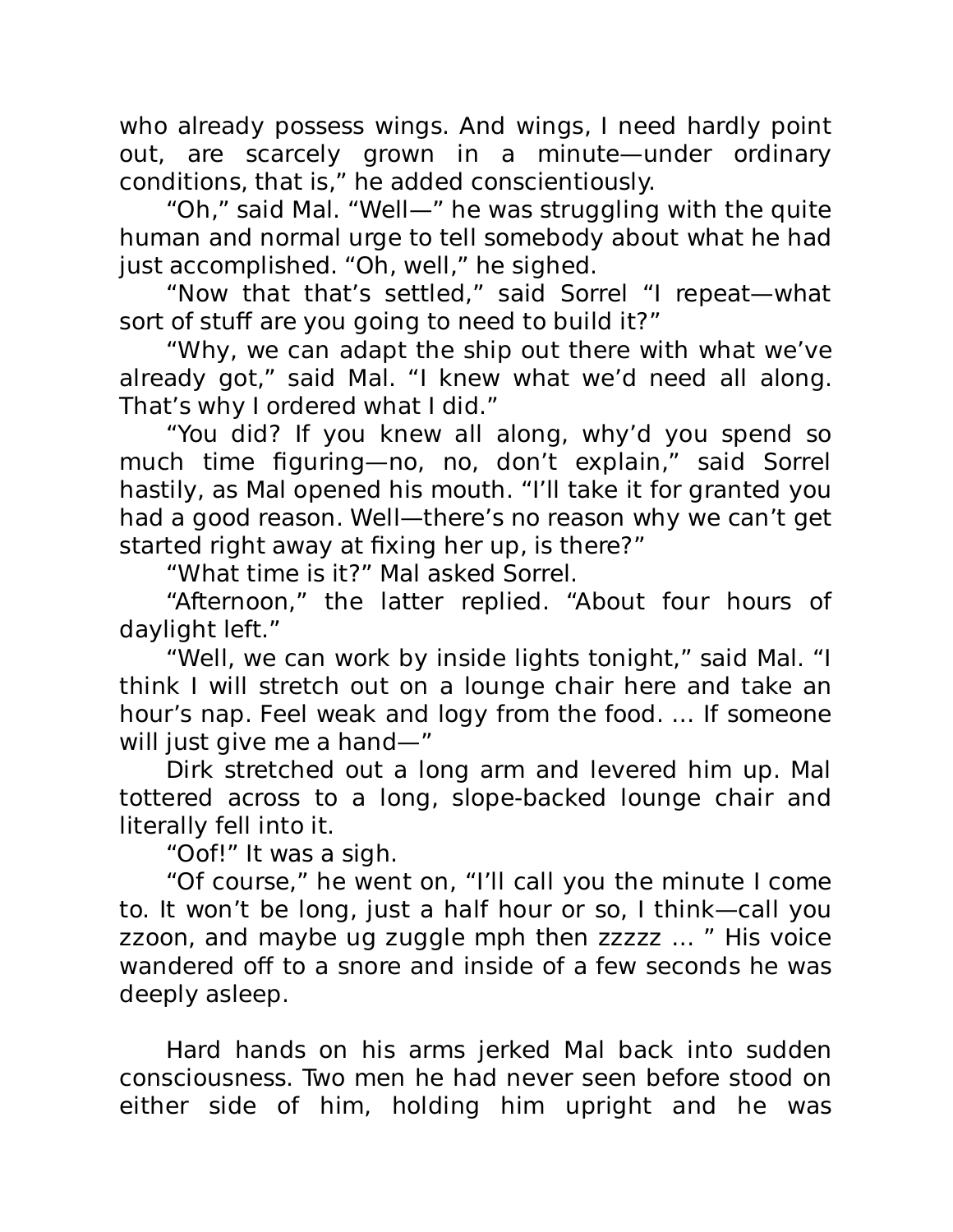imprisoned between them. He blinked at the lounge about him and saw it aswarm with men who were holding Dirk and Margie and Sorrel equally helpless. Among them were uniforms of the Company Police; and, as this fact penetrated, Mal made one furious, convulsive attempt to throw off the men who pinioned him; but his sleep-slowed muscles betrayed him. There was a stir in the crowd and a man with a familiar face pushed his way through to come up and stand before Mal.

"Thayer!" said Mal.

"That's right," said Ron Thayer. The spurious excyberneticist was wearing the uniform of a colonel in the Company Police and his narrow face under the black hair above it was lean and drawn with fatigue. "Where's your Alien friend?"

Mal thought of five good answers to this at once—all of them impolite and most of them improbable—and ended by saying nothing.

"All right," said Thayer, turning away. "We'll get that information out of you later. Move them off, men."

Mal felt himself jerked forward by the two men that held him. The crowd closed in and out of the corners of his eyes he saw Sorrel, Dirk and Margie being shoved along in a like manner. The crowd boiled toward the entrance of the station and spilled out into the clearing where a large Company atmosphere transport stood waiting. Sick with disappointment and savage with rage against the man who had finally succeeded in destroying his hopes when they were all but realized, without a word, Mal let himself be shoved along, and locked up with his friends in the dark, metal-plated and thoroughly escape-proof pit of the transport's hold.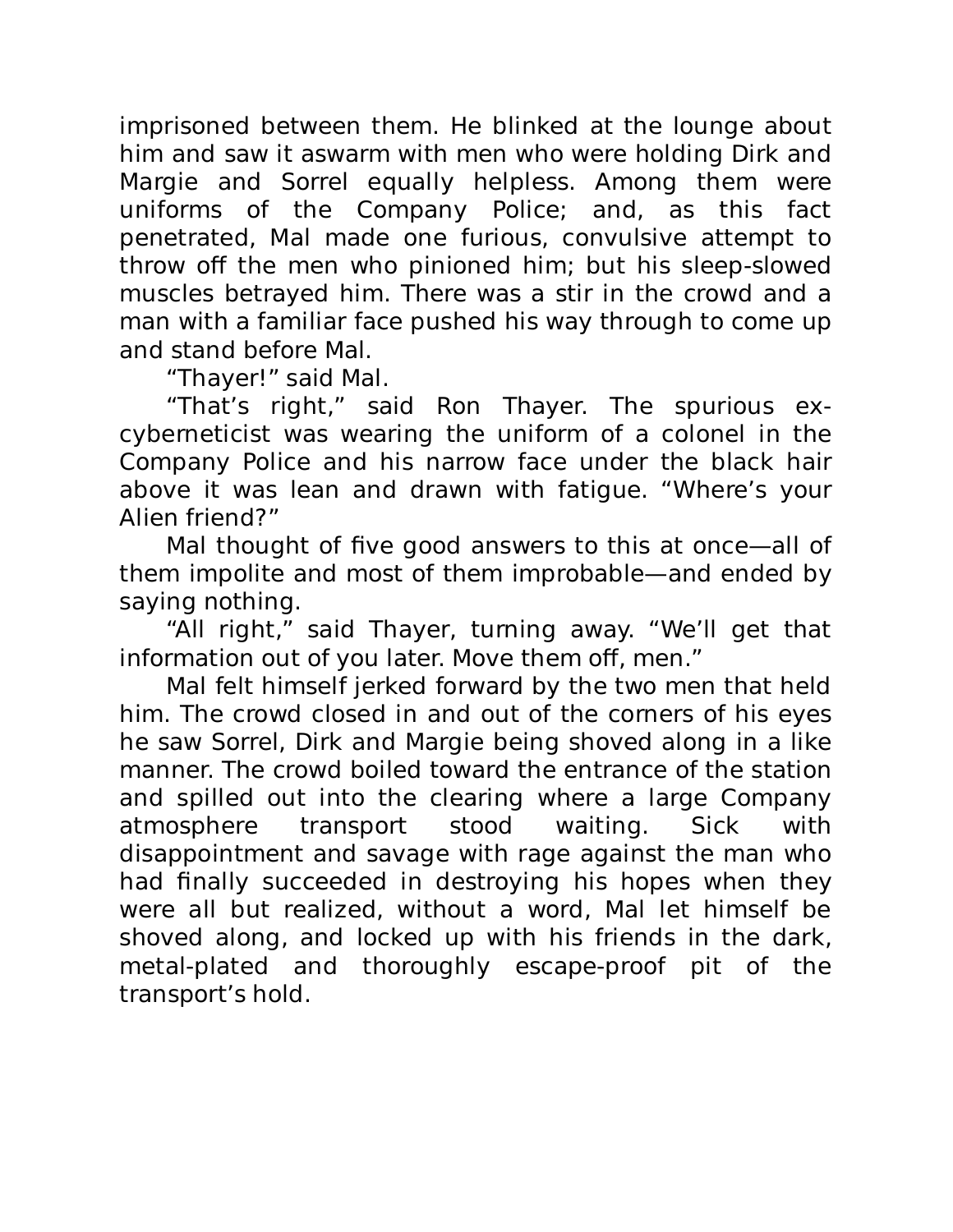### **CHAPTER SIXTEEN**

"But what did happen to Peep?" asked Mal, after a careful check of the room that held them had failed to uncover any signs of a peek-scanner or a microphone. They had been moved to the Company Headquarters building at New Dorado—an edifice with an outer shell of bubble plastic, but with uncompromising metal walls and doors on the inside. The room had all the appearance of a lounge on one of the better space liners—and presented almost as much of a problem as far as the chances of breaking out went, particularly to people reduced to teeth and fingernails for tools.

"How should I know?" growled Sorrel. He was examining a black eye in a mirror on the wall of the room opposite the only door. He had put up a fight and was suffering the usual delusion of a hot-blooded hangover—to wit, that if only everybody else had thrown themselves as willingly into the fray as he had, the day would have been won.

"He went out somewhere—didn't he, Margie?" said Dirk.

"He went out for a walk."

"A walk?" said Mal.

"Yes," replied Margie. "You've been so busy working you didn't know, but Peep often went for walks."

"But how would he go for a walk?" insisted the perplexed Mal. "Where would he go for a walk? Why would he go for a walk—that's the thing. I can see him going power-belt flying—"

"He went walking on his mudshoes, out in the jungle," said Margie. "And he used to do it because he needed exercise. \bu don't know how hard it was on Peep to sit still the way he's been doing."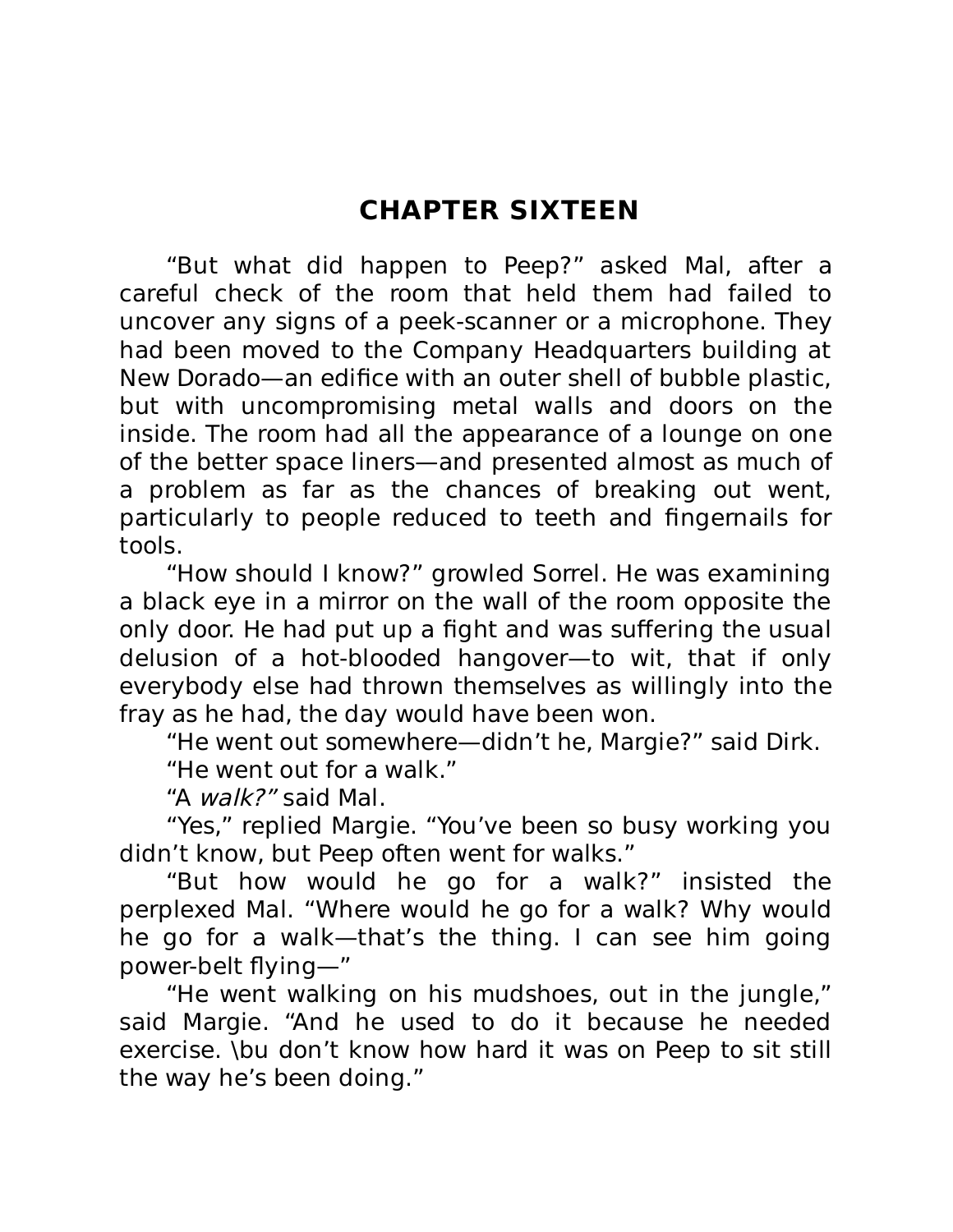"Oh," said Mal. "Yes, that makes sense. Different metabolism, I suppose. That explains why they didn't find him. A human would never try to go any distance through the lowlands on foot, and it never occurred to them that Peep would either."

"So he got away!" Sorrel spun around from the mirror. "We didn't. Now, what're we going to do?"

"I don't know. I don't think we can do anything as long as they've got us locked up here," answered Mal honestly.

"If you hadn't been sleeping like—"

"Frank!" blazed Margie, taking fire like dry grass in an autumn wind. "After he wore himself out working the way he did you talk to him like that?"

Sorrel growled uneasily and retreated. Turning, he caught sight of Dirk lounging bonelessly in a chair.

"Goddamn useless long drink of water!" he snarled.

"Hey!" cried Dirk, shooting upright in resentment, which was to some extent justified. A good half dozen of the enemy had thrown themselves simultaneously upon him, apparently under the impression—which in spite of his apparent thinness was probably correct—that he was far and away the most physically formidable of the group.

"Calm down, Sorrel," said Mal, stepping into the breach. "Chewing over what's already happened won't help."

"I'd like to know how they found out where we were, that's all," muttered Sorrel.

"Maybe they spotted a radiation leak from some of the equipment," said Mal. "Maybe they saw someone coming or going. Maybe they found meteorological evidence of the funnel spot and wondered why there was vegetation underneath it on the ground. Does it matter? The thing is they've got us."

"Yes," said Sorrel. Reluctantly he brought his attention to a consideration of their present situation. "There ought to be some way to break out of here."

"Without tools, I can't see how," said Mal.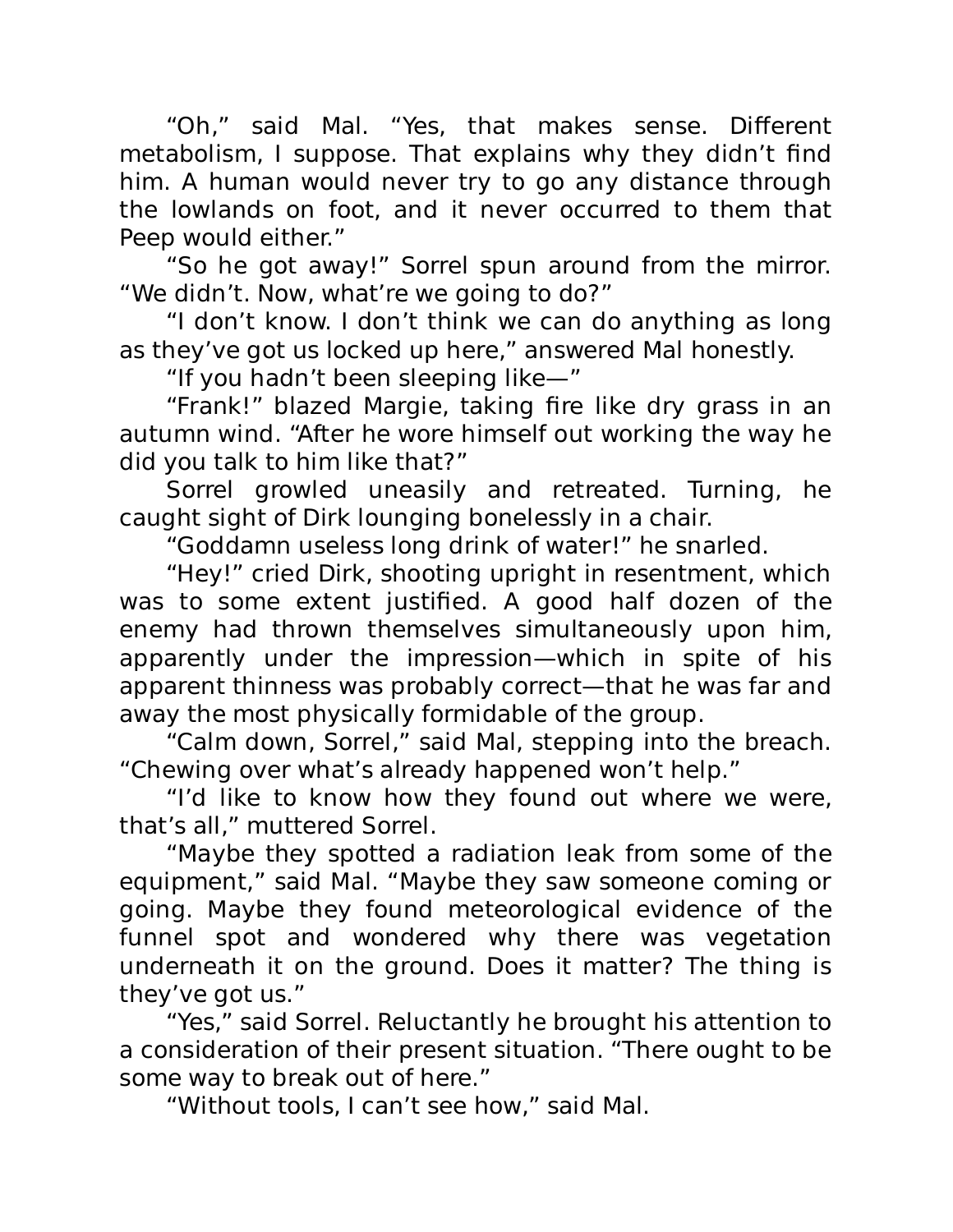"Son of a gun!" said Sorrel. "Here we are in the middle of New Dorado. If we could just get word out to Bobby or some of the boys, they'd have this place apart and us out of it in five minutes."

"Sure," said Dirk. "But how?"

"Maybe somebody saw us brought in," brooded Sorrel.

"I doubt it," said Mal. "They waited until night to bring us in and you know how much attention anybody pays to what's going on around here after dark."

"Blasted mud-suckers!" snapped Sorrel.

"Yes," said Mal.

An unhappy silence fell over the four people in the room, everyone hoping rather hopelessly for a sudden inspiration which would unlock their present prison. They were still engaged in this when Dirk suddenly raised his head.

"Listen," he said. "Do you hear something?"

They all listened. For a moment there was undeniable silence; and then, distantly, from somewhere overhead, there came a faint, metallic scratching.

"Probably nothing to do with us," said Sorrel.

Nobody bothered to reply. They were all too busy listening. Slowly the scratching noise approached until it was directly beside the ventilator grill in the ceiling overhead.

"There's something up there—" breathed Margie.

Dirk reached out noiselessly and picked up a chair, which he hefted over his shoulder in swinging position.

Abruptly, the ventilator bulged outward with a small screech, tore loose and dropped with a muffled thud to the carpeted floor below. A sharp, bewhiskered face pushed through the resultant opening; and a familiar voice filled the room. "Ah—young friends," said Peep.

Four people let out simultaneous sighs of relief; and Dirk set down the chair he had picked up. "Peep!" cried Mal.

"Yes," said Peep. "Are you all well?"

"We're fine," said Mal. "How are you?"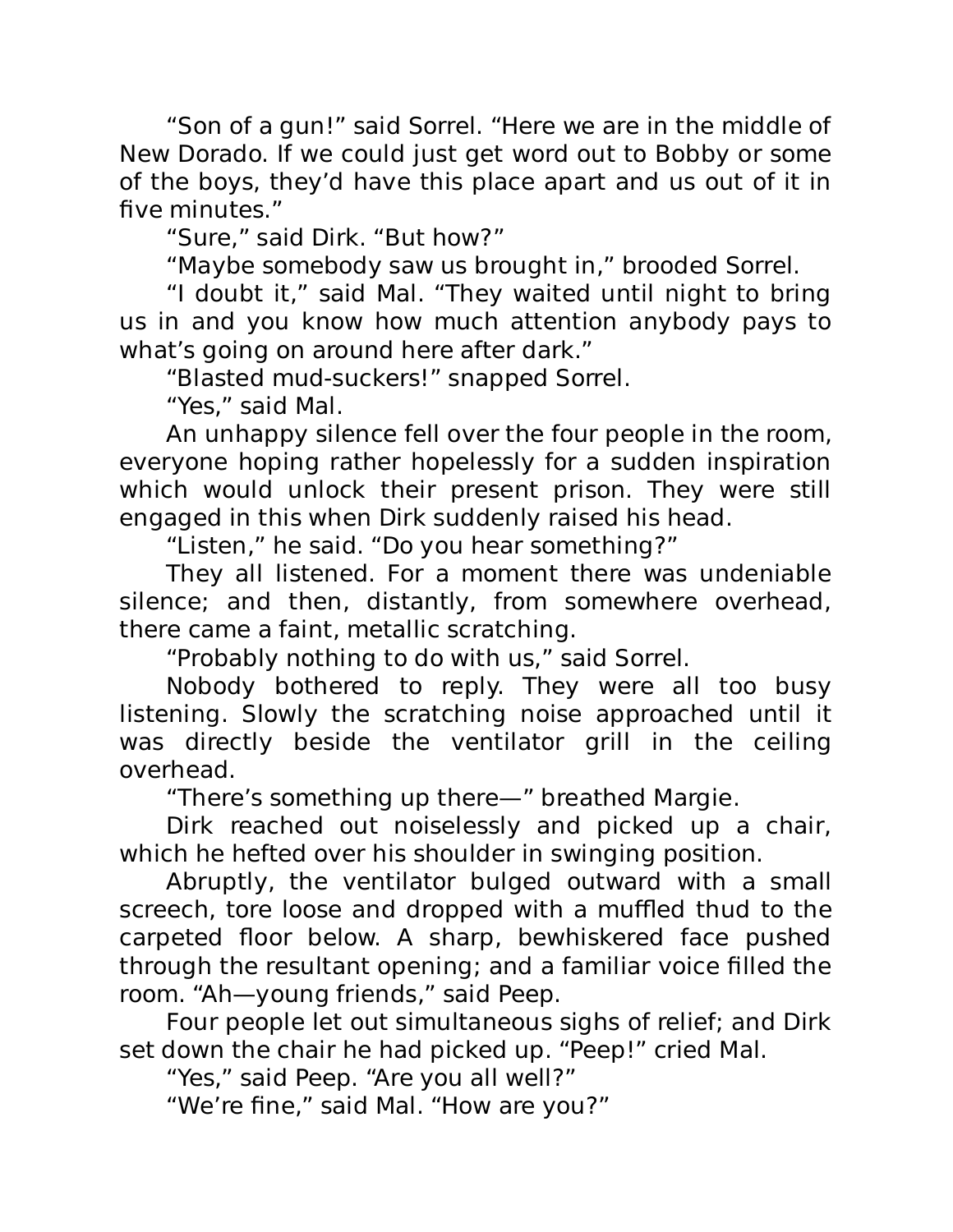"I, also," replied Peep from the hole in the ceiling, "am in excellent health and spirits."

"Oh, Peep!" cried Margie. "How did you manage to find  $US?$ "

"When I returned," replied Peep, "and found you all gone, I deduced from the appearance of the station what had happened. I located a power belt among the wreckage —"

"Wreckage!" cried Sorrel in sharp agony. The station had been his baby.

"—and came on to New Dorado. This building seemed the most likely place to find you, so I entered through the ventilating system, utilizing the methods that had met with success in the case of the warehouse robberies."

"Lucky break for us you weren't at the station when they surprised us," said Dirk.

"Lucky indeed," replied Peep. "The temptation to give way to the excitement of the situation might well have proved irresistible. I often ask myself," he continued chattily, leaning a little further through the ventilator opening, "whether a cosmic sense of justice is indeed preferable to a unique or individual one. It may well be that the broader view, apparently by far the preferable of the two, in actual practice, allows the fine perception of rights and wrongs in particular cases to become obscure or confused—"

"Sweet Susan!" cried Sorrel, jittering around like a man on a hot stove. "Are you going to talk all night?"

"True," said Peep. "Forgive me." He peered down into the room. "Do you suppose the floor is a sturdy one?" he asked a trifle anxiously.

"I think so," said Mal. "Why?"

"I was thinking of letting myself drop," explained Peep.

"Oh," said Mal, "I see." He stamped experimentally on the carpet, which seemed to be covering no more than the ordinary thickness of plastic flooring. "I don't think you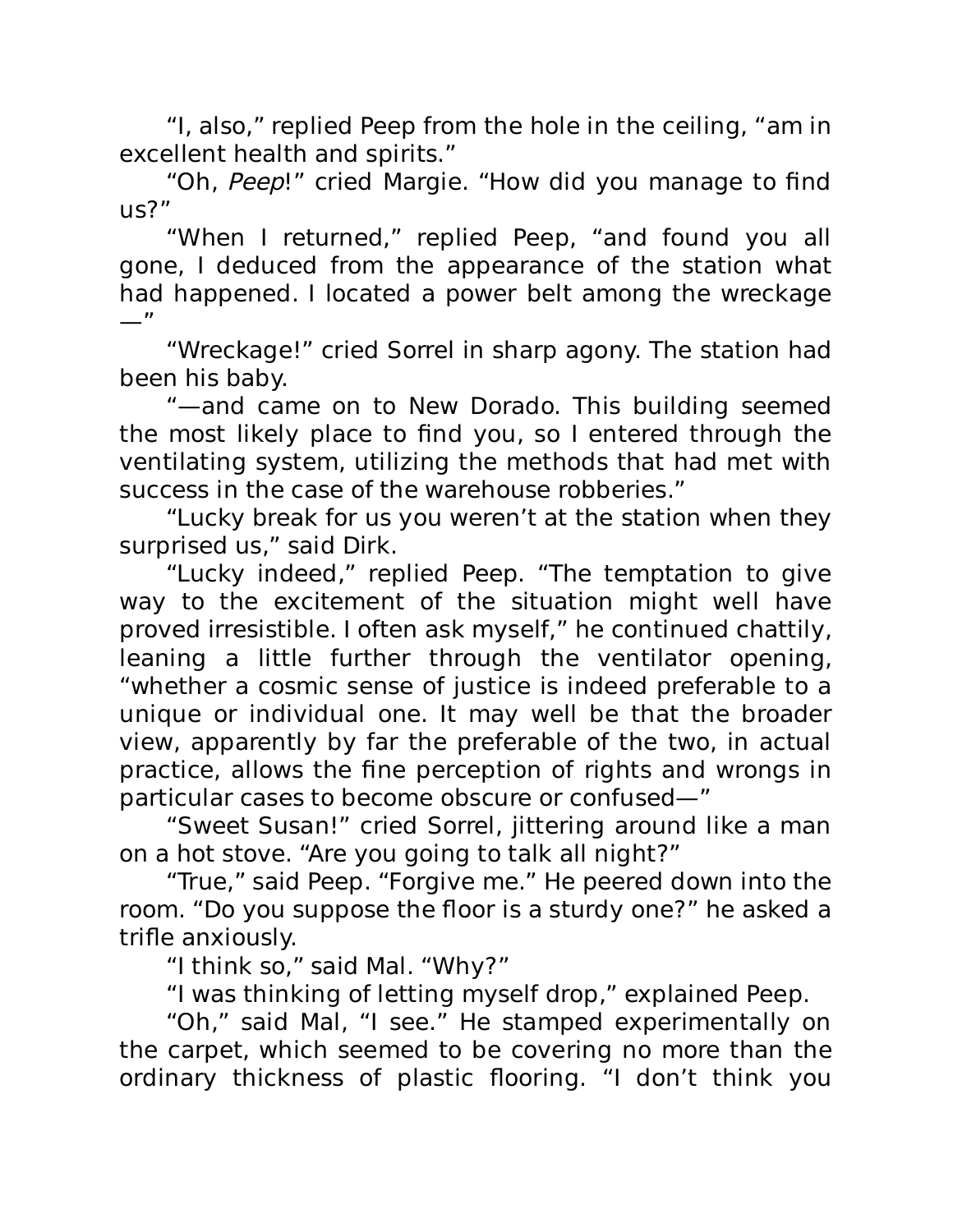better do that. Suppose we pile up some furniture. Then you can climb down."

"A much sounder course of action," agreed Peep.

Hastily, the three men gathered together the furniture of the room and piled lounge chairs into a sort of shaky pyramid, with its peak just below the ventilator opening. Then, when it was fully erected, they stood about it, bracing it with their bodies while Peep cautiously crept out of the ventilator, negotiated a difficult complete turnabout while clinging to the opening with toe and fingernails, and began his descent. The structure creaked alarmingly under his weight, but held; and to the tune of "Look out, Peep" and "Put your foot here now," he slowly descended to more solid footing.

"Ah," he said finally, with satisfaction, finding himself on solid floor. "And now?"

"Now we break out of here," said Sorrel. "Wait a minute," interrupted Mal. "Let's plan it out a little first. Peep can probably open the door for us, but where do we go from there? Do you know how this building is laid out, Sorrel?"

The other man looked embarrassed.

"Well—" he said. "As a matter of fact—well, no, I don't."

"Then we can't just shove off at random," said Mal. "In fact, I think the safest thing would be to try to get out the way we came in. You remember how that was."

"I wish we could just get out the way Peep got in," said Margie.

Mal looked at her.

"You might make it," he said. "The rest of us are too big. It's an idea, though. If you want to try it alone—"

"Oh, no!" said Margie quickly. "I want to stick with the rest of you."

"I think you'll probably be better off," said Mal. He turned back to the others. "Now, as I remember it, the transport was set down in the Company yard between two buildings and we went into the right-hand one."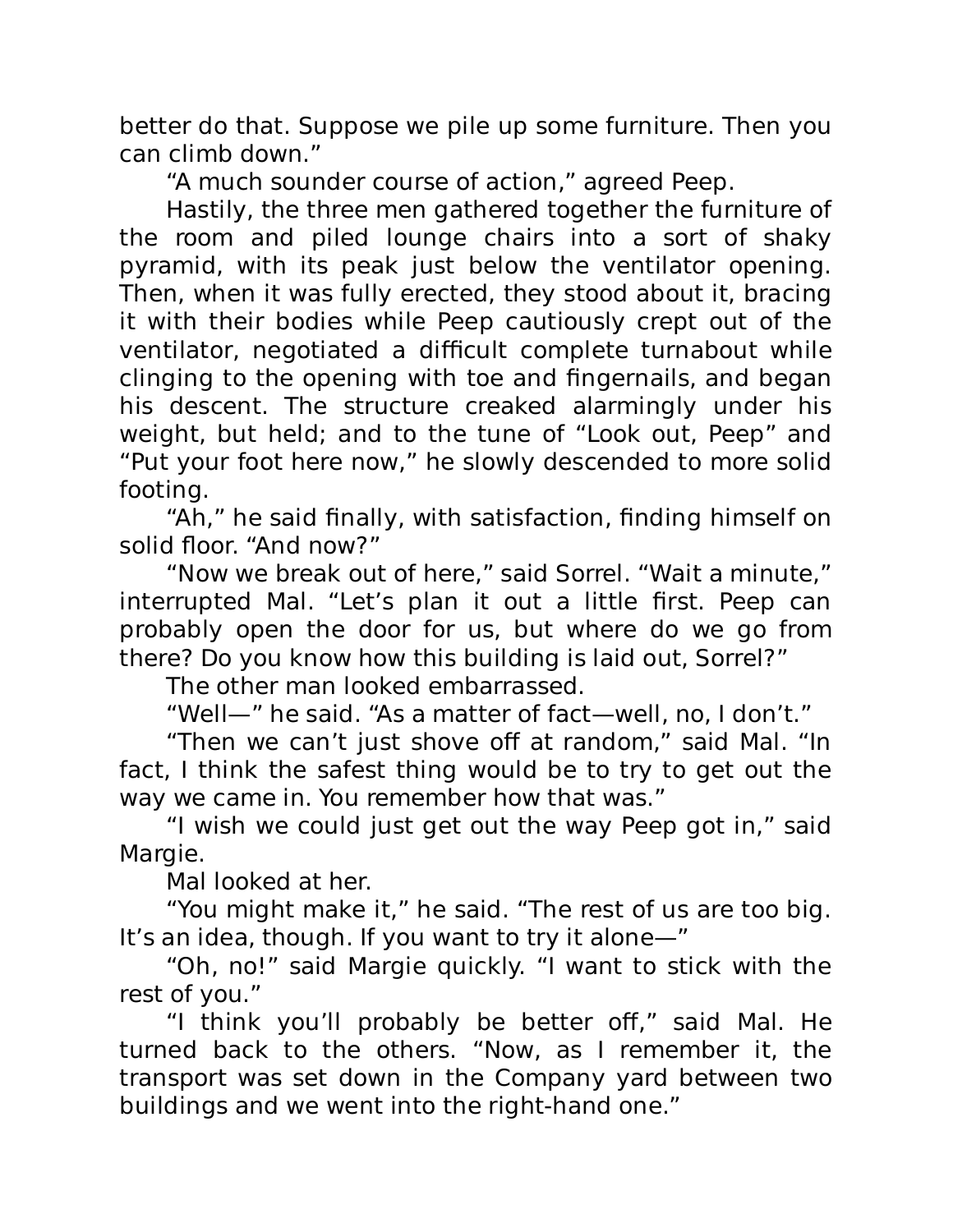"There was some sort of office at first," contributed Dirk.

"That's right," said Mal. "We went through that and down a flight of stairs and along a corridor, one turn right and one left."

"Weren't there two turns right and then one turn left?" put in Sorrel. "Seems to me I remember two turns."

"One turn, I'm positive," said Mal. "What do the rest of you remember?"

"One turn," said Dirk, and Margie agreed.

"All right, then," said Mal. "To get out of here we go back down the corridor outside, turn right and then left, up the stairs and out. Right?"

The others nodded agreement.

"We'll go as quietly as possible," Mal went on. "If we have the bad luck to run into anybody— rush them fast. All right, Peep. Now, let's see what you can do with the door."

Peep, who had been sitting on his haunches during most of this discussion, got up and walked over to the door. It was a heavy, rectangular sheet of metal with a single button for the latch—now, of course, locked. Peep looked it over, put his hands against it, and pushed.

Nothing happened.

He paused and looked it over again, vainly, for a corner by which he might get a grasp on it. There was none.

"Skevamp!" he muttered, irritated.

He put his weight against the door again. It creaked, but held firm.

"Kck-kck-kck-kck!" he chittered on a rising note of irritation. He threw his weight against it. No result.

"Polsk? Nak yr!"

He hit it. Something snapped, but the door held.

"Burgyr! Vik ynn!"

His voice and temper were both rising.

"Not so loud, Peep—" cautioned Mal nervously.

"Bagr y chagpz U! Snok a Polsk! Myg? Myg? Taez a yak a yak—a yak—Yarrroooouch!"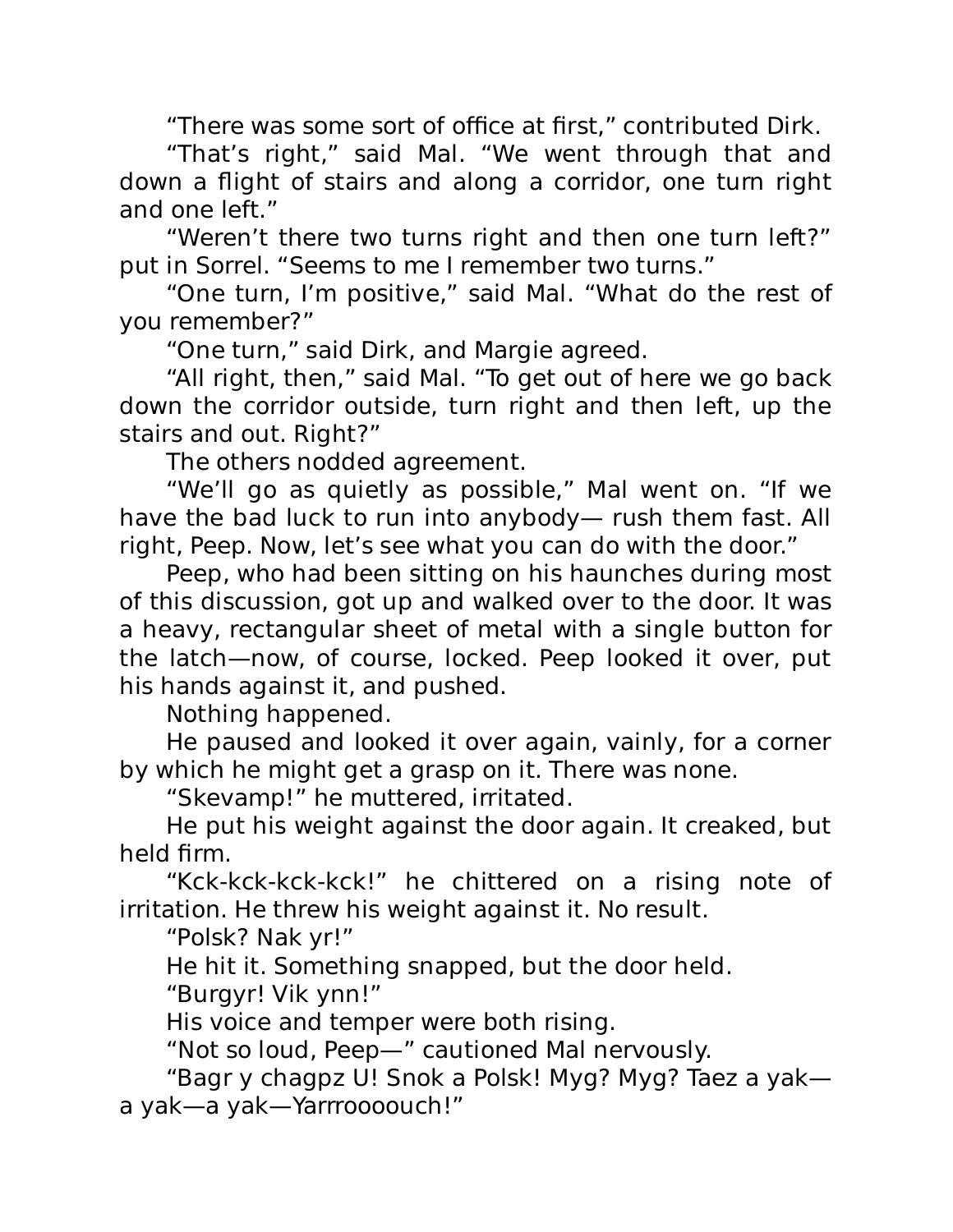With each *yak* he had slammed the door a little harder; and the final Yarrroooouch! came out as a sort of culminating, blood-curdling war whoop, accompanied by a smash against the door that tore it bodily from its hinges, and he tumbled out into the corridor in a fury.

"That does it!" groaned Sorrel. "The whole building will be awake now!" And they all held their breaths expecting to hear, at any second, a rising clamor of aroused voices from other parts of the structure.

But nothing happened. 'They looked at each other in amazement.

"Some kind of soundproofing?" said Mal.

"Must be," answered Sorrel. "We're down one level. It may be all the floors are soundproofed off from each other."

Peep got to his feet, looking repentant.

"How can you ever forgive me?" he said.

"Don't give it another thought, Peep," Mal answered. "If it wasn't for you we'd still be locked up inside. Remember?"

"There is nothing," said Peep earnestly, "nothing so annoying as a stubborn inanimate object."

"Of course," said Margie.

Peep looked grateful.

"However," he said, "that is no excuse. If I have brought disaster on you by my intemperance, the responsibility will be mine. I will lead the way, therefore; and be the first to encounter any trouble along the way."

He turned and marched off down the corridor. The others hurried after him but found remonstrance to be useless. Peep had made up his mind and, since he could not bodily be shoved to the rear, the rest were forced to put up with his decision.

The passage down which they traveled was paneled in imitation wood and floored by a heavy green carpet. The only sound, except that made by their own passage, was the gentle susurrus of air from the overhead ventilators spaced along the corridor at distances of about every two meters.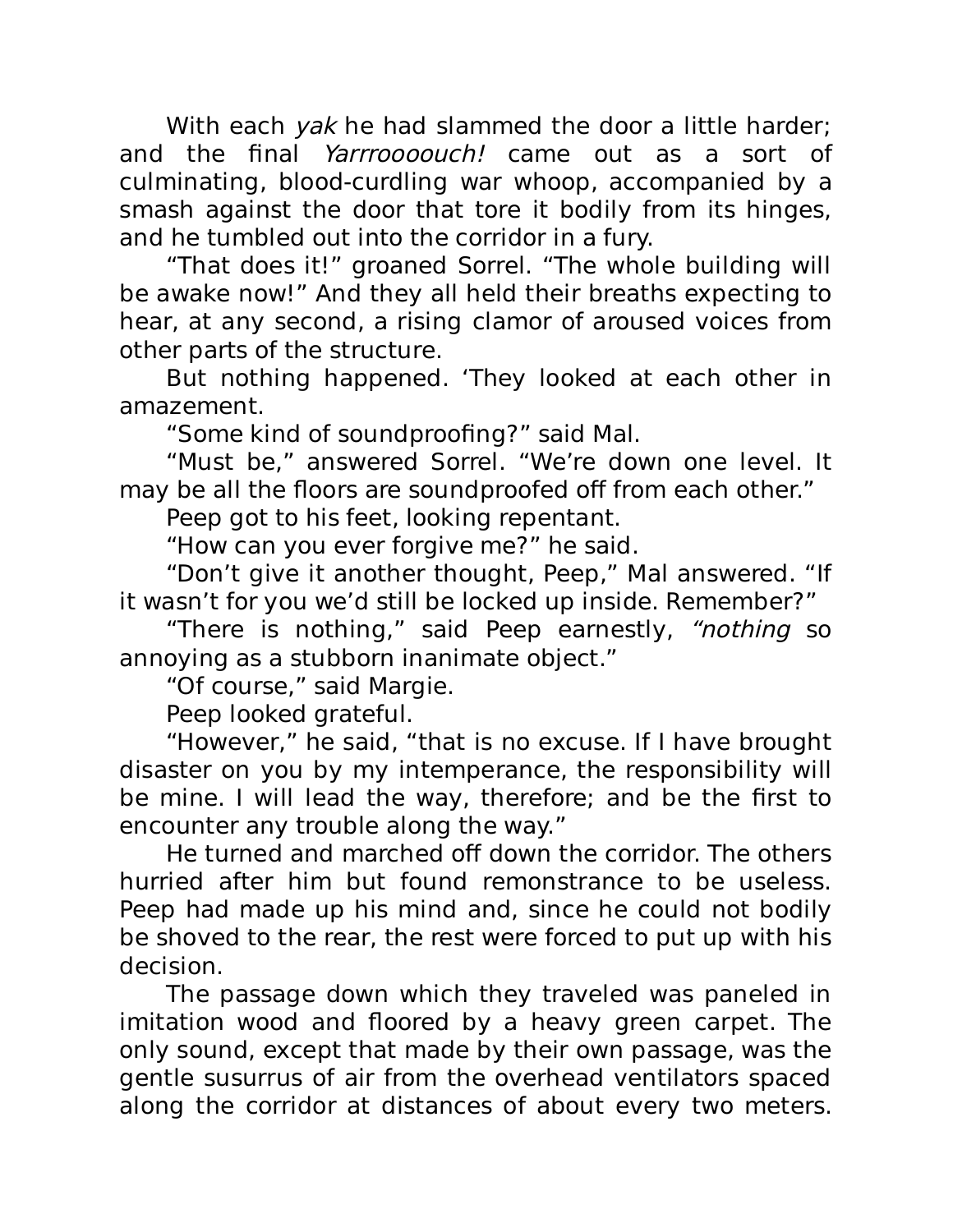The few doors along the length of the passage were closed and the five friends felt no desire to disturb whoever slept if anyone did—behind them.

They made their right and then their left turn according to schedule and without incident and arrived at the foot of the stairs. And here their good luck ran out. As they reached the foot of the stairs there was no one in sight. But hardly had Peep, in the lead, put one small black foot on the first step, before a door opened unexpectedly in the corridor above; and a man in Company Police uniform came out of it and started to descend.

He actually came down half a dozen steps before it registered on his unsuspecting mind that the people approaching were not ordinary inhabitants of the Headquarters building. Then he checked, stared, and—the fact of their presence finally registering—turned with a wild yell of alarm to run back up the stairs.

"Stop him!" shouted Mal; and Dirk, snatching up an ornamental vase from a small table at the foot of the stairs, sent it flying through the air. It missed the guard but, smashing on the wall before him, distracted him momentarily so that he stumbled, and in that moment gained, Mal had bolted past Peep and was upon him. Mal caught the guard turning and lashed out with his fist. There was ajar which traveled the full length of his arm; and somewhat to Mal's surprise—the guard dropped.

Sorrel snatched the hand gun from the fallen man's holster and fired, all in one swift motion. Twelve feet down the upper hall, a door which was opening slammed shut again as the wall beside it went white with frost and shattered into brittle pieces under the forces of its own internal tensions.

"In here," cried Mal, slamming open a door and all but throwing Margie through it.

"Look for another gun!" roared Dirk and dived through after her. Sorrel fired again and the Company man Mal had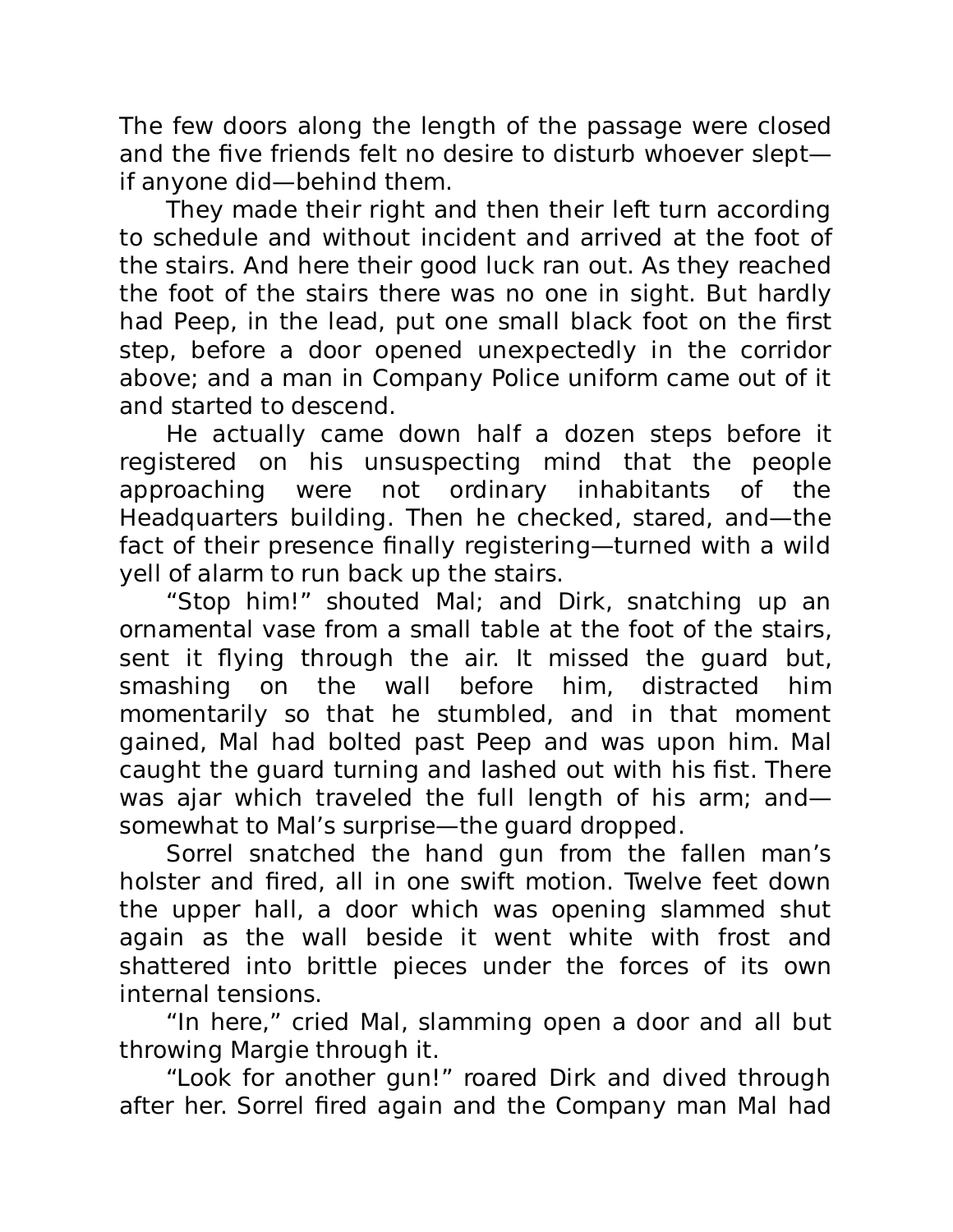knocked down opened his eyes and tried to sit up. Peep bent over him solicitously.

"I sincerely hope you have sustained no permanent injury," he murmured.

The policeman turned white, closed his eyes and fell back again. From the end of the corridor another gun returned Sorrel's fire. Mal, Sorrel, and Peep scurried through the open door and locked it behind them.

They found themselves in a sort of storeroom.

Crates of various sizes stood about. Mal tried to move one and grunted, unsuccessful.

"Help me block the door!" he shouted. And the others leaped to give him a hand at shoving the heavy crates against it. The metal of which it was composed was already beginning to turn white with frost and crack under the charges of the warp guns concentrating upon it. It was not until several feet of barrier walled them off from the corridor that they relaxed.

"Take it easy," panted Sorrel. "They can't get close to that wall themselves until it warms up some." He leaned against a crate and sweated.

"Not a blasted other gun in the place," said Dirk, in ferocious disappointment, casting his eyes about the dusty room. He finally gave up and returned to the group. "Well, what do we do now?"

"Exit," replied Sorrel briefly.

"Yes," said Mal. "But how?" And indeed it was a good question. The room in which they had just barricaded themselves was without any other exit or window.

"Through the wall," said Sorrel. "How about it, Peep?"

"Of course. Allow me," replied the little Atakit. He backed off and charged one of the metal side walls. It bulged fantastically with the sound of something like an enormous drum being struck and split down the middle. Peep's paws grasped the edges of the split and ripped it wide.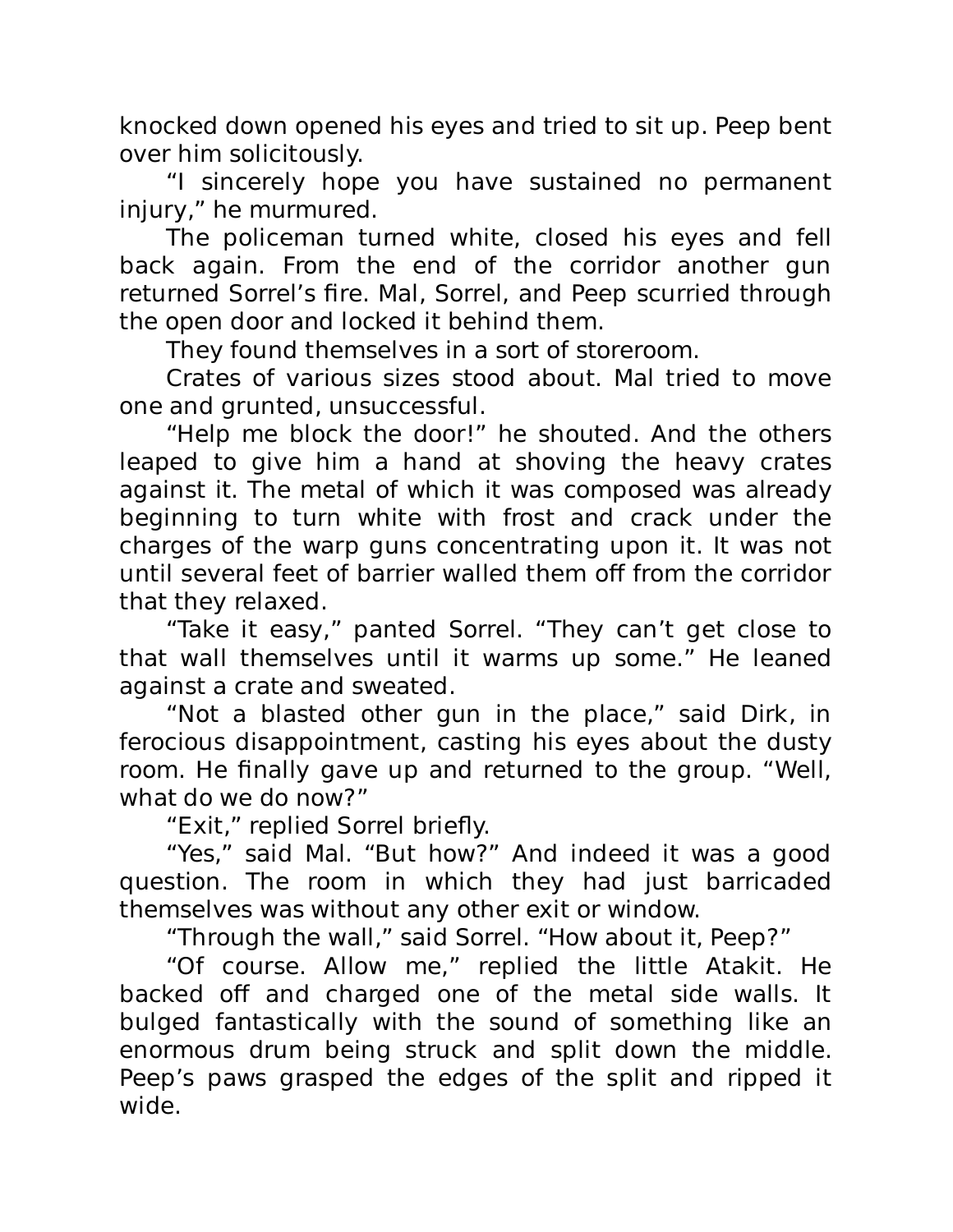"Come on," said Mal. And they all tumbled through.

This new room was fitted up like an office. It contained a desk, other furniture, and—blissful miracle—a large dissolving window.

They leaped for it. Mal set the controls to negative and they dived through to land some half a meter below on the smooth concrete of the courtyard which the Company Headquarter's building surrounded. Just before them was the transport that had brought them from the funnel spot.

"Get inside!" shouted Sorrel, indicating it. "And hur—"

He broke off, choking suddenly, as there was a sudden explosion on the concrete before him, and a thick yellow gas began to float upward into his face. He wavered a moment, then dropped.

"Hold your breath and run," called Mal, setting an example. But even as he started for the transport on legs suddenly gone rubbery, he realized the advice had come too late. Dirk was down and Margie was falling. And as he himself reeled toward the entry port of the vessel, he saw Peep —Peep the mighty, Peep the indestructible— stagger and fall.

For a moment longer Mal continued to try to fight his way alone. Then the concrete floor of the courtyard seemed to swell up about him and he drifted off into darkness.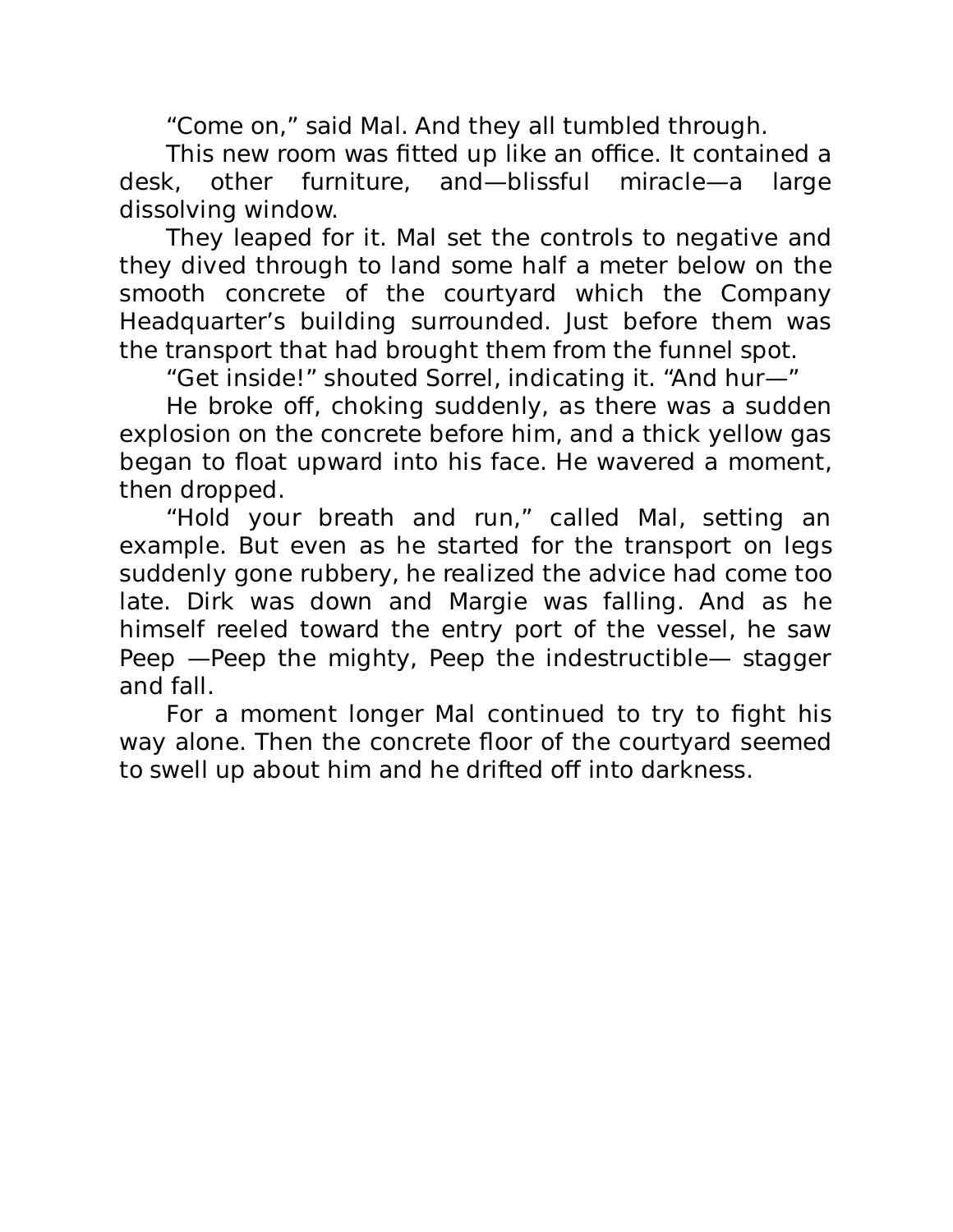# **CHAPTER SEVENTEEN**

Mal'S first sensation was that he was lying on something cold. Then he became aware of a ringing, aching head and a sensation of emptiness about him. He opened his eyes and looked up into the high, distant yellow glimmer of an overhead light in a large storage building.

"He's finally waking," said Margie's voice beside him.

He turned his head slightly and saw her kneeling beside him. Behind her Sorrel stood, and behind him a host of rough, unfamiliar faces.

"What—" he began, with a thick tongue.

"Don't try to talk yet," said Margie.

"I'm all right," he said. "Where's Peep?"

"We don't know," said Margie. She took a cloth from his forehead moistened with some cold, soothing liquid. "Nobody's seen him since they gassed us. Maybe he got away."

"No," answered Mal, "I saw him go down." He looked beyond at the unfamiliar faces. "What—who—?"

"The boys," said Sorrel. And, looking at them, Mal was suddenly able to pick out the fat, expressionless features of Bobby and of the small man, Jim, who had kidnaped the three of them in the first place for the Underground. "Thayer got them too. Martial law, just like we figured. And there must have been a leak somewhere, because they didn't miss one of us." He cursed. "And now they've got us locked up in one of the warehouses where a regiment of Atakits couldn't break us out."

"I see," said Mal slowly. He sat up. Dirk came pushing through the crowd.

"Look what I found," he said, handing Mal a couple of small white tablets. "Enerine." Gratefully, Mal accepted and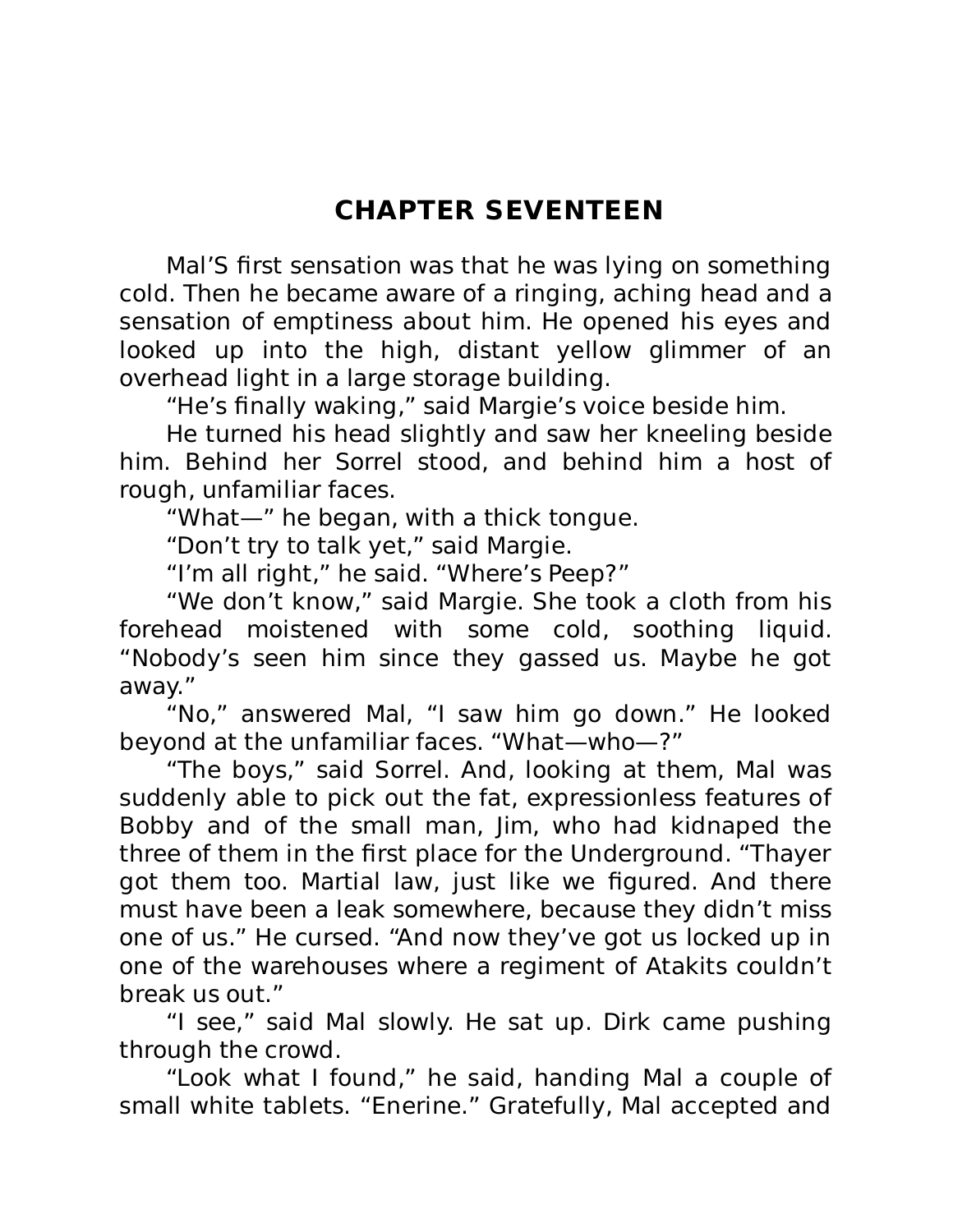swallowed them. Peace came suddenly to his aching head.

"So that's where we are," he said. "In one of the warehouses." He looked around at the others. "How is it I took so long to wake up?"

"That was scopromane," said Sorrel. "The more you exert yourself when you breathe it, the harder it hits you. The last one to go out is usually the last one to wake. You say Peep was knocked out, too?"

"He went down," said Mal.

"Dammit!" said Sorrel bitterly. "I was hoping …"

Mal got to his feet, assuring Margie that he felt all right now that the enerine was in him. He looked around at the vaulted dimness and vastness of the warehouse.

"You say there's no way to break out of this?" he said.

"What do you think?" asked Sorrel. "Solid concrete all around."

"How about the entrance?"

"A two-foot-thick fire door with a cold storage seal around it at the edges," answered Sorrel. "Anything else you want to know, hopper?"

"Frank!" flashed Margie.

"Oh, I'm sorry, I'm sorry!" snapped Sorrel. "Don't let me hurt your feelings, for cripes' sake." And he stalked off to sit down on a crate and brood by himself.

Mal looked uncomfortably at the faces surrounding him. Hopelessly, they looked back at him.

A few hours later, the communicator between warehouse and warehouse office cleared its throat and requested that Malcolm Fletcher come alone to the fire door. Mal rose from where he had been sitting on a crate of tools, still furiously cudgeling his brain for an answer to their present problem, and went.

The heavy, thick door was closed. When he rapped upon it, however, it slid aside to show an opening, just barely wide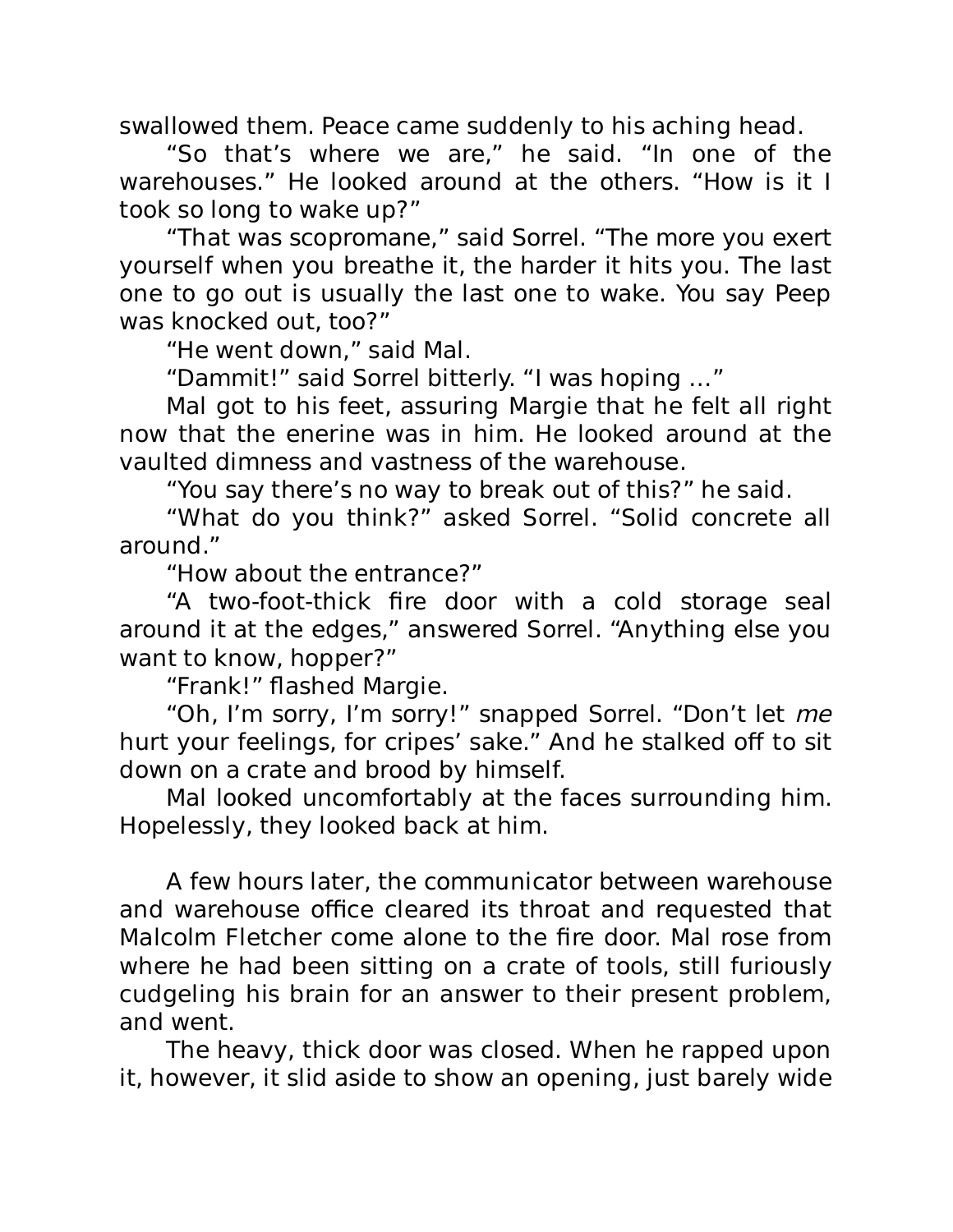enough to admit the passage of his body sideways and he slipped through.

It rolled shut again behind him.

Mal found himself in a long, windowed section that was really more an addition to the warehouse structure than part of its integral design. It was, in fact, a sort of plastic addition built around the fire-door entrance; and its inner wall was the bare, blank cement of the warehouse itself. There were two young men in the uniform of Company Police waiting for him among the empty desks and stolid filing cabinets fresh-faced beefy youngsters, the type so often seen in the Company Police during the last few years, perhaps somewhat short on brains and long on energy—but decent enough. They told Mal he would have to wait and offered to get him something for the after effects of the gassing he had taken. Mal refused but decided to say nothing of the enerine Dirk had found for him—on general principles.

After about twenty minutes, the outer door of the warehouse office slipped aside and Ron Thayer entered.

"Hello, Fletch," he said pleasantly. Mal looked at him without answering; and the dark, slim man turned to the guards.

"Outside," he said.

They went. Ron perched on a desk in front of Mal, one foot on the floor, the other in its slim, black police boot swinging casually in the air.

"Well, Fletch," he said. "I thought I'd have a talk with you."

"I'm listening," said Mal. "Get to the point."

"It's nothing important," said Ron. "I just thought I'd ask you what you knew about your friend's physical makeup."

"Peep?" Mal felt a sudden, small spasm of anxiety clutch at his chest with sharp fingernails.

"If that's what you call him," answered Ron.

"He's down on the Neo-Taylorite rolls with a name as long as he's tall."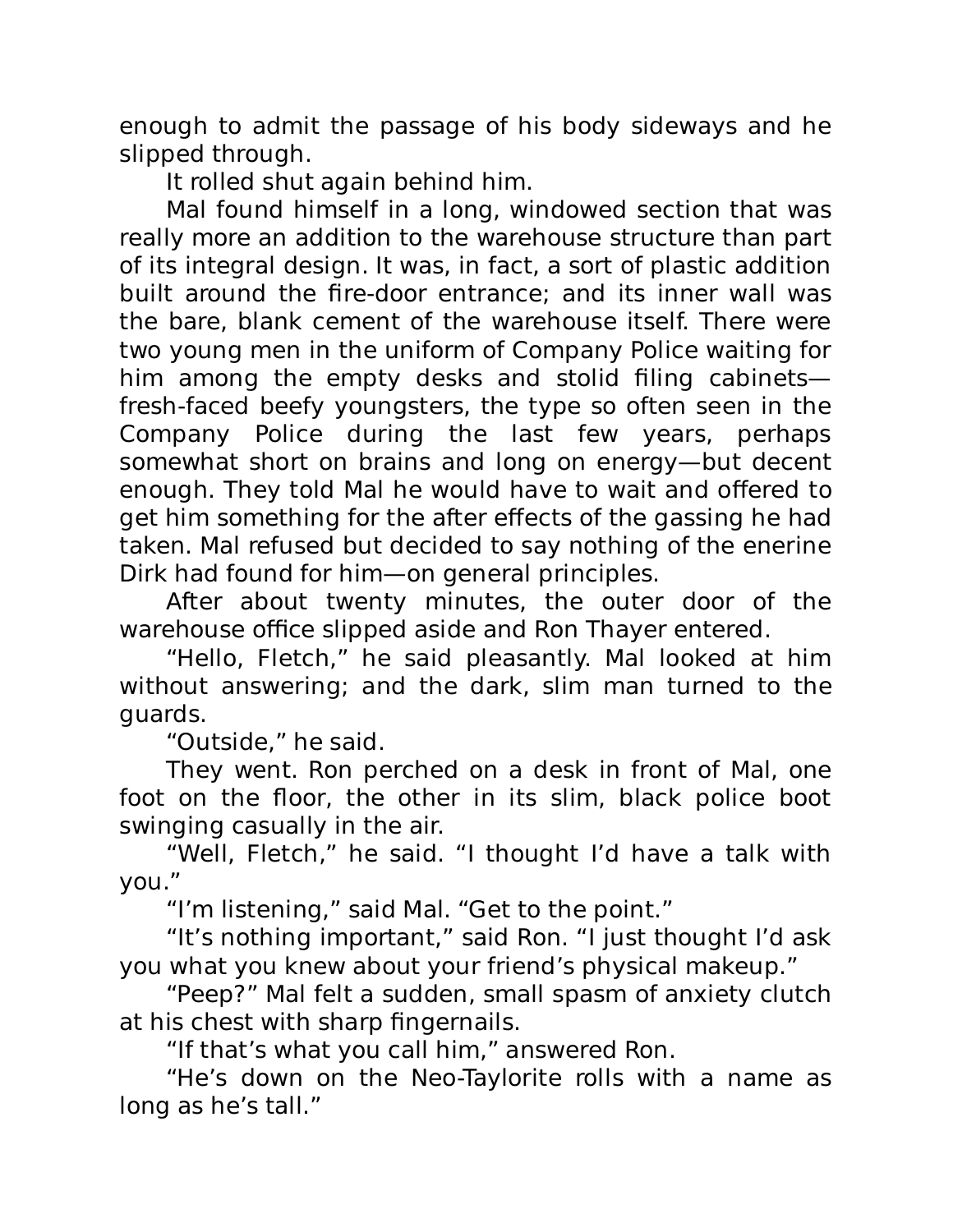"What about him?" demanded Mal.

"He's a little slow coming out of the gas," said Ron. "We thought you might know something about him that would help us bring him around quicker."

"You mean he's still under?"

"What do you think I mean?"

"What's the matter with him?" snapped Mal sharply.

"We thought you might be able to tell us."

"Why, you damn fools!" said Mal savagely. "He hasn't got the insides of a human being. You may have poisoned him."

"All right, Fletcher," he said. "Just watch yourself now. If you want a chance to help that overgrown squirrel, keep your voice down and talk politely."

"Oh?" said Mal. His eyes were boring into the other man. "You wouldn't be a bit worried yourself, would you? If something's happened to Peep, you're the man responsible; and I wonder what the Federation will say about one of their full-class citizens being murdered by a human."

"Don't worry about me," Ron answered. "Worry about yourself. And the Alien."

He straightened suddenly and took a step toward Mal.

"I'll be honest with you, Fletcher," he said, looking Mal squarely in the face. "I don't give a damn for you or this Peep; and I don't give a damn for the Underground. But I give considerable for myself."

He turned and walked across to the outer door of the warehouse office, opened it and shouted outside.

"Bring it in!"

There was a moment's wait; and then he stood back from the entrance and the same two young Company policemen who had earlier been keeping an eye on Mal came through the entrance, guiding a heavy plastic sling or hammock suspended from two laboring individual power packs. In the sling lay Peep.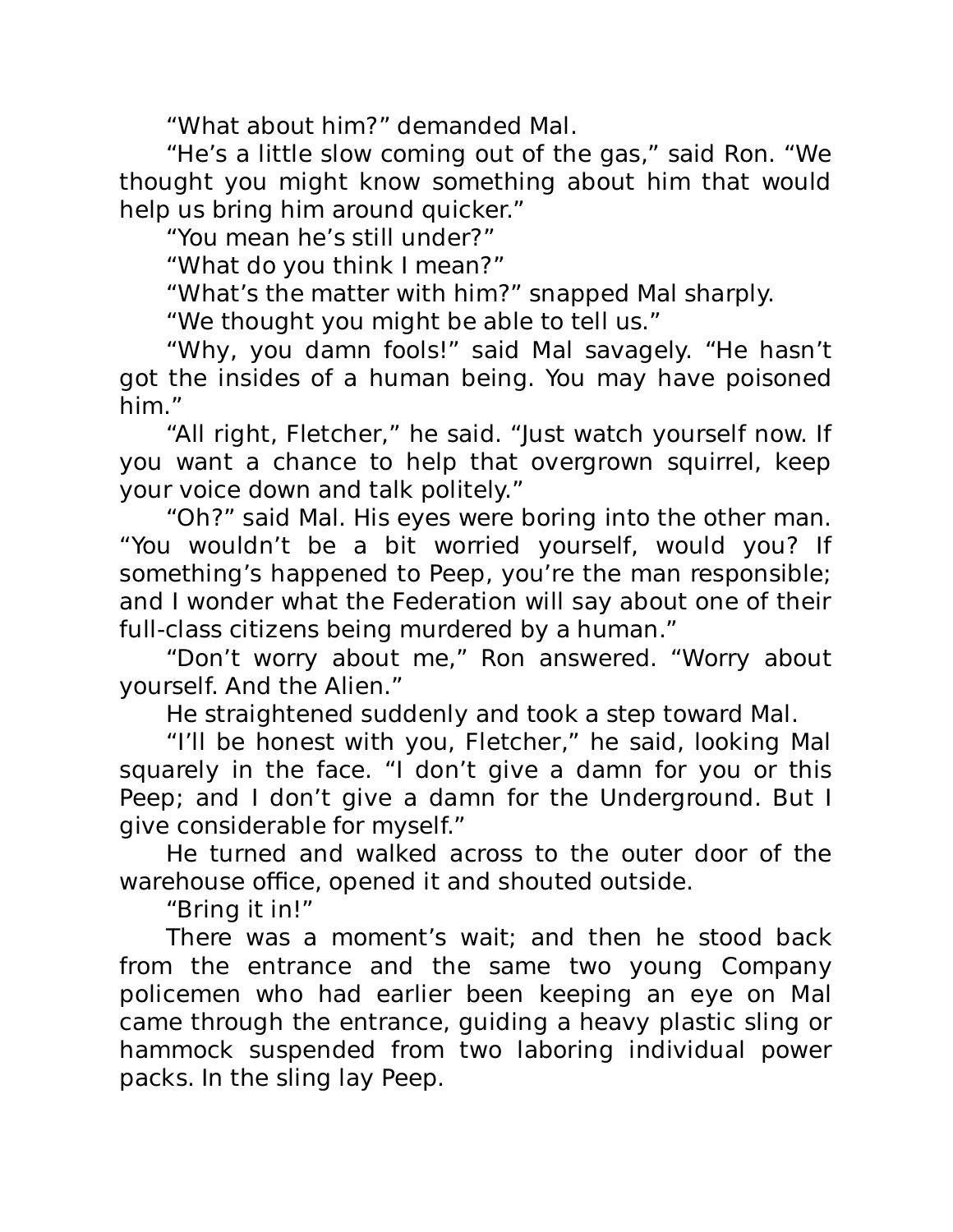"All right, leave it there," Ron told the two policemen. "And wait outside."

They went. Ron put out a hand to arrest the sling's drift toward the far wall and came back to Mal.

"All right," he said, shoving his face close. "There he is, And now it's up to you."

"Up to me?" echoed Mal.

"You heard me." Ron's face was within a few inches of Mal's; and Mal found himself watching with fascination the visible white around the dark pupils of the other man's eyes and the light sheen of perspiration on the deeply tanned skin. "I worked a long time for what I've got, Fletch. Every dirty job old Vanderloon cooked up, he handed to me. I helped build the Neo-Taylorites into a tool for him. And I took the Company Police and made them over from a bunch of fancy-dress personal bodyguards into an army. I've got myself to the point finally where I'm irreplaceable. I'm their link with the machinery that's due to take over things. I can write my own ticket." He dropped his voice abruptly. "And I can use you, too, Fletcher. On my own side. I can save your life and see you get anything you want. I'm not like the old group that'd just as soon cut all progress off for good and all. Your kind of work is going to be needed, still. So I tell you get that thing in the sling back on its feet and in a good humor and you can write your own ticket."

"You're psychotic," Mal said disgustedly. "You crazy fool. Peep there is my friend. Can you understand that? Anything I can do for him, I'll do for him—but for his own sake, not for yours."

"I don't care why you do it, just do it," replied Ron. "But I'll tell you this. I'm not going to be the fall guy for trouble with the Federation. I'll give you and him twenty-four hours. If you haven't got him on his feet by that time, not one of you is going to be alive to testify about what happened to any Alien. I don't care whether your ideas for a drive die with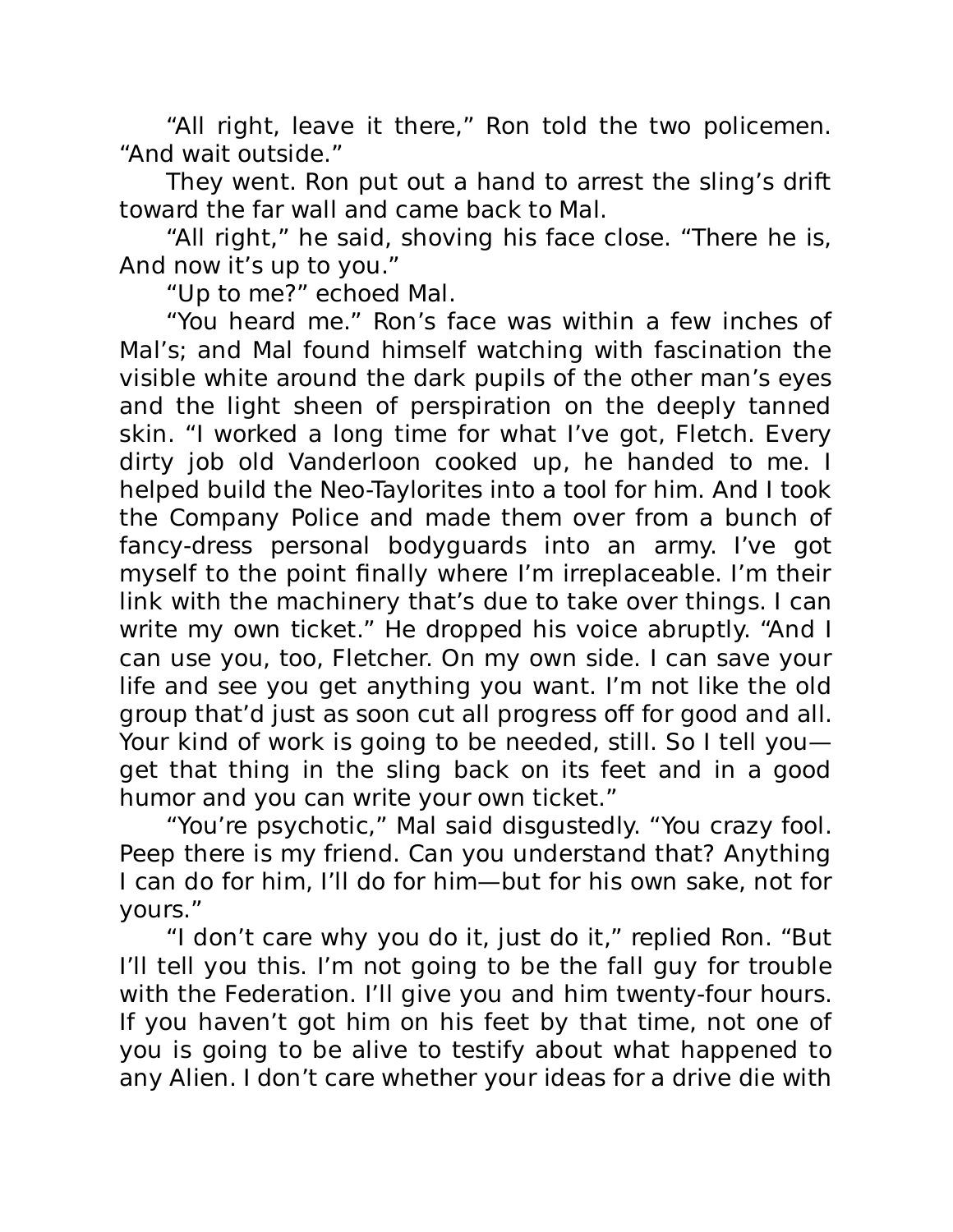you or not. The Company can do without it, if I have to do without you."

He turned and walked toward the outer entrance of the office.

"It's all yours," he said, turning in. "Do anything you want with him. But just don't try to leave the building. I've got men outside with orders to cut you down if you try it."

And then he was gone.

For a moment Mal stood staring after him. Then, almost absentmindedly, he turned and walked over to the sling. He looked down at Peep.

Peep lay still. Mal walked over to the wall, and pressed the control button that set the big fire door of the warehouse proper to rolling back into the wall. Ponderously but noiselessly, it slid away from before him. He returned to the sling and pulled on it. Heavily it resisted with the inertia of Peep's weight. Then, slowly and clumsily, it yielded and began to swim after him through the air.

He went into the warehouse, towing it behind him.

"I don't know what we can do," said Margie unhappily.

They had rigged up a series of power lights and under the white illumination of them, Peep lay still in his sling. His eyes were closed as he lay on his back, with no motion of his body to show whether he breathed or his heart beat. He feet were curled, and his small hands closed into tight black fists with the miniature thumbs on the outside.

"Sure," said Sorrel bitterly, looking at all of them across the silent Atakit. "You don't suppose Thayer brought him to us without trying every doctor and hospital on the plateau first?"

"The trouble is," said Mal slowly, "that we don't know a thing about Peep. There's even no way of telling what it was in the gas that knocked him out. It may not be what bothered us at all."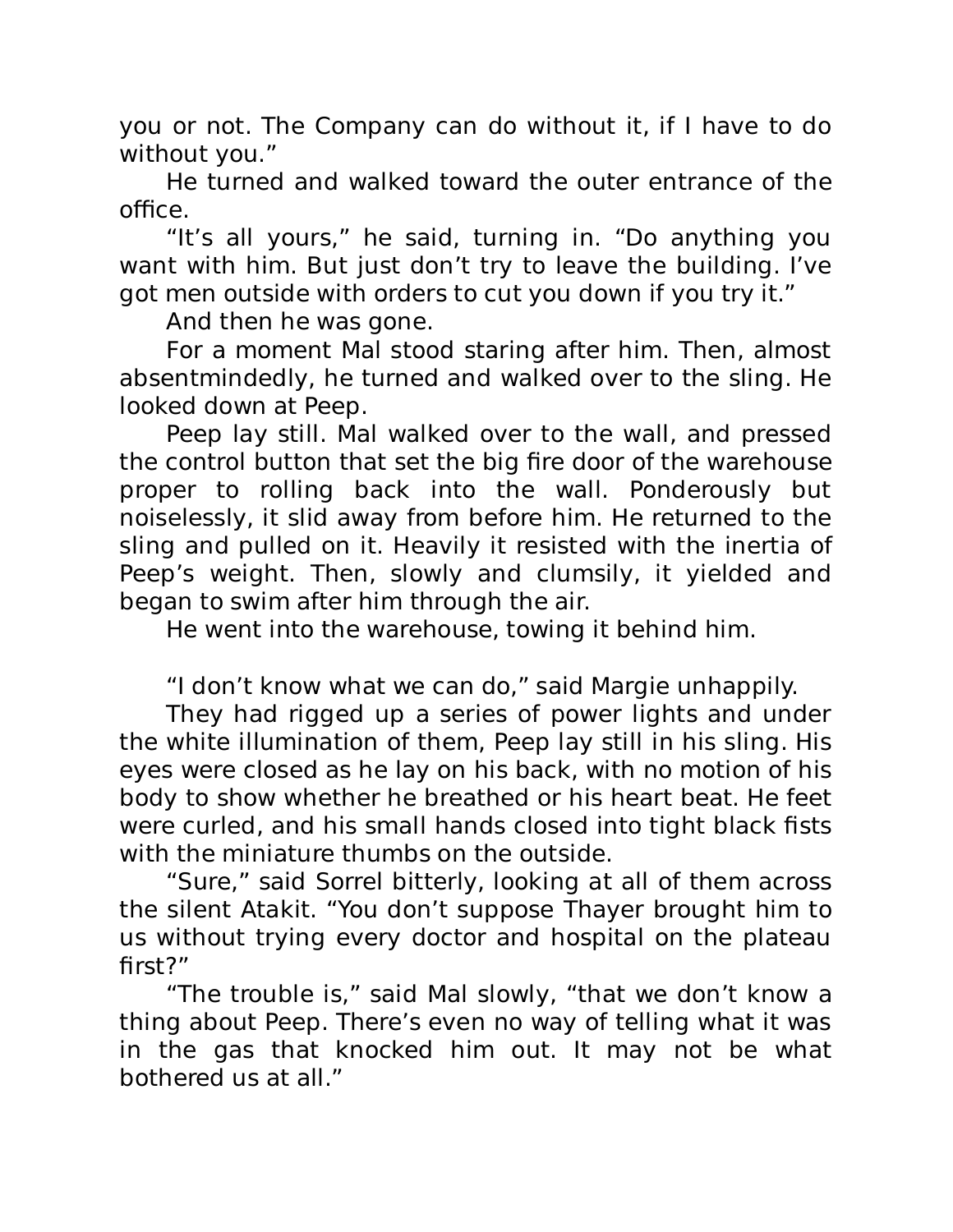"What he needs," said Dirk, "is medical help from his own people."

"And the nearest of those," said Mal, "is on Arcturus."

He looked down at Peep. Under the still black nose, the sharp whiskers stood out, stiff and unconquerable.

"All right," said Mal. "Then we'll take him to Arcturus."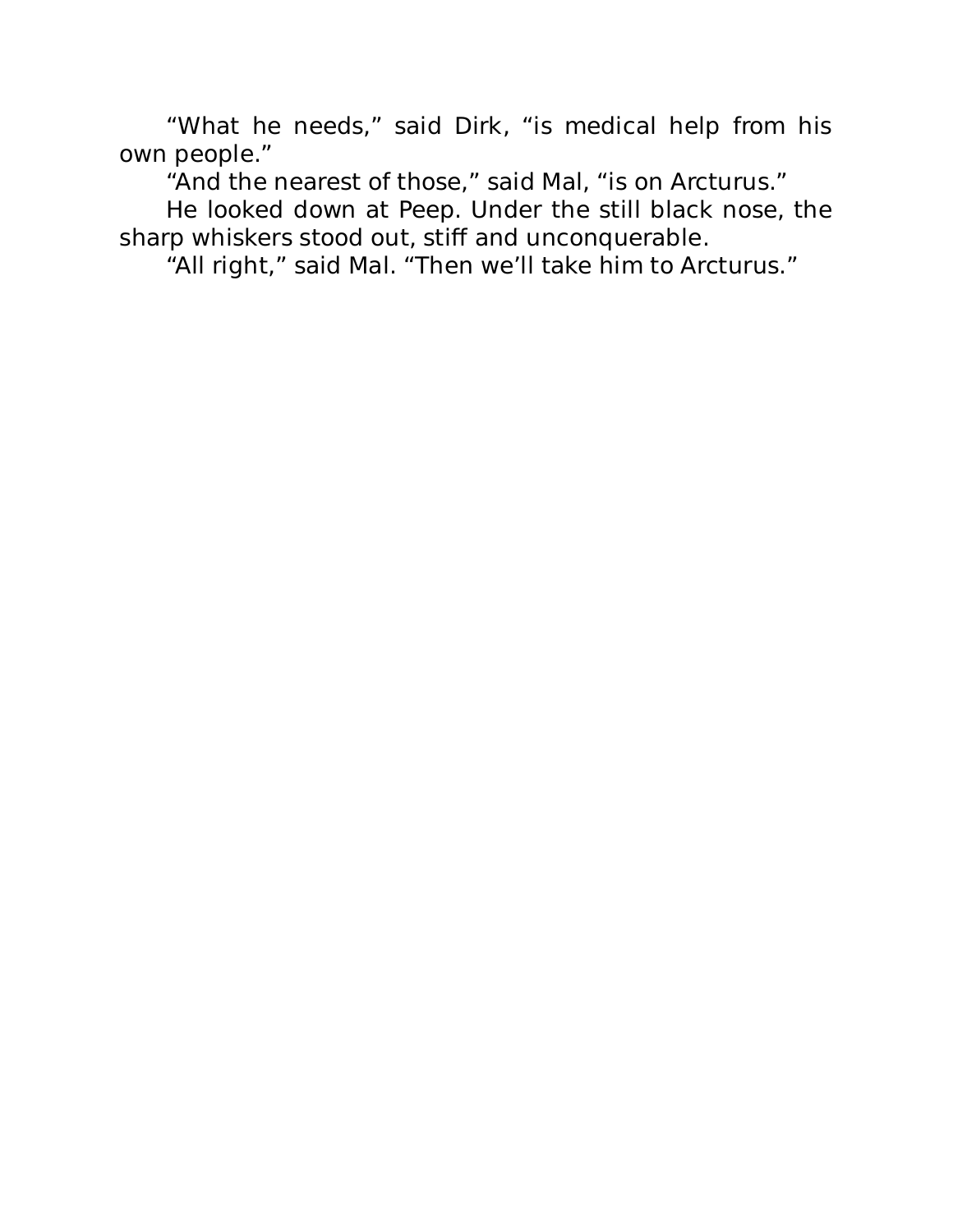# **CHAPTER EIGHTEEN**

Even after Mal had explained what he meant, the rest of them still looked at him with unbelieving eyes.

"You're crazy!" said Sorrel bluntly.

"No," Mal shook his head. "I just know what this drive of mine can do. There's no reason under the sun why we can't do it."

"This isn't under the sun," said one of the Underground men, a lean, faded individual with tired eyes. "This is out between the stars. This is Arcturus."

"It's all the same," said Mal. "Arcturus or halfway across the universe."

"You're nuts, I say! You're nuts!" insisted Sorrel.

"What're the odds?" retorted Mal. "What's the alternative? I told you what Thayer told me. We've only got twenty-four hours to live anyway."

"I tell you—" Sorrel was insisting when the creaky voice of Bobby cut across his words and the fat man shoved himself to the front of the group.

"Lemme hear this," he said. "I want to hear you lay it all out. And if it works, we'll buy." He turned to the dark man beside him. "Now, you keep your mouth shut, Sorrel."

Sorrel subsided. The rest of the Underground was silent. Mal took a deep breath and started in again.

"Look," he said. "My drive is not a drive. It doesn't actually move anything. It just suddenly changes it from one spot to another." A slight, confused murmur whispered through the crowd. "All right, all right, I know it sounds like a paradox, but just take my word for it, please. The point is that with something that just stops being in one place and then comes into existence in another, it doesn't have to be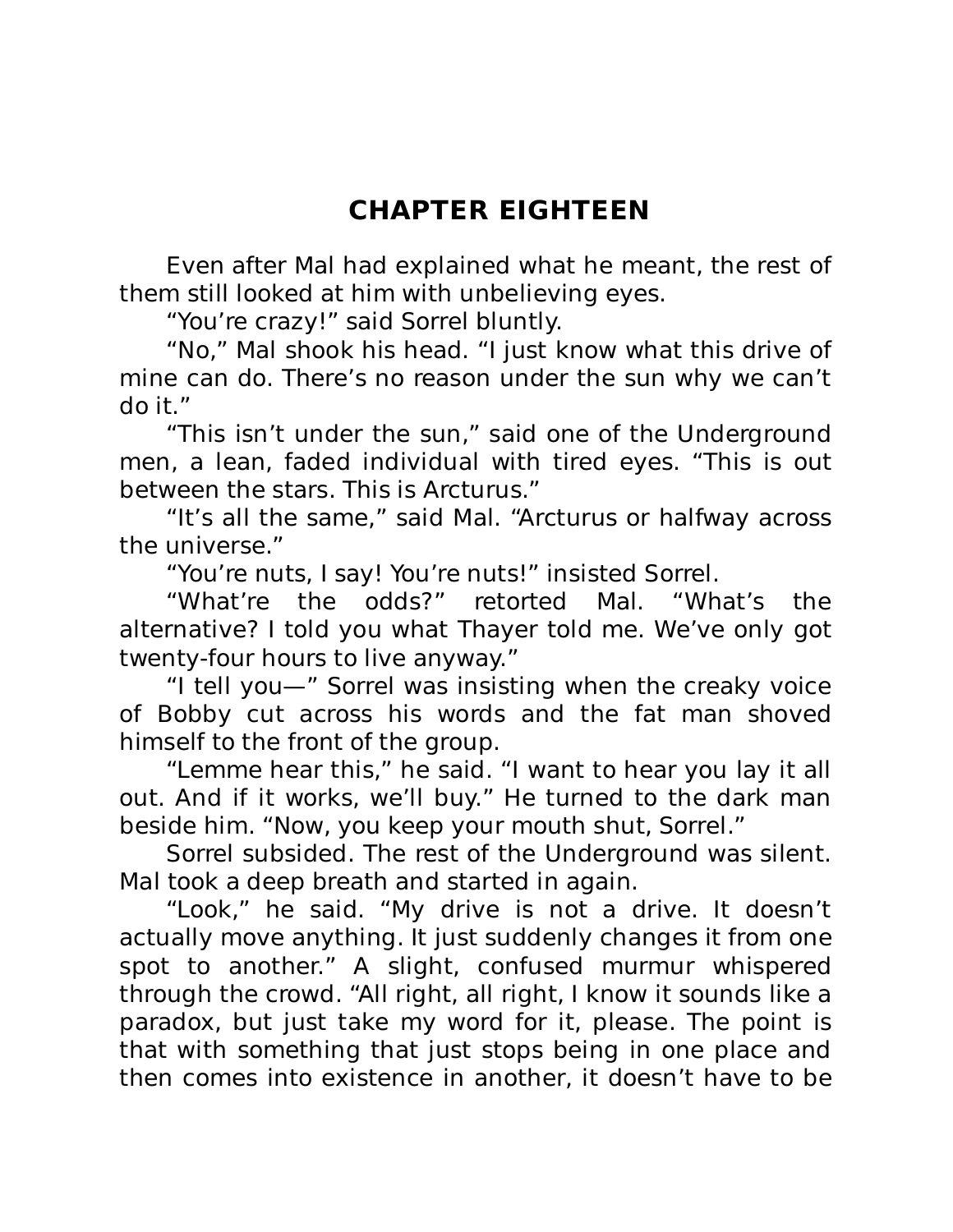built like a ship. It can be anything. It can even be this warehouse we're in right now."

A snort of outraged disbelief came from the rear of the crowd. Bobby looked over his shoulder once and there was silence again.

"Now, this warehouse, like every other one on the plateau, has all the necessary materials to build the drive; and, if we work hard enough, we can set it up in a few hours."

"Yeah?" said a voice. "How do we know you got a time limit from Thayer, anyhow?"

"Okay, Harmon," said Bobby, without turning. "You can go back and sit down now. What else's Thayer got to do but what Fletcher says he said he'd do? He's not going to risk being responsible before the Federation for this." And he pointed to Peep.

Harmon, or whatever his name was, shut up. "Well, how about it?" asked Mal. "We leave here and show up on Arcturus. The Aliens will look after us and we can get Peep to a doctor. One of his own kind."

"All right," said Bobby. "So far. Now tell me. Can you hit Arcturus right on the nose with this thing?"

"Why—" Mal felt his enthusiasm suddenly falter. "Well—I can. I mean it's possible, but—"

"But what?"

"Well," said Mal, "you're right. The trouble is, I'd have to know first where it is in relation to where we are right now."

"Figured as much," said Bobby. "In short, boy, you need a navigator just the same as if you were flying an ordinary ship."

"Yes," said Mal dully, "you're right. I didn't think …" His voice trailed off in disappointment.

"Well, don't look so beefy," said Bobby. "We can get us a navigator."

"What?"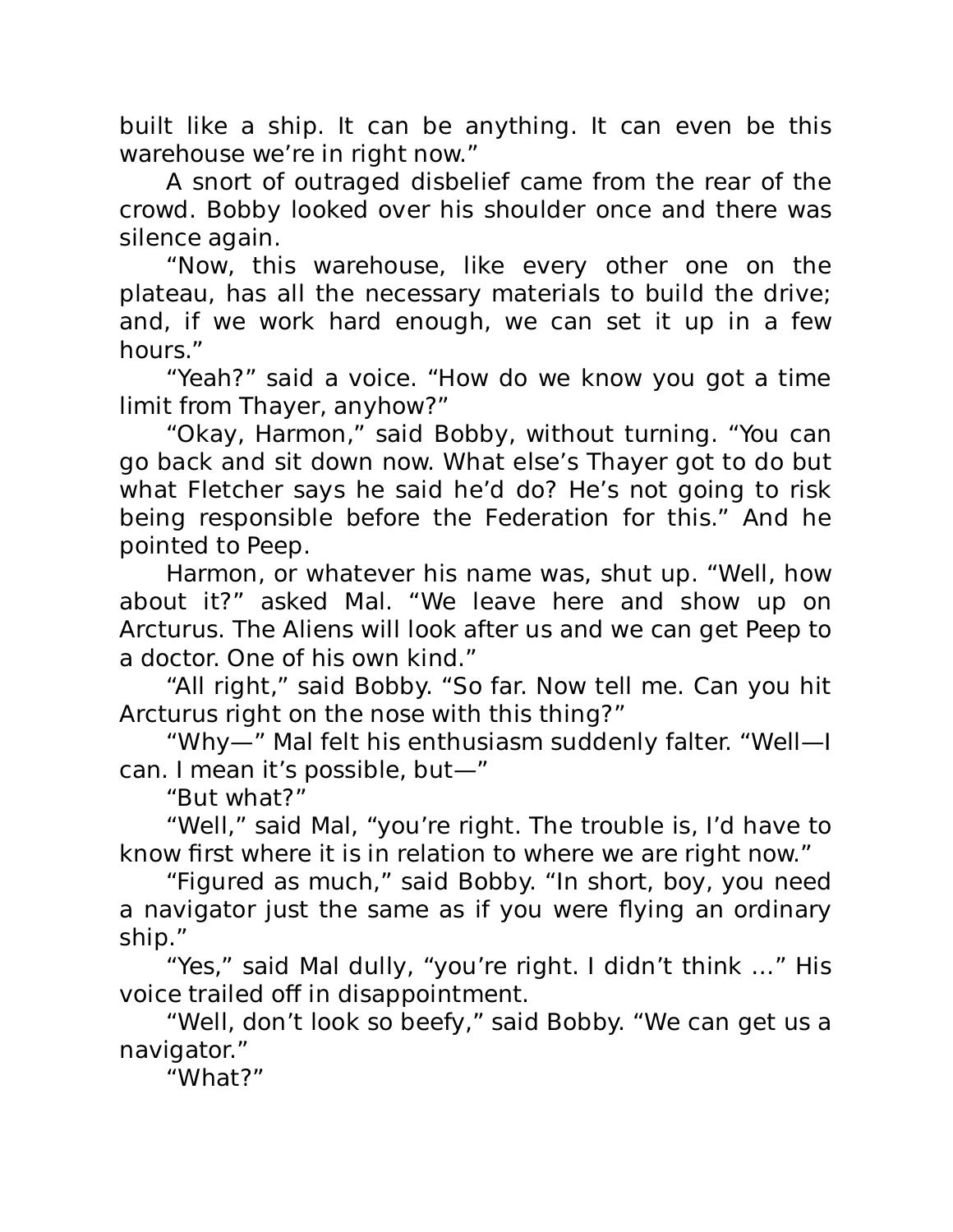"Sure," replied Bobby. "We got our own spaceship terminal off in the swamps. There'll be two or three navigators sitting around out there."

"That's a great help," put in Sorrel.

"Now, you hush," creaked Bobby. "Mal, you can take us straight up about a thousand feet with just what you know now, can't you?"

"Of course," answered Mal. "Why, sure! As far as the plateau was concerned, at night like this, we'd just vanish."

"That's it," nodded Bobby. "And from there on, we go where we want. Well?"

"Well, what?" asked Mal.

"Well, what do we do first?" said Bobby.

It was a jury rig to end all jury rigs, put together by the untrained hands of men who had not the slightest notion of what they were doing. Luckily, in Bobby Mal found a man with a genius for organizing and distributing the work to be done; and Sorrel, once he came out of his black mood which he did with amazing speed now that there was prospect of action of some sort—came up with a surprising number of very practical suggestions, which had never crossed Mal's mind at all.

For example, while Mal had foreseen the necessity of a separate power source for the rig, it was Sorrel who pointed out that with the warehouse cut off from community power, the lights inside it would be off, and the heavy outer door would have to be worked by hand. And it was Sorrel who took the necessary steps to set up emergency power to take care of these things. Also it was Sorrel who foresaw the need for a vision screen rigged outside the warehouse walls, so that they would not find themselves flying blind once they got up and away from the plateau.

It was Mal, however, who discovered the problem of making the warehouse hover in mid-air. It was all very well to suddenly appear a thousand feet above the plateau; but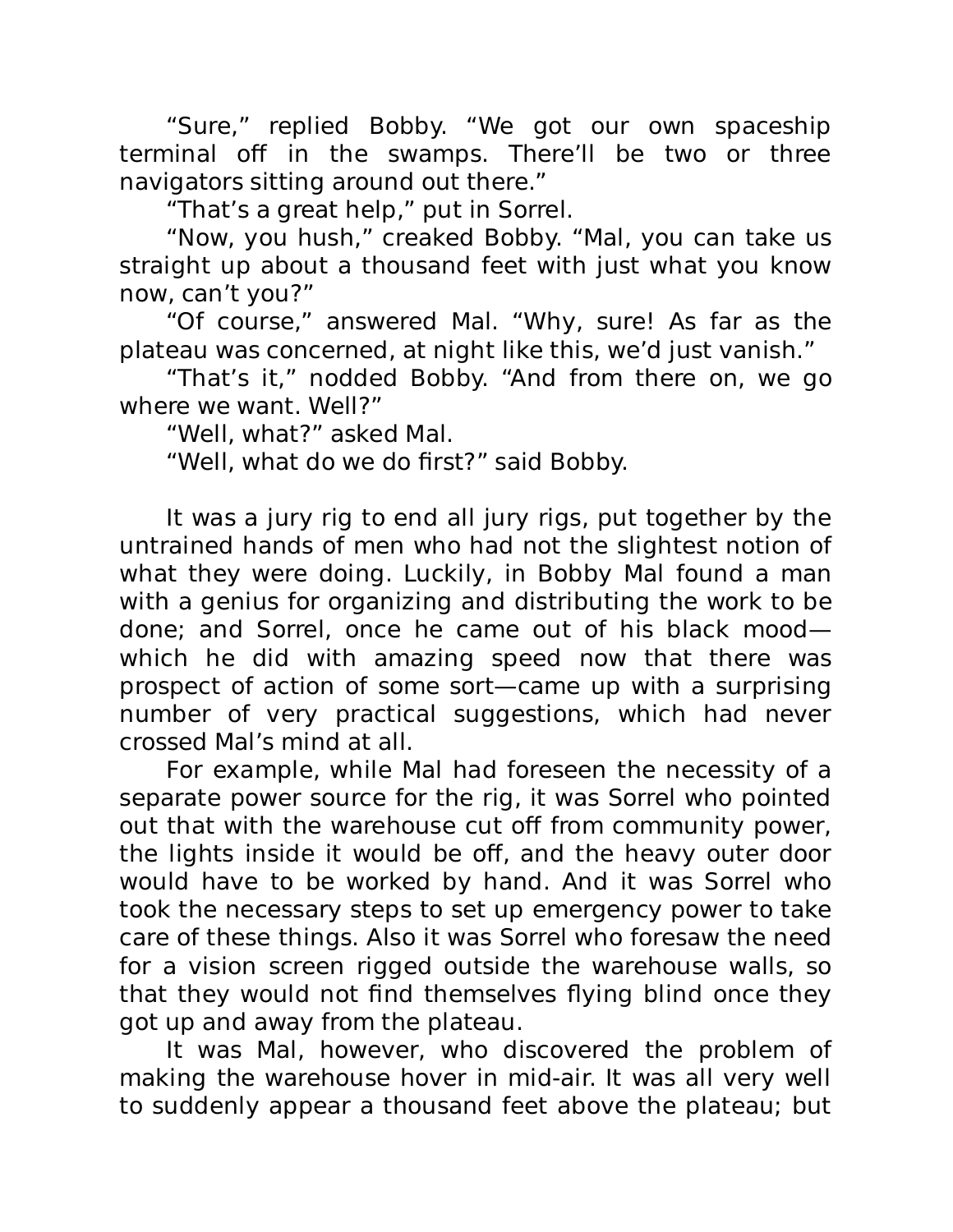what was to support them after they appeared? The answer, luckily, was found to be a simple matter of setting the controls so that the warehouse would be continually returned to the spot at which it was to appear, whenever it began to fall from it.

Dirk was amazed and somewhat concerned over the smallness of the power source Mal claimed he required for the rig. They had from the stock in the warehouse an almost unlimited supply of individual power packs. But Mal had only taken five.

"You don't understand," said Mal, raising his voice a little over the soft buzzing noise of several dozen men boring holes in the concrete walls for synchronizer lead-in rods. "The distance we have to move has nothing to do with it. All I need is power enough to control and match the resonances of all particles in our area."

"Well—I suppose so," answered Dirk dubiously. "But don't you think it'd be a good idea to have some extra ones in case of emergency?"

"What emergency?"

"Oh, something might come up," said Dirk vaguely but stubbornly. And, in the end, because Mal saw others mirroring Dirk's attitude, he added another half-dozen, quite unnecessary power packs. He could not really blame them for their attitude. When a man has been brought up to believe that one individual power pack lifts five hundred pounds and no more, it is a little hard for him to accept the notion of five such power packs lifting a couple of hundred thousand tons of warehouse, supplies and people.

The resonance unit, Mal himself put together; and, when the rods were in place, he attached their lead-ins to his main cable. Then for a minute they all stood around and looked at each other: a little knot of tense people in the very middle of an enormous warehouse, with something that looked like a boy's homemade vision set on the floor at their feet and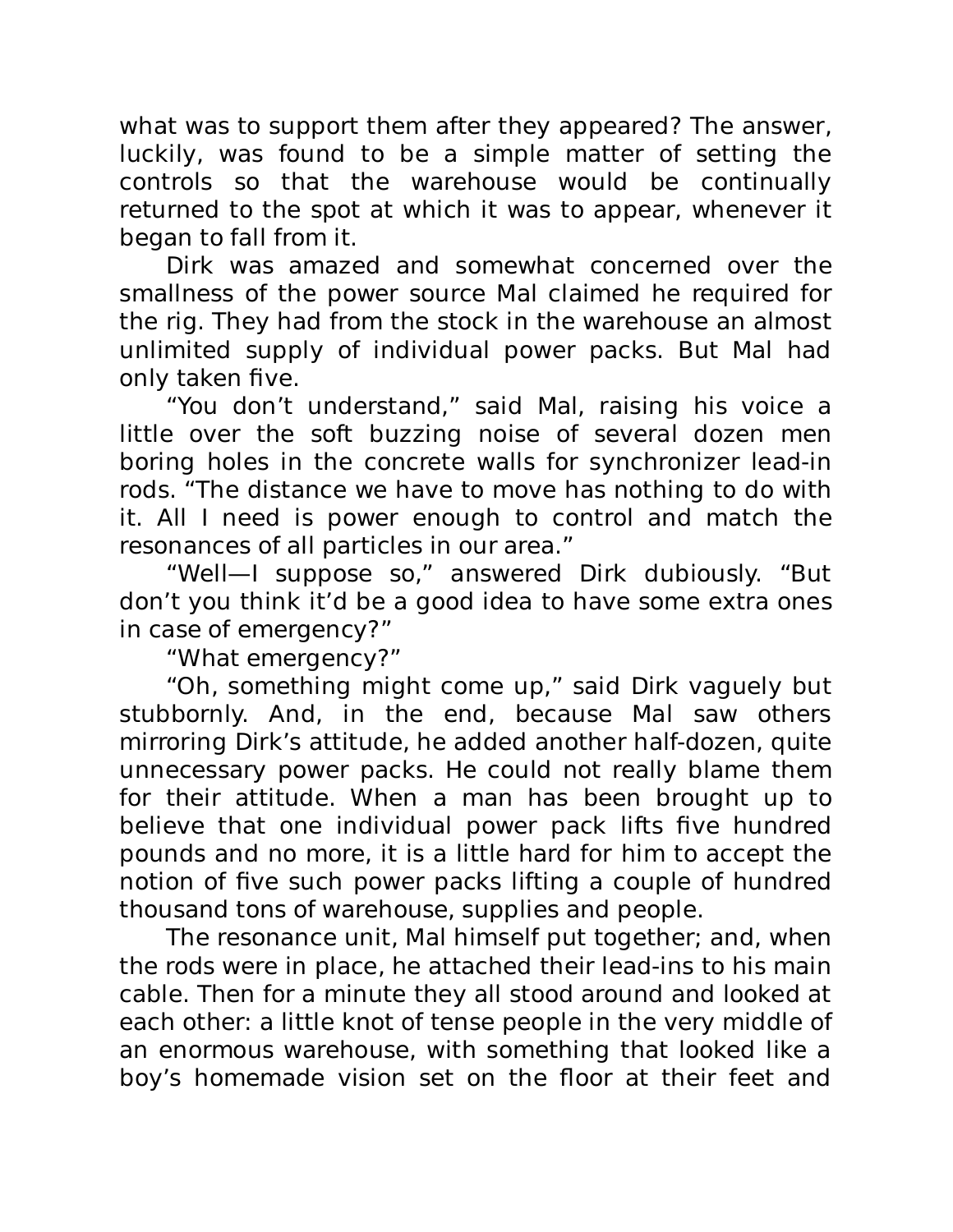cable leads snaking away toward dusty, obscure corners of the building.

"All right," said Mal, "here goes—" And he threw his switch.

Everybody looked from the equipment at his feet to the receiving screen of the viewing unit Sorrel had rigged, which sat on a packing case to one side of the equipment. Where a picture of the furniture in the empty warehouse office had shown only a second before, it was now still and black, with the faint exception of a tiny glow at the bottom edge of the black square. Sorrel played with the controls. The angle of vision tilted and the plateau stood out sharp and clear in its own illumination far below them.

"There it is," said Sorrel.

For a moment the bunch of people hung in silence, watching the screen, uneasily aware of the unfamiliar magic that held them suspended in nothingness. Then Mal forced himself to break the silence.

"Now," he said to Bobby, "which way?"

"Straight north," creaked the fat man. "About twentythree hundred kilometers."

The direction was simple and the calculations also, since the new direction was still relative to the base position of the plateau. Still, it required a few minutes with the calculators clicking before Mal closed the switch on the rig again.

"There!" said Sorrel, peering at the screen. "About half a mile to the right and straight down. You going to land this thing?"

Mal hesitated.

"I think I'd better not," he said. "Even if we knew the exact distance to the ground—"

"Which we don't and it isn't worth rigging an altimeter for," said Bobby. "We can go down by belt. You okay to wait here, Mal?"

"I'll wait," said Mal.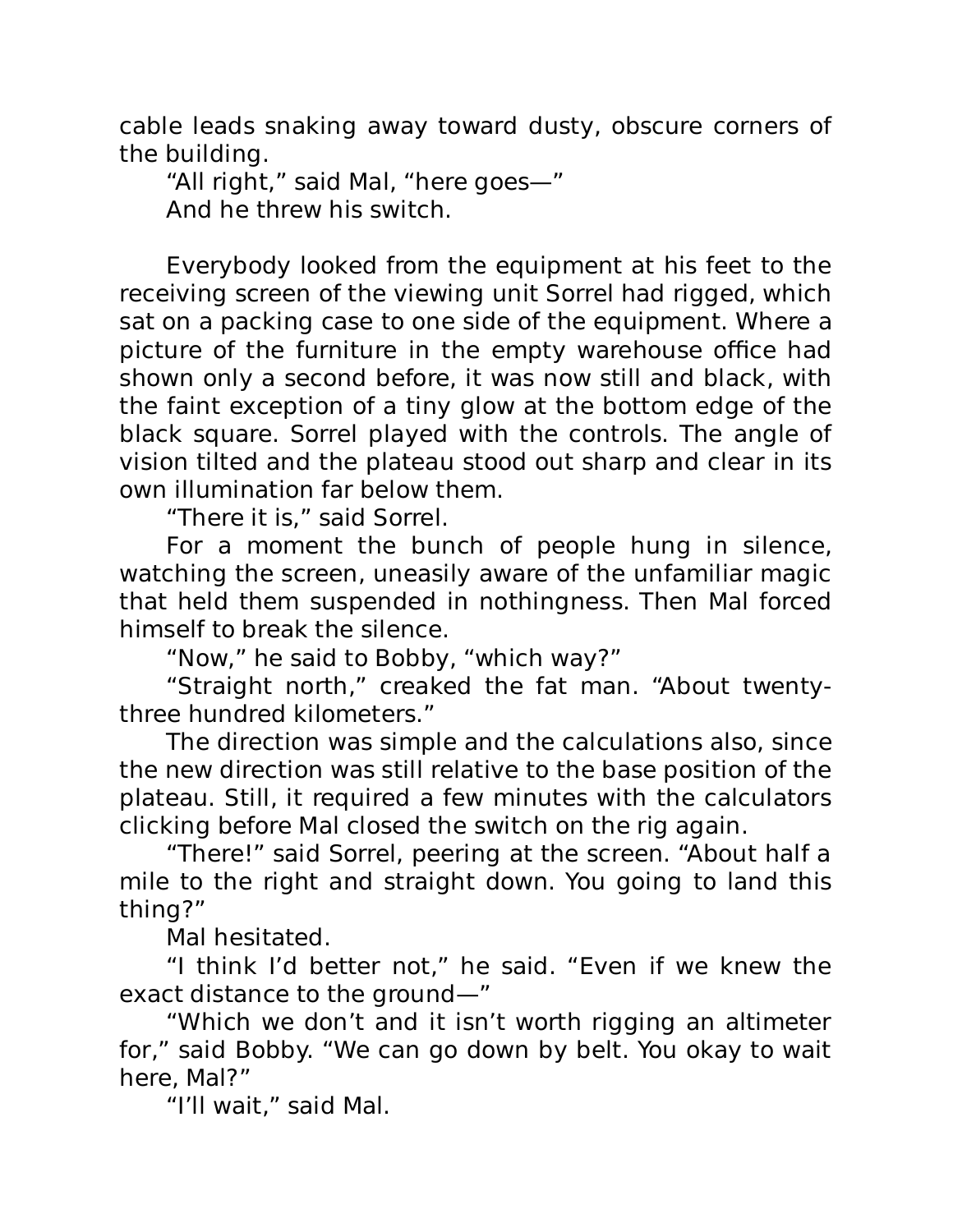And so it was settled.

The Underground went down by power belts into the night jungle—all of them; and, in the interval, which stretched out into a couple of hours, Mal and Dirk and Margie sat under the emergency rigged lights around the sling that still held the motionless Peep, just sitting and not saying much to each other.

After two hours there was the sound of feet landing on the sill of the warehouse entrance from which the big door had been slid back, thanks to Sorrel's auxiliary power units; and Sorrel and Bobby came into the bright circle of light around Peep's sling.

Mal looked at them.

"Where's the navigator?" he asked.

"None of them'd come," answered Sorrel. "Nobody wants to go. I'd go, or Bobby here'd risk it, but we're not navigators. And they're going to need the two of us back on Earth. Vanderloon's moving to take over already. We'll be fighting Company Police in the street before this's over."

"Then how are we going to get to Arcturus?" demanded Dirk. "We can't—"

"Bobby—" said Sorrel. And Bobby reached into his baggy pants and produced a sheaf of papers covered with calculations.

"The boys figured it out for you," the fat man said. "Here's all you got to know for the period of the next twelve hours. It ain't much, but it's enough, if you know how to use it."

Mal took the papers silently.

"Sorry, hopper," said Sorrel uncomfortably. "You can't blame them."

"No," answered Mal slowly. "No, I suppose not."

"Well, so long, then. Good luck!"

The two Underground men shook hands all around, Bobby with his white, moonface completely expressionless. Then they turned and walked away and off the lip of the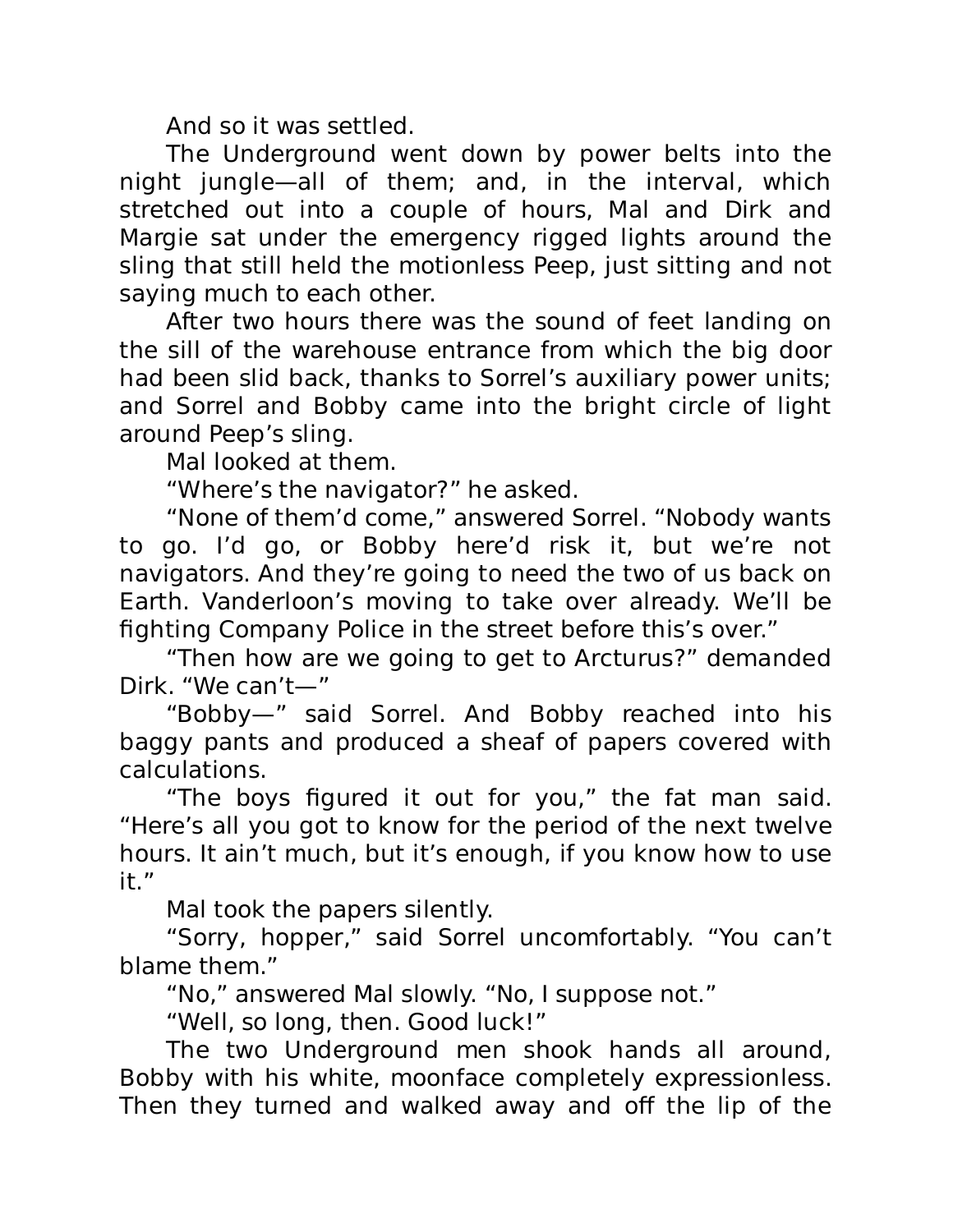warehouse entrance, framed for a second against the thin paleness in the distant sky that was the approaching dawn, before they dropped from sight. Mal walked over and pressed the button that closed the door behind them.

He came back to the other two where they stood by the sling and they regarded each other soberly. Three little people, a building never intended to be moved five inches from the place where it had been built, and a haywire rig that was more theory than practice—and one hundred and twenty long, achingly empty light-years to Arcturus.

Mal thumbed the switch that sealed the building's ventilators. With this act they were now sealed off in their own small, concrete world. Slowly he returned to the rig and sat down beside it. He spread the sheets of paper out before him and began to run his figures on the calculator they had unearthed from the pile of crated ones in the warehouse stacks. For a while there was no sound other than the busy clicking of its keys under his fingers. Then he stopped and shut the machine off.

"Finished?" said Dirk; and he looked up to find the eyes of both Dirk and Margie upon him.

He nodded, stretching the kinks out of his back.

"It's only approximate," he said. "I don't dare go too close on the first jump. We don't know where the planets of the system are—if any. And we don't want to land on the sun itself." And he smiled at them, a little tired.

Margie smiled back, a smile that warmed him, even through his fatigue.

"What are we waiting for, then?" asked Dirk.

Mal glanced at the chronometer attached to the rig-

"Just a few seconds more," he said. "It'll trip automatically when the departure moment hits. We're almost on it—hold on now—*now!"* 

There was the slight tick of a closing circuit from the rig. As on the two previous occasions, there was no sensation to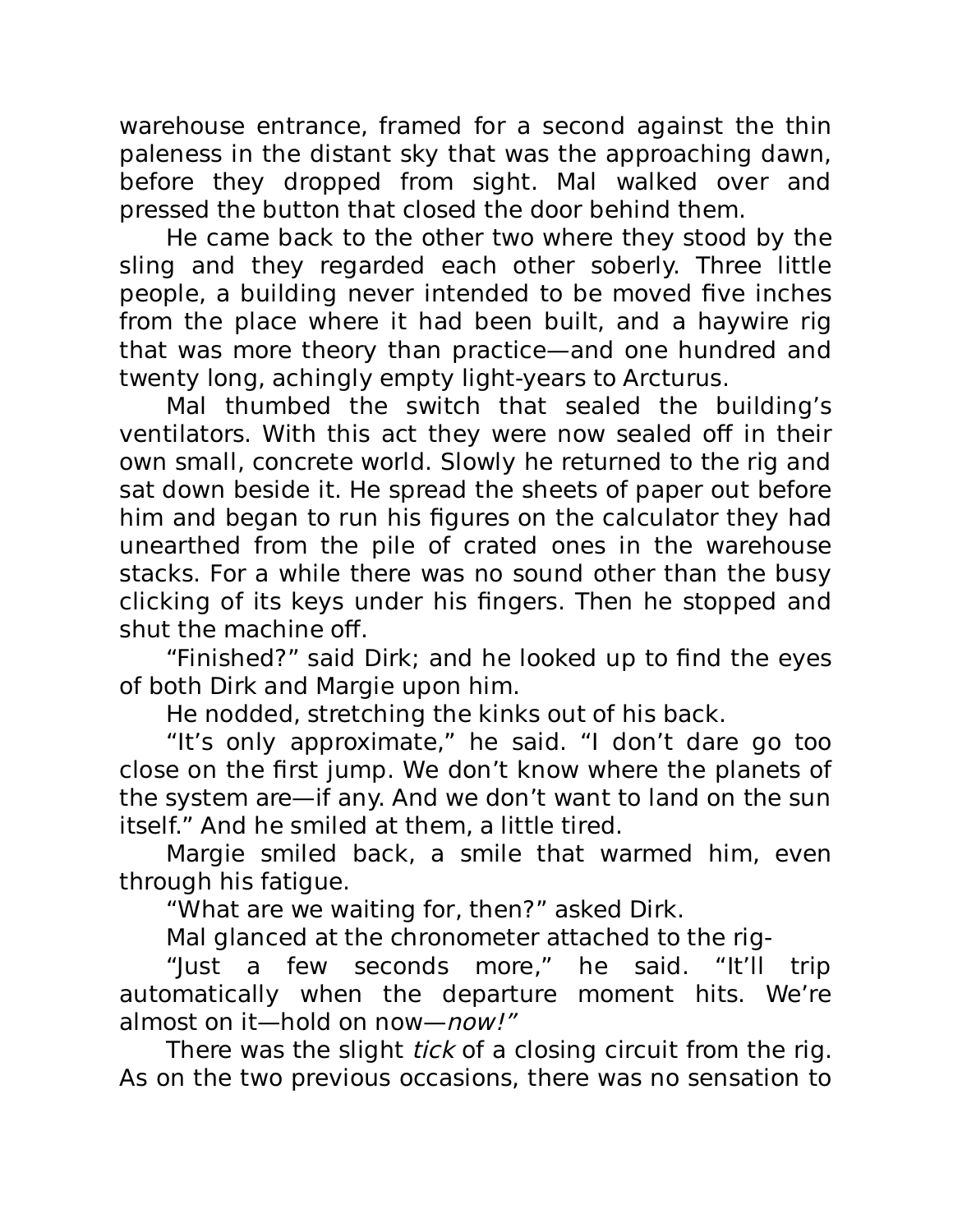mark the fact of their transportation. Only the dim jungle scene in the screen was abruptly replaced by a field of stars.

For a moment they stood in silence, awe-struck by the immensity of their achievement. Then Dirk found his voice.

"But where—" he said, "where's Arcturus?"

Mal stared.

"We must have our backs to it," he said and he bent to the televisor controls.

For a moment the field of stars remained the same. Then they swam grandly off to the left of the screen and a blazing sun marched in on the right.

"Oh—Mal!" breathed Margie.

"Big, isn't it?" said Mal, dizzy.

They stood staring at Arcturus, floating in all his golden glory in the black ocean of his surrounding space. Then Mal had turned the warehouse past the blinding vision ; and they were all blinking their eyes and trying to readjust to the normal picture of star-filled space.

"See anything with a noticeable disk that might be a planet?" Mal asked the others. They shook their heads. Mal turned the warehouse to a fresh section of the space around them; and they were just about to continue their search when the interruption came.

Behind them all, without warning, the wide warehouse door suddenly whipped back into its recess; and a tall figure stood framed in the opening, with the stars for a backdrop. Turning, they stared at him, too shocked by the unexpectedness of his appearance to wonder at the relatively minor miracle that was keeping their air from exploding all at once, out through the wide opening, sucking them with it into the vacuum of space.

The stranger was humanoid in appearance; and ever afterward they referred to him as The Golden Man, although none of them was ever able to remember later whether the glittering color encasing him was of his own natural skin or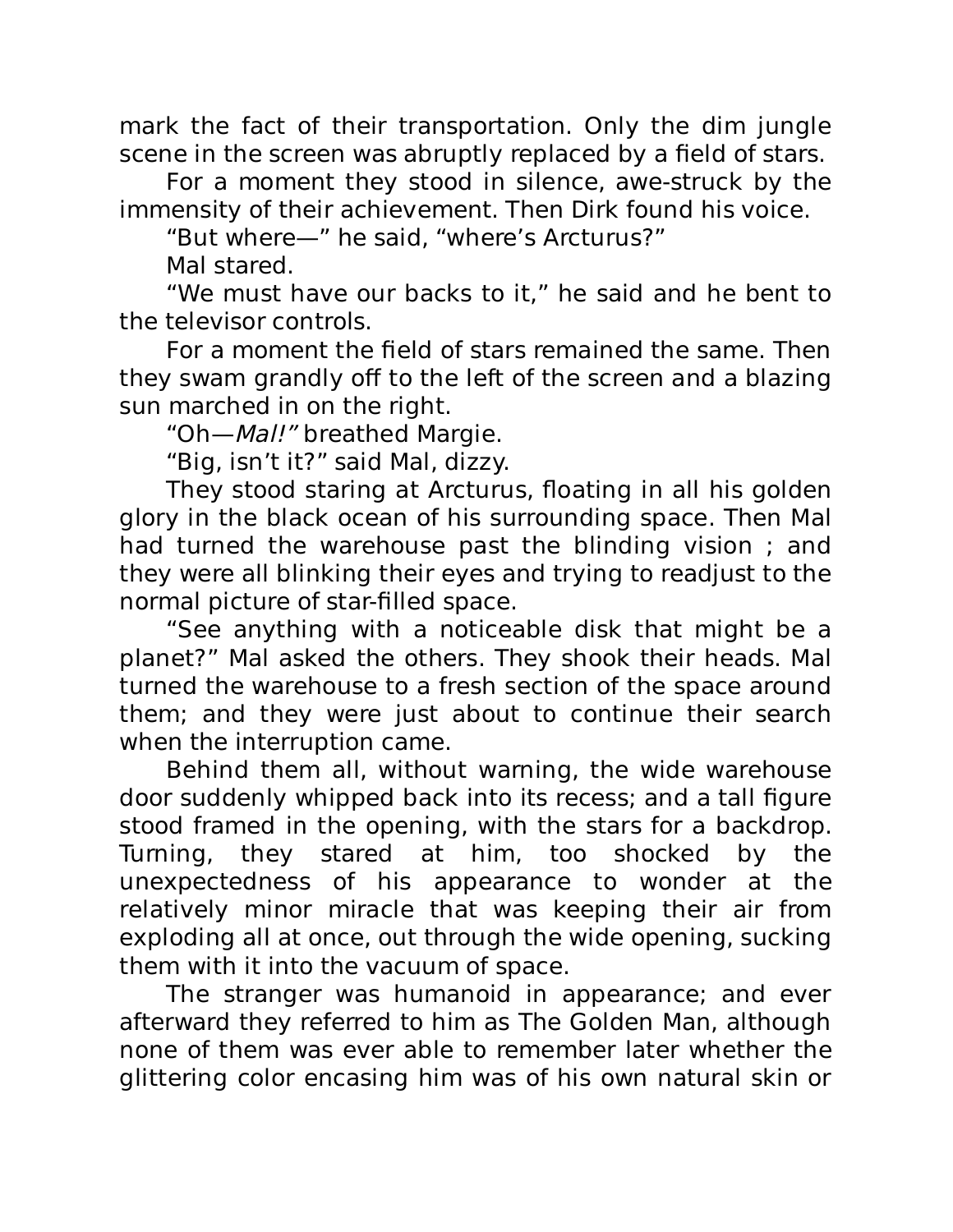clothing of some sort. He stood a little taller than Mal, but not so tall as Dirk; and he walked as if his joints were oiled.

He walked toward them now and spoke to them in their own language.

"So you've finally made the jump," he said.

Mal nodded. There was nothing he could think of in that moment to say. Instead, he turned and indicated the sling behind them where Peep lay still.

"If you don't mind," he said, "we've got a friend here who needs looking after—"

The Golden Man looked and put his hand on Mal's shoulder reassuringly.

"We'll take care of him," he said.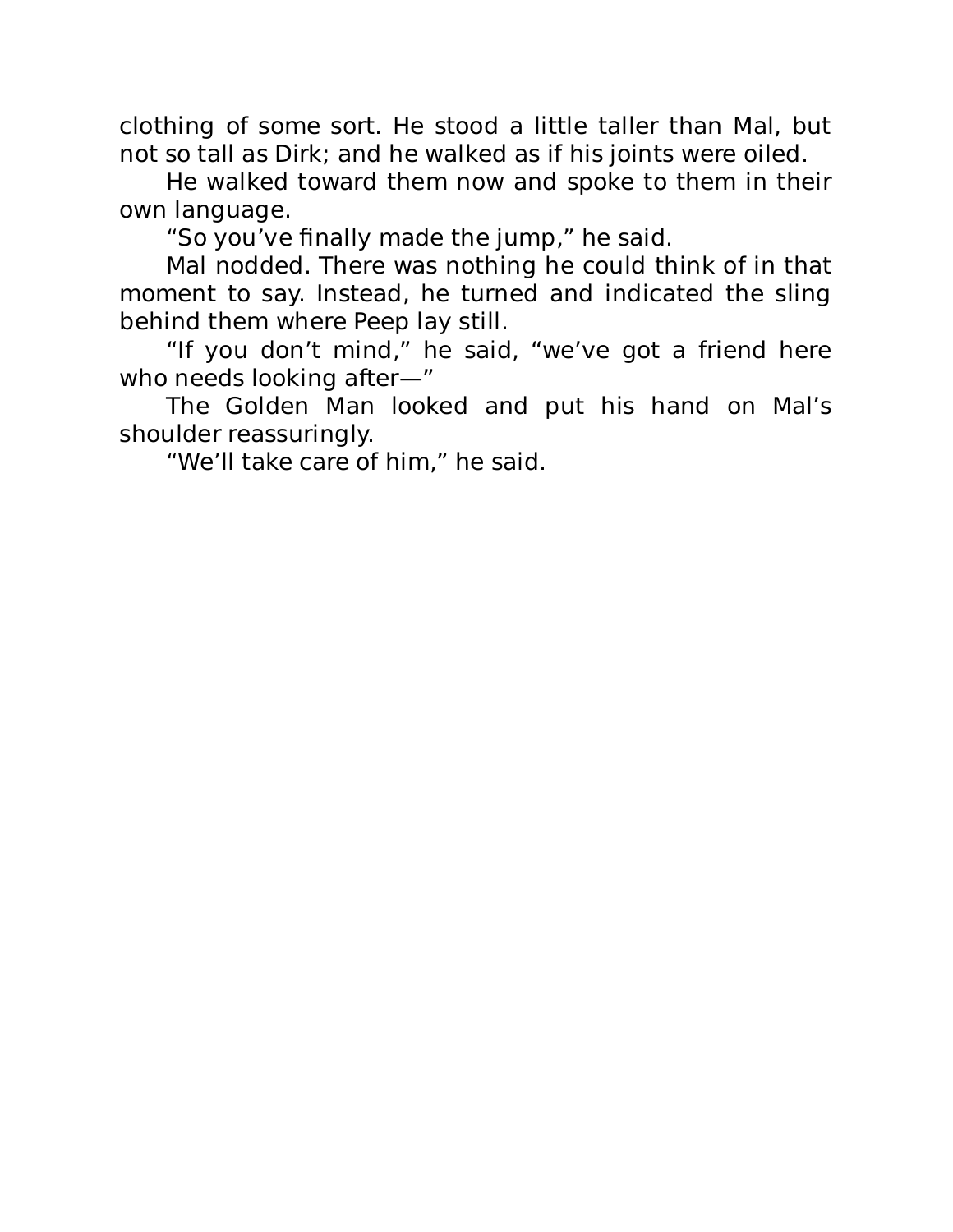# **CHAPTER NINETEEN**

The Aliens on Arcturus Planet had been kind. They had been very kind. But they had also been firm. The plain truth of the matter was that it was not physically safe for the three humans to go wandering around the planet, or indeed to go outside a very narrow, circumscribed area. They had, in fact, been out once or twice with a guide to look after them; but the things they saw proved for the most part to be incomprehensible. There was a tall pillar, for example, in the center of what appeared to be a broad street, that flickered through a ceaseless succession of colors; and when they asked their guide about it the best he could do by way of explanation was to describe it as an orientation device. He was a fat, stubby little man, their guide—very human looking; and they all suspected him of being a robot made up specially to put them at their ease, but none of them had the nerve to ask him outright if this was so.

"What kind of orientation?" asked Mal.

"Physical," answered the guide.

Mal considered this. Like so many things connected with this world and the Federation, it always seemed just on the verge of making sense, without quite succeeding.

"For example?" he said, plowing ahead stubbornly.

"Well—for one type of example," said the guide, "haven't you ever wondered precisely in what direction and how far away some particular place might be from where you stand at this moment? A sudden nostalgic feeling takes you, say, for the place you call home on your native Earth. This—" he waved at the flickering pillar—"would answer your questions and strengthem the image in your mind, if you were educated to the use of it."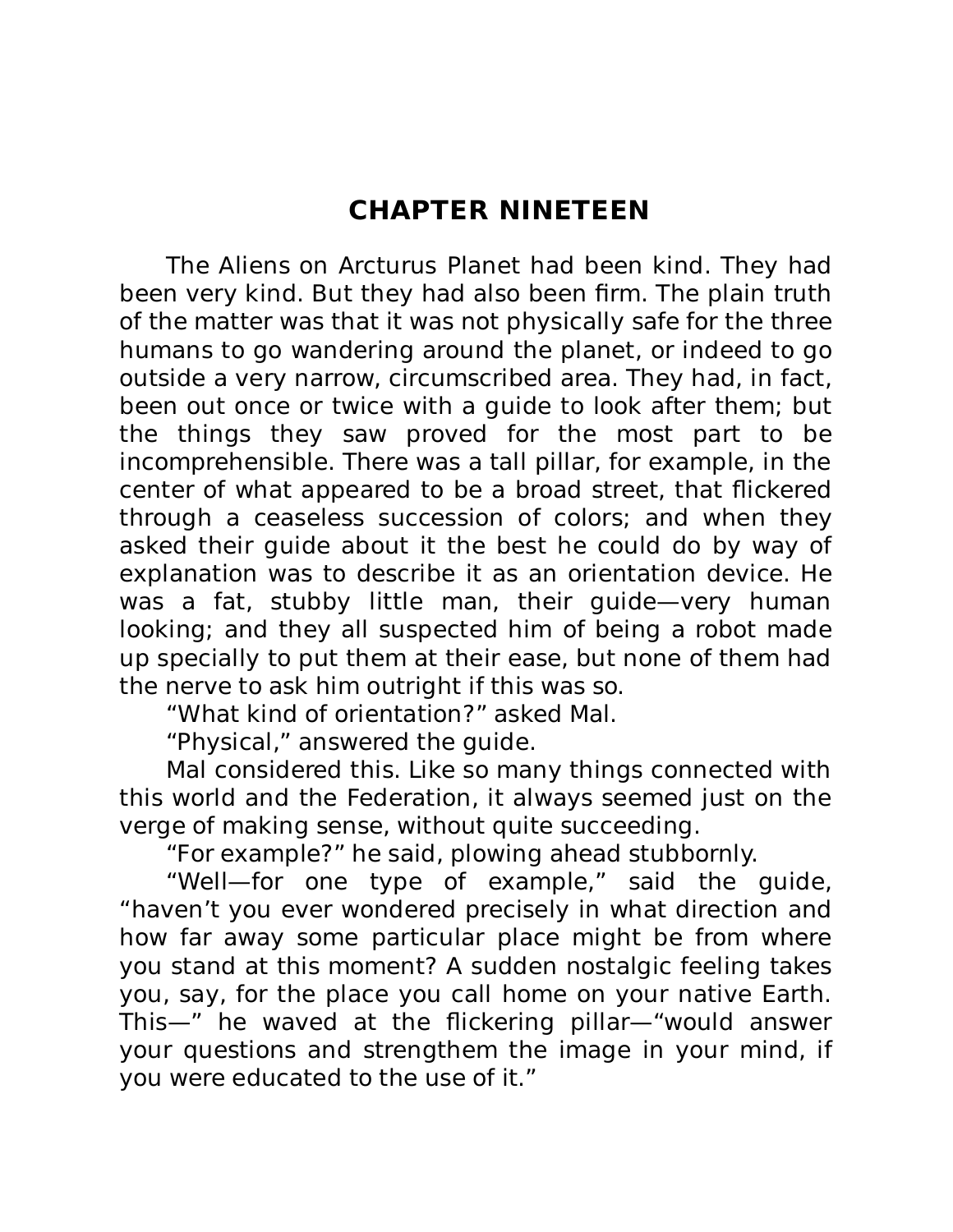"Oh?" said Mal. He looked at the pillar. "Is it that important—I mean, is it necessary to some of these people to have something like that?" And he nodded to the various shapes and sizes of beings of differing races moving about them on the street.

"Oh, not necessary, of course," said the guide with a smile. "But rather nice to have, don't you think?"

Mal gave up.

There was also an empty space in a rather crowded street that the throngs of hurrying Aliens all carefully skirted for no obvious reason. As far as the three humans could see, it was just a bare stretch of thoroughfare, no different from the rest of which it was a part.

"Is that dangerous for some reason?" asked Dirk, stopping to look at it.

"Oh, no," said the guide.

"Then, why does everybody walk around it?" asked Margie.

The guide thought. "I don't believe I can explain this to you in any meaningful terms," he said at last.

"Try," said Mal, scowling. It irritated him beyond measure to be told anything was unexplainable to him.

"You'd need a thorough grounding in emotional science —"

"What?" demanded Mal.

"The science of emotion—you see?" said the guide. "The very term sounds like nonsense to you."

"Go ahead anyhow," said Mal doggedly.

"Very well," said the little man. "Perhaps the most simple way of putting it would be to say that the avoidance of that area is a voluntary expression of mutual good will and affection. It's symbolic. Perhaps a few minutes before we came along that area was just another part of the pavement, walked over like all the rest of it. Then some passer-by went a little out of his way to let another pass him. Another passer-by a short distance behind him saw and repeated the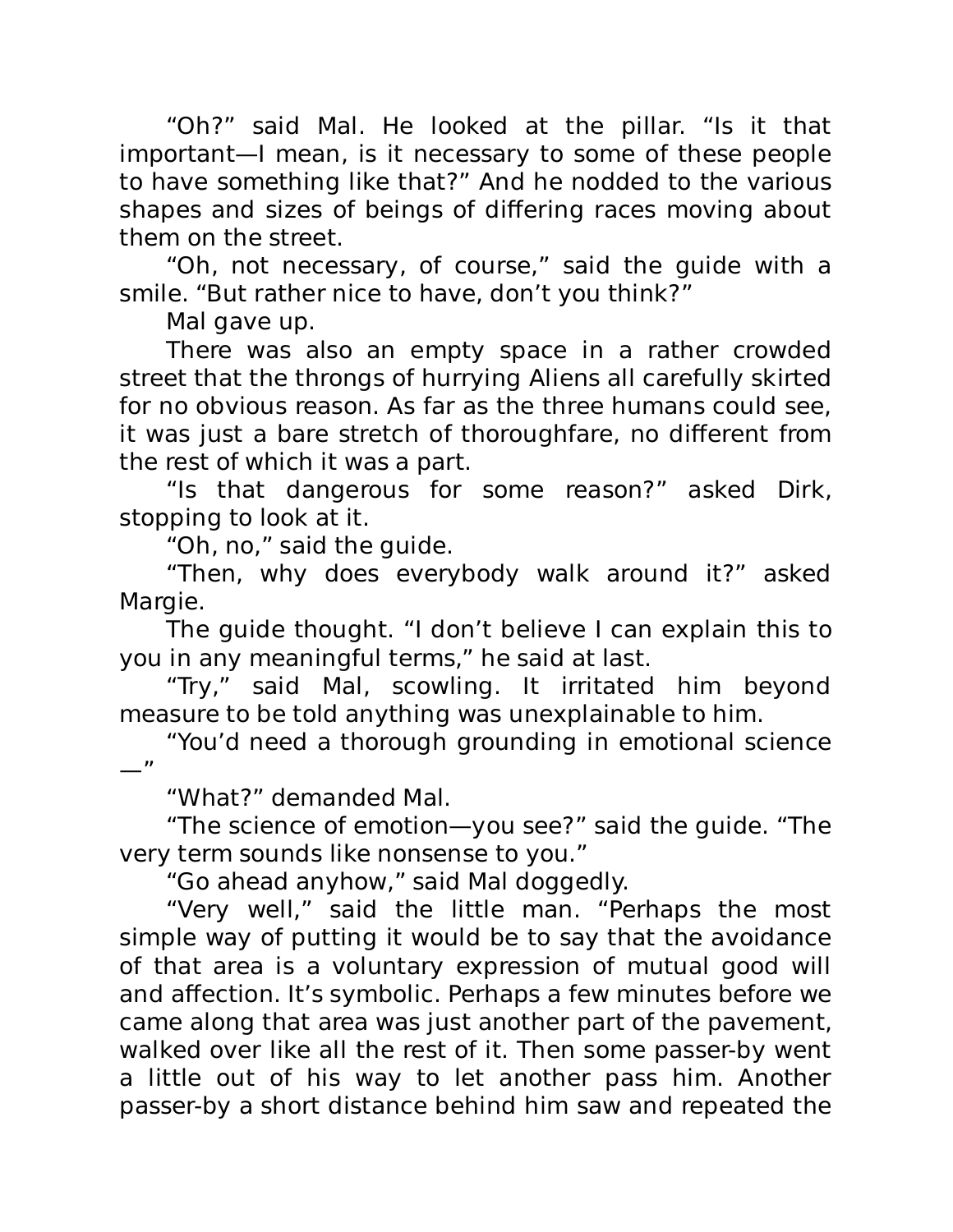small detour as a gesture of courtesy and affection when he came to the same spot. And the gesture is still being taken up by those who come by, a litttle intangible tribute to kindness. It may last only a few more minutes, it may last an hour or two, if everyone coming along repeats it. Eventually it will disappear. Such repetitions—and I warned you in the beginning this would not make sense to you—are part of our empathic culture."

"Empathic culture?" asked Mal.

"Why don't you just give up?" put in Dirk.

"I want to know," said Mal.

"The whole field of emotions," said the guide, "is something that your civilization has not yet begun to deal with on a conscious scientific basis. It is a baffling field in which there is no exactness and every element is a variable. I cannot possibly explain it to you."

"Grmp!" said Mal.

Later—when the trip was over and they were back in their quarters, after the guide had left them—Mal appealed to the other two.

"What is it?" he demanded. "Is it me? Am I acting like a spoiled kid, or something?"

Dirk shook his head.

"No," said the tall young man slowly. "No, I don't think so. There's nothing spoiled about resenting an implication that you're backward or inferior. Do you think so, Margie?"

"Of course there isn't" said Margie.

Mal got up from the couch where he was sitting and strolled across the room to look out through an apparently paneless and force-fieldless window at walks and lawns stretching away into the distance under the light of a stranger sun. Was the short earthlike grass of the lawns real or illusory? Or had it been specially planted to make them feel at home?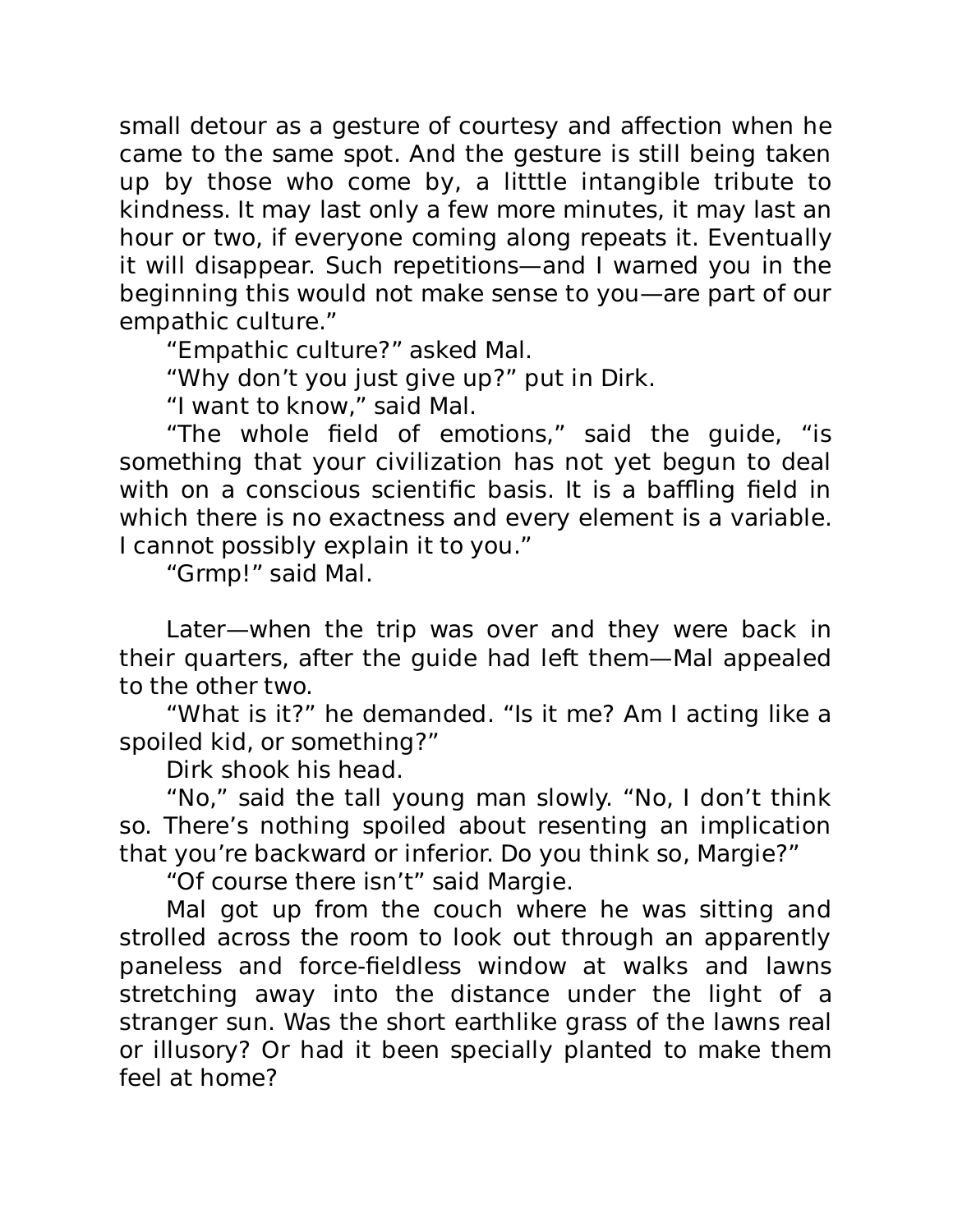"No," he said, with his back to them. "I am spoiled. Peep spoiled me. I got so used to Peep that I forgot that he was just one of many types of Alien that must make up this Federation—if it really is a Federation the way we understand the word and not something completely different. And most of the others naturally would be more advanced and more alien than he was."

"I wish somebody would come and tell us what happened to him," said Margie.

"So do I," agreed Dirk.

Mal nodded, turning back to face them; and for a minute they all brooded in silence. Their guide either could not or would not give them any information about Peep, or indeed anything at all connected with Earth's place in the Federation and how their presence here or the existence of Mal's drive might be affecting the situation. In the several weeks they had been cooped up here, they had been told nothing—not even what disposition had been made of their flying warehouse after the Golden Man had, by some magic of an unknown science, transferred it instantly from deep space to a field on the planet here, from which they had been brought to their present location.

"It could be official secrecy—the business of not saying anything until the whole thing's settled," Mal said. "But that's the sort of thing we'd do. Somehow, if Peep's a representative of one of their least, you'd expect them to do better than that."

"We'll just have to wait, that's all," said Dirk.

"I suppose so," replied Mal. He grimaced. "Wait and put in the time. Chess anyone? Ballroom dancing? Or a fourteencourse dinner."

Margie came across to him and put her arms around him. "Hush," she said. "Don't be bitter, Mal."

After that, they gave up going out. The low, roomy building that housed them was plentifully supplied with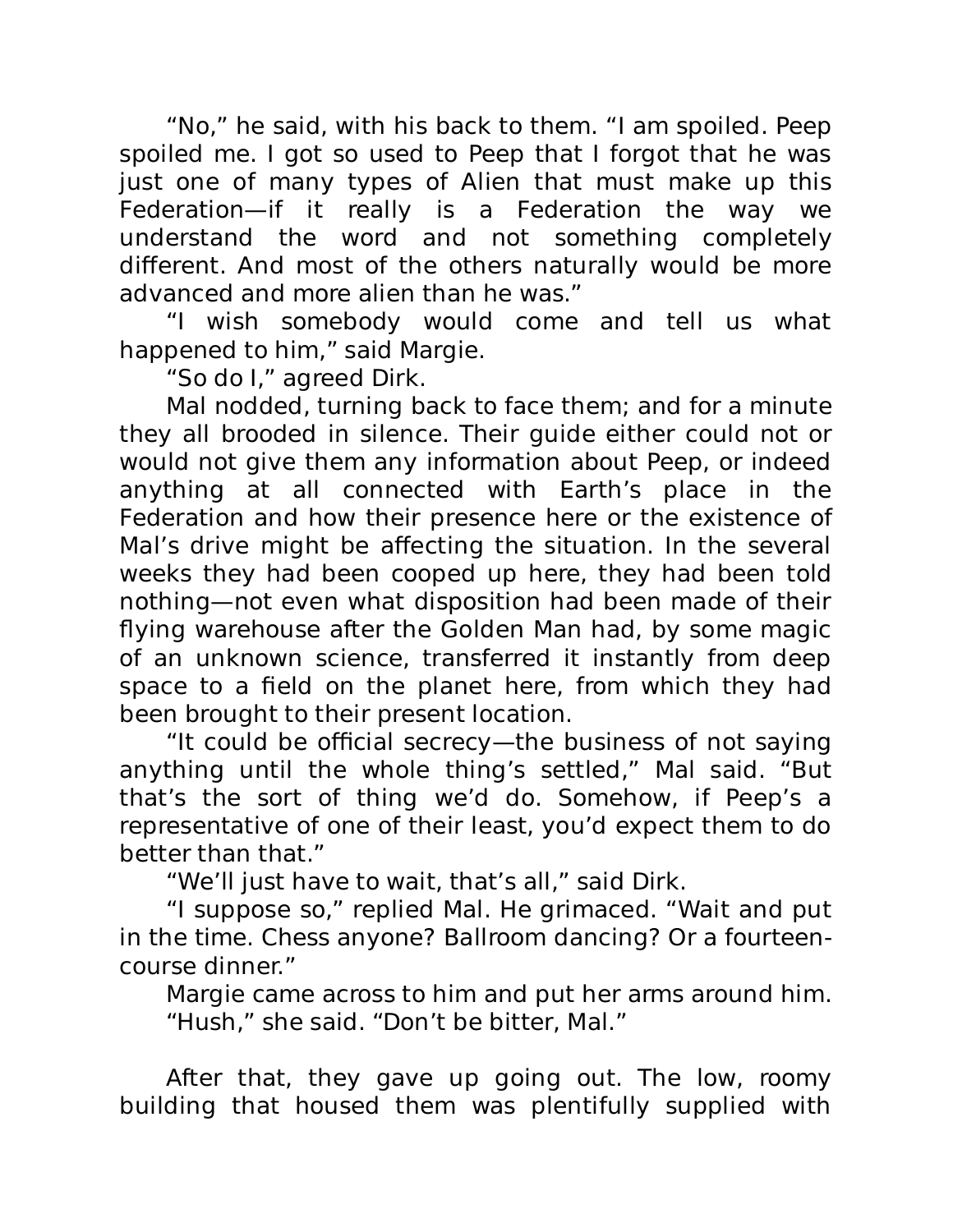things to occupy the time—although these were without exception all of human invention. There was no tone film, tape, book or picture dealing with anything non-human or anything outside the limits of present human knowledge. Mal deduced an implication that anything else would be over the heads of the three visitors and resented it. Still, out of what was available, they all ended by finding means to fill their time; Mal with some technical texts of force-field mechanics he had always meant to get around to reading and never had. Dirk with his account of all that had happened to them which he was starting all over again—and Margie with a study in linguistics, which, somewhat to the surprise of the two men, turned out to have been her major in school.

The human animal is adjustable. They were all but settled down and resigned to their situation when their former guide showed up unexpectedly one morning with another man beside him. The guide's face was broadened with a smile. He knocked at the door and came in, surprising them scattered around the big room that was the main lounge of the building they inhabited, all busy at their various occupations.

"Hello," he said. "I've got a visitor for you." And he indicated the man at his side.

They all stared at the newcomer. He was a tall, slim man in his mid-sixties, perhaps, with surprisingly dark hair, but with a face deep-cut by lines around a firm mouth. A disciplined erectness held him straightly upright; but his gray eyes were relaxed and cheerful.

"Don't even you recognize me, Dirk?"

For a second Dirk continued to look puzzled. Then recognition flooded his thin face.

"Why, sure!" he cried, jumping to his feet. "It's the President. Mal—Margie-—this is World Council President Waring." He went striding forward to take the Chief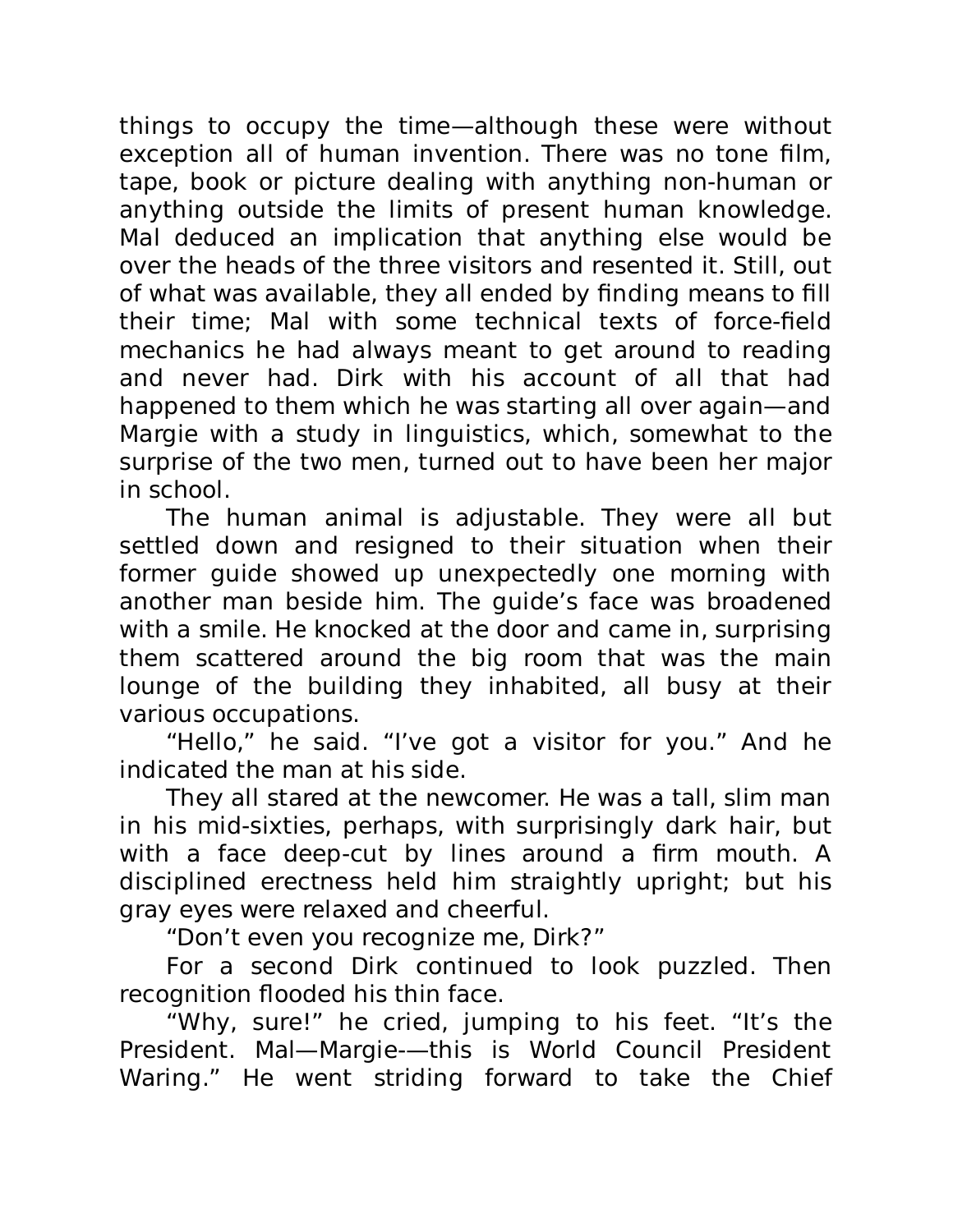Executive's hand. "He used to visit with us when I was a boy."

Margie and Mal also came forward. Now, of course, that Dirk had made the identification, they recognized the other's face immediately from the many pictures of it they had seen. It was just the unexpectedness of Waring's appearance that had taken them all unawares.

"Call for me when you want me," said the guide and, turning, slipped out.

The four humans shook hands all around and then adjourned to a small cluster of seats by one of the big open windows.

"Did they finally tell you we were here?" asked Dirk, when the early amenities of the conversation had been taken care of.

"I've known it for a long time," Waring smiled. "I've just been too busy to come."

"What brings you now, then?" asked Mal. Waring turned to look at him.

"I've come to break the good news to you."

"Good news … ?"

"The Quarantine's been lifted," said Waring slowly. "The solar system's wide open from now on, with no restrictions on the human race. And you three are responsible."

"Us?" said Mal.

"That's right." Waring said.

"But—" said Dirk. "What happened?"

"Well," Waring's face sobered, "you may have heard that our original Quarantine had a time limit on it."

"Er—yes," said Mal, not sure about whether he should mention the Underground or not.

"I learned about it myself less than a year ago," the Chief Executive went on. "At the time—last September on Earth, it was—the Federation warned me that I should hold myself ready to make the trip here for the hearing that would be held locally—" he smiled again at the word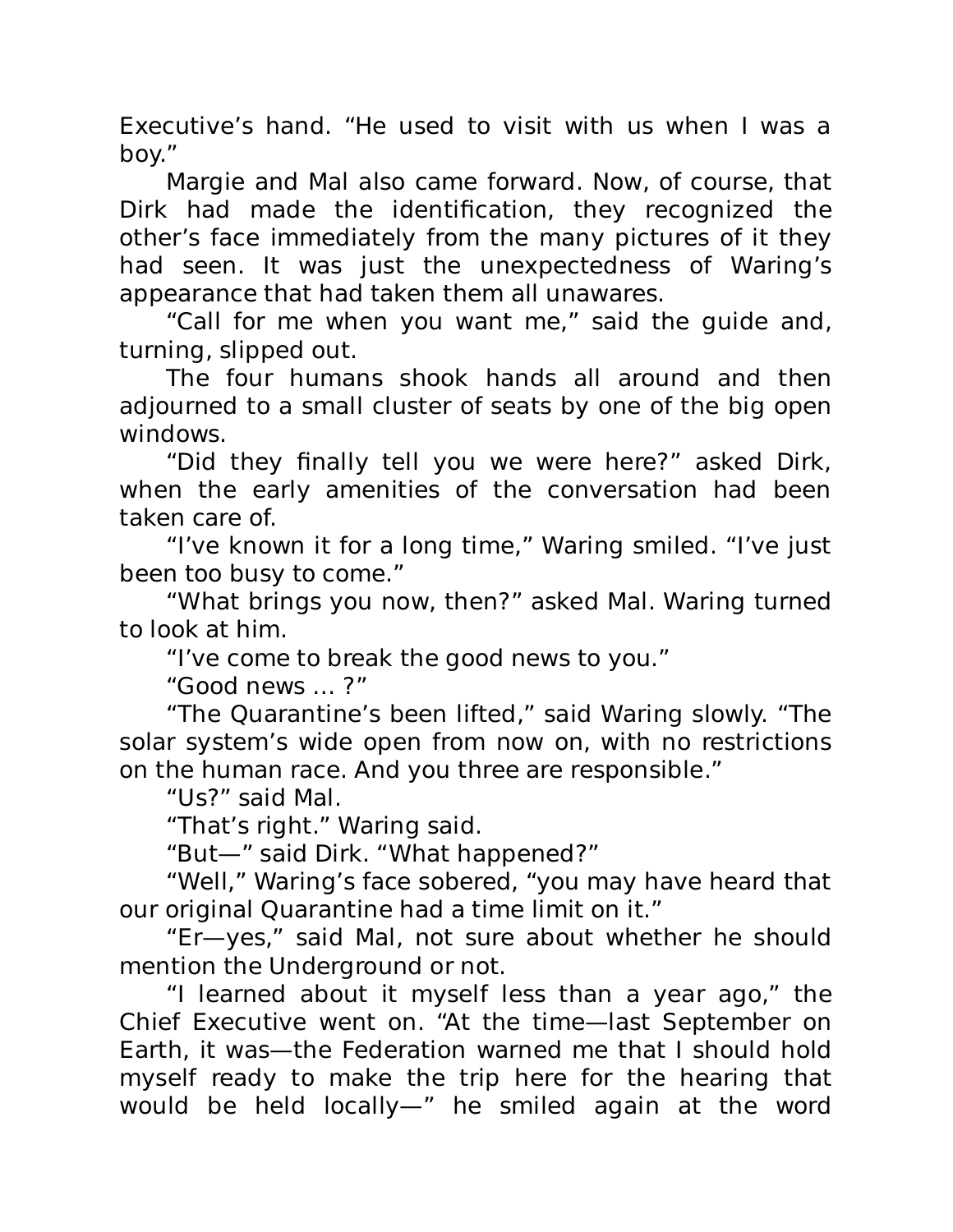—"locally here on Arcturus Planet. You see, the Chief Executive has been on the end of a direct communication system with the Federation ever since first contact. Nearly two months ago Earth time they picked me up and brought me here.

"They set me up in practically a duplicate of the quarters you have here; and for a few days I did nothing but meet the various members of the deciding group—board, or committee, or whatever you might call it. There were half a dozen members, all of the same race. It seems that they're a type that are particularly good at making judgments. At first I thought I was supposed to lobby them, or some such similar action; but it turned out they were just being polite, to convince me we were about to get a fair shake."

"Were you convinced?" asked Mal.

Waring nodded.

"They even gave me a chance to make any objections or challenges I wanted. I couldn't find serious grounds upon which to make any," he went on. "Well, to put it shortly, they went into a two-day huddle and came out with the answer that we had failed to show satisfactory progress and that a long-term isolation program would have to be put into effect. And I'm positive they spun the business of deciding out, just so I wouldn't feel that the decision was a hasty one."

"You mean they ruled against us?" said Mal. "I thought you just finished saying they hadn't?"

"I'm not through yet," Waring said. "The decision was handed out and I was just about to pack my bags when you people showed up. Of course they informed me about it, but they wouldn't let me see you because the order of isolation had already gone through. Of course, I immediately asked the deciding group to reconsider their decision. They told me, however, that since the matter was already passed on, they had no authority to reopen it."

"How in—" began Mal, and then closed his mouth.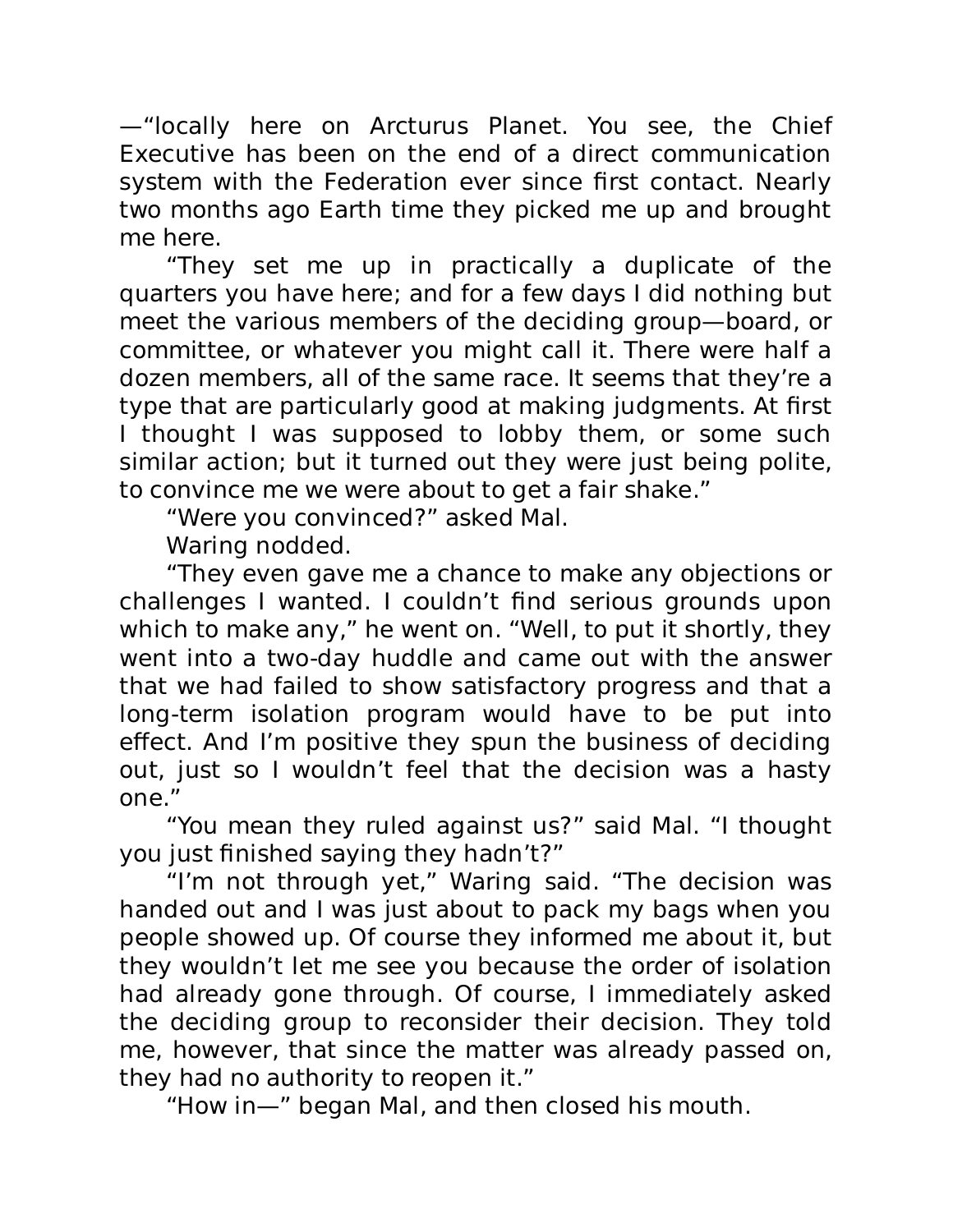"I don't really understand it myself," confessed Waring. "These people all conform to some cosmic set of rules that doesn't make sense to one of us at all. At any rate—one of the rules was barring the way to a new hearing for us, unless it could be authorized by someone with authority. It was then your friend spoke up for us and saved the day by authorizing a rehearing for us on his own hook."

"Who?" said Dirk.

"What friend?" demanded Mal.

"That little fellow who looks like a squirrel."

"Peep!" cried all three of the young people simultaneously.

"Is that his name?" asked the President with a frown. "I thought it was Panja—Something long."

"Peep's all right, then?" cried Margie.

"Why, yes," answered Waring. "He was a little weak at first. I guess a touch of poisoning or something—"

"But wait a minute," put in Mal. "You don't mean to tell us Peep is some sort of Federation official?"

"Well—yes and no," replied Waring slowly. "It's a little hard to know when one of these people in the Federation is an official or not. No clear line drawn between—well, no real government, you see. It seems there're no true officials, as we know the term." He smiled at their puzzlement and his own. "What seems to happen is that an individual will become accepted as a responsible person, and a person of authority in a particular field; and after that, if he chooses to act officially in that field, everybody else in the Federation accepts what he does as official. Do I make myself at least partially clear?"

"Peep? A responsible person?" echoed Mal, unable to make up his mind whether to laugh or just be astonished.

"Why not?" asked Waring, puzzled.

"But—" said Dirk. "It seems so unlikely— with Peep as we know him."

"I don't understand," said Waring.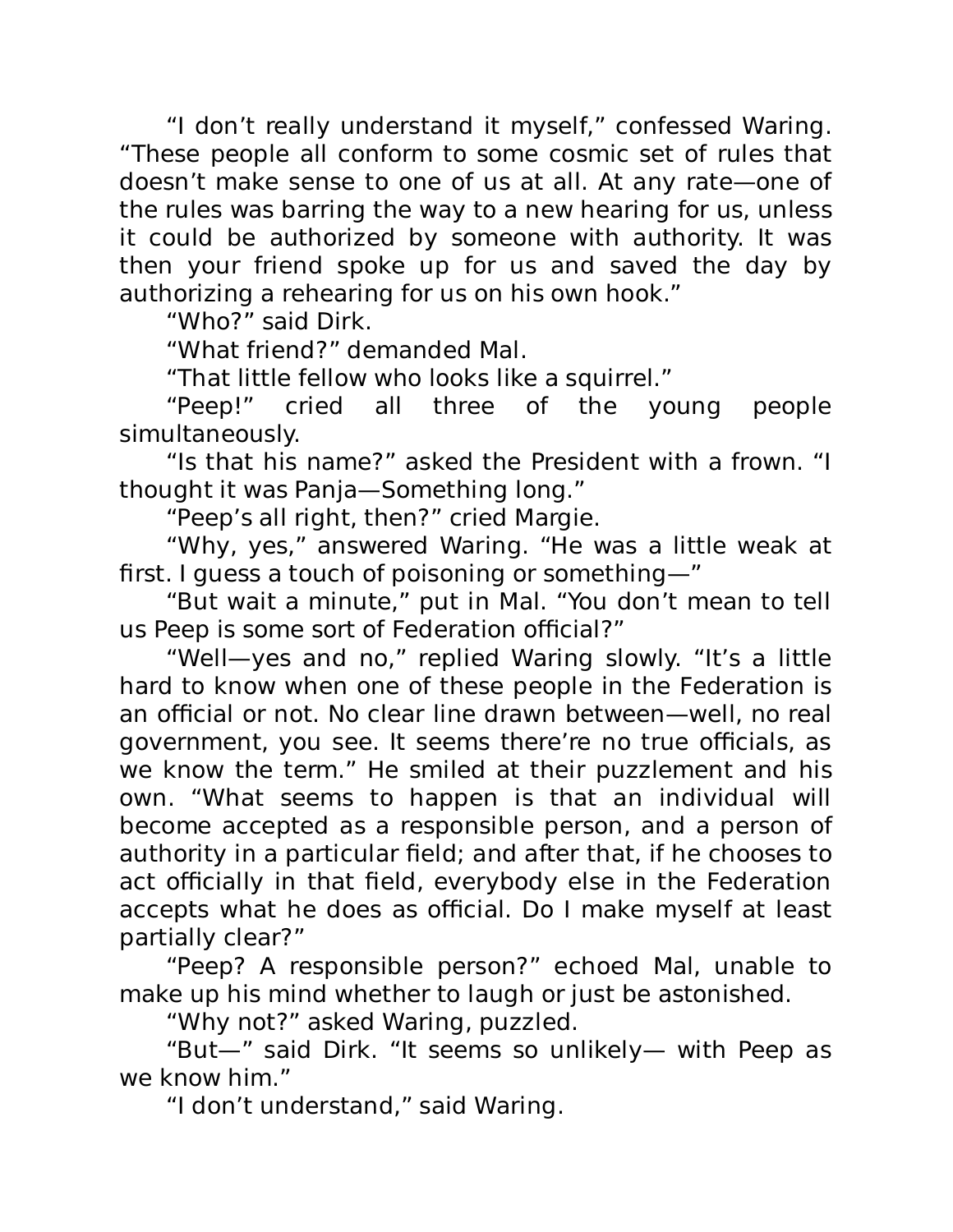"Look here," said Mal. "I'll try to explain it. When we ran into Peep, he was a member of the Neo-Taylorist group—and you know what nuts they are. He came away with us and for the next month he—he—" Words failed Mal. "Well, all I can say is, he must be the greatest actor in the universe. I know he's an Alien. He's got a heart of gold and we all like him a lot. But in all the time we knew him, he acted exactly like the most unworldly and impractical screwball that ever was. Now, if that was an act—you tell me."

Waring shook his boldly sculptured head. "I don't see how you could have come to that conclusion," he said. "What exactly did he do to give you such an impression?"

"Why, the very first words he said—" replied Mal, and plunged into an account of Peep's various adventures and misadventures. After he had finished, Waring sat silent for a long moment.

"Well," he said at last, "I think you wrong this Atakit in thinking he was acting while he was with you," he said. "I haven't known him and can't say, but it's possible he was acting entirely naturally."

"Then … ?" prompted Mal.

"I think," Waring went on, "that it's your fault, not his, that you got such a—low opinion of him. And that you're surprised to hear of his standing among his own people."

"I don't understand," said Mal.

"I'm fumbling at an explanation," replied Waring. "You see, in the Federation they've got something like a science of the emotions. And it's very highly regarded. In fact they seem to believe that emotional capability and not intelligence is the common bond between differing races, and the measure of their worth. It's in this field that Peep has his authority; and it was his opinion of our race's emotional sensitivity that allowed them to reopen the hearing and give us a second chance. An opinion based upon his experiences with you three, by the way."

"Did you hear him?" asked Margie.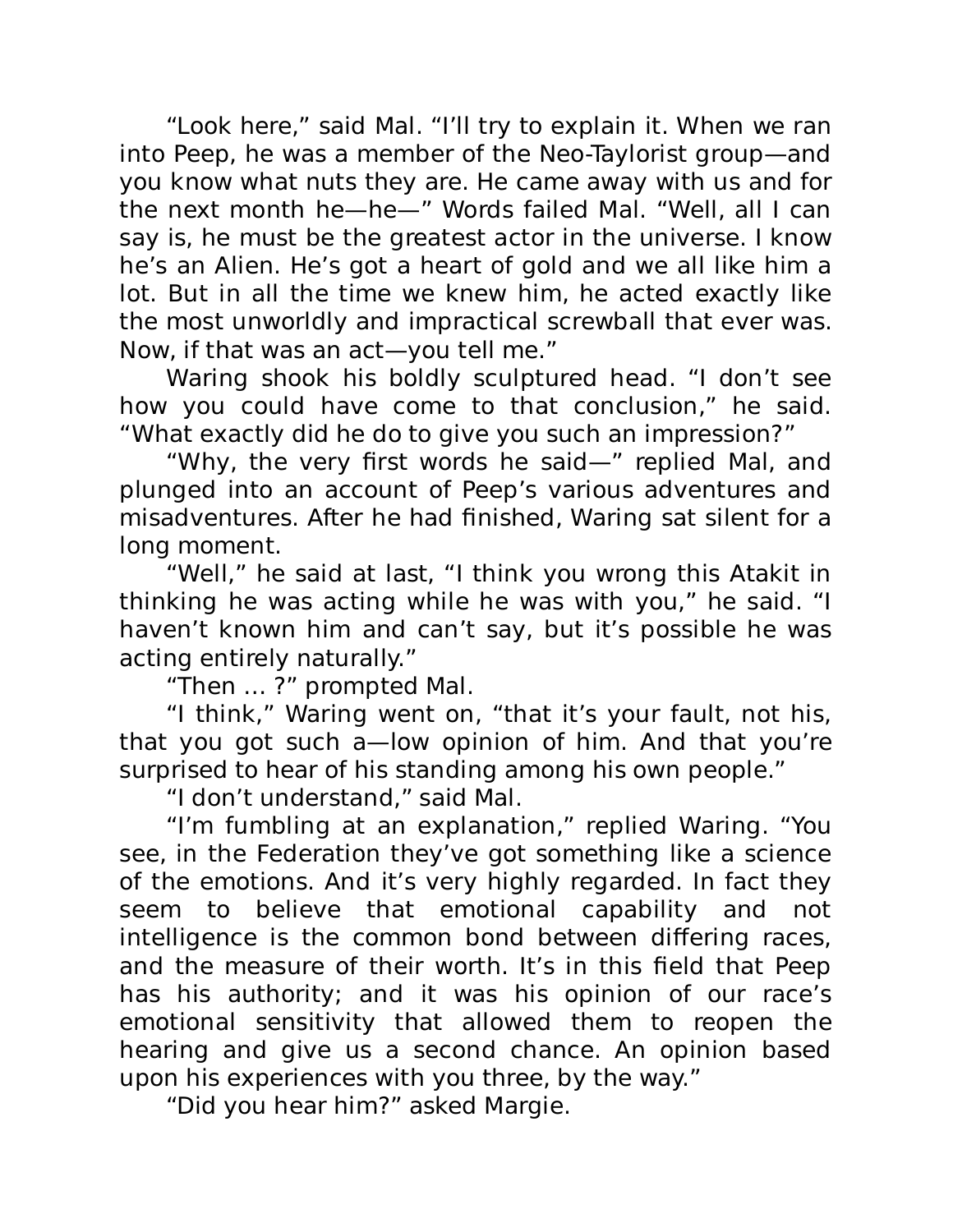Waring smiled at her. "No." He shook his head. "They deal among themselves in a sort of direct mind-to-mind contact we humans will have to be learning for ourselves now. I don't mean the individual races don't speak their own language at home. This is a device used when several members of different races come together."

"Ah," said Dirk thoughtfully.

"But Peep—" said Mal, bringing them stubbornly back to the original subject. "Why, his own emotions were—darn near childish from what we saw of them. And you say that in this field of emotional science he's an expert—"

"Practically the expert from what I've picked up." said Waring with a faint smile.

"Well, it just doesn't make sense," said Mal.

"Look here," put in Waring. "Let me give you an example of what I think led you to the wrong conclusion where your friend is concerned. Suppose—just suppose—that there was still an unexplored little section of our own world and that someone stumbled across it and found living there a hitherto unknown race or tribe of humans. The news gets out and a well-known anthropologist goes to live with these people and study their ways. He finds them taboo-bound, custom-ridden, lacking any vestige of the sciences and—in a word—primitive, but not completely without promise of future merit. This is a picture of the people of the tribe as he sees them."

He paused and looked at them.

"But what's the picture the people of the tribe, from their own limited viewpoint, get of him? Here's a man of unusual intelligence and a world-renowned authority in his field. But the primitives know nothing and care less about that. What impresses them is the fact that he can't walk around barefoot without hurting his feet, that he can't talk their language much better than a four-year-old child, that his nose is perfectly useless for hunting—in short, that he's a full-grown idiot that has to be watched continually so that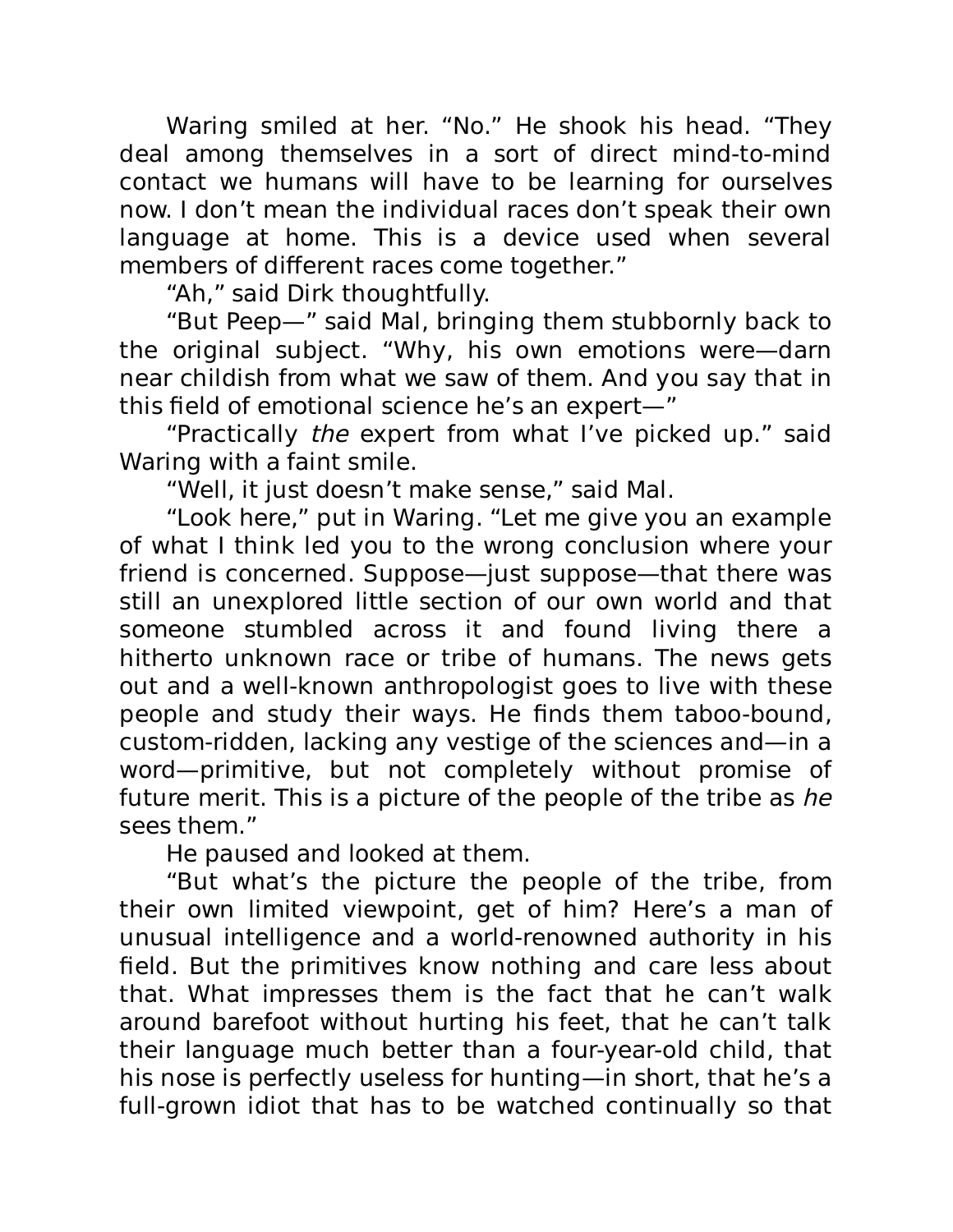he doesn't fall into a tiger pit or get poisoned by the first dangerous snake he runs across. This is the way they see him."

Waring stopped again for a moment to let his words sink in.

"Understand," he said. "I'm not saying it was this way with you and the Atakit: but in the time I've been here I've been able to acquire a healthy respect for all these Aliens; and I'm suggesting that what I described might be a distinct possibility."

Dirk was frowning, and Margie looked upset. "I just like Peep so well the way I thought he was!" she said.

"It's never pleasant to discover a supposed inferior was really a superior," said Waring, perhaps a trifle sententiously.

Mal sighed and pulled himself together. The conclusion following on Waring's suppositions hurt; but, Mal told himself, there was no point in not facing it.

"So that's the reason he's never been around to see us," said Mal.

"Oh, he hasn't forgotten you," answered Waring hastily. "He's just been swarmed under by business connected with the hearing. But he asked me to bring you to him after our meeting today. If you'll just put in a call for the guide—"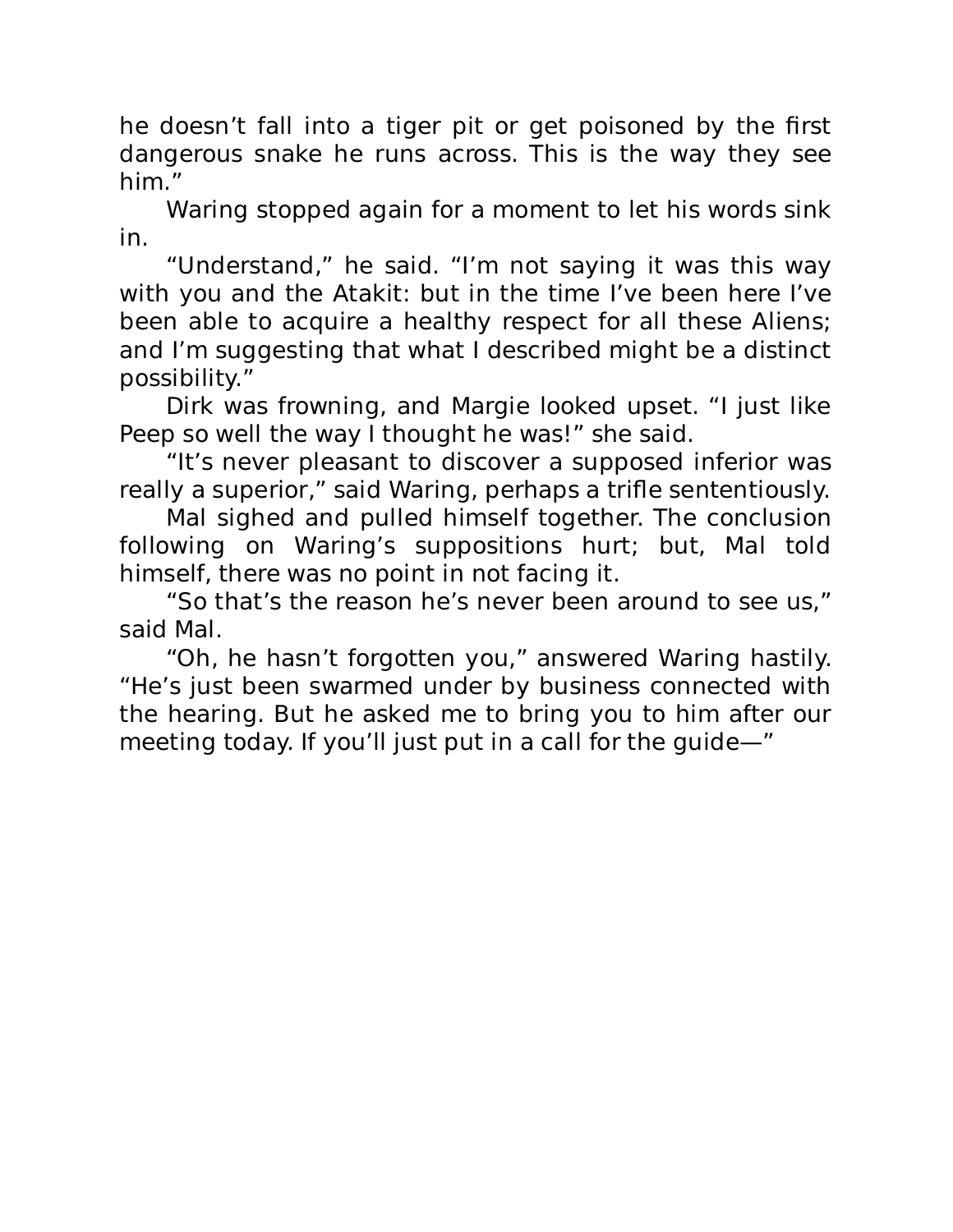## **CHAPTER TWENTY**

AT THE ENTRANCE of a low white building, Waring and the guide left them.

"Go right in," said the Chief Executive. "I'm afraid my schedule won't let me spare the time to join you."

"Couldn't you take—" Dirk was beginning, when Waring cut him short.

"I'm afraid not." He smiled. "I'm even a little overdue now. Now that the solar system's going to be out of Quarantine, the Federation will be moving in what amounts to a reclamation project." He grimaced humorously. "I'll have to work with it and—to tell you the truth—right now they're sending me to school so I'll know enough to cooperate properly. But enjoy your visit!"

He waved to them, turned with the guide, and was gone.

The three who were left looked at each other and at the entrance before them.

"Well," said Mal, "come on," and he led the way inside.

They went down a small corridor and through a further entrance into a long, wide, low-ceilinged room spotted with cushions, hassocks and low tables. Peep was seated at one of the low tables, peering into the eyepiece of some machine, his whiskers a-quiver with concentration.

He did not look up immediately on their entrance; and they came to the table before stopping. Finally he looked up and saw them.

"Young friends!" he cried happily. .

"Hello—" they answered.

Peep's whiskers wilted visibly.

"Is something the matter?" he inquired anxiously.

They looked at each other in some embarrassment. Finally Mal cleared his throat, scowled darkly, and spoke.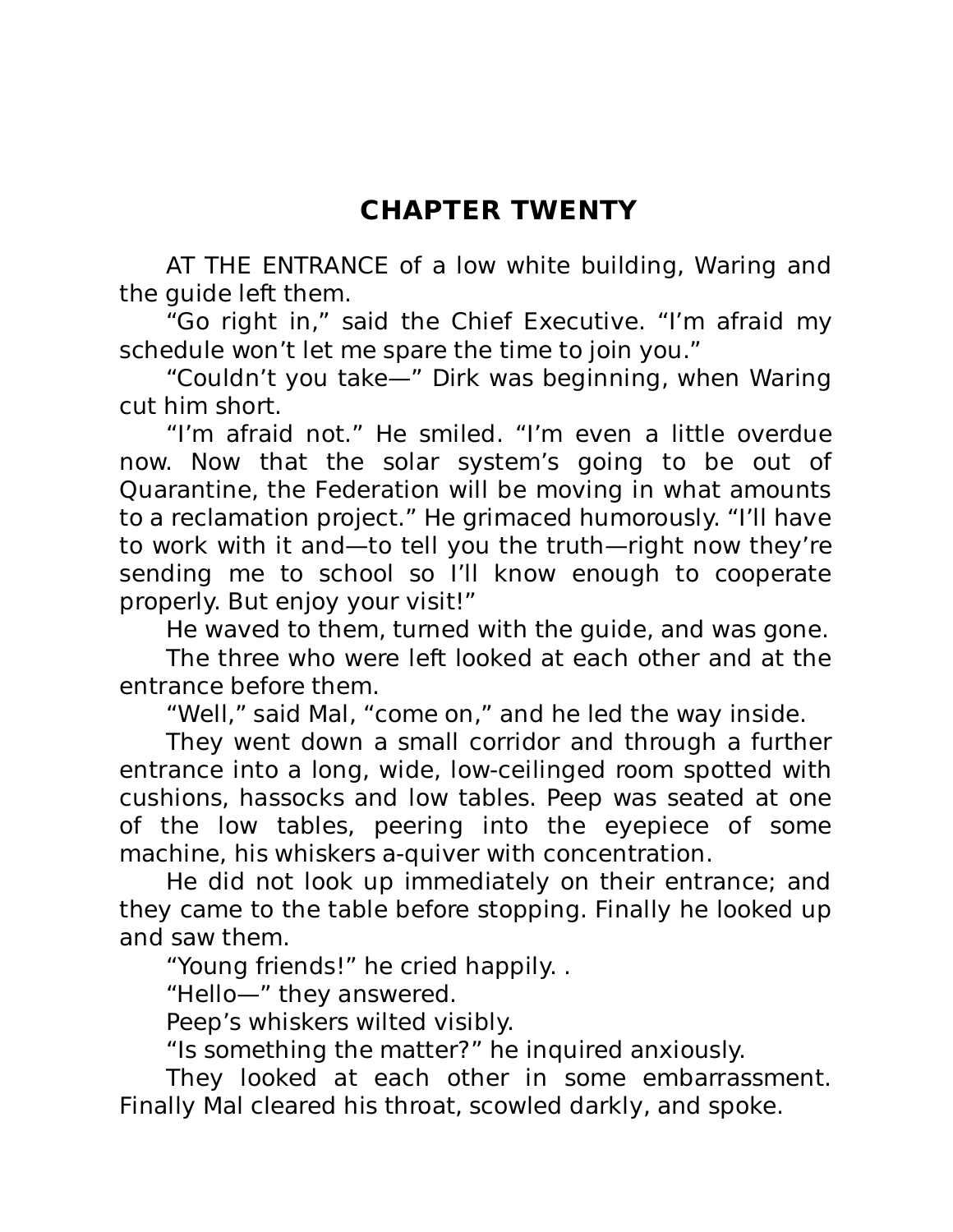"We've had our eyes opened, that's all," he «aid. "We know what you really are now."

"You do?" said Peep astonishment. "What am I?"

This left Mal somewhat at a loss. Luckily, before he could answer, Margie ran headlong into the breach.

"Oh. Peep!" she cried. "You could at least have let us know."

"Know what?"

"We thought you were dead!"

"Dead? Oh, dear! Oh, no!" Peep beat the air with his paws in an agony of contrition. "No wonder! Of course! Naturally, you would assume— but I wasn't. All these days where is my perception?" And with one black fist he dealt his forehead a blow that would have dented armor plate.

"How impolite—how careless of me" he said. "Of course you would jump to the natural conclusion. Forgive me. Of course it was only a temporary paralysis due to a toxic element in the gas affecting my motor centers. How can I ever apologize for causing you this needless distress."

"Oh, Peep! Don't worry about us," said Margie. "It was you we were worried about—"

"All right, Margie," growled Mal. "You don't have to go into emotional spasms over it." Margie stared at him. Peep stared at all of them. "Young friends," he said firmly, "something is evidently bothering you. Something connected with myself. Would you do me the courtesy of telling me what it is?"

"I'll tell you," said Dirk suddenly. "We've just learned a short while ago how important you are—"

"It's not just a matter of importance," broke in Mal, stiffly. "I feel I owe Peep an apology."

"An apology?" echoed Margie. Now they were all staring at Mal.

"Of course. Having you around all the time, Peep, I forgot how advanced you Aliens are over a primitive race like our own. Forgetting this, I often must have imposed—"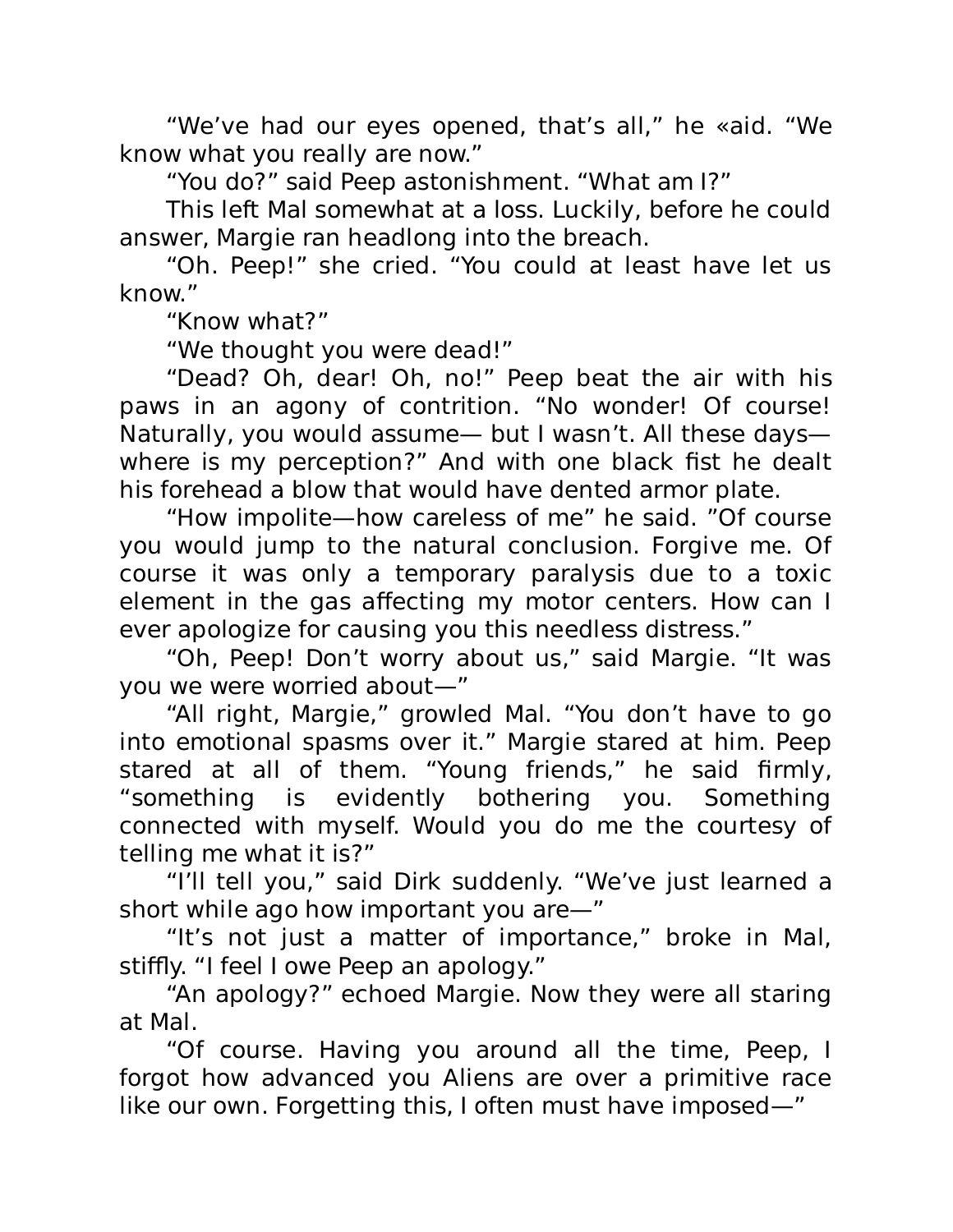"Oh, Mal, don't be stupid!" cried Margie.

"If you'll let me get a word in edgewise— imposed upon your natural kindness and good nature."

"Young friend," said Peep precisely, "you baffle me."

"It's President Waring," explained Dirk. "He's been explaining what you were really like."

"And what am I like?"

Margie told him.

"Ah," said Peep.

He glanced a little slyly at Mal, who was still standing sternly, almost at attention, his face showing his disapproval of Dirk and Margie. Something about the situation seemed to amuse Peep.

"I," said Peep, "belong to a race that has a known history of sixty-eight thousand years."

"Oh?" said Mal, seeing the remark was directed at him.

"We have played a part in the Federation for fifty thousand years," continued Peep. "I translate, of course, into terms of your earthly calendar. Generation has succeeded generation, sons rising in knowledge above their fathers, until—in culmination you might say—roughly two hundred and thirty of your Earth years ago, I was born."

Mal looked at him suspiciously. Peep moved closer.

"From my earliest years," he murmured, "I showed great promise. Compared to my schoolmates on Jusileminopratipup, I showed startling brilliance—and of course you realize how the least of these would compare to a primitive human like yourself."

Mal was openly scowling now. If the idea had not been completely ridiculous—in a class with lashing out at a brick wall—those watching might have thought that he was on the verge of taking a punch at Peep.

"I put in fifty years of study in the field of the general sciences," Peep was continuing. "Following this, I elected to specialize in the emotional sciences. After a hundred and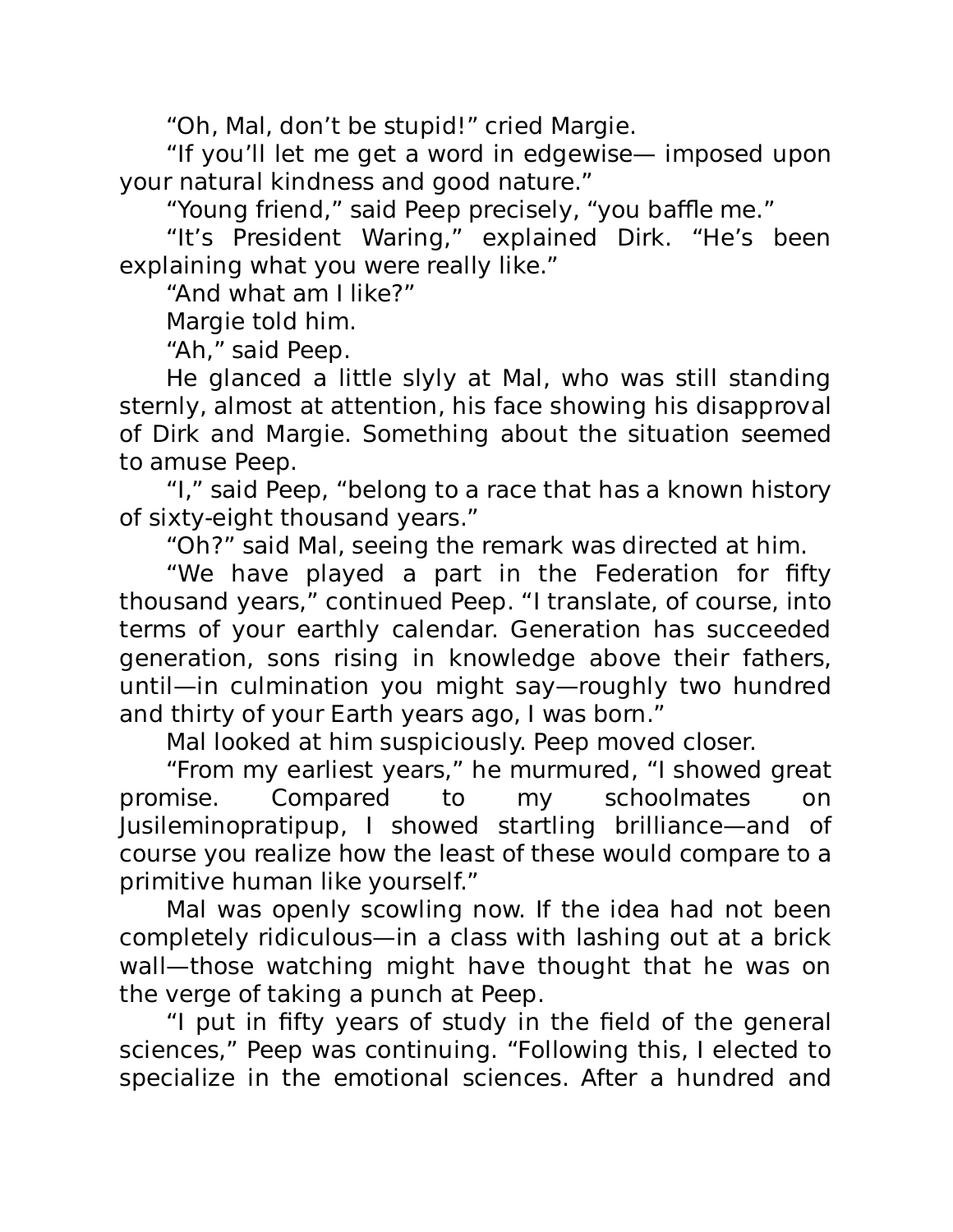twelve more years, I found myself a researcher and an accepted authority in my field."

Mal snorted slightly. Just why was not clear. "And then," went on Peep, "I went in for field studies. I left my confreres far behind as I plunged into new and unexplored areas of research. For thirty years I blazed a trail in the development of a method of emotional investigation. Following this, I scouted far afield over the galaxy. I made countless studies. And finally—" Peep had drawn right up to Mal's ear and was barely whispering now— "I was ready to come forth with my conclusion—my complete and substantiated Theory of Emotion, which would explain the common end toward which all races, all beings, were striving. I concluded, I checked. I double-checked. And finally I was sure. I had found it."

They were all listening intently now. Peep's tense whisper and his dramatic recital were hypnotizing them.

"I leaped to my feet with joy and hurried outside my tree house—I was on Jusileminopratipup at the time, my home world. I whipped around to its other entrance and caught the Atakit who lived there just coming out. He was Lajikoromatitupiyot, a great friend of mine, and like myself, an earnest researcher in the field of emotion. Joyfully, I poured forth my theory to him—" Abruptly, Peep stopped. The three humans waited tensely for him to continue, but when he merely went on sitting there, combing his whiskers with the fingers of one hand, it became clear that someone was going to have to prompt him.

"Well?" demanded Mal ungraciously. "What happened them?"

"Oh, I told you that," said Peep in his normal voice. "Remember?"

"Remember?" echoed Mal, astonished. And the three humans stared at the little Atakit in bewilderment.

"Why, certainly," replied Peep. "I remember telling you all about it shortly after we met for the first time. Poor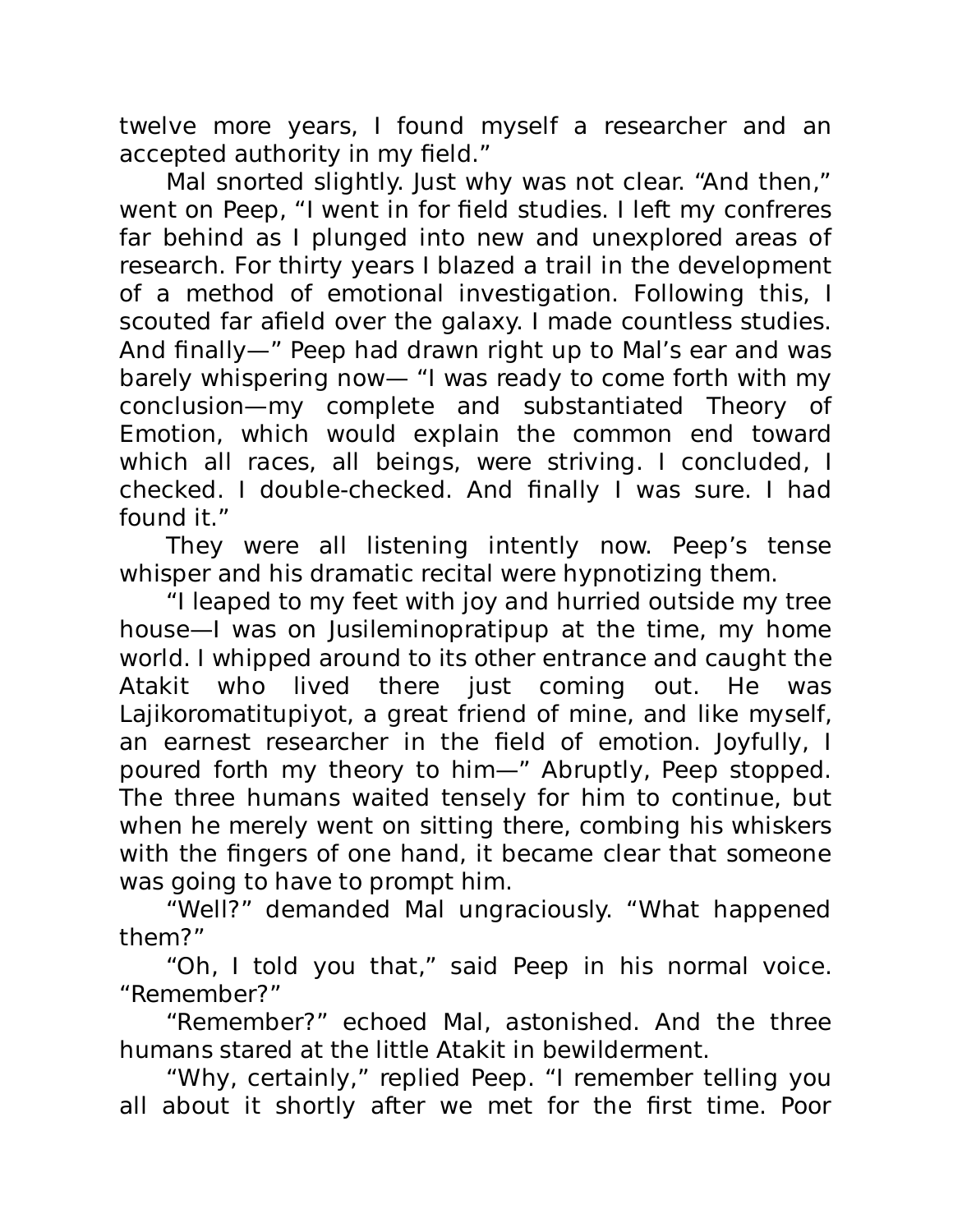Lajikoromatitupiyot was slightly skeptical of my process of reasoning in arriving at my theory. In a shameful rage at his purblindness, I picked him up and beat him against the tree trunk. Not—" put in Peep in parentheses—"that I make a habit of such reactions. As I told you, it is an unfortunate racial characteristic of us Atakits. Even Laj himself—who has a very calm and analytical mind ordinarily—has so forgotten himself as to break a table or some such over my head in the heat of discussion on several occasions. However—as I told you, the same thing happened with another of my fellow workers, with whom I attempted to discuss my theory shortly afterward. I ended by throwing him over a waterfall. Eventually I was forced to recognize the futility of such violent methods of discussing a Theory of Non-Violence. It was at that time I heard of your Earth and the Neo-Taylorites and fled to them as to a refuge."

He looked at them all. For a moment they stared back dumfounded.

"Non-Violence—?" breathed Mal.

"Exactly," said Peep. "All emotional beings uniformly tend toward a future in which all possible violence to their emotions will be eliminated. Since my return to Arcturus, I have discovered that my theory, after all, has met with a great deal of approval after being checked by other workers in the field. This is very satisfactory, since it partially answers the long-standing question of what the eventual goal of civilization must be. I feel fairly safe in predicting that our professional group may jointly announce Non-Violence as a goal to be striven for. Of course—" and here he repeated his sly look at Mal—"I couldn't possibly expect a primitive like you to do any striving for about sixty thousand years or so—even though Neo-Taylorism and the practical application of your own work tie in so nicely with my theory."

"What?" said Mal and became conscious that all the rest were smiling at him. "But—but now, look, Peep. Waring had a point. The disparity between us—"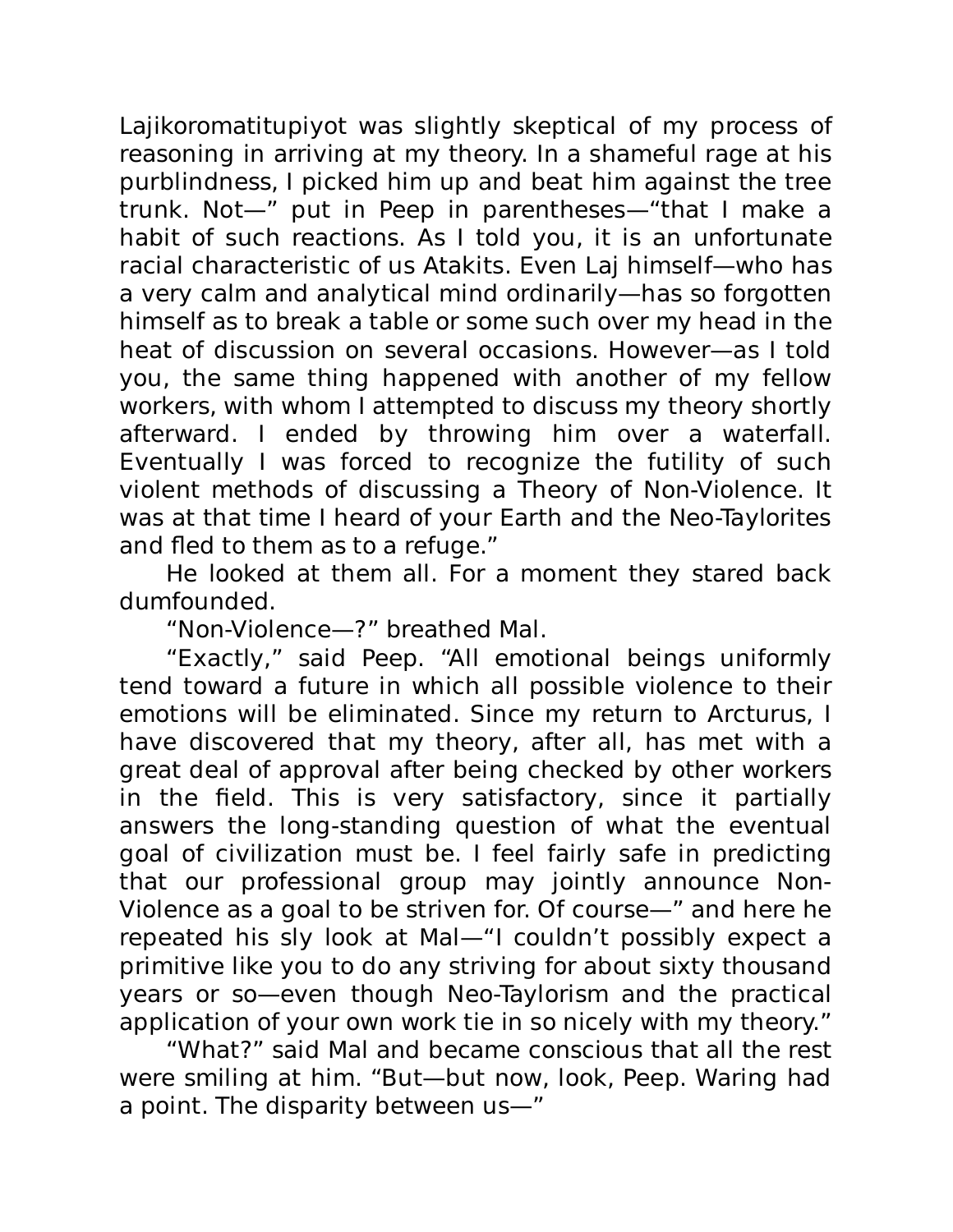"Ah, yes," said Peep. "The anthropologist and the native. Now, assuming that that is a valid interpretation of our respective roles, tell me, Mal—after a primitive society becomes exposed to an advanced civilization, how long does it take to produce a member of that primitive society who fits into the civilization?"

"Why—" said Mal, "you could take a child of the next generation and if you brought it up in civilization—"

"Exactly," replied Peep. "And there is the solution to your problem. If a human is willing to grow up in the Federation as a full citizen of it, he can participate as well as any other member of it."

"That's all right for the next generation, then," said Mal sadly, seeing the beautiful stores of knowledge tucked away in the Federation dwindling into the distance. "But not for me."

"I can't agree," answered Peep. "Correct me if I err, but I have just finished telling you that I myself am somewhat over two hundred and thirty of your Earth years in age, and only at the beginning of a long and useful lifetime, we in the Federation having in some sense found a solution to the problem of aging. This solution will, of course, be available now to your people; and since you, I believe, are only in your twenties—mere children yet with your growing up still before you—" He let the sentence trail off slyly.

He beamed at them.

"And in fact," he said, "that is what you are, you know, in spirit and in knowledge and experience—all of you children. And you will forgive me, I know, if I am therefore tempted to steal a phrase."

Peep's eyes were sparkling and whiskers fairly curled upward at the ends in satisfaction as he gazed at them.

"I would say," he said, raising one hand in the air, "in memory of our past companionship and in expectation of our companionship to come—I speak not merely of you three